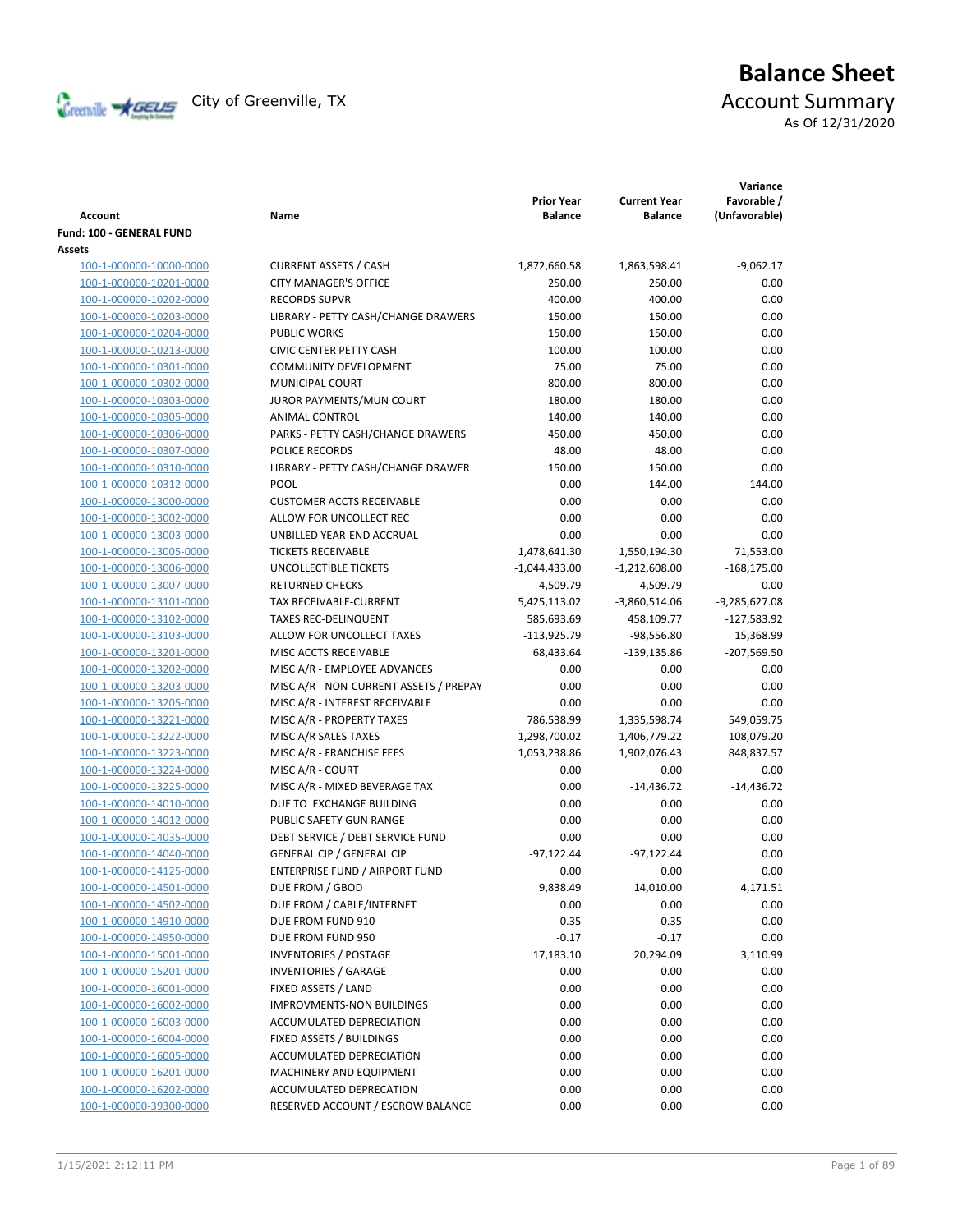**Variance**

|                         |                                             | <b>Prior Year</b> | <b>Current Year</b> | Favorable /   |
|-------------------------|---------------------------------------------|-------------------|---------------------|---------------|
| <b>Account</b>          | Name                                        | <b>Balance</b>    | <b>Balance</b>      | (Unfavorable) |
| 100-1-000000-91030-0000 | 4A-EDC                                      | 0.00              | 0.00                | 0.00          |
| 100-1-000000-91410-0000 | <b>INVENTORY / MATERIALS &amp; SUPPLIES</b> | 0.00              | 0.00                | 0.00          |
| 100-1-000000-91410-0700 | <b>INVENTORY / PAPER STOCK</b>              | 0.00              | 0.00                | 0.00          |
| 100-1-000000-91430-0000 | NON-CURRENT ASSETS / PREPAYMENTS            | 0.00              | 0.00                | 0.00          |
|                         | <b>Total Assets:</b>                        | 11,347,963.43     | 3,135,834.05        | -8,212,129.38 |
|                         |                                             |                   |                     |               |
| Liability               |                                             |                   |                     |               |
| 100-1-000000-20101-0000 | <b>ACCOUNTS PAYABLE</b>                     | $-13,344.24$      | 3,242.61            | $-16,586.85$  |
| 100-1-000000-20102-0000 | <b>CREDIT CARD PAYABLE</b>                  | 0.00              | 0.00                | 0.00          |
| 100-1-000000-20103-0000 | ACCRUED ACCOUNTS PAYABLE                    | 29,682.60         | 29,747.75           | $-65.15$      |
| 100-1-000000-20114-0000 | <b>INVESTMENT ADVISORY FEES</b>             | 0.00              | 0.00                | 0.00          |
| 100-1-000000-20115-0000 | PD EMP COMMISSION                           | 527.71            | 2,877.27            | $-2,349.56$   |
| 100-1-000000-20116-0000 | POLICE DONATIONS                            | 4,551.67          | 1,771.16            | 2,780.51      |
| 100-1-000000-20117-0000 | <b>FIRE DONATIONS</b>                       | 10,360.16         | 11,952.68           | $-1,592.52$   |
| 100-1-000000-20118-0000 | <b>COMBAT CHALLENGE</b>                     | 804.06            | 804.06              | 0.00          |
| 100-1-000000-20119-0000 | <b>CEMETERIES DONATIONS</b>                 | 61.79             | 61.79               | 0.00          |
| 100-1-000000-20120-0000 | <b>LIBRARY DONATIONS</b>                    | 9,449.84          | 6,239.75            | 3,210.09      |
| 100-1-000000-20121-0000 | ANIMAL SHELTER DONATIONS                    | 443.57            | 1,468.57            | $-1,025.00$   |
| 100-1-000000-20122-0000 | <b>PARKS DONATIONS</b>                      | 4,704.77          | 16,072.51           | $-11,367.74$  |
| 100-1-000000-20125-0000 | SALES TAX PAYABLE / IN THE CITY             | 4.09              | 33.36               | $-29.27$      |
| 100-1-000000-20127-0000 | STATE COURT COST/FEE PAYB                   | 56,491.02         | 67,645.17           | $-11,154.15$  |
| 100-1-000000-20128-0000 | SEATBELT&CHILD RESTRAINT                    | 8,162.93          | 7,975.85            | 187.08        |
| 100-1-000000-20129-0000 | MUNICIPAL COURT CLEARING                    | 485.20            | 778.30              | $-293.10$     |
| 100-1-000000-20130-0000 | 3RD PARTY FTA FEE PAYABLE                   | $-126.73$         | $-207.21$           | 80.48         |
| 100-1-000000-20131-0000 | <b>REFUNDS / OVERPAYMENTS</b>               | $-120.70$         | $-120.70$           | 0.00          |
| 100-1-000000-20132-0000 | <b>COURT COLL AGENCY FEES</b>               | 278.69            | $-411.28$           | 689.97        |
| 100-1-000000-20136-0000 | <b>ATTORNEY COLLECTION FEES</b>             | 0.00              | 0.00                | 0.00          |
| 100-1-000000-20137-0000 | PLAT FILING FEES PAYABLE                    | 30,484.74         | 34,632.74           | $-4,148.00$   |
| 100-1-000000-20138-0000 | COMMUNITY DEV TRUST ACCT                    | 2,051.94          | 2,925.32            | $-873.38$     |
| 100-1-000000-20139-0000 | RETAINAGES PAYABLE                          | 0.00              | 0.00                | 0.00          |
| 100-1-000000-20141-0000 | <b>TELEPHONE CLEARING</b>                   | 5,539.66          | 5,539.66            | 0.00          |
| 100-1-000000-20143-0000 | POLICE PROPERTY ROOM CLEARING               | 12,097.99         | 12,097.99           | 0.00          |
| 100-1-000000-20146-0000 | MAIN ST / FARMERS MRKT RESALE               | 9.12              | 162.12              | $-153.00$     |
| 100-1-000000-20147-0000 | YMCA REGISTRATIONS                          | 0.00              | 0.00                | 0.00          |
| 100-1-000000-20155-0000 | MAIN STREET - DONATIONS                     | 17.02             | 17.02               | 0.00          |
| 100-1-000000-20160-0000 | <b>UNAPPLIED CREDIT</b>                     | 0.00              | 0.00                | 0.00          |
| 100-1-000000-20201-0000 | <b>DEFERRED REVENUE</b>                     | 0.00              | 0.00                | 0.00          |
| 100-1-000000-20203-0000 | DEFERRED TAX REVENUE                        | 5,875,203.55      | $-3,521,885.13$     | 9,397,088.68  |
| 100-1-000000-20204-0000 | <b>DEFERRED TICKET REVENUE</b>              | 361,840.30        | 281,322.30          | 80,518.00     |
| 100-1-000000-21040-0000 | DUE TO / GENERAL CIP FUND                   | 0.00              | 0.00                | 0.00          |
| 100-1-000000-21201-0000 | DUE TO / CENTRAL SERVICE FUND               | 0.00              | 0.00                | 0.00          |
| 100-1-000000-21401-0000 | DUE TO / ELECTRIC OPERATING FUND            | 0.00              | 0.00                | 0.00          |
| 100-1-000000-21506-0000 | DUE TO / 4A-EDC                             | 2,600.34          | 4,394.35            | $-1,794.01$   |
| 100-1-000000-21507-0000 | DUE TO / BOARD OF DEVELOPMENT               | 132,372.03        | 104,191.76          | 28,180.27     |
| 100-1-000000-22001-0000 | SALARIES PAYABLE                            | 537,713.62        | 536,673.22          | 1,040.40      |
| 100-1-000000-23001-0000 | CAPITAL LEASE PAYABLE                       | 0.00              | 0.00                | 0.00          |
| 100-1-000000-23101-0000 | CAPITAL LEASE PAYABLE                       | 0.00              | 0.00                | 0.00          |
| 100-1-000000-24001-0000 | O/S CHECKS PAYABLE                          | $-11,755.77$      | $-11,755.77$        | 0.00          |
| 100-1-000000-24004-0000 | INTEREST PAYABLE ON DEP                     | 0.00              | 0.00                | 0.00          |
| 100-1-000000-24007-0000 | <b>BILLED DEPOSITS SUSPENSE</b>             | 0.00              | 0.00                | 0.00          |
| 100-1-000000-24008-0000 | <b>CUSTOMER DEPOSITS / ANIMAL SHELTER</b>   | 0.00              | 0.00                | 0.00          |
| 100-1-000000-24009-0000 | LIBRARY MEETING ROOM DEPOSITS               | 616.20            | 616.20              | 0.00          |
| 100-1-000000-24010-0000 | <b>CIVIC CENTER DEPOSITS</b>                | 0.00              | 0.00                | 0.00          |
| 100-1-000000-24011-0000 | <b>AUDITORIUM DEPOSITS</b>                  | 0.00              | 0.00                | 0.00          |
| 100-1-000000-26001-0000 | COMPENSATED ABSENCES PAY                    | 0.00              | 0.00                | 0.00          |
| 100-1-000000-29000-0000 | MISC LIABILITY - GREENVILLE ENERGY LLC      | 0.00              | 0.00                | 0.00          |
| 100-1-000000-29001-0000 | RESALE                                      | 0.00              | 0.00                | 0.00          |
| 100-1-000000-29300-0000 | <b>ENCUMBRANCE SUMMARY</b>                  | 0.00              | 0.00                | 0.00          |
| 100-1-000000-29400-0000 | RESERVED ACCOUNT / ENCUMBRANCES             | 0.00              | 0.00                | 0.00          |
|                         |                                             |                   |                     |               |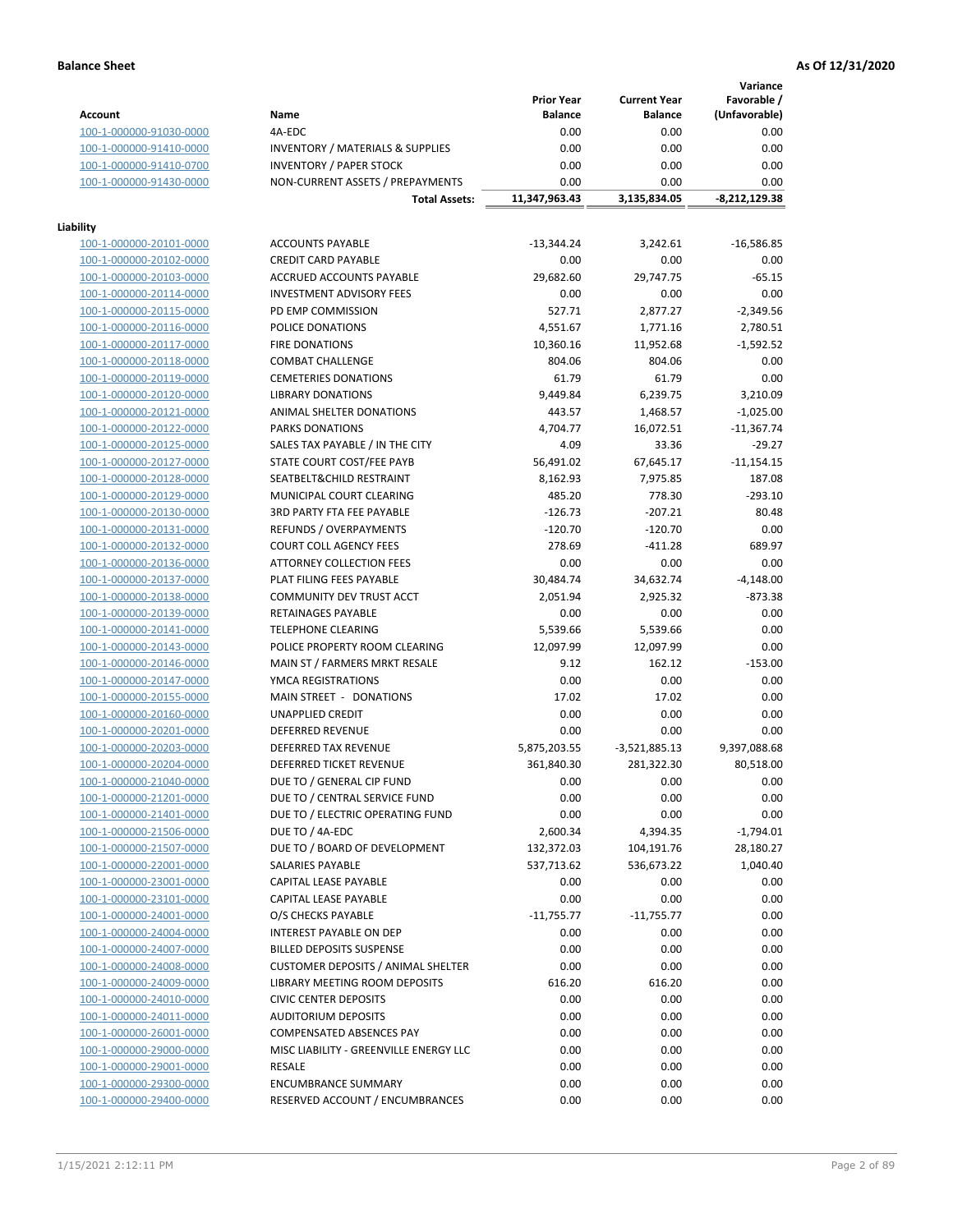| <b>Account</b>                        | <b>Name</b>                                              | <b>Prior Year</b><br><b>Balance</b> | <b>Current Year</b><br><b>Balance</b> | Variance<br>Favorable /<br>(Unfavorable) |
|---------------------------------------|----------------------------------------------------------|-------------------------------------|---------------------------------------|------------------------------------------|
| 100-1-000000-29400-0900               | RESERVED ACCOUNT / ENCUMBRANCES                          | 0.00                                | 0.00                                  | 0.00                                     |
| 100-1-000000-92190-1202               | <b>LABORATORY CLEARING</b>                               | 0.00                                | 0.00                                  | 0.00                                     |
| 100-1-000000-92191-0000               | <b>SPONSORS - PARKS</b>                                  | 0.00                                | 0.00                                  | 0.00                                     |
| 100-1-000000-92200-0000               | MISCELLANEOUS LIABILITIES                                | 0.00                                | 0.00                                  | 0.00                                     |
| 100-1-000000-92270-1600               | <b>CREDIT CARD FEES PAYABLE</b>                          | 0.00                                | 0.00                                  | 0.00                                     |
|                                       | <b>Total Liability:</b>                                  | 7,061,207.17                        | $-2,401,136.58$                       | 9,462,343.75                             |
| <b>Equity</b>                         |                                                          |                                     |                                       |                                          |
| 100-1-000000-39000-0000               | UNRESERVED-FUND BALANCE                                  | 4,083,455.28                        | 4,167,434.82                          | 83,979.54                                |
|                                       | <b>Total Beginning Equity:</b>                           | 4,083,455.28                        | 4,167,434.82                          | 83,979.54                                |
| <b>Total Revenue</b>                  |                                                          | 7,016,520.34                        | 8,102,950.12                          | 1,086,429.78                             |
| <b>Total Expense</b>                  |                                                          | 6,813,219.20                        | 6,733,414.15                          | 79,805.05                                |
| <b>Revenues Over/(Under) Expenses</b> |                                                          | 203,301.14                          | 1,369,535.97                          | 1,166,234.83                             |
|                                       | <b>Total Equity and Current Surplus (Deficit):</b>       | 4,286,756.42                        | 5,536,970.79                          | 1,250,214.37                             |
|                                       | Total Liabilities, Equity and Current Surplus (Deficit): | 11,347,963.59                       | 3,135,834.21                          | $-8,212,129.38$                          |
|                                       | *** FUND 100 OUT OF BALANCE ***                          | $-0.16$                             | $-0.16$                               | 0.00                                     |

**\*\*\*Warning: Account Authorization is turned on. Please run the Unauthorized Account Listing Report to see if you are out of balance due to missing accounts \*\*\***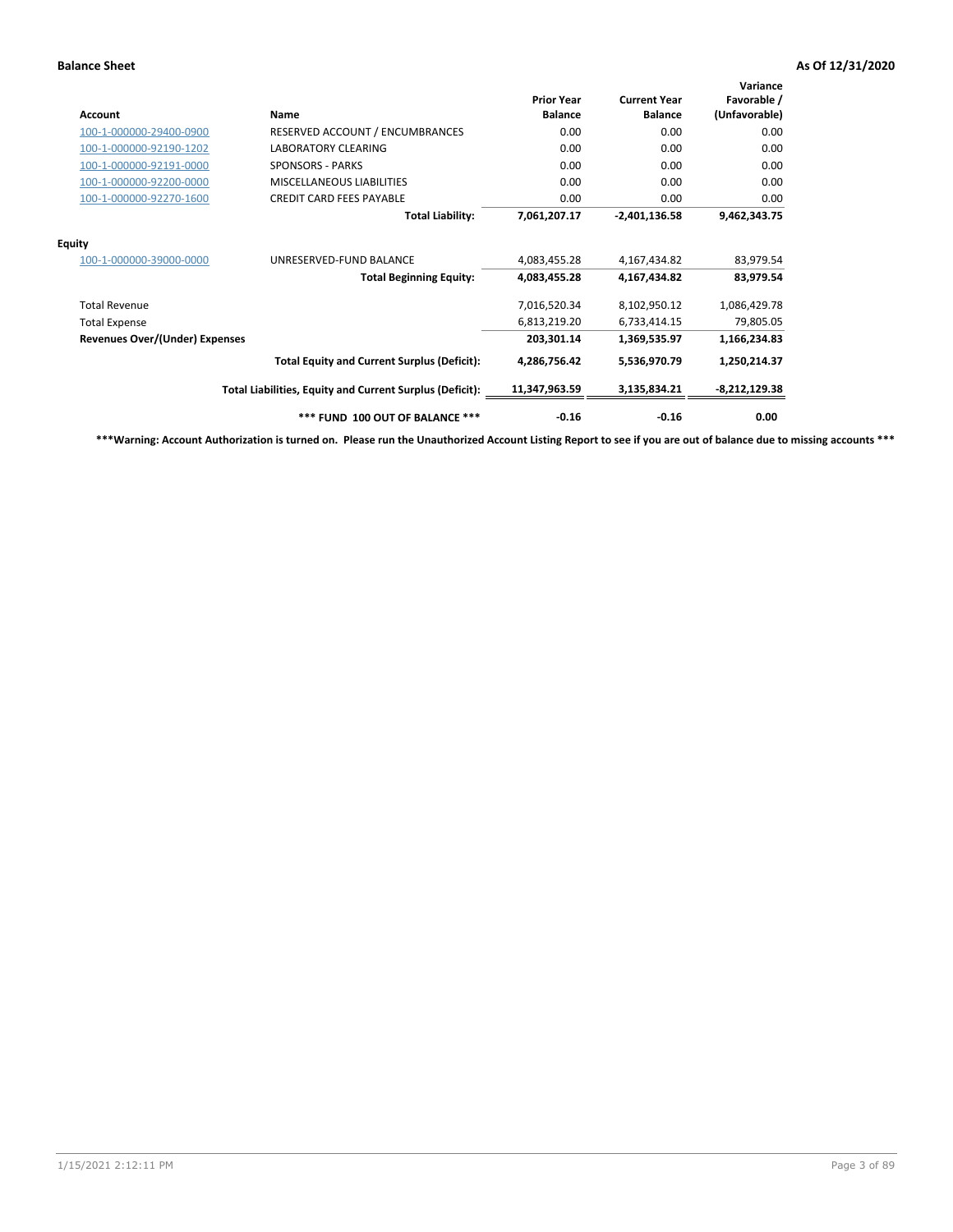| <b>Account</b>                                            | Name                                                     | <b>Prior Year</b><br><b>Balance</b> | <b>Current Year</b><br><b>Balance</b> | Variance<br>Favorable /<br>(Unfavorable) |
|-----------------------------------------------------------|----------------------------------------------------------|-------------------------------------|---------------------------------------|------------------------------------------|
| <b>Fund: 101 - MUNICIPAL COURT BUILDING SECURITY FEES</b> |                                                          |                                     |                                       |                                          |
| Assets                                                    |                                                          |                                     |                                       |                                          |
| 101-1-000000-10000-0000                                   | <b>CURRENT ASSETS / CASH</b>                             | 65,715.88                           | 71,949.72                             | 6,233.84                                 |
| 101-1-000000-13201-0000                                   | MISC ACCTS RECEIVABLE                                    | 0.00                                | 0.00                                  | 0.00                                     |
| 101-1-000000-13203-0000                                   | NON-CURRENT ASSETS / PREPAYMENTS                         | 0.00                                | 0.00                                  | 0.00                                     |
| 101-1-000000-13205-0000                                   | <b>INTEREST RECEIVABLE</b>                               | 0.00                                | 0.00                                  | 0.00                                     |
|                                                           | <b>Total Assets:</b>                                     | 65,715.88                           | 71,949.72                             | 6,233.84                                 |
| Liability                                                 |                                                          |                                     |                                       |                                          |
| 101-1-000000-20101-0000                                   | <b>ACCOUNTS PAYABLE</b>                                  | 0.00                                | 0.00                                  | 0.00                                     |
| 101-1-000000-20102-0000                                   | <b>CREDIT CARD PAYABLE</b>                               | 0.00                                | 0.00                                  | 0.00                                     |
| 101-1-000000-20103-0000                                   | <b>ACCRUED ACCOUNTS PAYABLE</b>                          | 0.00                                | 0.00                                  | 0.00                                     |
| 101-1-000000-29300-0000                                   | <b>ENCUMBRANCE SUMMARY</b>                               | 0.00                                | 0.00                                  | 0.00                                     |
| 101-1-000000-29400-0000                                   | RESERVED ACCOUNT / ENCUMBRANCES                          | 0.00                                | 0.00                                  | 0.00                                     |
|                                                           | <b>Total Liability:</b>                                  | 0.00                                | 0.00                                  | 0.00                                     |
| <b>Equity</b>                                             |                                                          |                                     |                                       |                                          |
| 101-1-000000-39000-0000                                   | UNRESERVED-FUND BALANCE                                  | 64,432.67                           | 70,549.17                             | 6,116.50                                 |
|                                                           | <b>Total Beginning Equity:</b>                           | 64,432.67                           | 70.549.17                             | 6,116.50                                 |
| <b>Total Revenue</b>                                      |                                                          | 1,272.16                            | 1,402.14                              | 129.98                                   |
| <b>Total Expense</b>                                      |                                                          | $-11.05$                            | 1.59                                  | $-12.64$                                 |
| <b>Revenues Over/(Under) Expenses</b>                     |                                                          | 1,283.21                            | 1,400.55                              | 117.34                                   |
|                                                           | <b>Total Equity and Current Surplus (Deficit):</b>       | 65,715.88                           | 71,949.72                             | 6,233.84                                 |
|                                                           | Total Liabilities, Equity and Current Surplus (Deficit): | 65,715.88                           | 71,949.72                             | 6,233.84                                 |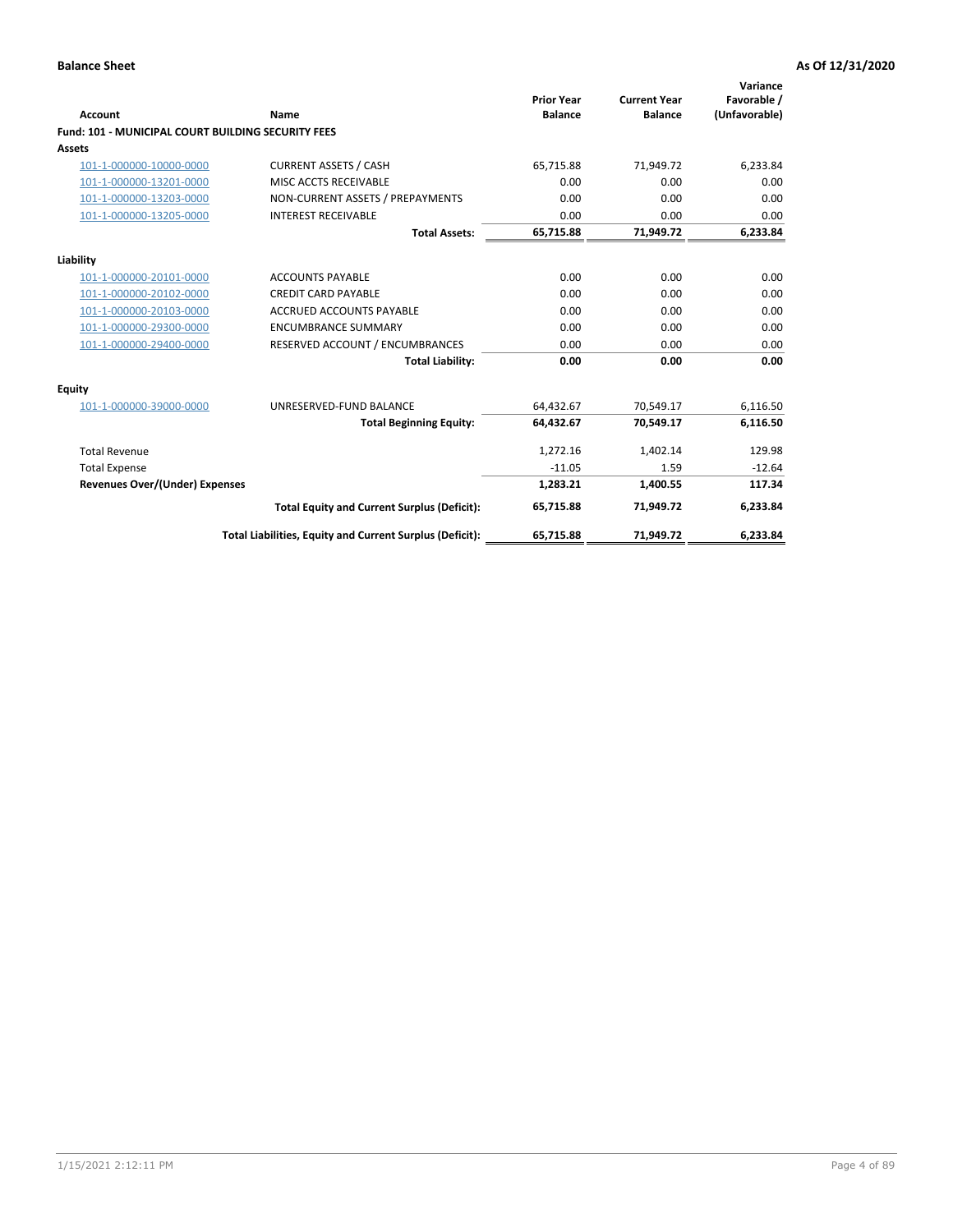| Account                                      | Name                                                     | <b>Prior Year</b><br><b>Balance</b> | <b>Current Year</b><br><b>Balance</b> | Variance<br>Favorable /<br>(Unfavorable) |
|----------------------------------------------|----------------------------------------------------------|-------------------------------------|---------------------------------------|------------------------------------------|
| <b>Fund: 102 - MUNICIPAL COURT TECH FUND</b> |                                                          |                                     |                                       |                                          |
| Assets                                       |                                                          |                                     |                                       |                                          |
| 102-1-000000-10000-0000                      | <b>CURRENT ASSETS / CASH</b>                             | 44,713.94                           | 50,361.88                             | 5,647.94                                 |
| 102-1-000000-13201-0000                      | MISC ACCTS RECEIVABLE                                    | 0.00                                | 0.00                                  | 0.00                                     |
|                                              | <b>Total Assets:</b>                                     | 44,713.94                           | 50,361.88                             | 5,647.94                                 |
| Liability                                    |                                                          |                                     |                                       |                                          |
| 102-1-000000-20101-0000                      | <b>ACCOUNTS PAYABLE</b>                                  | 0.00                                | 0.00                                  | 0.00                                     |
| 102-1-000000-20102-0000                      | <b>CREDIT CARD PAYABLE</b>                               | 0.00                                | 0.00                                  | 0.00                                     |
| 102-1-000000-20103-0000                      | <b>ACCRUED ACCOUNTS PAYABLE</b>                          | 0.00                                | 0.00                                  | 0.00                                     |
| 102-1-000000-23001-0000                      | <b>CAPITAL LEASE PAYABLE</b>                             | 0.00                                | 0.00                                  | 0.00                                     |
| 102-1-000000-23101-0000                      | <b>CAPITAL LEASE PAYABLE</b>                             | 0.00                                | 0.00                                  | 0.00                                     |
| 102-1-000000-29300-0000                      | <b>ENCUMBRANCE SUMMARY</b>                               | 0.00                                | 0.00                                  | 0.00                                     |
| 102-1-000000-29400-0000                      | RESERVED ACCOUNT / ENCUMBRANCES                          | 0.00                                | 0.00                                  | 0.00                                     |
|                                              | <b>Total Liability:</b>                                  | 0.00                                | 0.00                                  | 0.00                                     |
| <b>Equity</b>                                |                                                          |                                     |                                       |                                          |
| 102-1-000000-39000-0000                      | UNRESERVED-FUND BALANCE                                  | 43,106.37                           | 49,180.51                             | 6,074.14                                 |
|                                              | <b>Total Beginning Equity:</b>                           | 43,106.37                           | 49,180.51                             | 6,074.14                                 |
| <b>Total Revenue</b>                         |                                                          | 1,610.24                            | 1,182.48                              | $-427.76$                                |
| <b>Total Expense</b>                         |                                                          | 2.67                                | 1.11                                  | 1.56                                     |
| <b>Revenues Over/(Under) Expenses</b>        |                                                          | 1,607.57                            | 1,181.37                              | $-426.20$                                |
|                                              | <b>Total Equity and Current Surplus (Deficit):</b>       | 44,713.94                           | 50,361.88                             | 5,647.94                                 |
|                                              | Total Liabilities, Equity and Current Surplus (Deficit): | 44,713.94                           | 50,361.88                             | 5,647.94                                 |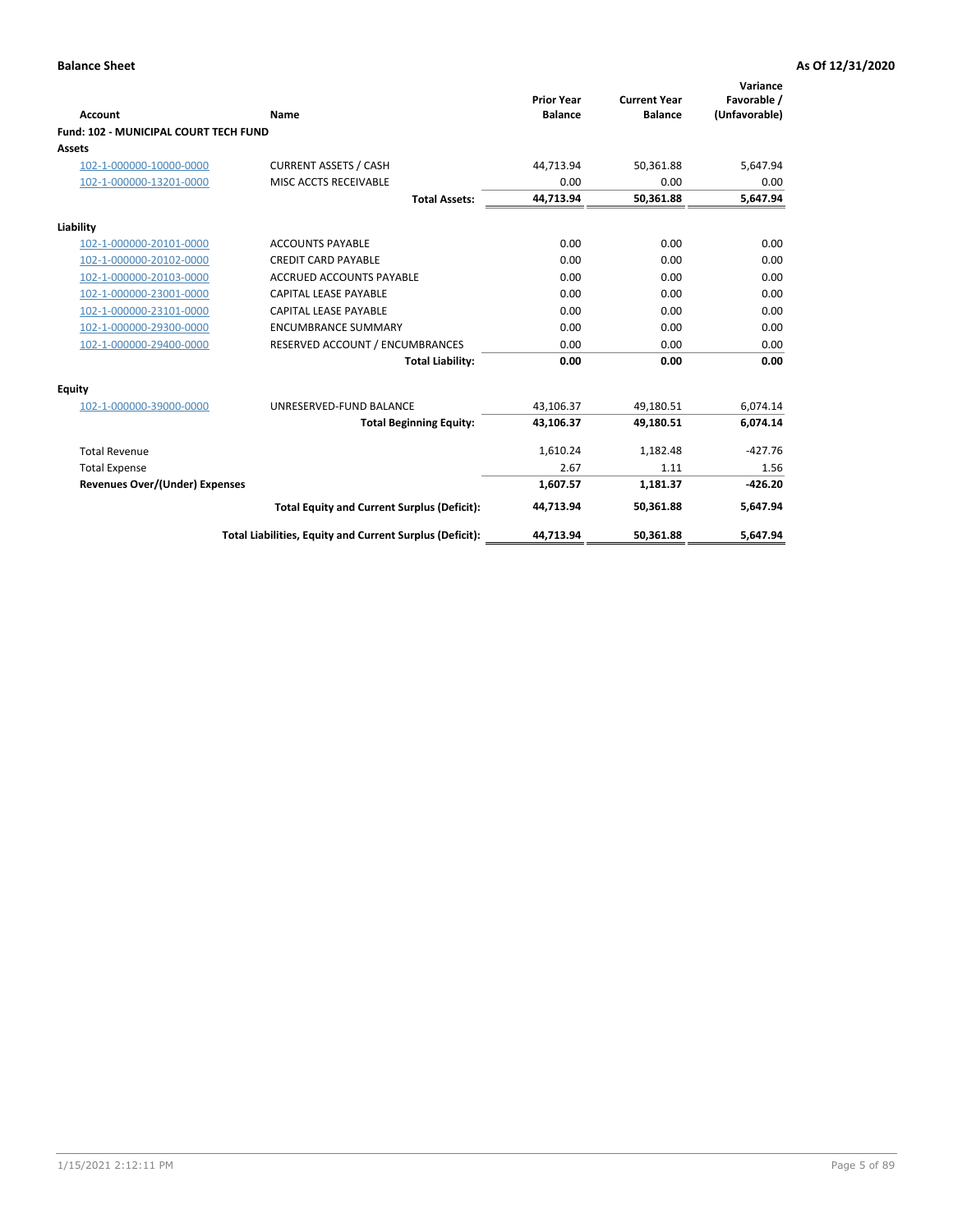| <b>Account</b>                                       | Name                                                     | <b>Prior Year</b><br><b>Balance</b> | <b>Current Year</b><br><b>Balance</b> | Variance<br>Favorable /<br>(Unfavorable) |
|------------------------------------------------------|----------------------------------------------------------|-------------------------------------|---------------------------------------|------------------------------------------|
| <b>Fund: 103 - MUNICIPAL COURT CHILD SAFETY FUND</b> |                                                          |                                     |                                       |                                          |
| <b>Assets</b>                                        |                                                          |                                     |                                       |                                          |
| 103-1-000000-10000-0000                              | <b>CURRENT ASSETS / CASH</b>                             | 14,099.04                           | 7,703.99                              | $-6,395.05$                              |
| 103-1-000000-13201-0000                              | MISC ACCTS RECEIVABLE                                    | 0.00                                | $-10,276.02$                          | $-10,276.02$                             |
| 103-1-000000-13203-0000                              | NON-CURRENT ASSETS / PREPAYMENTS                         | 0.00                                | 0.00                                  | 0.00                                     |
| 103-1-000000-13205-0000                              | <b>INTEREST RECEIVABLE</b>                               | 0.00                                | 0.00                                  | 0.00                                     |
|                                                      | <b>Total Assets:</b>                                     | 14,099.04                           | $-2.572.03$                           | $-16,671.07$                             |
| Liability                                            |                                                          |                                     |                                       |                                          |
| 103-1-000000-20101-0000                              | <b>ACCOUNTS PAYABLE</b>                                  | 0.00                                | 0.00                                  | 0.00                                     |
| 103-1-000000-20103-0000                              | <b>ACCRUED ACCOUNTS PAYABLE</b>                          | 0.00                                | 0.00                                  | 0.00                                     |
|                                                      | <b>Total Liability:</b>                                  | 0.00                                | 0.00                                  | 0.00                                     |
| Equity                                               |                                                          |                                     |                                       |                                          |
| 103-1-000000-39000-0000                              | UNRESERVED-FUND BALANCE                                  | 20,596.63                           | $-2,622.71$                           | $-23,219.34$                             |
|                                                      | <b>Total Beginning Equity:</b>                           | 20,596.63                           | $-2,622.71$                           | $-23,219.34$                             |
| <b>Total Revenue</b>                                 |                                                          | 900.00                              | 50.88                                 | $-849.12$                                |
| <b>Total Expense</b>                                 |                                                          | 7,397.59                            | 0.20                                  | 7,397.39                                 |
| Revenues Over/(Under) Expenses                       |                                                          | $-6,497.59$                         | 50.68                                 | 6,548.27                                 |
|                                                      | <b>Total Equity and Current Surplus (Deficit):</b>       | 14,099.04                           | $-2,572.03$                           | $-16,671.07$                             |
|                                                      | Total Liabilities, Equity and Current Surplus (Deficit): | 14,099.04                           | $-2.572.03$                           | $-16,671.07$                             |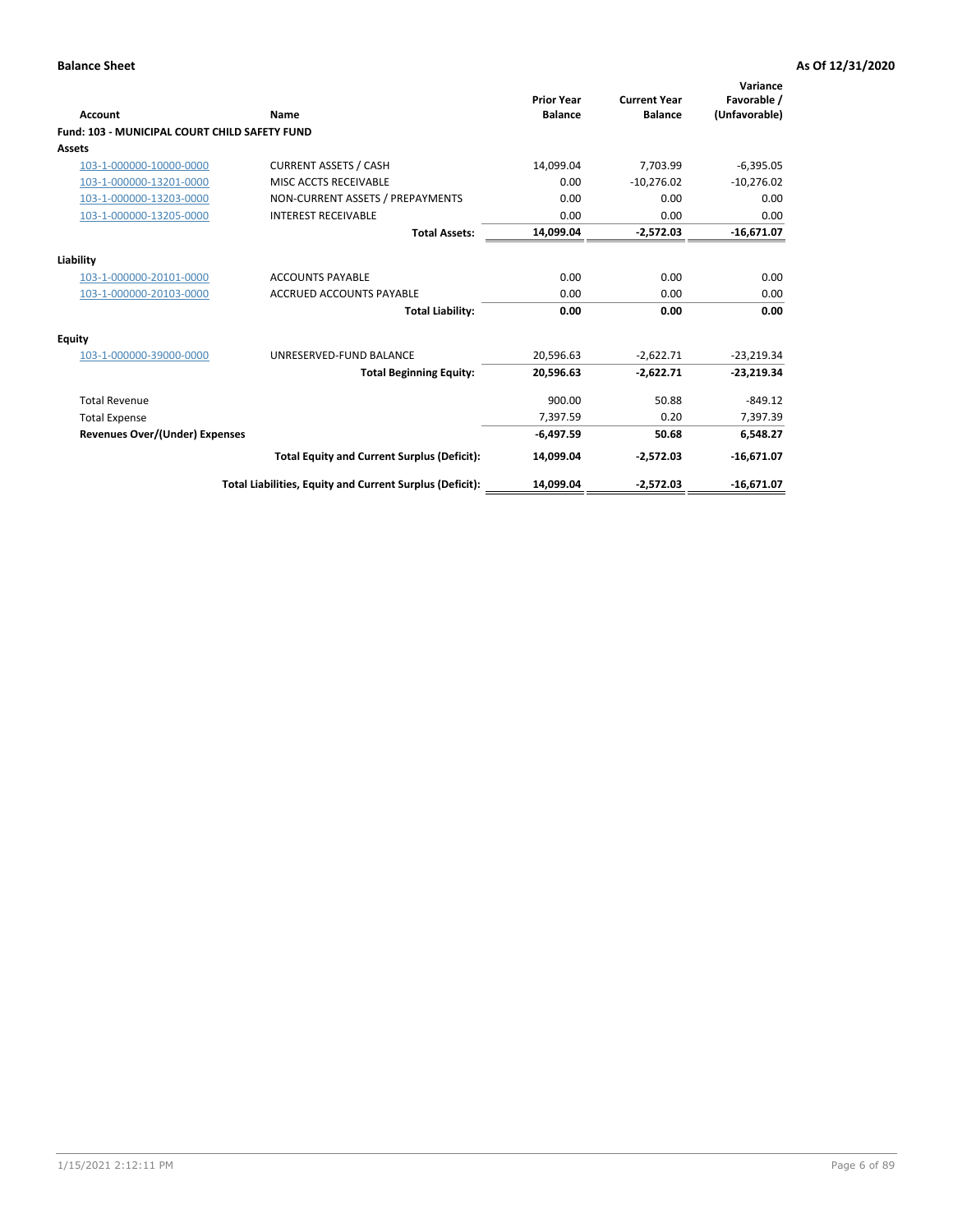|                                           |                                                          |                                     |                                       | Variance                     |
|-------------------------------------------|----------------------------------------------------------|-------------------------------------|---------------------------------------|------------------------------|
| <b>Account</b>                            | Name                                                     | <b>Prior Year</b><br><b>Balance</b> | <b>Current Year</b><br><b>Balance</b> | Favorable /<br>(Unfavorable) |
| <b>Fund: 110 - EXCHANGE BUILDING FUND</b> |                                                          |                                     |                                       |                              |
| Assets                                    |                                                          |                                     |                                       |                              |
| 110-1-000000-10000-0000                   | <b>CURRENT ASSETS / CASH</b>                             | -533,047.91                         | $-533,047.91$                         | 0.00                         |
| 110-1-000000-13201-0000                   | MISC ACCTS RECEIVABLE                                    | 0.00                                | 0.00                                  | 0.00                         |
| 110-1-000000-13203-0000                   | NON-CURRENT ASSETS / PREPAYMENTS                         | 0.00                                | 0.00                                  | 0.00                         |
| 110-1-000000-13205-0000                   | <b>INTEREST RECEIVABLE</b>                               | 0.00                                | 0.00                                  | 0.00                         |
| 110-1-000000-14100-0000                   | DUE FROM FUND 100                                        | 0.00                                | 0.00                                  | 0.00                         |
| 110-1-000000-16001-0000                   | FIXED ASSETS / LAND                                      | 0.00                                | 0.00                                  | 0.00                         |
| 110-1-000000-16002-0000                   | <b>IMPROVMENTS-NON BUILDINGS</b>                         | 0.00                                | 0.00                                  | 0.00                         |
| 110-1-000000-16003-0000                   | ACCUMULATED DEPRECIATION                                 | 0.00                                | 0.00                                  | 0.00                         |
| 110-1-000000-16004-0000                   | FIXED ASSETS / BUILDINGS                                 | 0.00                                | 0.00                                  | 0.00                         |
| 110-1-000000-16005-0000                   | ACCUMULATED DEPRECIATION                                 | 0.00                                | 0.00                                  | 0.00                         |
| 110-1-000000-16201-0000                   | <b>MACHINERY AND EQUIPMENT</b>                           | 0.00                                | 0.00                                  | 0.00                         |
| 110-1-000000-16202-0000                   | ACCUMULATED DEPRECATION                                  | 0.00                                | 0.00                                  | 0.00                         |
| 110-1-000000-16301-0000                   | FIXED ASSETS / C W I P                                   | 0.00                                | 0.00                                  | 0.00                         |
|                                           | <b>Total Assets:</b>                                     | $-533,047.91$                       | -533,047.91                           | 0.00                         |
| Liability                                 |                                                          |                                     |                                       |                              |
| 110-1-000000-20101-0000                   | <b>ACCOUNTS PAYABLE</b>                                  | 0.00                                | 0.00                                  | 0.00                         |
| 110-1-000000-20102-0000                   | <b>CREDIT CARD PAYABLE</b>                               | 0.00                                | 0.00                                  | 0.00                         |
| 110-1-000000-20103-0000                   | ACCRUED ACCOUNTS PAYABLE                                 | 0.00                                | 0.00                                  | 0.00                         |
| 110-1-000000-20109-0000                   | MISCELLANEOUS LIABILITIES                                | 0.00                                | 0.00                                  | 0.00                         |
| 110-1-000000-20110-0000                   | REVENUE BONDS PAYABLE                                    | 0.00                                | 0.00                                  | 0.00                         |
| 110-1-000000-20112-0000                   | <b>ACCRUED INTEREST PAYABLE</b>                          | 0.00                                | 0.00                                  | 0.00                         |
| 110-1-000000-20141-0000                   | <b>TELEPHONE CLEARING</b>                                | 0.00                                | 0.00                                  | 0.00                         |
| 110-1-000000-20160-0000                   | <b>UNAPPLIED CREDIT</b>                                  | 0.00                                | 0.00                                  | 0.00                         |
| 110-1-000000-20201-0000                   | <b>DEFERRED REVENUE</b>                                  | 0.00                                | 0.00                                  | 0.00                         |
| 110-1-000000-21001-0000                   | <b>GENERAL FUND / GENERAL FUND</b>                       | 0.00                                | 0.00                                  | 0.00                         |
| 110-1-000000-22001-0000                   | SALARIES PAYABLE                                         | 0.00                                | 0.00                                  | 0.00                         |
| 110-1-000000-22002-0000                   | <b>VACATION/SICK PAYABLE</b>                             | 0.00                                | 0.00                                  | 0.00                         |
| 110-1-000000-26001-0000                   | <b>OBLIG FOR COMP ABSENCES</b>                           | 0.00                                | 0.00                                  | 0.00                         |
| 110-1-000000-26102-0000                   | REVENUE BONDS PAYABLE                                    | 0.00                                | 0.00                                  | 0.00                         |
| 110-1-000000-27001-0000                   | <b>CONTRIBUTED CAPITAL</b>                               | 0.00                                | 0.00                                  | 0.00                         |
| 110-1-000000-29300-0000                   | <b>ENCUMBRANCE SUMMARY</b>                               | 0.00                                | 0.00                                  | 0.00                         |
| 110-1-000000-29400-0100                   | RESERVED ACCOUNT / ENCUMBRANCES                          | 0.00                                | 0.00                                  | 0.00                         |
|                                           | <b>Total Liability:</b>                                  | 0.00                                | 0.00                                  | 0.00                         |
| <b>Equity</b>                             |                                                          |                                     |                                       |                              |
| 110-1-000000-39000-0000                   | UNRESERVED-FUND BALANCE                                  | 0.00                                | 0.00                                  | 0.00                         |
| 110-1-000000-39100-0000                   | UNRESERVED-RET. EARNINGS                                 | -533,047.91                         | -533,047.91                           | 0.00                         |
|                                           | <b>Total Beginning Equity:</b>                           | -533,047.91                         | -533,047.91                           | 0.00                         |
|                                           |                                                          |                                     |                                       |                              |
| <b>Total Revenue</b>                      |                                                          | 0.00                                | 0.00                                  | 0.00                         |
| <b>Total Expense</b>                      |                                                          | 0.00                                | 0.00                                  | 0.00                         |
| <b>Revenues Over/(Under) Expenses</b>     |                                                          | 0.00                                | 0.00                                  | 0.00                         |
|                                           | <b>Total Equity and Current Surplus (Deficit):</b>       | -533,047.91                         | -533,047.91                           | 0.00                         |
|                                           | Total Liabilities, Equity and Current Surplus (Deficit): | -533,047.91                         | -533,047.91                           | 0.00                         |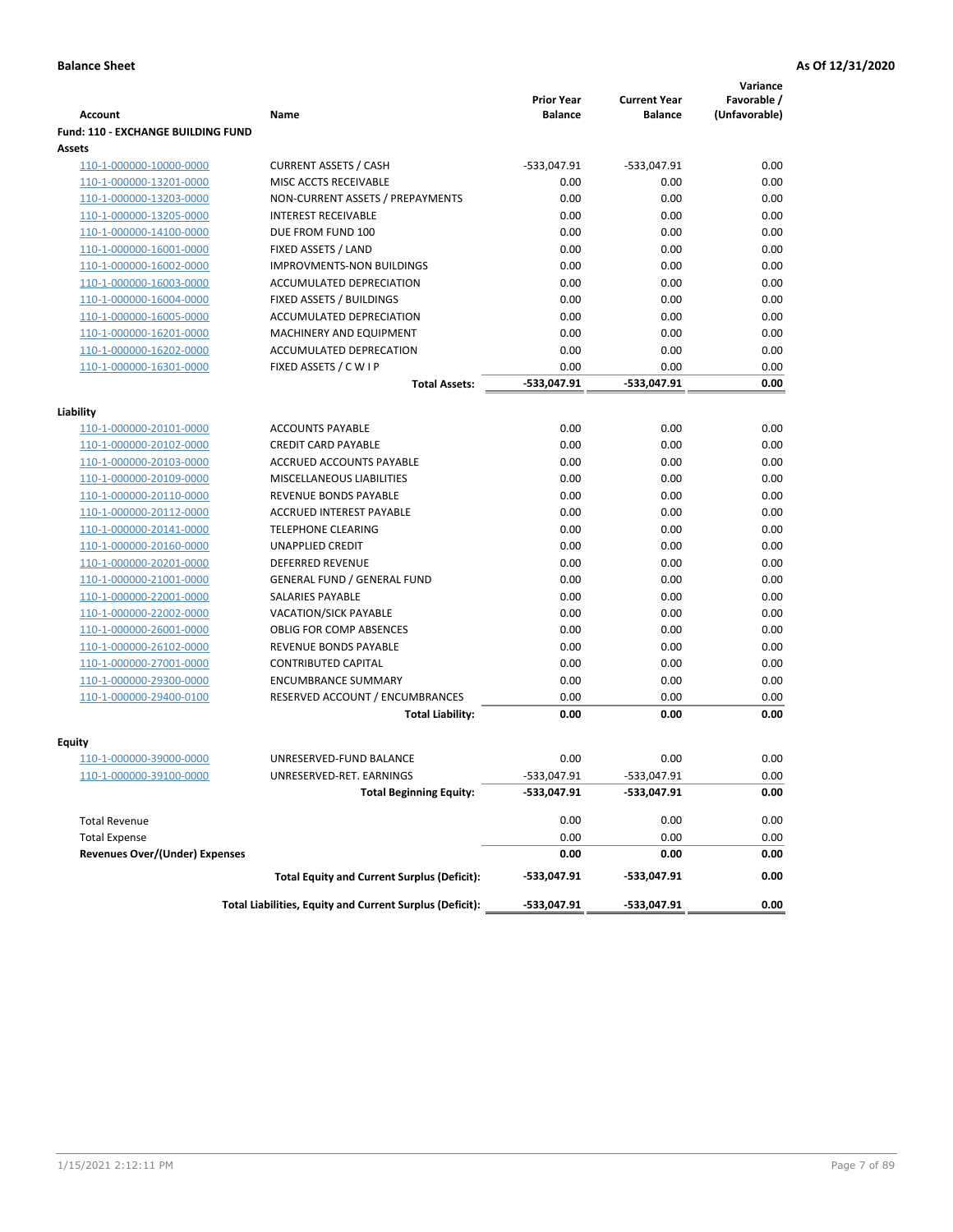|                                               |                                                          | <b>Prior Year</b> | <b>Current Year</b> | Variance<br>Favorable / |
|-----------------------------------------------|----------------------------------------------------------|-------------------|---------------------|-------------------------|
| Account                                       | Name                                                     | <b>Balance</b>    | <b>Balance</b>      | (Unfavorable)           |
| <b>Fund: 111 - RECREATION ACTIVITIES FUND</b> |                                                          |                   |                     |                         |
| Assets                                        |                                                          |                   |                     |                         |
| 111-1-000000-10000-0000                       | <b>CURRENT ASSETS / CASH</b>                             | $-39,177.67$      | $-116,340.70$       | $-77,163.03$            |
| 111-1-000000-10313-0000                       | <b>CHANGE DRAWER - PARK CONCESSIONS</b>                  | 0.00              | 0.00                | 0.00                    |
| 111-1-000000-13201-0000                       | MISC ACCTS RECEIVABLE                                    | 0.00              | 0.00                | 0.00                    |
| 111-1-000000-13205-0000                       | <b>INTEREST RECEIVABLE</b>                               | 0.00              | 0.00                | 0.00                    |
|                                               | <b>Total Assets:</b>                                     | $-39,177.67$      | $-116,340.70$       | $-77,163.03$            |
| Liability                                     |                                                          |                   |                     |                         |
| 111-1-000000-20101-0000                       | <b>ACCOUNTS PAYABLE</b>                                  | 0.00              | 0.00                | 0.00                    |
| 111-1-000000-20102-0000                       | <b>CREDIT CARD PAYABLE</b>                               | 0.00              | 0.00                | 0.00                    |
| 111-1-000000-20103-0000                       | <b>ACCRUED ACCOUNTS PAYABLE</b>                          | 0.00              | 0.00                | 0.00                    |
| 111-1-000000-20125-0000                       | SALES TAX PAYABLE / IN THE CITY                          | 61.22             | 133.78              | $-72.56$                |
| 111-1-000000-20160-0000                       | <b>UNAPPLIED CREDIT</b>                                  | 0.00              | 0.00                | 0.00                    |
| 111-1-000000-20201-0000                       | <b>DEFERRED REVENUE</b>                                  | 0.00              | 0.00                | 0.00                    |
| 111-1-000000-22001-0000                       | <b>SALARIES PAYABLE</b>                                  | 155.91            | 155.91              | 0.00                    |
| 111-1-000000-29300-0000                       | <b>ENCUMBRANCE SUMMARY</b>                               | 0.00              | 0.00                | 0.00                    |
| 111-1-000000-29400-0100                       | RESERVED ACCOUNT / ENCUMBRANCES                          | 0.00              | 0.00                | 0.00                    |
|                                               | <b>Total Liability:</b>                                  | 217.13            | 289.69              | $-72.56$                |
| Equity                                        |                                                          |                   |                     |                         |
| 111-1-000000-39000-0000                       | UNRESERVED-FUND BALANCE                                  | $-28,173.50$      | $-121,231.77$       | $-93,058.27$            |
| 111-1-000000-39100-0000                       | UNRESERVED-RET. EARNINGS                                 | 0.00              | 0.00                | 0.00                    |
|                                               | <b>Total Beginning Equity:</b>                           | $-28,173.50$      | $-121,231.77$       | $-93,058.27$            |
| <b>Total Revenue</b>                          |                                                          | 30,656.95         | 28,626.92           | $-2,030.03$             |
| <b>Total Expense</b>                          |                                                          | 41,878.25         | 24,025.54           | 17,852.71               |
| <b>Revenues Over/(Under) Expenses</b>         |                                                          | $-11,221.30$      | 4,601.38            | 15,822.68               |
|                                               | <b>Total Equity and Current Surplus (Deficit):</b>       | $-39,394.80$      | $-116,630.39$       | $-77,235.59$            |
|                                               | Total Liabilities, Equity and Current Surplus (Deficit): | $-39,177.67$      | $-116,340.70$       | $-77,163.03$            |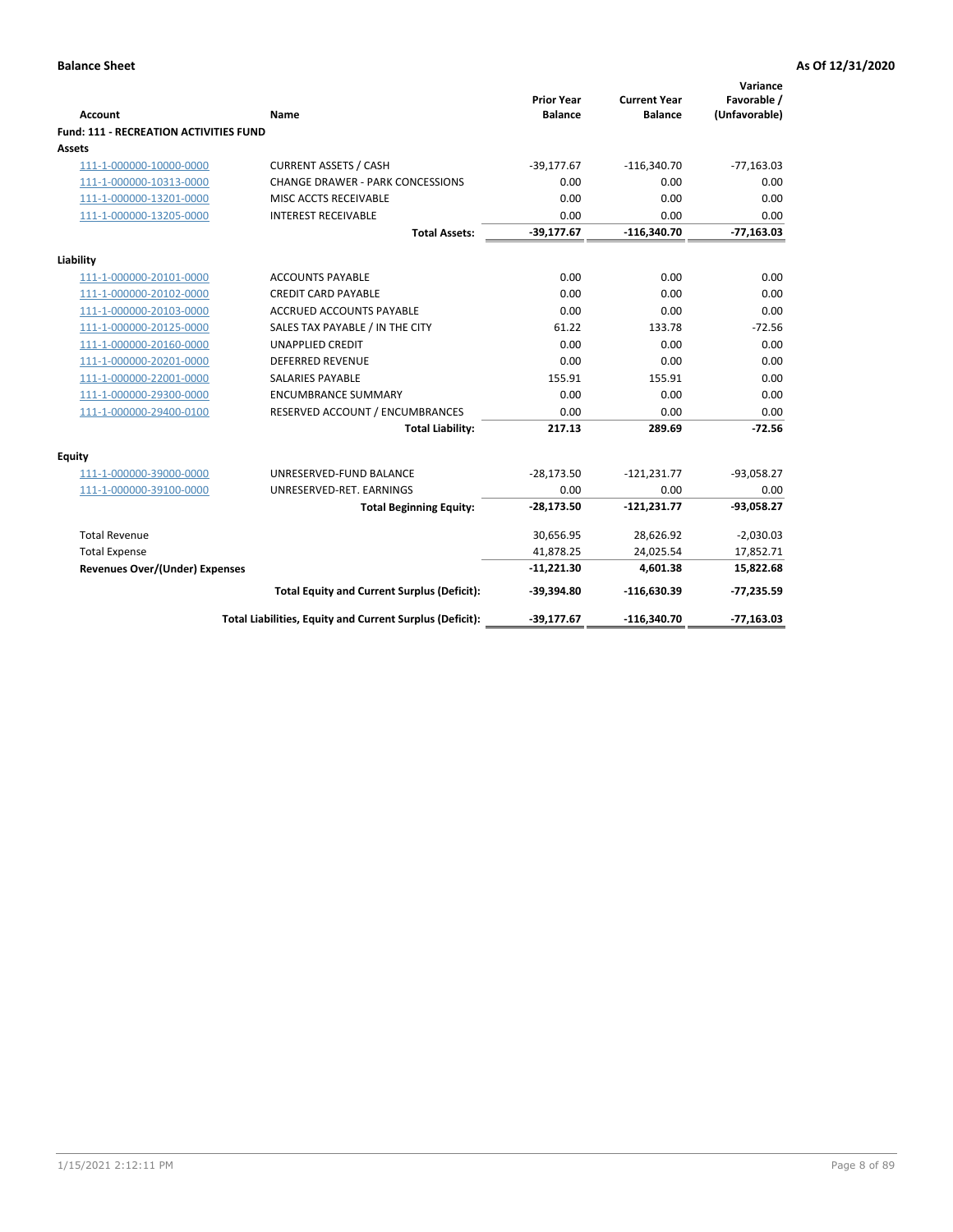|                                       |                                                          |                                     |                                       | Variance                     |
|---------------------------------------|----------------------------------------------------------|-------------------------------------|---------------------------------------|------------------------------|
| <b>Account</b>                        | Name                                                     | <b>Prior Year</b><br><b>Balance</b> | <b>Current Year</b><br><b>Balance</b> | Favorable /<br>(Unfavorable) |
| Fund: 112 - GUN RANGE FUND            |                                                          |                                     |                                       |                              |
| <b>Assets</b>                         |                                                          |                                     |                                       |                              |
| 112-1-000000-10000-0000               | <b>CURRENT ASSETS / CASH</b>                             | 1,113.69                            | 1,311.42                              | 197.73                       |
| 112-1-000000-13201-0000               | MISC ACCTS RECEIVABLE                                    | 0.00                                | 0.00                                  | 0.00                         |
|                                       | <b>Total Assets:</b>                                     | 1,113.69                            | 1,311.42                              | 197.73                       |
| Liability                             |                                                          |                                     |                                       |                              |
| 112-1-000000-20101-0000               | <b>ACCOUNTS PAYABLE</b>                                  | 0.00                                | 0.00                                  | 0.00                         |
| 112-1-000000-20103-0000               | <b>ACCRUED ACCOUNTS PAYABLE</b>                          | 0.00                                | 0.00                                  | 0.00                         |
| 112-1-000000-20160-0000               | <b>UNAPPLIED CREDIT</b>                                  | 0.00                                | 0.00                                  | 0.00                         |
| 112-1-000000-21001-0000               | <b>GENERAL FUND / GENERAL FUND</b>                       | 0.00                                | 0.00                                  | 0.00                         |
| 112-1-000000-29300-0000               | <b>ENCUMBRANCE SUMMARY</b>                               | 0.00                                | 0.00                                  | 0.00                         |
| 112-1-000000-29400-0100               | RESERVED ACCOUNT / ENCUMBRANCES                          | 0.00                                | 0.00                                  | 0.00                         |
|                                       | <b>Total Liability:</b>                                  | 0.00                                | 0.00                                  | 0.00                         |
| Equity                                |                                                          |                                     |                                       |                              |
| 112-1-000000-39000-0000               | UNRESERVED-FUND BALANCE                                  | 908.04                              | 1,108.04                              | 200.00                       |
| 112-1-000000-39100-0000               | UNRESERVED-RET. EARNINGS                                 | 0.00                                | 0.00                                  | 0.00                         |
|                                       | <b>Total Beginning Equity:</b>                           | 908.04                              | 1,108.04                              | 200.00                       |
| <b>Total Revenue</b>                  |                                                          | 422.22                              | 419.90                                | $-2.32$                      |
| <b>Total Expense</b>                  |                                                          | 216.57                              | 216.52                                | 0.05                         |
| <b>Revenues Over/(Under) Expenses</b> |                                                          | 205.65                              | 203.38                                | $-2.27$                      |
|                                       | <b>Total Equity and Current Surplus (Deficit):</b>       | 1,113.69                            | 1,311.42                              | 197.73                       |
|                                       | Total Liabilities, Equity and Current Surplus (Deficit): | 1,113.69                            | 1,311.42                              | 197.73                       |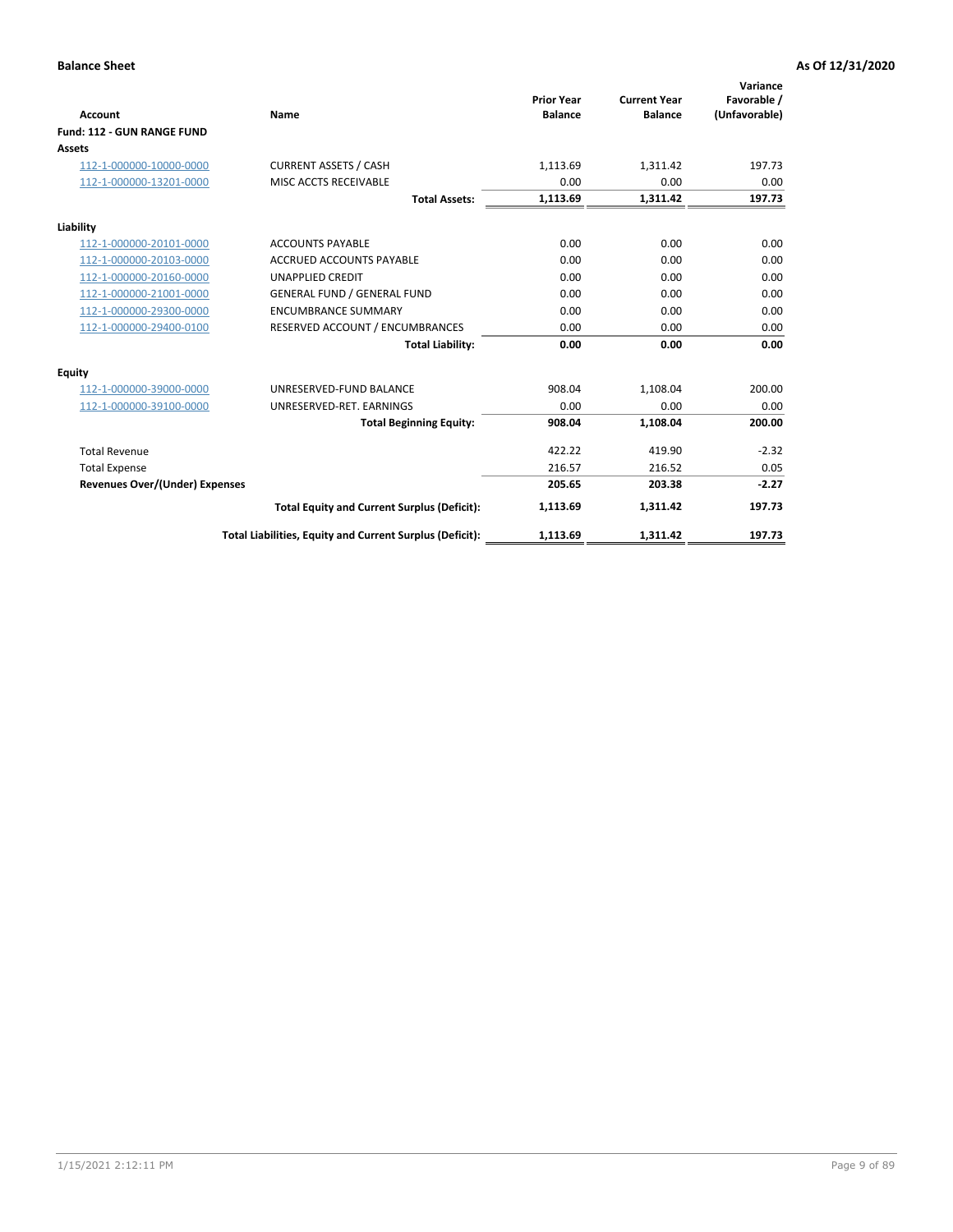| <b>Account</b>                               | Name                                                     | <b>Prior Year</b><br><b>Balance</b> | <b>Current Year</b><br><b>Balance</b> | Variance<br>Favorable /<br>(Unfavorable) |
|----------------------------------------------|----------------------------------------------------------|-------------------------------------|---------------------------------------|------------------------------------------|
| Fund: 113 - HOTEL / MOTEL OCCUPANCY TAX FUND |                                                          |                                     |                                       |                                          |
| Assets                                       |                                                          |                                     |                                       |                                          |
| 113-1-000000-10000-0000                      | <b>CURRENT ASSETS / CASH</b>                             | 453,289.78                          | 477,624.76                            | 24,334.98                                |
| 113-1-000000-13101-0000                      | <b>TAX RECEIVABLE-CURRENT</b>                            | 0.00                                | 0.00                                  | 0.00                                     |
| 113-1-000000-13201-0000                      | MISC ACCTS RECEIVABLE                                    | 0.00                                | $-9,924.23$                           | $-9,924.23$                              |
| 113-1-000000-13202-0000                      | <b>EMPLOYEE ADVANCES</b>                                 | 0.00                                | 0.00                                  | 0.00                                     |
| 113-1-000000-13203-0000                      | NON-CURRENT ASSETS / PREPAYMENTS                         | 0.00                                | 0.00                                  | 0.00                                     |
| 113-1-000000-13205-0000                      | <b>INTEREST RECEIVABLE</b>                               | 0.00                                | 0.00                                  | 0.00                                     |
|                                              | <b>Total Assets:</b>                                     | 453,289.78                          | 467,700.53                            | 14,410.75                                |
| Liability                                    |                                                          |                                     |                                       |                                          |
| 113-1-000000-20101-0000                      | <b>ACCOUNTS PAYABLE</b>                                  | 0.00                                | 0.00                                  | 0.00                                     |
| 113-1-000000-20102-0000                      | <b>CREDIT CARD PAYABLE</b>                               | 0.00                                | 0.00                                  | 0.00                                     |
| 113-1-000000-20103-0000                      | <b>ACCRUED ACCOUNTS PAYABLE</b>                          | 0.00                                | 0.00                                  | 0.00                                     |
| 113-1-000000-20144-0000                      | <b>SPECIAL EVENT DONATIONS</b>                           | $-1,046.65$                         | $-1,046.65$                           | 0.00                                     |
| 113-1-000000-22001-0000                      | <b>SALARIES PAYABLE</b>                                  | 1,702.66                            | 1,702.66                              | 0.00                                     |
| 113-1-000000-24001-0000                      | O/S CHECKS PAYABLE                                       | 0.00                                | 0.00                                  | 0.00                                     |
| 113-1-000000-29300-0000                      | <b>ENCUMBRANCE SUMMARY</b>                               | 0.00                                | 0.00                                  | 0.00                                     |
| 113-1-000000-29400-0100                      | RESERVED ACCOUNT / ENCUMBRANCES                          | 0.00                                | 0.00                                  | 0.00                                     |
|                                              | <b>Total Liability:</b>                                  | 656.01                              | 656.01                                | 0.00                                     |
| Equity                                       |                                                          |                                     |                                       |                                          |
| 113-1-000000-39000-0000                      | UNRESERVED-FUND BALANCE                                  | 464,662.03                          | 441,248.05                            | $-23,413.98$                             |
|                                              | <b>Total Beginning Equity:</b>                           | 464,662.03                          | 441,248.05                            | $-23,413.98$                             |
|                                              |                                                          |                                     |                                       |                                          |
| <b>Total Revenue</b>                         |                                                          | 136,958.51                          | 138,467.50                            | 1,508.99                                 |
| <b>Total Expense</b>                         |                                                          | 148,986.77                          | 112,671.03                            | 36,315.74                                |
| <b>Revenues Over/(Under) Expenses</b>        |                                                          | $-12,028.26$                        | 25,796.47                             | 37,824.73                                |
|                                              | <b>Total Equity and Current Surplus (Deficit):</b>       | 452,633.77                          | 467,044.52                            | 14,410.75                                |
|                                              | Total Liabilities, Equity and Current Surplus (Deficit): | 453,289.78                          | 467,700.53                            | 14,410.75                                |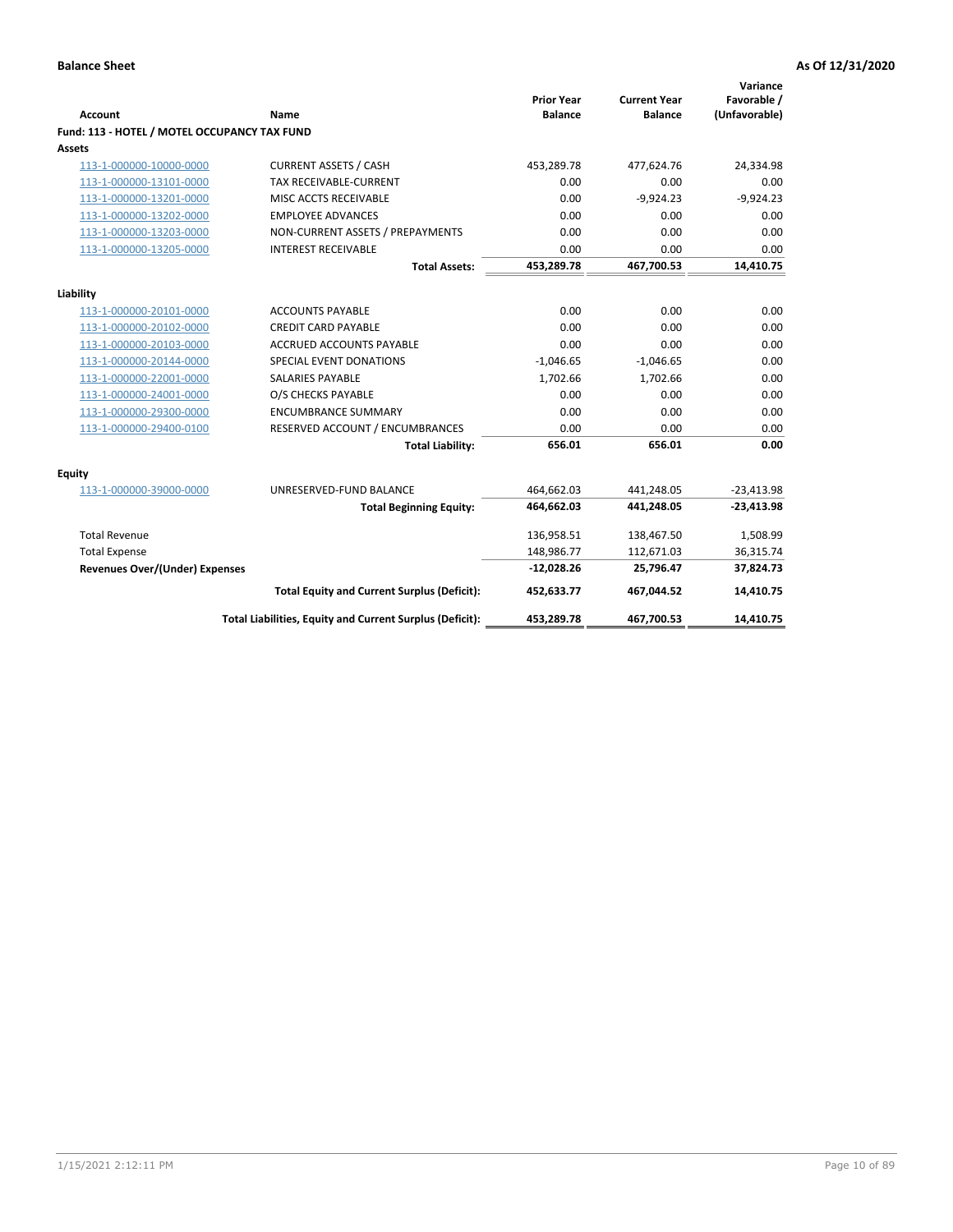| <b>Account</b>                                     | Name                                                             | <b>Prior Year</b><br><b>Balance</b> | <b>Current Year</b><br><b>Balance</b> | Variance<br>Favorable /<br>(Unfavorable) |
|----------------------------------------------------|------------------------------------------------------------------|-------------------------------------|---------------------------------------|------------------------------------------|
| <b>Fund: 114 - VENUE MANAGEMENT FUND</b>           |                                                                  |                                     |                                       |                                          |
| <b>Assets</b>                                      |                                                                  |                                     |                                       | $-8,925.85$                              |
| 114-1-000000-10000-0000<br>114-1-000000-10311-0000 | <b>CURRENT ASSETS / CASH</b><br>CASH / PETTY CASH/CHANGE DRAWERS | $-158,957.51$<br>200.00             | $-167,883.36$<br>200.00               | 0.00                                     |
| 114-1-000000-13201-0000                            | MISC ACCTS RECEIVABLE                                            | 0.00                                | 0.00                                  | 0.00                                     |
| 114-1-000000-13203-0000                            | NON-CURRENT ASSETS / PREPAYMENTS                                 | 0.00                                | 0.00                                  | 0.00                                     |
| 114-1-000000-13205-0000                            | <b>INTEREST RECEIVABLE</b>                                       | 0.00                                | 0.00                                  | 0.00                                     |
|                                                    | <b>Total Assets:</b>                                             | $-158,757.51$                       | $-167,683.36$                         | $-8,925.85$                              |
|                                                    |                                                                  |                                     |                                       |                                          |
| Liability                                          |                                                                  |                                     |                                       |                                          |
| 114-1-000000-20101-0000                            | <b>ACCOUNTS PAYABLE</b>                                          | 0.00                                | 0.00                                  | 0.00                                     |
| 114-1-000000-20102-0000                            | <b>CREDIT CARD PAYABLE</b>                                       | 0.00                                | 0.00                                  | 0.00                                     |
| 114-1-000000-20103-0000                            | ACCRUED ACCOUNTS PAYABLE                                         | 0.00                                | 0.00                                  | 0.00                                     |
| 114-1-000000-20125-0000                            | SALES TAX PAYABLE / IN THE CITY                                  | 9.98                                | 0.00                                  | 9.98                                     |
| 114-1-000000-20144-0000                            | SPECIAL EVENT DONATIONS                                          | 16,777.39                           | 16,777.39                             | 0.00                                     |
| 114-1-000000-20150-0000                            | <b>TICKET SALE SHARING</b>                                       | 8,699.00                            | 11,353.42                             | $-2,654.42$                              |
| 114-1-000000-20151-0000                            | <b>SOUND &amp; LIGHTING</b>                                      | 0.00                                | 0.00                                  | 0.00                                     |
| 114-1-000000-20160-0000                            | <b>UNAPPLIED CREDIT</b>                                          | 0.00                                | 0.00                                  | 0.00                                     |
| 114-1-000000-20201-0000                            | <b>DEFERRED REVENUE</b>                                          | 0.00                                | 0.00                                  | 0.00                                     |
| 114-1-000000-22001-0000                            | <b>SALARIES PAYABLE</b>                                          | 1,154.26                            | 1,154.26                              | 0.00                                     |
| 114-1-000000-24010-0000                            | <b>CIVIC CENTER DEPOSITS</b>                                     | 5,550.00                            | 3,930.00                              | 1,620.00                                 |
| 114-1-000000-24012-0000                            | <b>AUDITORIUM DEPOSITS</b>                                       | 12,337.50                           | 14,837.50                             | $-2,500.00$                              |
| 114-1-000000-29300-0000                            | <b>ENCUMBRANCE SUMMARY</b>                                       | 0.00                                | 0.00                                  | 0.00                                     |
| 114-1-000000-29400-0000                            | RESERVED ACCOUNT / ENCUMBRANCES                                  | 0.00                                | 0.00                                  | 0.00                                     |
|                                                    | <b>Total Liability:</b>                                          | 44,528.13                           | 48,052.57                             | $-3,524.44$                              |
| Equity                                             |                                                                  |                                     |                                       |                                          |
| 114-1-000000-39000-0000                            | UNRESERVED-FUND BALANCE                                          | $-192,604.81$                       | $-186,750.72$                         | 5,854.09                                 |
|                                                    | <b>Total Beginning Equity:</b>                                   | $-192,604.81$                       | $-186,750.72$                         | 5,854.09                                 |
| <b>Total Revenue</b>                               |                                                                  | 54,234.06                           | 14,459.12                             | $-39,774.94$                             |
| <b>Total Expense</b>                               |                                                                  | 64,914.89                           | 43,444.33                             | 21,470.56                                |
| <b>Revenues Over/(Under) Expenses</b>              |                                                                  | $-10,680.83$                        | $-28,985.21$                          | $-18,304.38$                             |
|                                                    | <b>Total Equity and Current Surplus (Deficit):</b>               | $-203,285.64$                       | $-215,735.93$                         | $-12,450.29$                             |
|                                                    | Total Liabilities, Equity and Current Surplus (Deficit):         | $-158,757.51$                       | $-167,683.36$                         | $-8.925.85$                              |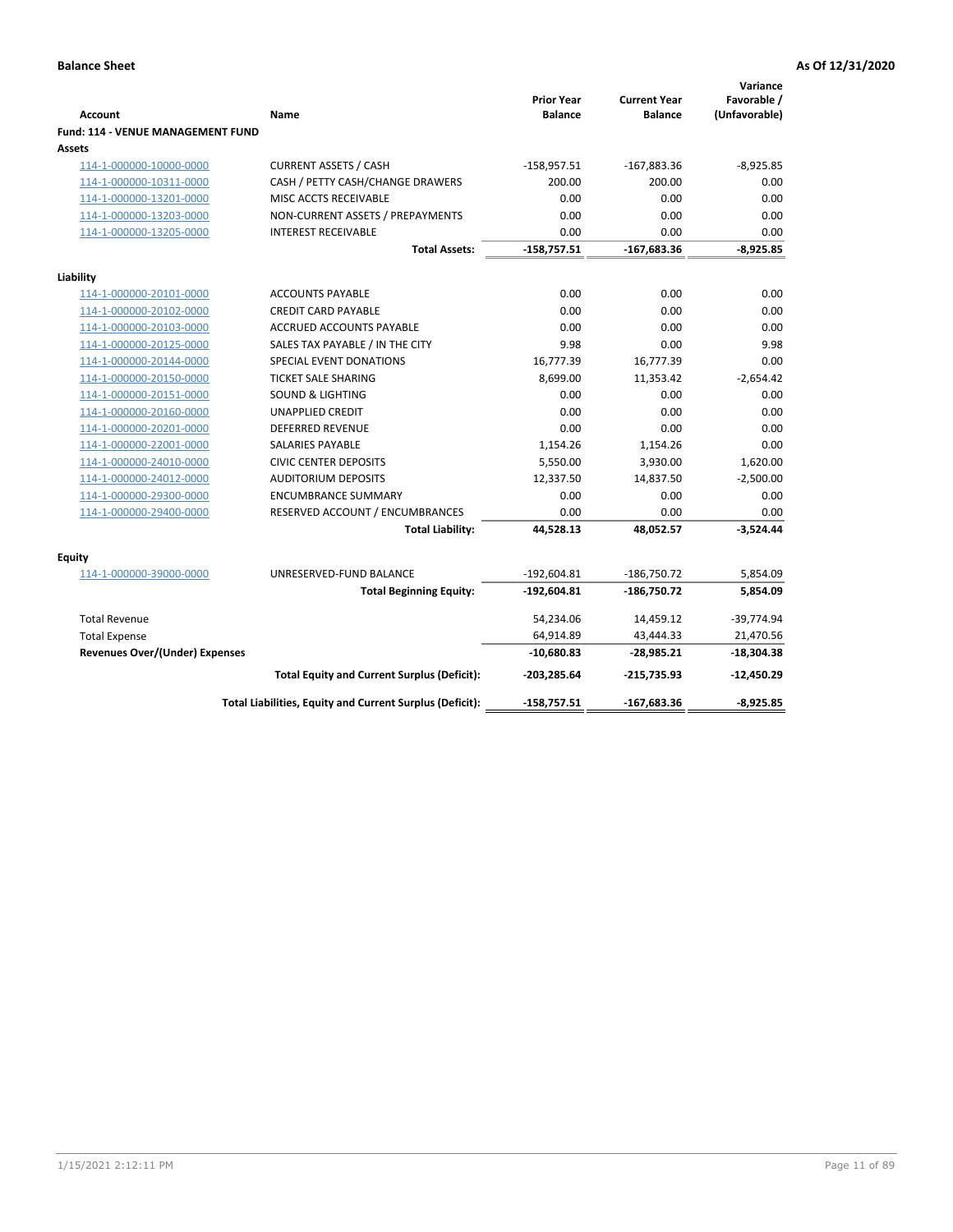| <b>Account</b>                        | <b>Name</b>                                              | <b>Prior Year</b><br><b>Balance</b> | <b>Current Year</b><br><b>Balance</b> | Variance<br>Favorable /<br>(Unfavorable) |
|---------------------------------------|----------------------------------------------------------|-------------------------------------|---------------------------------------|------------------------------------------|
| Fund: 115 - TIRZ FUND                 |                                                          |                                     |                                       |                                          |
| <b>Assets</b>                         |                                                          |                                     |                                       |                                          |
| 115-1-000000-10000-0000               | <b>CURRENT ASSETS / CASH</b>                             | 0.00                                | 0.00                                  | 0.00                                     |
| 115-1-000000-13101-0000               | <b>TAX RECEIVABLE-CURRENT</b>                            | 0.00                                | 0.00                                  | 0.00                                     |
| 115-1-000000-13102-0000               | <b>TAXES REC-DELINQUENT</b>                              | 0.00                                | 0.00                                  | 0.00                                     |
| 115-1-000000-13103-0000               | ALLOW FOR UNCOLLECT TAXES                                | 0.00                                | 0.00                                  | 0.00                                     |
| 115-1-000000-13201-0000               | MISC ACCTS RECEIVABLE                                    | 0.00                                | 0.00                                  | 0.00                                     |
| 115-1-000000-13205-0000               | <b>INTEREST RECEIVABLE</b>                               | 0.00                                | 0.00                                  | 0.00                                     |
|                                       | <b>Total Assets:</b>                                     | 0.00                                | 0.00                                  | 0.00                                     |
| Liability                             |                                                          |                                     |                                       |                                          |
| 115-1-000000-20101-0000               | <b>ACCOUNTS PAYABLE</b>                                  | 0.00                                | 0.00                                  | 0.00                                     |
| 115-1-000000-20103-0000               | <b>ACCRUED ACCOUNTS PAYABLE</b>                          | 0.00                                | 0.00                                  | 0.00                                     |
| 115-1-000000-20203-0000               | <b>DEFERRED TAX REVENUE</b>                              | 0.00                                | 0.00                                  | 0.00                                     |
| 115-1-000000-29300-0000               | <b>ENCUMBRANCE SUMMARY</b>                               | 0.00                                | 0.00                                  | 0.00                                     |
| 115-1-000000-29400-0100               | RESERVED ACCOUNT / ENCUMBRANCES                          | 0.00                                | 0.00                                  | 0.00                                     |
|                                       | <b>Total Liability:</b>                                  | 0.00                                | 0.00                                  | 0.00                                     |
| Equity                                |                                                          |                                     |                                       |                                          |
| 115-1-000000-39000-0000               | UNRESERVED-FUND BALANCE                                  | 0.00                                | 0.00                                  | 0.00                                     |
| 115-1-000000-39100-0000               | UNRESERVED-RET. EARNINGS                                 | 0.00                                | 0.00                                  | 0.00                                     |
|                                       | <b>Total Beginning Equity:</b>                           | 0.00                                | 0.00                                  | 0.00                                     |
| <b>Total Revenue</b>                  |                                                          | 0.00                                | 0.00                                  | 0.00                                     |
| <b>Total Expense</b>                  |                                                          | 0.00                                | 0.00                                  | 0.00                                     |
| <b>Revenues Over/(Under) Expenses</b> |                                                          | 0.00                                | 0.00                                  | 0.00                                     |
|                                       | <b>Total Equity and Current Surplus (Deficit):</b>       | 0.00                                | 0.00                                  | 0.00                                     |
|                                       | Total Liabilities, Equity and Current Surplus (Deficit): | 0.00                                | 0.00                                  | 0.00                                     |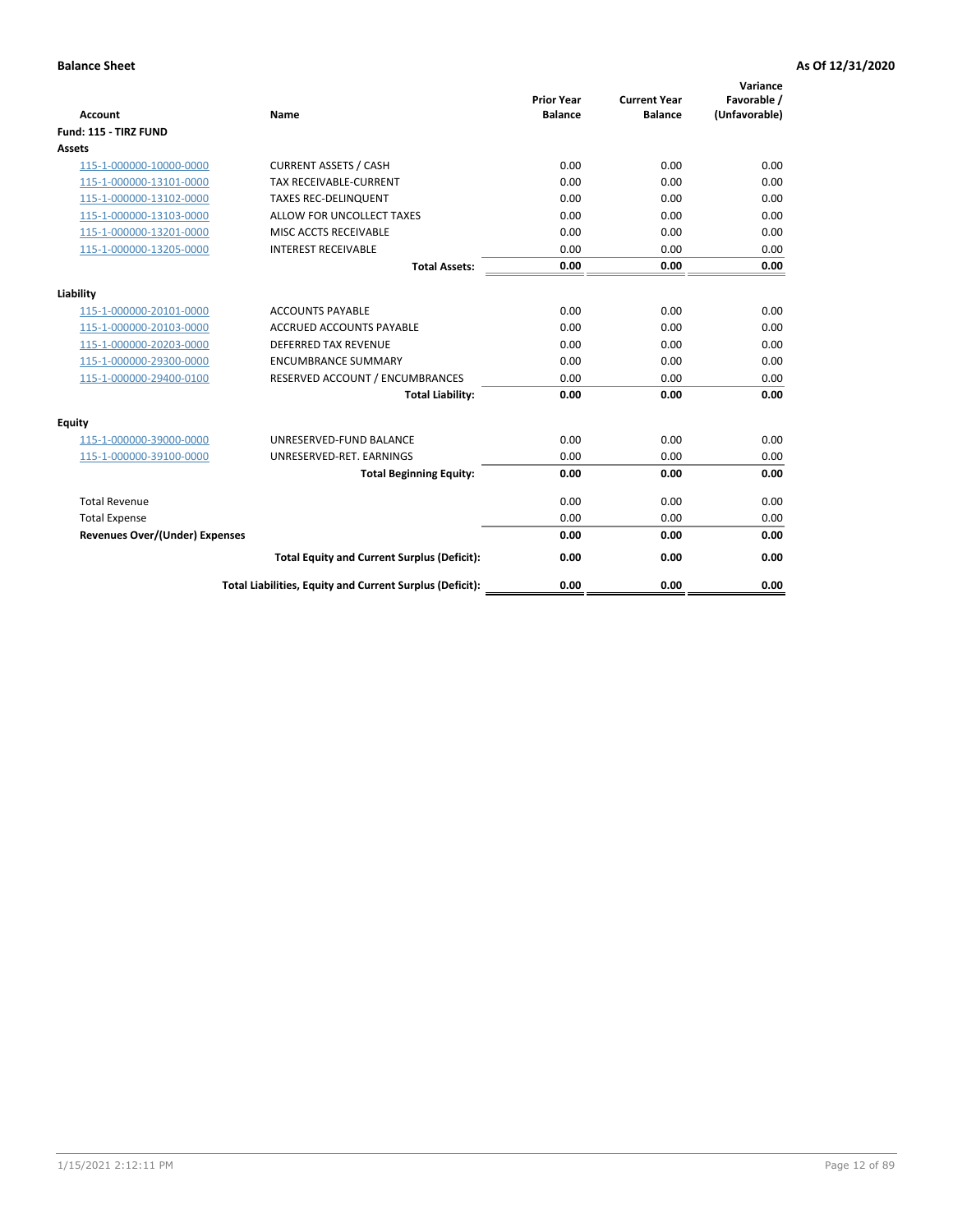| <b>Account</b>                        | <b>Name</b>                                              | <b>Prior Year</b><br><b>Balance</b> | <b>Current Year</b><br><b>Balance</b> | Variance<br>Favorable /<br>(Unfavorable) |
|---------------------------------------|----------------------------------------------------------|-------------------------------------|---------------------------------------|------------------------------------------|
| Fund: 116 - ROADWAY IMPACT FEE 1      |                                                          |                                     |                                       |                                          |
| Assets                                |                                                          |                                     |                                       |                                          |
| 116-1-000000-10000-0000               | <b>CURRENT ASSETS / CASH</b>                             | 0.00                                | 0.00                                  | 0.00                                     |
| 116-1-000000-13201-0000               | MISC ACCTS RECEIVABLE                                    | 0.00                                | 0.00                                  | 0.00                                     |
| 116-1-000000-13205-0000               | <b>INTEREST RECEIVABLE</b>                               | 0.00                                | 0.00                                  | 0.00                                     |
|                                       | <b>Total Assets:</b>                                     | 0.00                                | 0.00                                  | 0.00                                     |
| Liability                             |                                                          |                                     |                                       |                                          |
| 116-1-000000-20101-0000               | <b>ACCOUNTS PAYABLE</b>                                  | 0.00                                | 0.00                                  | 0.00                                     |
| 116-1-000000-20103-0000               | <b>ACCRUED ACCOUNTS PAYABLE</b>                          | 0.00                                | 0.00                                  | 0.00                                     |
|                                       | <b>Total Liability:</b>                                  | 0.00                                | 0.00                                  | 0.00                                     |
| Equity                                |                                                          |                                     |                                       |                                          |
| 116-1-000000-39000-0000               | UNRESERVED-FUND BALANCE                                  | 0.00                                | 0.00                                  | 0.00                                     |
| 116-1-000000-39100-0000               | UNRESERVED-RET, EARNINGS                                 | 0.00                                | 0.00                                  | 0.00                                     |
|                                       | <b>Total Beginning Equity:</b>                           | 0.00                                | 0.00                                  | 0.00                                     |
| <b>Total Revenue</b>                  |                                                          | 0.00                                | 0.00                                  | 0.00                                     |
| <b>Total Expense</b>                  |                                                          | 0.00                                | 0.00                                  | 0.00                                     |
| <b>Revenues Over/(Under) Expenses</b> |                                                          | 0.00                                | 0.00                                  | 0.00                                     |
|                                       | <b>Total Equity and Current Surplus (Deficit):</b>       | 0.00                                | 0.00                                  | 0.00                                     |
|                                       | Total Liabilities, Equity and Current Surplus (Deficit): | 0.00                                | 0.00                                  | 0.00                                     |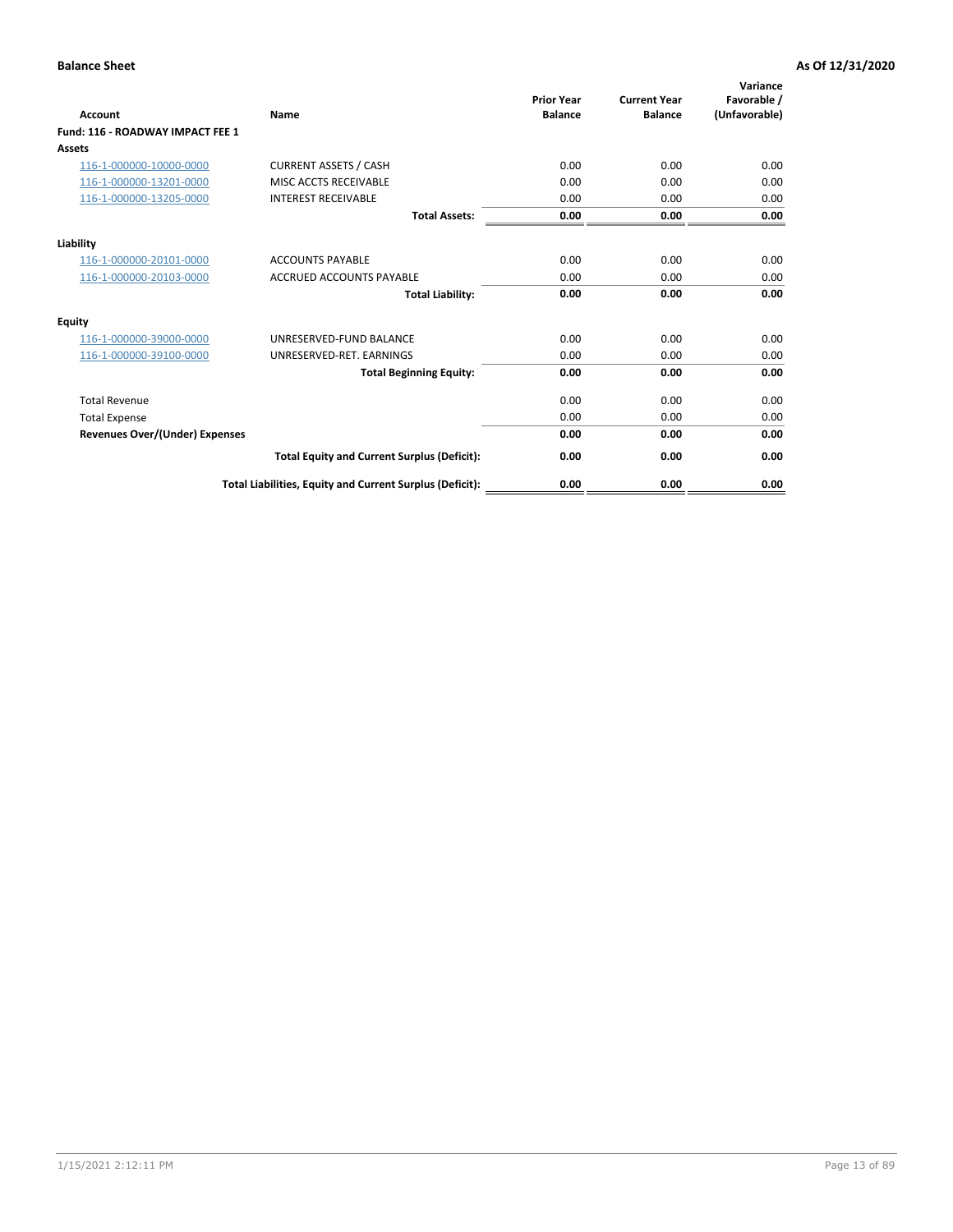| <b>Account</b>                        | <b>Name</b>                                              | <b>Prior Year</b><br><b>Balance</b> | <b>Current Year</b><br><b>Balance</b> | Variance<br>Favorable /<br>(Unfavorable) |
|---------------------------------------|----------------------------------------------------------|-------------------------------------|---------------------------------------|------------------------------------------|
| Fund: 117 - ROADWAY IMPACT FEE 2      |                                                          |                                     |                                       |                                          |
| Assets                                |                                                          |                                     |                                       |                                          |
| 117-1-000000-10000-0000               | <b>CURRENT ASSETS / CASH</b>                             | 0.00                                | 0.00                                  | 0.00                                     |
| 117-1-000000-13201-0000               | MISC ACCTS RECEIVABLE                                    | 0.00                                | 0.00                                  | 0.00                                     |
| 117-1-000000-13205-0000               | <b>INTEREST RECEIVABLE</b>                               | 0.00                                | 0.00                                  | 0.00                                     |
|                                       | <b>Total Assets:</b>                                     | 0.00                                | 0.00                                  | 0.00                                     |
| Liability                             |                                                          |                                     |                                       |                                          |
| 117-1-000000-20101-0000               | <b>ACCOUNTS PAYABLE</b>                                  | 0.00                                | 0.00                                  | 0.00                                     |
| 117-1-000000-20103-0000               | <b>ACCRUED ACCOUNTS PAYABLE</b>                          | 0.00                                | 0.00                                  | 0.00                                     |
|                                       | <b>Total Liability:</b>                                  | 0.00                                | 0.00                                  | 0.00                                     |
| Equity                                |                                                          |                                     |                                       |                                          |
| 117-1-000000-39000-0000               | UNRESERVED-FUND BALANCE                                  | 0.00                                | 0.00                                  | 0.00                                     |
| 117-1-000000-39100-0000               | UNRESERVED-RET, EARNINGS                                 | 0.00                                | 0.00                                  | 0.00                                     |
|                                       | <b>Total Beginning Equity:</b>                           | 0.00                                | 0.00                                  | 0.00                                     |
| <b>Total Revenue</b>                  |                                                          | 0.00                                | 0.00                                  | 0.00                                     |
| <b>Total Expense</b>                  |                                                          | 0.00                                | 0.00                                  | 0.00                                     |
| <b>Revenues Over/(Under) Expenses</b> |                                                          | 0.00                                | 0.00                                  | 0.00                                     |
|                                       | <b>Total Equity and Current Surplus (Deficit):</b>       | 0.00                                | 0.00                                  | 0.00                                     |
|                                       | Total Liabilities, Equity and Current Surplus (Deficit): | 0.00                                | 0.00                                  | 0.00                                     |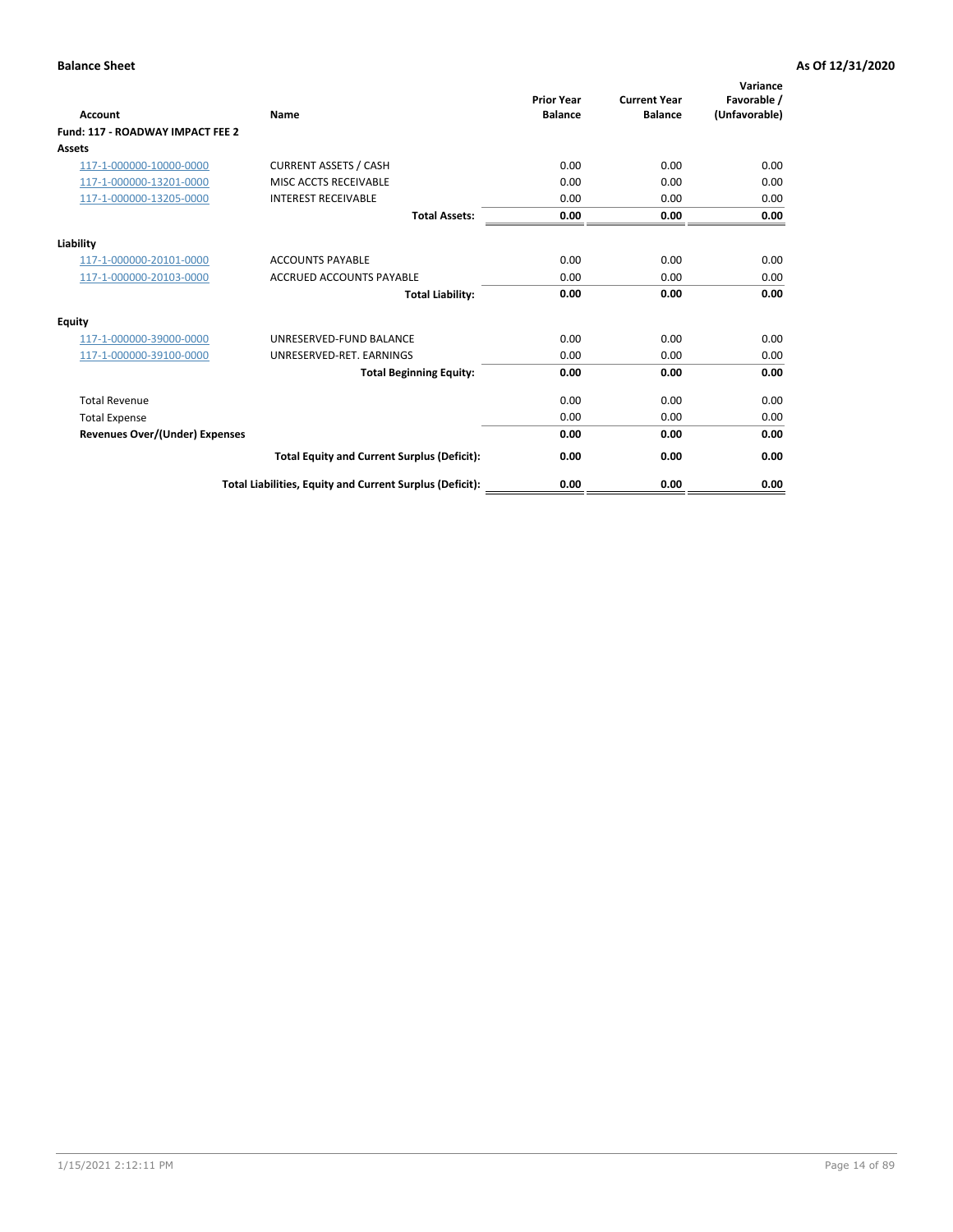| <b>Account</b>                        | <b>Name</b>                                              | <b>Prior Year</b><br><b>Balance</b> | <b>Current Year</b><br><b>Balance</b> | Variance<br>Favorable /<br>(Unfavorable) |
|---------------------------------------|----------------------------------------------------------|-------------------------------------|---------------------------------------|------------------------------------------|
| Fund: 118 - ROADWAY IMPACT FEE 3      |                                                          |                                     |                                       |                                          |
| Assets                                |                                                          |                                     |                                       |                                          |
| 118-1-000000-10000-0000               | <b>CURRENT ASSETS / CASH</b>                             | 0.00                                | 0.00                                  | 0.00                                     |
| 118-1-000000-13201-0000               | MISC ACCTS RECEIVABLE                                    | 0.00                                | 0.00                                  | 0.00                                     |
| 118-1-000000-13205-0000               | <b>INTEREST RECEIVABLE</b>                               | 0.00                                | 0.00                                  | 0.00                                     |
|                                       | <b>Total Assets:</b>                                     | 0.00                                | 0.00                                  | 0.00                                     |
| Liability                             |                                                          |                                     |                                       |                                          |
| 118-1-000000-20101-0000               | <b>ACCOUNTS PAYABLE</b>                                  | 0.00                                | 0.00                                  | 0.00                                     |
| 118-1-000000-20103-0000               | <b>ACCRUED ACCOUNTS PAYABLE</b>                          | 0.00                                | 0.00                                  | 0.00                                     |
|                                       | <b>Total Liability:</b>                                  | 0.00                                | 0.00                                  | 0.00                                     |
| Equity                                |                                                          |                                     |                                       |                                          |
| 118-1-000000-39000-0000               | UNRESERVED-FUND BALANCE                                  | 0.00                                | 0.00                                  | 0.00                                     |
| 118-1-000000-39100-0000               | UNRESERVED-RET, EARNINGS                                 | 0.00                                | 0.00                                  | 0.00                                     |
|                                       | <b>Total Beginning Equity:</b>                           | 0.00                                | 0.00                                  | 0.00                                     |
| <b>Total Revenue</b>                  |                                                          | 0.00                                | 0.00                                  | 0.00                                     |
| <b>Total Expense</b>                  |                                                          | 0.00                                | 0.00                                  | 0.00                                     |
| <b>Revenues Over/(Under) Expenses</b> |                                                          | 0.00                                | 0.00                                  | 0.00                                     |
|                                       | <b>Total Equity and Current Surplus (Deficit):</b>       | 0.00                                | 0.00                                  | 0.00                                     |
|                                       | Total Liabilities, Equity and Current Surplus (Deficit): | 0.00                                | 0.00                                  | 0.00                                     |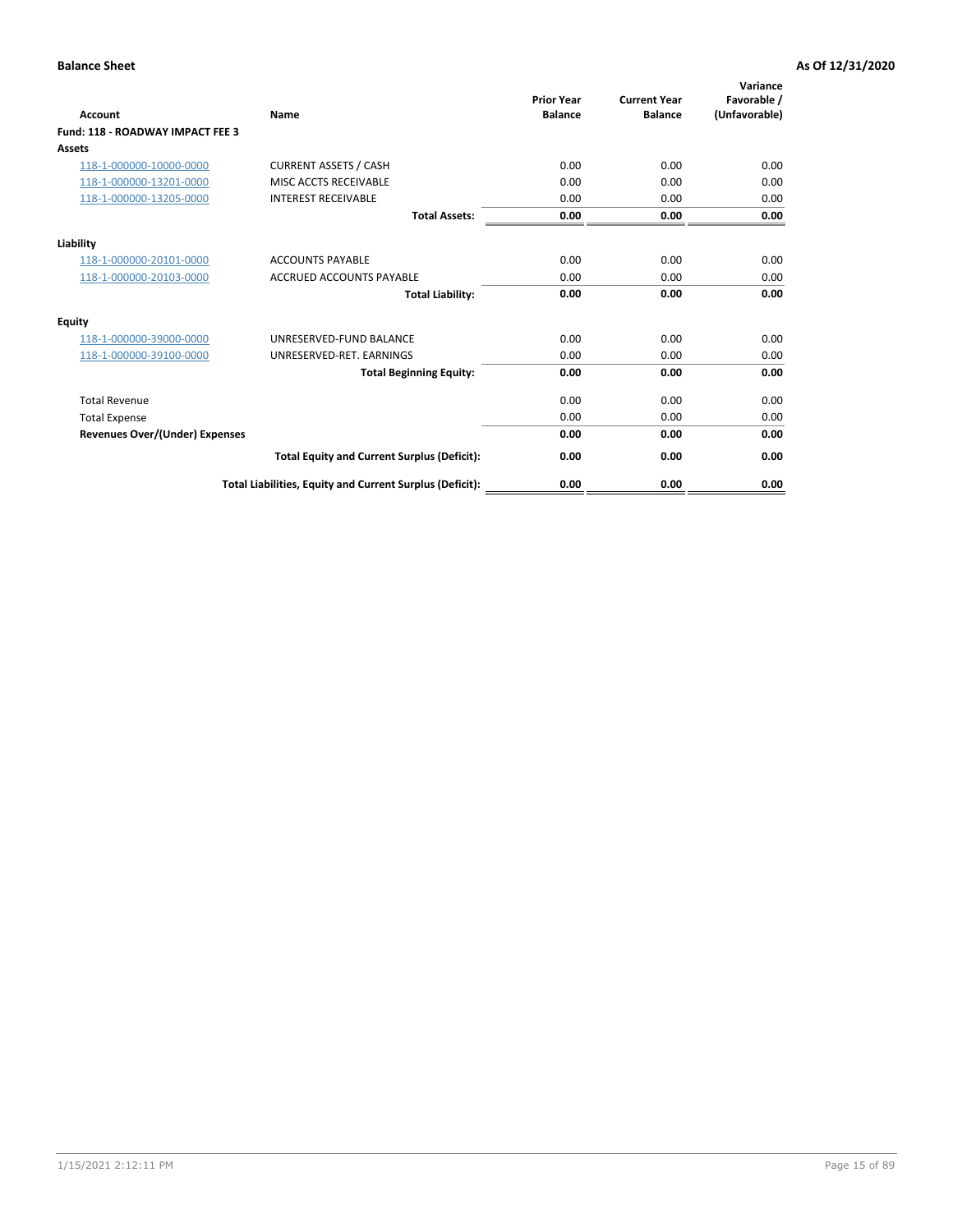| <b>Account</b>                        | <b>Name</b>                                              | <b>Prior Year</b><br><b>Balance</b> | <b>Current Year</b><br><b>Balance</b> | Variance<br>Favorable /<br>(Unfavorable) |
|---------------------------------------|----------------------------------------------------------|-------------------------------------|---------------------------------------|------------------------------------------|
| Fund: 119 - ROADWAY IMPACT FEE 4      |                                                          |                                     |                                       |                                          |
| Assets                                |                                                          |                                     |                                       |                                          |
| 119-1-000000-10000-0000               | <b>CURRENT ASSETS / CASH</b>                             | 0.00                                | 0.00                                  | 0.00                                     |
| 119-1-000000-13201-0000               | MISC ACCTS RECEIVABLE                                    | 0.00                                | 0.00                                  | 0.00                                     |
| 119-1-000000-13205-0000               | <b>INTEREST RECEIVABLE</b>                               | 0.00                                | 0.00                                  | 0.00                                     |
|                                       | <b>Total Assets:</b>                                     | 0.00                                | 0.00                                  | 0.00                                     |
| Liability                             |                                                          |                                     |                                       |                                          |
| 119-1-000000-20101-0000               | <b>ACCOUNTS PAYABLE</b>                                  | 0.00                                | 0.00                                  | 0.00                                     |
| 119-1-000000-20103-0000               | <b>ACCRUED ACCOUNTS PAYABLE</b>                          | 0.00                                | 0.00                                  | 0.00                                     |
|                                       | <b>Total Liability:</b>                                  | 0.00                                | 0.00                                  | 0.00                                     |
| Equity                                |                                                          |                                     |                                       |                                          |
| 119-1-000000-39000-0000               | UNRESERVED-FUND BALANCE                                  | 0.00                                | 0.00                                  | 0.00                                     |
| 119-1-000000-39100-0000               | UNRESERVED-RET. EARNINGS                                 | 0.00                                | 0.00                                  | 0.00                                     |
|                                       | <b>Total Beginning Equity:</b>                           | 0.00                                | 0.00                                  | 0.00                                     |
| <b>Total Revenue</b>                  |                                                          | 0.00                                | 0.00                                  | 0.00                                     |
| <b>Total Expense</b>                  |                                                          | 0.00                                | 0.00                                  | 0.00                                     |
| <b>Revenues Over/(Under) Expenses</b> |                                                          | 0.00                                | 0.00                                  | 0.00                                     |
|                                       | <b>Total Equity and Current Surplus (Deficit):</b>       | 0.00                                | 0.00                                  | 0.00                                     |
|                                       | Total Liabilities, Equity and Current Surplus (Deficit): | 0.00                                | 0.00                                  | 0.00                                     |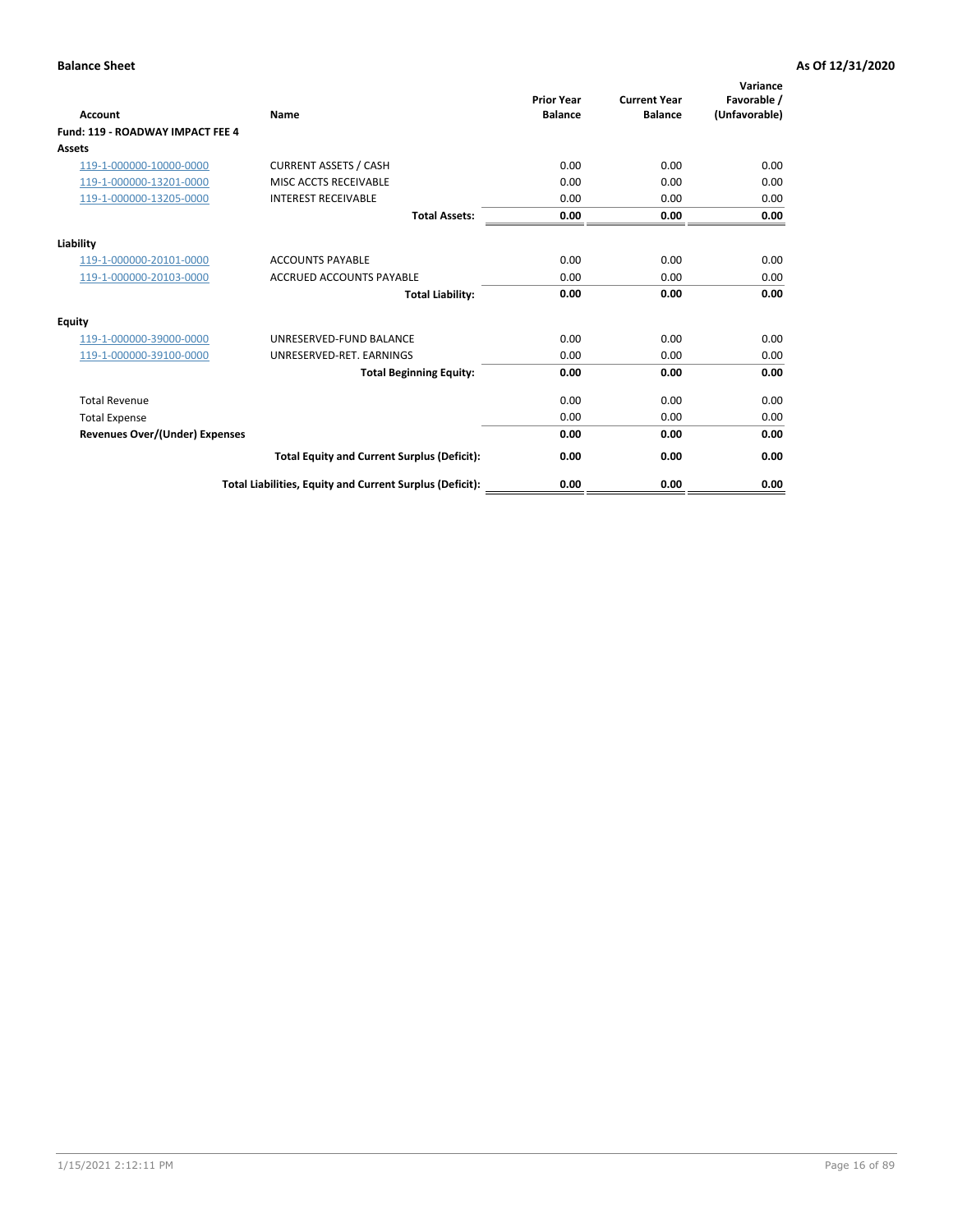|                                                   |                                                          | <b>Prior Year</b> | <b>Current Year</b> | Variance<br>Favorable / |
|---------------------------------------------------|----------------------------------------------------------|-------------------|---------------------|-------------------------|
| <b>Account</b>                                    | <b>Name</b>                                              | <b>Balance</b>    | <b>Balance</b>      | (Unfavorable)           |
| Fund: 120 - BROWNSFIELD HAZARDOUS WASTE EPA GRANT |                                                          |                   |                     |                         |
| <b>Assets</b>                                     |                                                          |                   |                     |                         |
| 120-1-000000-10000-0000                           | <b>CURRENT ASSETS / CASH</b>                             | 0.00              | 0.00                | 0.00                    |
| 120-1-000000-13201-0000                           | MISC ACCTS RECEIVABLE                                    | 0.00              | 0.00                | 0.00                    |
|                                                   | <b>Total Assets:</b>                                     | 0.00              | 0.00                | 0.00                    |
| Liability                                         |                                                          |                   |                     |                         |
| 120-1-000000-20101-0000                           | <b>ACCOUNTS PAYABLE</b>                                  | 0.00              | 0.00                | 0.00                    |
| 120-1-000000-20102-0000                           | <b>CREDIT CARD PAYABLE</b>                               | 0.00              | 0.00                | 0.00                    |
| 120-1-000000-20902-0000                           | <b>DEFERRED GRANT REVENUE</b>                            | 0.00              | 0.00                | 0.00                    |
| 120-1-000000-29300-0000                           | <b>ENCUMBRANCE SUMMARY</b>                               | 0.00              | 0.00                | 0.00                    |
| 120-1-000000-29400-0000                           | RESERVED ACCOUNT / ENCUMBRANCES                          | 0.00              | 0.00                | 0.00                    |
|                                                   | <b>Total Liability:</b>                                  | 0.00              | 0.00                | 0.00                    |
| Equity                                            |                                                          |                   |                     |                         |
| 120-1-000000-39000-0000                           | UNRESERVED-FUND BALANCE                                  | 0.00              | 0.00                | 0.00                    |
|                                                   | <b>Total Beginning Equity:</b>                           | 0.00              | 0.00                | 0.00                    |
| <b>Total Revenue</b>                              |                                                          | 0.00              | 0.00                | 0.00                    |
| <b>Total Expense</b>                              |                                                          | 0.00              | 0.00                | 0.00                    |
| <b>Revenues Over/(Under) Expenses</b>             |                                                          | 0.00              | 0.00                | 0.00                    |
|                                                   | <b>Total Equity and Current Surplus (Deficit):</b>       | 0.00              | 0.00                | 0.00                    |
|                                                   | Total Liabilities, Equity and Current Surplus (Deficit): | 0.00              | 0.00                | 0.00                    |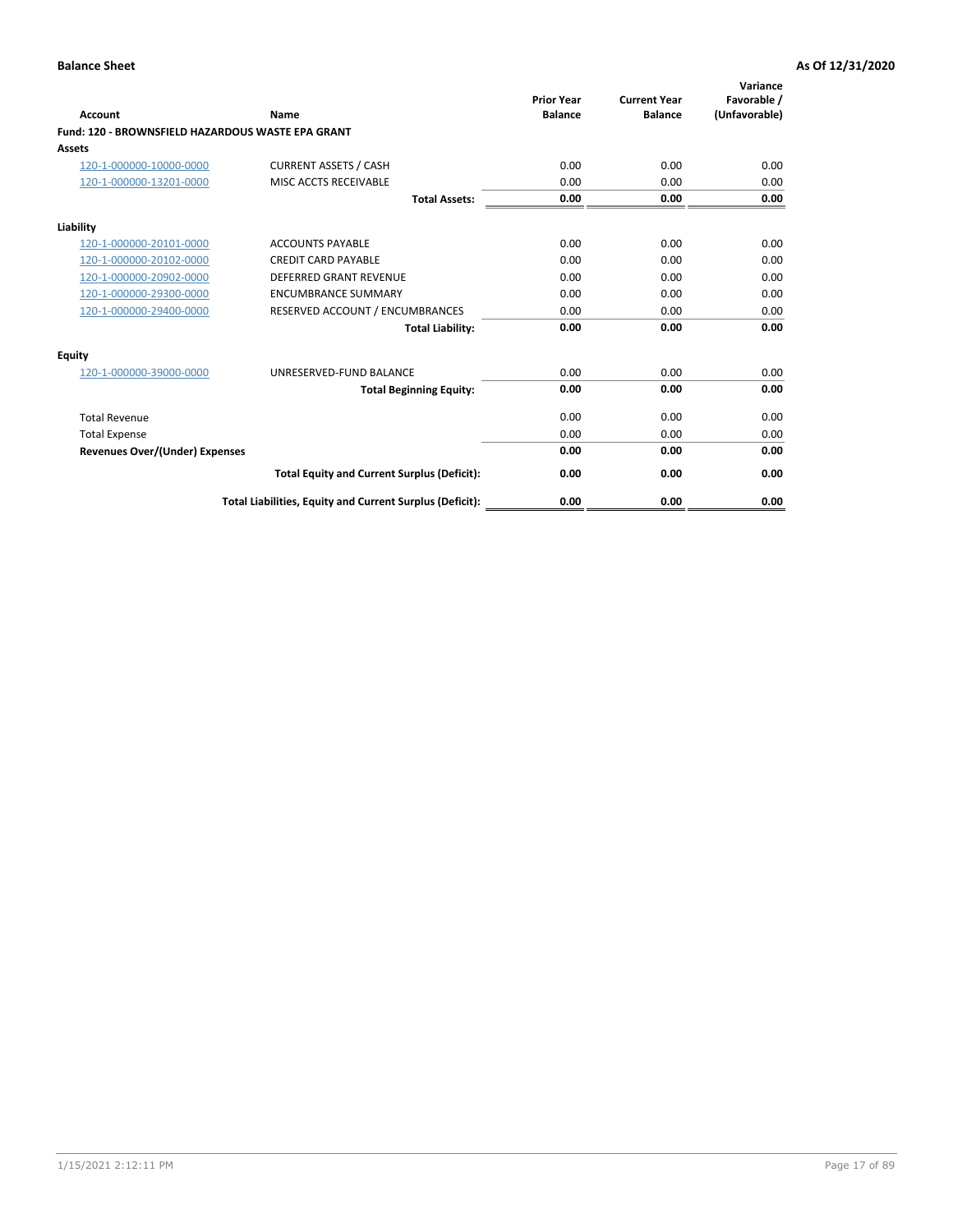| Account                                     | Name                                                     | <b>Prior Year</b><br><b>Balance</b> | <b>Current Year</b><br><b>Balance</b> | Variance<br>Favorable /<br>(Unfavorable) |
|---------------------------------------------|----------------------------------------------------------|-------------------------------------|---------------------------------------|------------------------------------------|
| Fund: 121 - BROWNSFIELD PETROLEUM EPA GRANT |                                                          |                                     |                                       |                                          |
| <b>Assets</b>                               |                                                          |                                     |                                       |                                          |
| 121-1-000000-10000-0000                     | <b>CURRENT ASSETS / CASH</b>                             | 0.00                                | 0.00                                  | 0.00                                     |
| 121-1-000000-13201-0000                     | MISC ACCTS RECEIVABLE                                    | 0.00                                | 0.00                                  | 0.00                                     |
|                                             | <b>Total Assets:</b>                                     | 0.00                                | 0.00                                  | 0.00                                     |
| Liability                                   |                                                          |                                     |                                       |                                          |
| 121-1-000000-20101-0000                     | <b>ACCOUNTS PAYABLE</b>                                  | 0.00                                | 0.00                                  | 0.00                                     |
| 121-1-000000-20102-0000                     | <b>CREDIT CARD PAYABLE</b>                               | 0.00                                | 0.00                                  | 0.00                                     |
| 121-1-000000-20103-0000                     | <b>ACCRUED ACCOUNTS PAYABLE</b>                          | 0.00                                | 0.00                                  | 0.00                                     |
| 121-1-000000-20902-0000                     | <b>DEFERRED GRANT REVENUE</b>                            | 0.00                                | 0.00                                  | 0.00                                     |
| 121-1-000000-29300-0000                     | <b>ENCUMBRANCE SUMMARY</b>                               | 0.00                                | 0.00                                  | 0.00                                     |
| 121-1-000000-29400-0000                     | RESERVED ACCOUNT / ENCUMBRANCES                          | 0.00                                | 0.00                                  | 0.00                                     |
|                                             | <b>Total Liability:</b>                                  | 0.00                                | 0.00                                  | 0.00                                     |
| <b>Equity</b>                               |                                                          |                                     |                                       |                                          |
| 121-1-000000-39000-0000                     | UNRESERVED-FUND BALANCE                                  | 0.00                                | 0.00                                  | 0.00                                     |
|                                             | <b>Total Beginning Equity:</b>                           | 0.00                                | 0.00                                  | 0.00                                     |
| <b>Total Revenue</b>                        |                                                          | 0.00                                | 0.00                                  | 0.00                                     |
| <b>Total Expense</b>                        |                                                          | 0.00                                | 0.00                                  | 0.00                                     |
| <b>Revenues Over/(Under) Expenses</b>       |                                                          | 0.00                                | 0.00                                  | 0.00                                     |
|                                             | <b>Total Equity and Current Surplus (Deficit):</b>       | 0.00                                | 0.00                                  | 0.00                                     |
|                                             | Total Liabilities, Equity and Current Surplus (Deficit): | 0.00                                | 0.00                                  | 0.00                                     |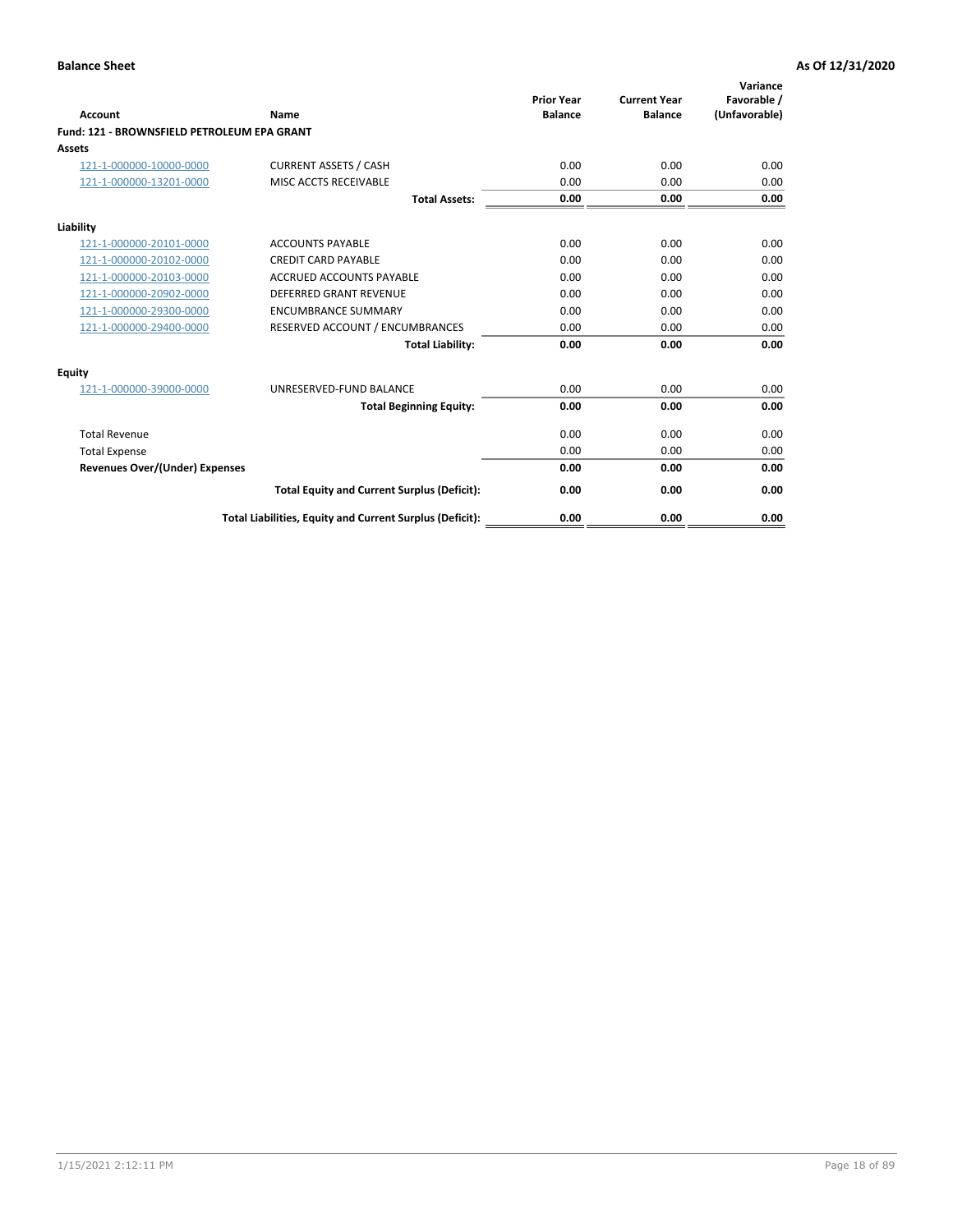| <b>Account</b>                                     | Name                                                     | <b>Prior Year</b><br><b>Balance</b> | <b>Current Year</b><br><b>Balance</b> | Variance<br>Favorable /<br>(Unfavorable) |
|----------------------------------------------------|----------------------------------------------------------|-------------------------------------|---------------------------------------|------------------------------------------|
| Fund: 122 - COPS HIRING PROGRAM GRANT 2010UMWX0308 |                                                          |                                     |                                       |                                          |
| Assets                                             |                                                          |                                     |                                       |                                          |
| 122-1-000000-10000-0000                            | <b>CURRENT ASSETS / CASH</b>                             | 0.00                                | 0.00                                  | 0.00                                     |
| 122-1-000000-13201-0000                            | MISC ACCTS RECEIVABLE                                    | 0.00                                | 0.00                                  | 0.00                                     |
|                                                    | <b>Total Assets:</b>                                     | 0.00                                | 0.00                                  | 0.00                                     |
| Liability                                          |                                                          |                                     |                                       |                                          |
| 122-1-000000-20101-0000                            | <b>ACCOUNTS PAYABLE</b>                                  | 0.00                                | 0.00                                  | 0.00                                     |
| 122-1-000000-20102-0000                            | <b>CREDIT CARD PAYABLE</b>                               | 0.00                                | 0.00                                  | 0.00                                     |
| 122-1-000000-20103-0000                            | <b>ACCRUED ACCOUNTS PAYABLE</b>                          | 0.00                                | 0.00                                  | 0.00                                     |
| 122-1-000000-20902-0000                            | <b>DEFERRED GRANT REVENUE</b>                            | 0.00                                | 0.00                                  | 0.00                                     |
|                                                    | <b>Total Liability:</b>                                  | 0.00                                | 0.00                                  | 0.00                                     |
| Equity                                             |                                                          |                                     |                                       |                                          |
| 122-1-000000-39000-0000                            | UNRESERVED-FUND BALANCE                                  | 0.00                                | 0.00                                  | 0.00                                     |
|                                                    | <b>Total Beginning Equity:</b>                           | 0.00                                | 0.00                                  | 0.00                                     |
| <b>Total Revenue</b>                               |                                                          | 0.00                                | 0.00                                  | 0.00                                     |
| <b>Total Expense</b>                               |                                                          | 0.00                                | 0.00                                  | 0.00                                     |
| <b>Revenues Over/(Under) Expenses</b>              |                                                          | 0.00                                | 0.00                                  | 0.00                                     |
|                                                    | <b>Total Equity and Current Surplus (Deficit):</b>       | 0.00                                | 0.00                                  | 0.00                                     |
|                                                    | Total Liabilities, Equity and Current Surplus (Deficit): | 0.00                                | 0.00                                  | 0.00                                     |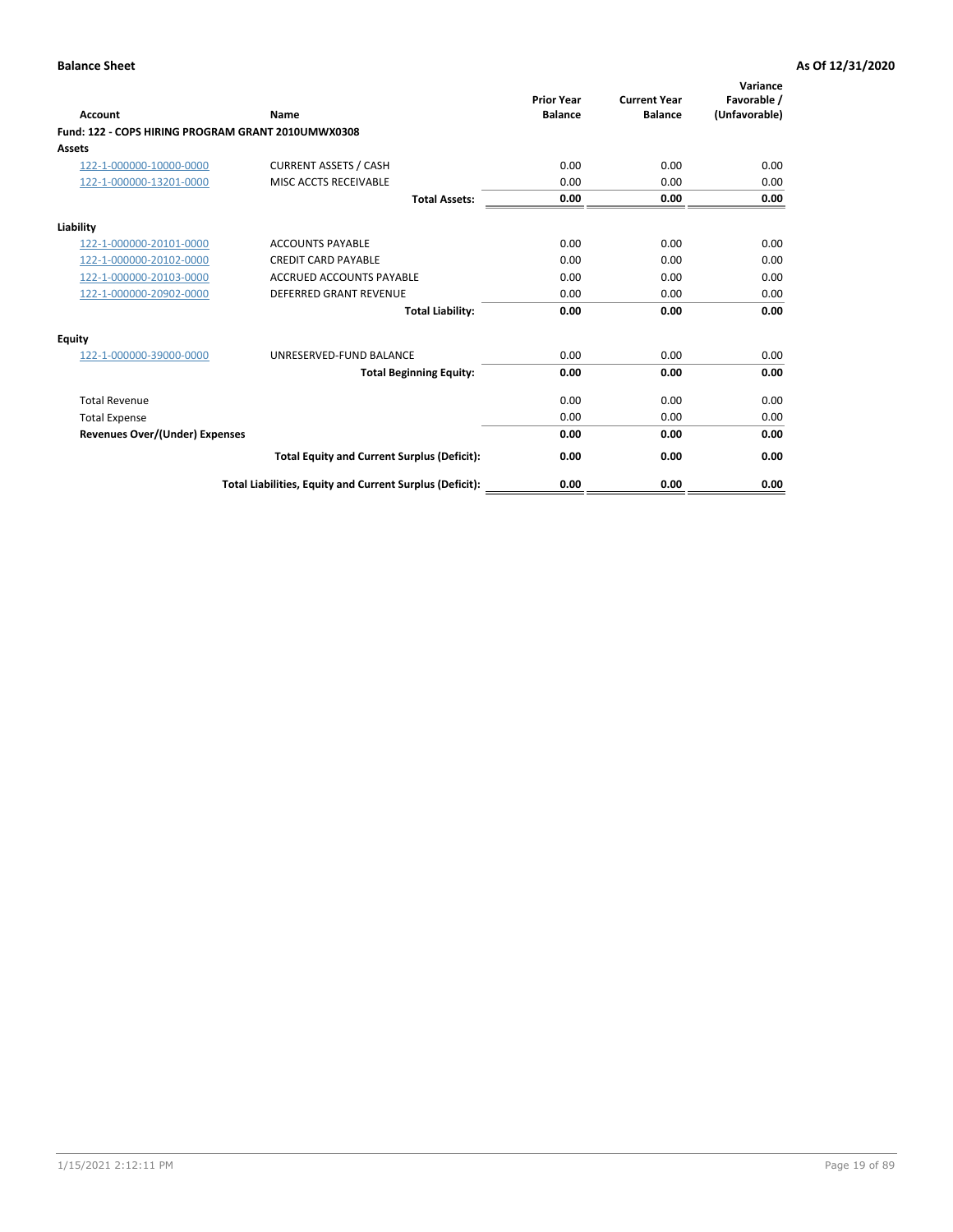| Account                        | Name                                                           | <b>Prior Year</b><br><b>Balance</b> | <b>Current Year</b><br><b>Balance</b> | Variance<br>Favorable /<br>(Unfavorable) |
|--------------------------------|----------------------------------------------------------------|-------------------------------------|---------------------------------------|------------------------------------------|
|                                | Fund: 123 - PTRAIN - POLICE REIMBURSEMENT GRANTS & CONT EDUCAT |                                     |                                       |                                          |
| Assets                         |                                                                |                                     |                                       |                                          |
| 123-1-000000-10000-0000        | <b>CURRENT ASSETS / CASH</b>                                   | 4,697.18                            | 6,319.04                              | 1,621.86                                 |
| 123-1-000000-13201-0000        | MISC ACCTS RECEIVABLE                                          | 0.00                                | 0.00                                  | 0.00                                     |
|                                | <b>Total Assets:</b>                                           | 4,697.18                            | 6,319.04                              | 1,621.86                                 |
| Liability                      |                                                                |                                     |                                       |                                          |
| 123-1-000000-20101-0000        | <b>ACCOUNTS PAYABLE</b>                                        | 0.00                                | 0.00                                  | 0.00                                     |
| 123-1-000000-20102-0000        | <b>CREDIT CARD PAYABLE</b>                                     | 0.00                                | 0.00                                  | 0.00                                     |
| 123-1-000000-20103-0000        | <b>ACCRUED ACCOUNTS PAYABLE</b>                                | 0.00                                | 0.00                                  | 0.00                                     |
|                                | <b>Total Liability:</b>                                        | 0.00                                | 0.00                                  | 0.00                                     |
| Equity                         |                                                                |                                     |                                       |                                          |
| 123-1-000000-39000-0000        | UNRESERVED-FUND BALANCE                                        | 4,972.48                            | 7,218.28                              | 2,245.80                                 |
|                                | <b>Total Beginning Equity:</b>                                 | 4,972.48                            | 7,218.28                              | 2,245.80                                 |
| <b>Total Revenue</b>           |                                                                | 9.99                                | $-150.08$                             | $-160.07$                                |
| <b>Total Expense</b>           |                                                                | 285.29                              | 749.16                                | $-463.87$                                |
| Revenues Over/(Under) Expenses |                                                                | $-275.30$                           | $-899.24$                             | $-623.94$                                |
|                                | <b>Total Equity and Current Surplus (Deficit):</b>             | 4,697.18                            | 6,319.04                              | 1,621.86                                 |
|                                | Total Liabilities, Equity and Current Surplus (Deficit):       | 4,697.18                            | 6,319.04                              | 1,621.86                                 |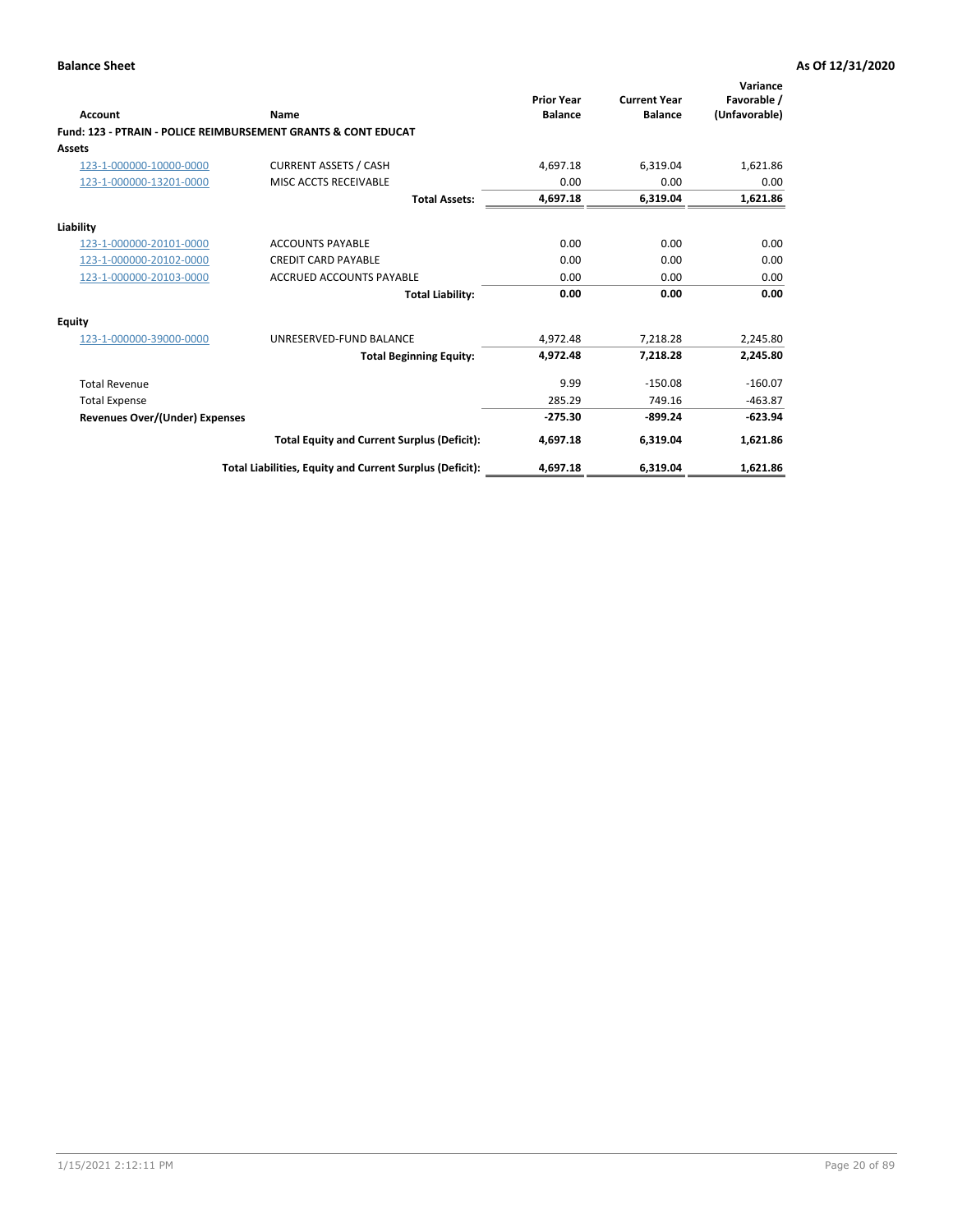|                                      |                                                          |                                     |                                       | Variance                     |
|--------------------------------------|----------------------------------------------------------|-------------------------------------|---------------------------------------|------------------------------|
| <b>Account</b>                       | <b>Name</b>                                              | <b>Prior Year</b><br><b>Balance</b> | <b>Current Year</b><br><b>Balance</b> | Favorable /<br>(Unfavorable) |
| <b>Fund: 124 - FIRE HAZMAT GRANT</b> |                                                          |                                     |                                       |                              |
| <b>Assets</b>                        |                                                          |                                     |                                       |                              |
| 124-1-000000-10000-0000              | <b>CURRENT ASSETS / CASH</b>                             | 984.86                              | 984.52                                | $-0.34$                      |
| 124-1-000000-13201-0000              | MISC ACCTS RECEIVABLE                                    | 0.00                                | 0.00                                  | 0.00                         |
| 124-1-000000-13205-0000              | <b>INTEREST RECEIVABLE</b>                               | 0.00                                | 0.00                                  | 0.00                         |
|                                      | <b>Total Assets:</b>                                     | 984.86                              | 984.52                                | $-0.34$                      |
| Liability                            |                                                          |                                     |                                       |                              |
| 124-1-000000-20101-0000              | <b>ACCOUNTS PAYABLE</b>                                  | 0.00                                | 0.00                                  | 0.00                         |
| 124-1-000000-20102-0000              | <b>CREDIT CARD PAYABLE</b>                               | 0.00                                | 0.00                                  | 0.00                         |
| 124-1-000000-20902-0000              | <b>DEFERRED GRANT REVENUE</b>                            | 0.00                                | 0.00                                  | 0.00                         |
| 124-1-000000-21001-0000              | <b>GENERAL FUND / GENERAL FUND</b>                       | 0.00                                | 0.00                                  | 0.00                         |
| 124-1-000000-29300-0000              | <b>ENCUMBRANCE SUMMARY</b>                               | 0.00                                | 0.00                                  | 0.00                         |
| 124-1-000000-29400-0000              | RESERVED ACCOUNT / ENCUMBRANCES                          | 0.00                                | 0.00                                  | 0.00                         |
|                                      | <b>Total Liability:</b>                                  | 0.00                                | 0.00                                  | 0.00                         |
| Equity                               |                                                          |                                     |                                       |                              |
| 124-1-000000-39000-0000              | UNRESERVED-FUND BALANCE                                  | 984.89                              | 984.54                                | $-0.35$                      |
|                                      | <b>Total Beginning Equity:</b>                           | 984.89                              | 984.54                                | $-0.35$                      |
| <b>Total Revenue</b>                 |                                                          | 0.00                                | 0.00                                  | 0.00                         |
| <b>Total Expense</b>                 |                                                          | 0.03                                | 0.02                                  | 0.01                         |
| Revenues Over/(Under) Expenses       |                                                          | $-0.03$                             | $-0.02$                               | 0.01                         |
|                                      | <b>Total Equity and Current Surplus (Deficit):</b>       | 984.86                              | 984.52                                | $-0.34$                      |
|                                      | Total Liabilities, Equity and Current Surplus (Deficit): | 984.86                              | 984.52                                | $-0.34$                      |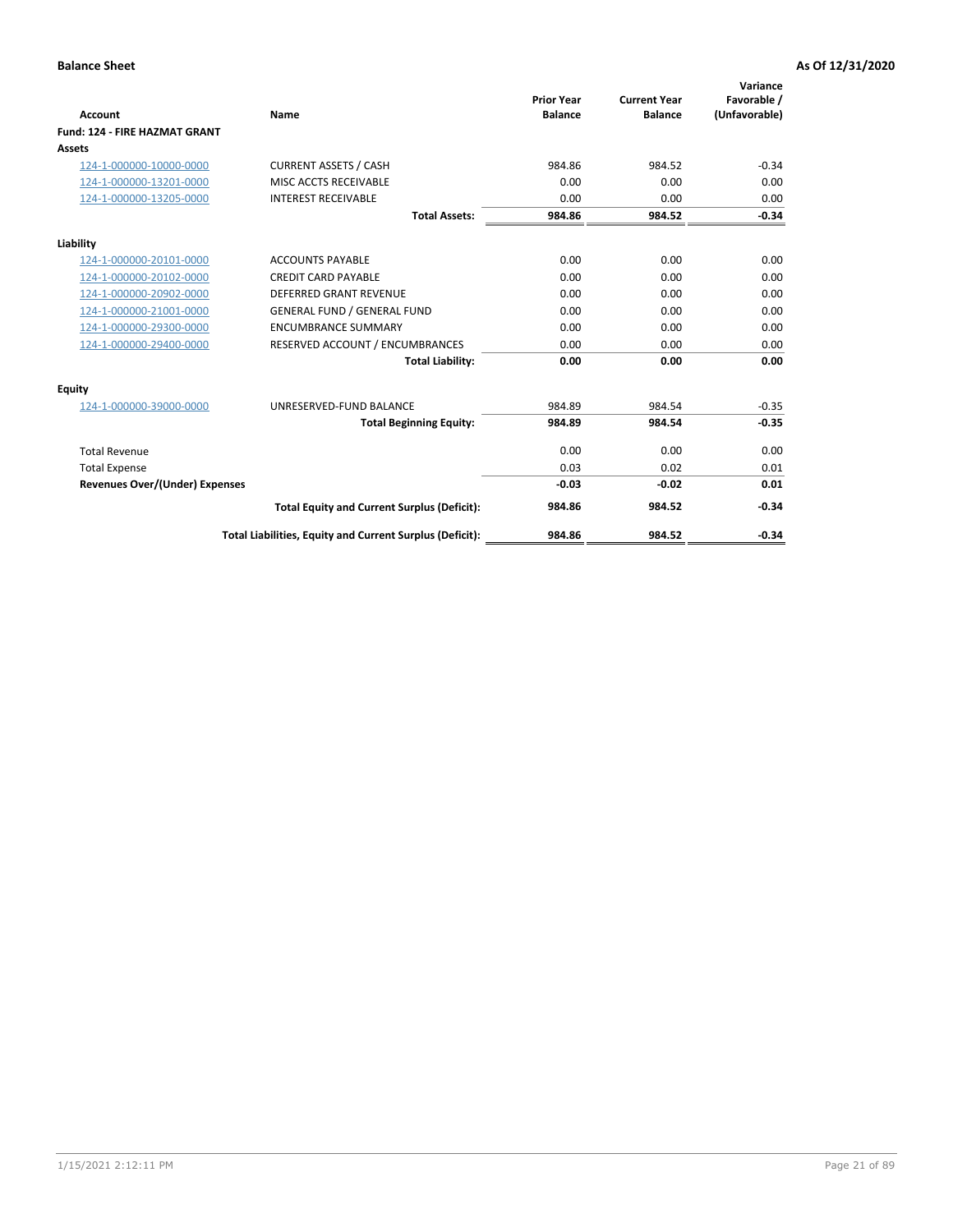| Account                                                   | Name                                                     | <b>Prior Year</b><br><b>Balance</b> | <b>Current Year</b><br><b>Balance</b> | Variance<br>Favorable /<br>(Unfavorable) |
|-----------------------------------------------------------|----------------------------------------------------------|-------------------------------------|---------------------------------------|------------------------------------------|
| <b>Fund: 125 - TRAINING &amp; HUMANITIES TEXAS GRANTS</b> |                                                          |                                     |                                       |                                          |
| <b>Assets</b>                                             |                                                          |                                     |                                       |                                          |
| 125-1-000000-10000-0000                                   | <b>CURRENT ASSETS / CASH</b>                             | 0.00                                | 0.00                                  | 0.00                                     |
| 125-1-000000-13205-0000                                   | <b>INTEREST RECEIVABLE</b>                               | 0.00                                | 0.00                                  | 0.00                                     |
|                                                           | <b>Total Assets:</b>                                     | 0.00                                | 0.00                                  | 0.00                                     |
| Liability                                                 |                                                          |                                     |                                       |                                          |
| 125-1-000000-20101-0000                                   | <b>ACCOUNTS PAYABLE</b>                                  | 0.00                                | 0.00                                  | 0.00                                     |
| 125-1-000000-20102-0000                                   | <b>CREDIT CARD PAYABLE</b>                               | 0.00                                | 0.00                                  | 0.00                                     |
| 125-1-000000-20103-0000                                   | <b>ACCRUED ACCOUNTS PAYABLE</b>                          | 0.00                                | 0.00                                  | 0.00                                     |
| 125-1-000000-20902-0000                                   | <b>DEFERRED GRANT REVENUE</b>                            | 0.00                                | 0.00                                  | 0.00                                     |
| 125-1-000000-29300-0000                                   | <b>ENCUMBRANCE SUMMARY</b>                               | 0.00                                | 0.00                                  | 0.00                                     |
| 125-1-000000-29400-0000                                   | RESERVED ACCOUNT / ENCUMBRANCES                          | 0.00                                | 0.00                                  | 0.00                                     |
|                                                           | <b>Total Liability:</b>                                  | 0.00                                | 0.00                                  | 0.00                                     |
| <b>Equity</b>                                             |                                                          |                                     |                                       |                                          |
| 125-1-000000-39000-0000                                   | UNRESERVED-FUND BALANCE                                  | 0.00                                | 0.00                                  | 0.00                                     |
|                                                           | <b>Total Beginning Equity:</b>                           | 0.00                                | 0.00                                  | 0.00                                     |
| <b>Total Revenue</b>                                      |                                                          | 0.00                                | 0.00                                  | 0.00                                     |
| <b>Total Expense</b>                                      |                                                          | 0.00                                | 0.00                                  | 0.00                                     |
| <b>Revenues Over/(Under) Expenses</b>                     |                                                          | 0.00                                | 0.00                                  | 0.00                                     |
|                                                           | <b>Total Equity and Current Surplus (Deficit):</b>       | 0.00                                | 0.00                                  | 0.00                                     |
|                                                           | Total Liabilities, Equity and Current Surplus (Deficit): | 0.00                                | 0.00                                  | 0.00                                     |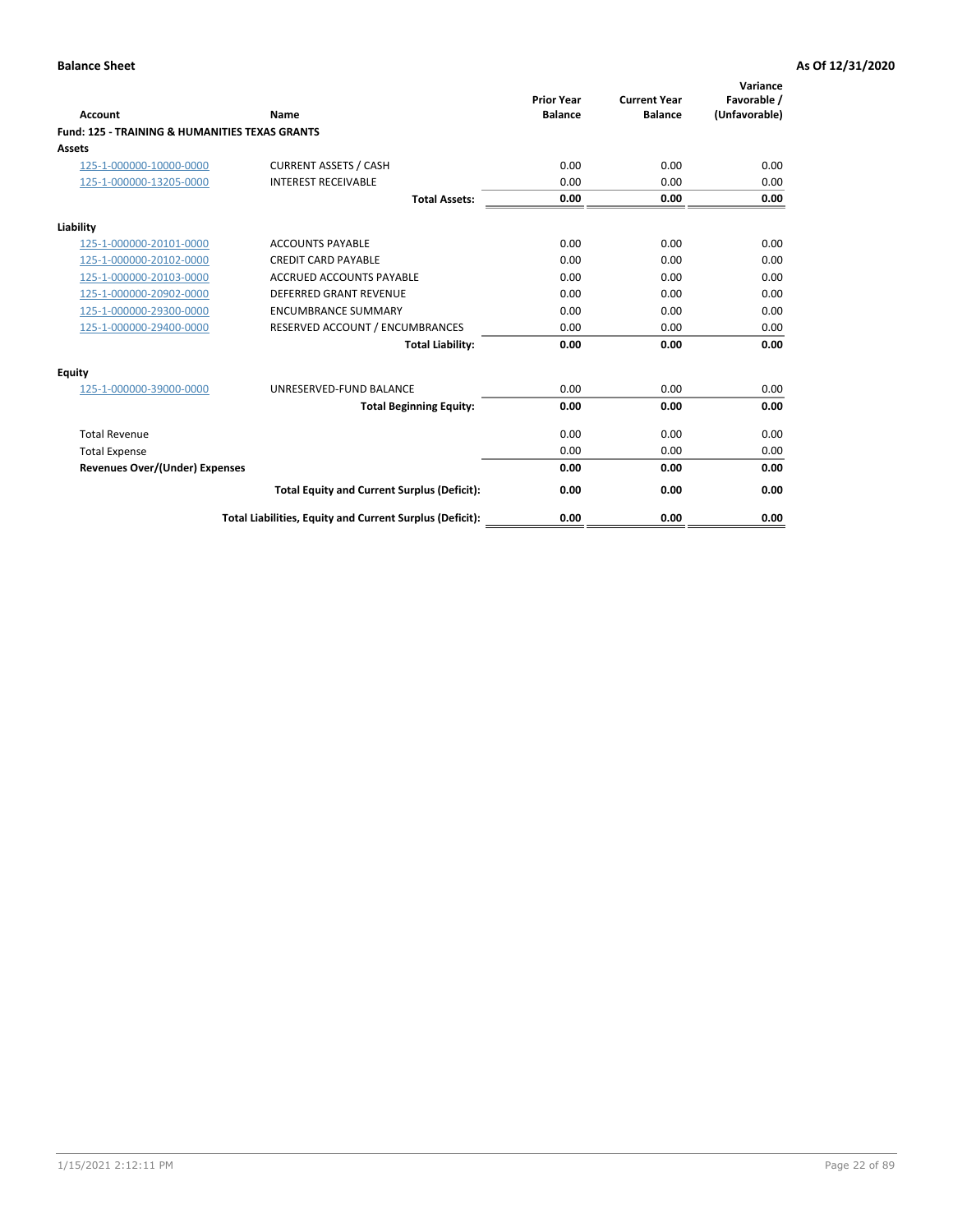| Account                                | Name                                                     | <b>Prior Year</b><br><b>Balance</b> | <b>Current Year</b><br><b>Balance</b> | Variance<br>Favorable /<br>(Unfavorable) |
|----------------------------------------|----------------------------------------------------------|-------------------------------------|---------------------------------------|------------------------------------------|
| <b>Fund: 126 - TIFMAS MOBILIZATION</b> |                                                          |                                     |                                       |                                          |
| Assets                                 |                                                          |                                     |                                       |                                          |
| 126-1-000000-10000-0000                | <b>CURRENT ASSETS / CASH</b>                             | 0.00                                | 0.00                                  | 0.00                                     |
| 126-1-000000-13201-0000                | MISC ACCTS RECEIVABLE                                    | 0.00                                | 0.00                                  | 0.00                                     |
|                                        | <b>Total Assets:</b>                                     | 0.00                                | 0.00                                  | 0.00                                     |
| Liability                              |                                                          |                                     |                                       |                                          |
| 126-1-000000-20101-0000                | <b>ACCOUNTS PAYABLE</b>                                  | 0.00                                | 0.00                                  | 0.00                                     |
| 126-1-000000-20102-0000                | <b>CREDIT CARD PAYABLE</b>                               | 0.00                                | 0.00                                  | 0.00                                     |
| 126-1-000000-39100-0000                | UNRESERVED-RET. EARNINGS                                 | 0.00                                | 0.00                                  | 0.00                                     |
|                                        | <b>Total Liability:</b>                                  | 0.00                                | 0.00                                  | 0.00                                     |
| Equity                                 |                                                          |                                     |                                       |                                          |
| 126-1-000000-39000-0000                | UNRESERVED-FUND BALANCE                                  | 0.00                                | 0.00                                  | 0.00                                     |
|                                        | <b>Total Beginning Equity:</b>                           | 0.00                                | 0.00                                  | 0.00                                     |
| <b>Total Revenue</b>                   |                                                          | 0.00                                | 0.00                                  | 0.00                                     |
| <b>Total Expense</b>                   |                                                          | 0.00                                | 0.00                                  | 0.00                                     |
| Revenues Over/(Under) Expenses         |                                                          | 0.00                                | 0.00                                  | 0.00                                     |
|                                        | <b>Total Equity and Current Surplus (Deficit):</b>       | 0.00                                | 0.00                                  | 0.00                                     |
|                                        | Total Liabilities, Equity and Current Surplus (Deficit): | 0.00                                | 0.00                                  | 0.00                                     |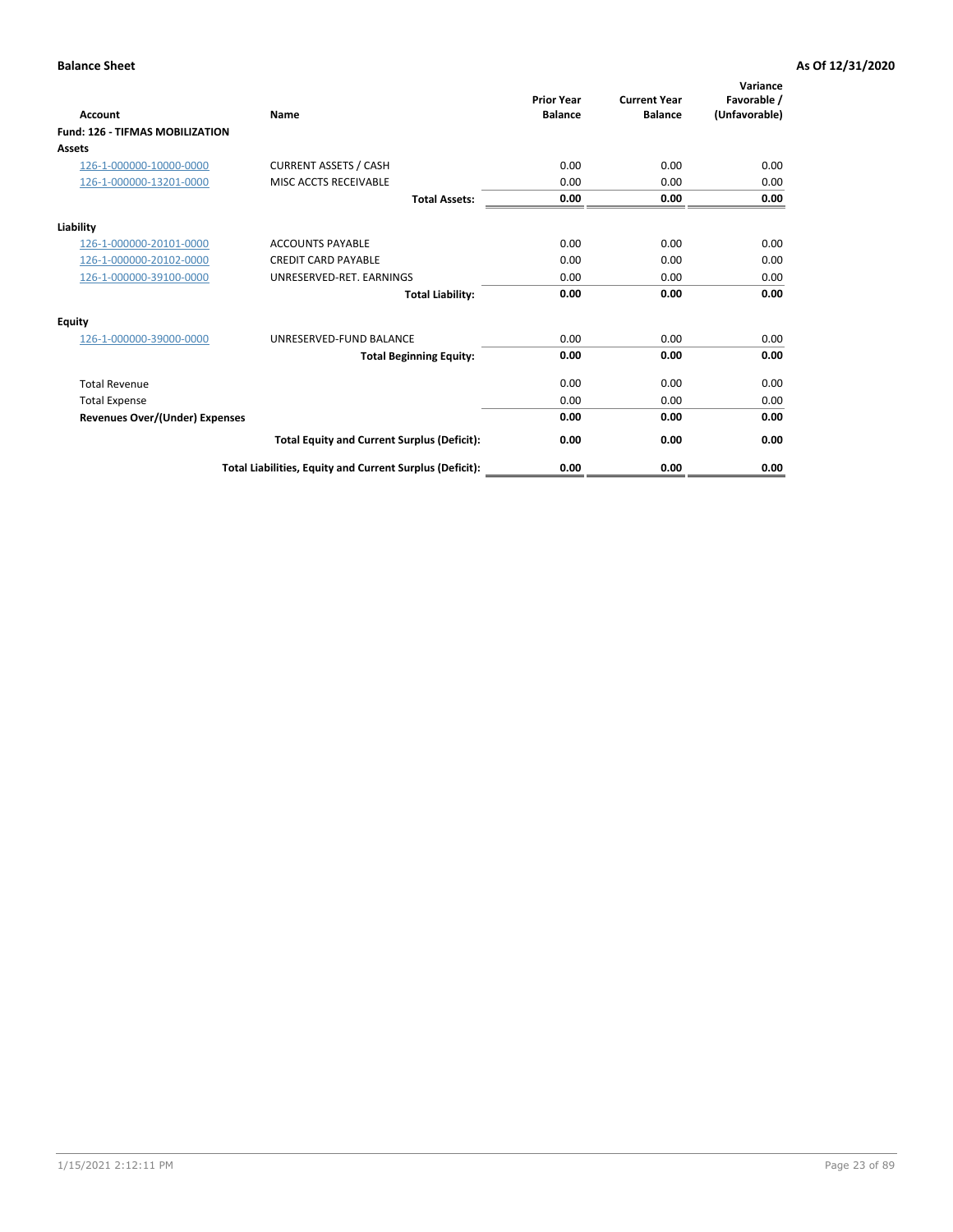| <b>Account</b>                        | Name                                                     | <b>Prior Year</b><br><b>Balance</b> | <b>Current Year</b><br><b>Balance</b> | Variance<br>Favorable /<br>(Unfavorable) |
|---------------------------------------|----------------------------------------------------------|-------------------------------------|---------------------------------------|------------------------------------------|
| Fund: 127 - FIRE GRANT                |                                                          |                                     |                                       |                                          |
| Assets                                |                                                          |                                     |                                       |                                          |
| 127-1-000000-10000-0000               | <b>CURRENT ASSETS / CASH</b>                             | 0.00                                | 0.00                                  | 0.00                                     |
| 127-1-000000-13201-0000               | MISC ACCTS RECEIVABLE                                    | 0.00                                | 0.00                                  | 0.00                                     |
|                                       | <b>Total Assets:</b>                                     | 0.00                                | 0.00                                  | 0.00                                     |
| Liability                             |                                                          |                                     |                                       |                                          |
| 127-1-000000-20101-0000               | <b>ACCOUNTS PAYABLE</b>                                  | 0.00                                | 0.00                                  | 0.00                                     |
|                                       | <b>Total Liability:</b>                                  | 0.00                                | 0.00                                  | 0.00                                     |
| <b>Equity</b>                         |                                                          |                                     |                                       |                                          |
| 127-1-000000-39000-0000               | UNRESERVED-FUND BALANCE                                  | 0.00                                | 0.00                                  | 0.00                                     |
|                                       | <b>Total Beginning Equity:</b>                           | 0.00                                | 0.00                                  | 0.00                                     |
| <b>Total Revenue</b>                  |                                                          | 0.00                                | 0.00                                  | 0.00                                     |
| <b>Total Expense</b>                  |                                                          | 0.00                                | 0.00                                  | 0.00                                     |
| <b>Revenues Over/(Under) Expenses</b> |                                                          | 0.00                                | 0.00                                  | 0.00                                     |
|                                       | <b>Total Equity and Current Surplus (Deficit):</b>       | 0.00                                | 0.00                                  | 0.00                                     |
|                                       | Total Liabilities, Equity and Current Surplus (Deficit): | 0.00                                | 0.00                                  | 0.00                                     |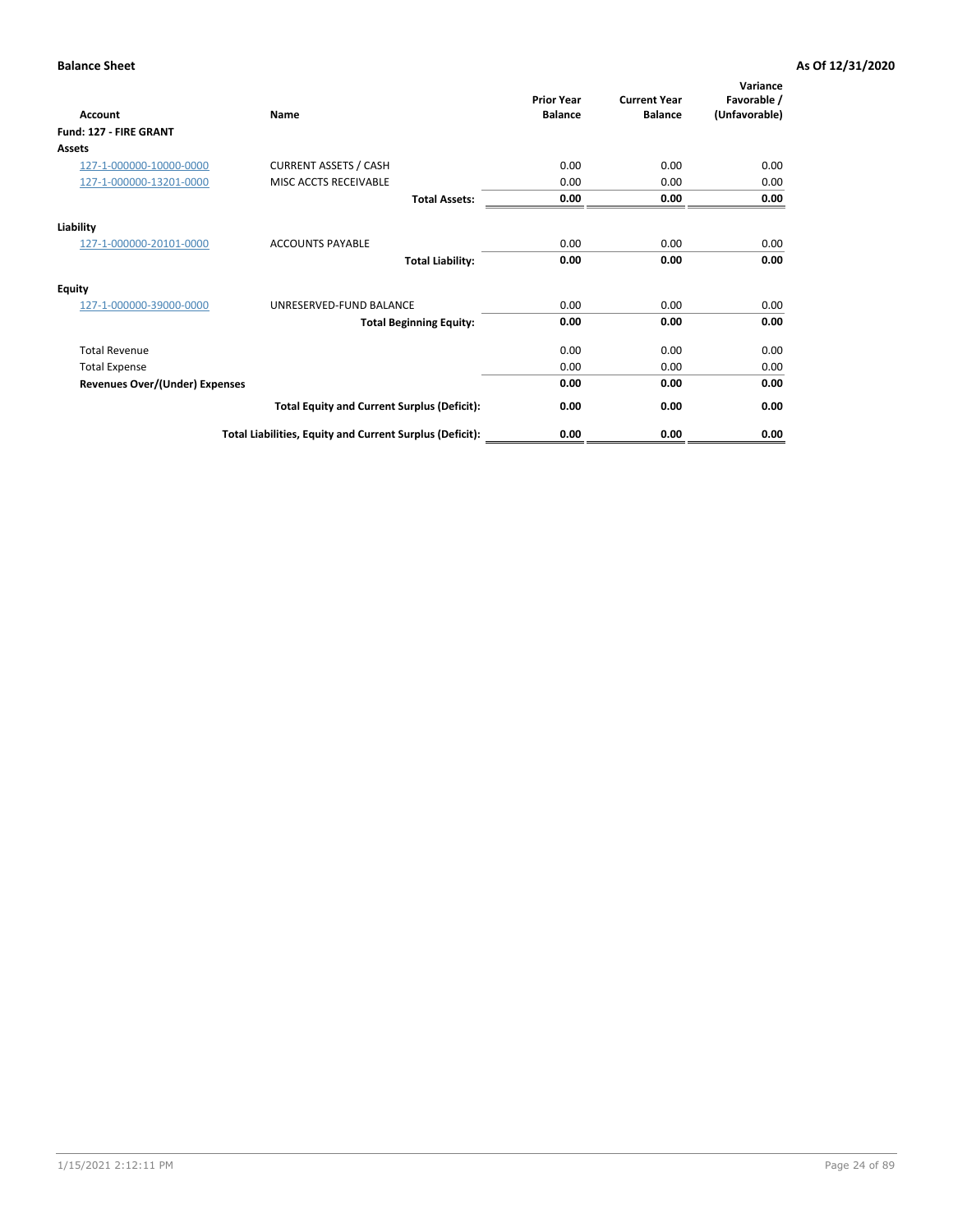|                                                    |                                                               |                                     |                                       | Variance                     |
|----------------------------------------------------|---------------------------------------------------------------|-------------------------------------|---------------------------------------|------------------------------|
| <b>Account</b>                                     | Name                                                          | <b>Prior Year</b><br><b>Balance</b> | <b>Current Year</b><br><b>Balance</b> | Favorable /<br>(Unfavorable) |
| <b>Fund: 140 - DEBT SERVICE FUND</b>               |                                                               |                                     |                                       |                              |
| Assets                                             |                                                               |                                     |                                       |                              |
| 140-1-000000-10000-0000                            | <b>CURRENT ASSETS / CASH</b>                                  | 2,614,917.39                        | 2,525,621.39                          | $-89,296.00$                 |
| 140-1-000000-12101-0000                            | <b>BOND ISSUANCE COSTS</b>                                    | 0.00                                | 0.00                                  | 0.00                         |
| 140-1-000000-13101-0000                            | <b>TAX RECEIVABLE-CURRENT</b>                                 | 3,309,917.41                        | $-2,300,561.25$                       | $-5,610,478.66$              |
| 140-1-000000-13102-0000                            | <b>TAXES REC-DELINQUENT</b>                                   | 280,779.63                          | 214,639.15                            | $-66,140.48$                 |
| 140-1-000000-13103-0000                            | ALLOW FOR UNCOLLECT TAXES                                     | $-54,945.75$                        | $-16,827.27$                          | 38,118.48                    |
| 140-1-000000-13203-0000                            | NON-CURRENT ASSETS / PREPAYMENTS                              | 0.00                                | 0.00                                  | 0.00                         |
| 140-1-000000-13205-0000                            | <b>INTEREST RECEIVABLE</b>                                    | 0.00                                | 0.00                                  | 0.00                         |
| 140-1-000000-13221-0000                            | MISC A/R - PROPERTY TAXES                                     | 494,798.19                          | 817,381.77                            | 322,583.58                   |
|                                                    | <b>Total Assets:</b>                                          | 6,645,466.87                        | 1,240,253.79                          | $-5,405,213.08$              |
|                                                    |                                                               |                                     |                                       |                              |
| Liability                                          |                                                               |                                     |                                       |                              |
| 140-1-000000-20101-0000                            | <b>ACCOUNTS PAYABLE</b>                                       | 0.00                                | 0.00<br>0.00                          | 0.00<br>0.00                 |
| 140-1-000000-20102-0000<br>140-1-000000-20103-0000 | <b>CREDIT CARD PAYABLE</b><br><b>ACCRUED ACCOUNTS PAYABLE</b> | 0.00<br>0.00                        | 0.00                                  | 0.00                         |
| 140-1-000000-20108-0000                            | <b>MATURED BONDS PAYABLE</b>                                  | 0.00                                | 0.00                                  | 0.00                         |
| 140-1-000000-20111-0000                            | MATURED INTEREST PAYABLE                                      | 0.00                                | 0.00                                  | 0.00                         |
| 140-1-000000-20112-0000                            | <b>ACCRUED INTEREST PAYABLE</b>                               | 0.00                                | 0.00                                  | 0.00                         |
| 140-1-000000-20203-0000                            | <b>DEFERRED TAX REVENUE</b>                                   | 3,525,422.32                        | $-2,112,928.43$                       | 5,638,350.75                 |
| 140-1-000000-21001-0000                            | <b>GENERAL FUND / GENERAL FUND</b>                            | 0.00                                | 0.00                                  | 0.00                         |
| 140-1-000000-21040-0000                            | DUE TO / GENERAL CIP FUND                                     | 0.00                                | 0.00                                  | 0.00                         |
| 140-1-000000-29300-0000                            | <b>ENCUMBRANCE SUMMARY</b>                                    | 0.00                                | 0.00                                  | 0.00                         |
| 140-1-000000-29400-0000                            | RESERVED ACCOUNT / ENCUMBRANCES                               | 0.00                                | 0.00                                  | 0.00                         |
|                                                    | <b>Total Liability:</b>                                       | 3,525,422.32                        | $-2,112,928.43$                       | 5,638,350.75                 |
|                                                    |                                                               |                                     |                                       |                              |
| <b>Equity</b>                                      |                                                               |                                     |                                       |                              |
| 140-1-000000-39000-0000                            | UNRESERVED-FUND BALANCE                                       | 981,993.42                          | 603,204.23                            | -378,789.19                  |
|                                                    | <b>Total Beginning Equity:</b>                                | 981,993.42                          | 603,204.23                            | -378,789.19                  |
| <b>Total Revenue</b>                               |                                                               | 2,254,234.58                        | 2,779,590.16                          | 525,355.58                   |
| <b>Total Expense</b>                               |                                                               | 116,183.45                          | 29,612.17                             | 86,571.28                    |
| <b>Revenues Over/(Under) Expenses</b>              |                                                               | 2,138,051.13                        | 2,749,977.99                          | 611,926.86                   |
|                                                    | <b>Total Equity and Current Surplus (Deficit):</b>            | 3,120,044.55                        | 3,353,182.22                          | 233,137.67                   |
|                                                    | Total Liabilities, Equity and Current Surplus (Deficit):      | 6,645,466.87                        | 1,240,253.79                          | $-5,405,213.08$              |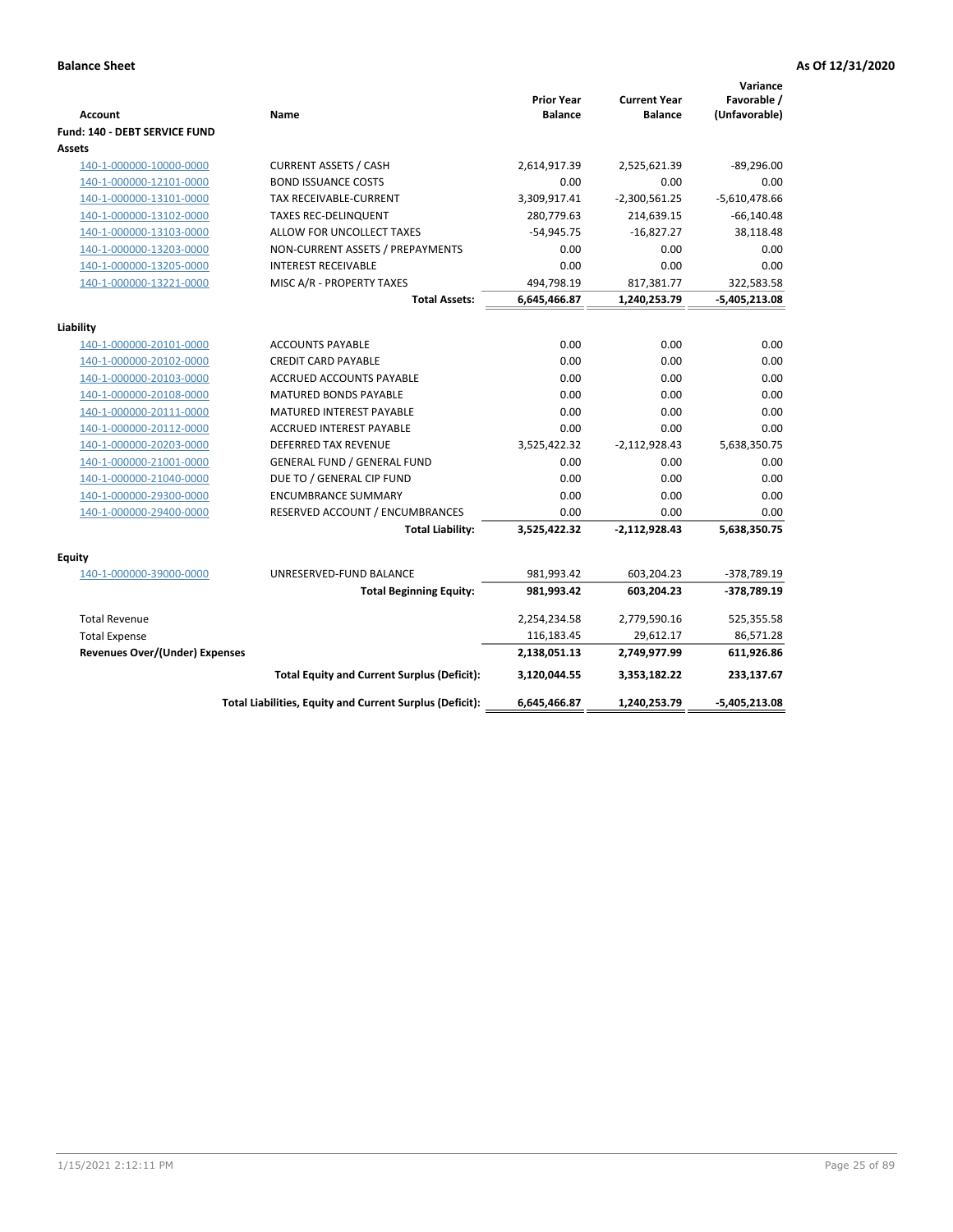|                                              |                                                          |                                     |                                       | Variance                     |
|----------------------------------------------|----------------------------------------------------------|-------------------------------------|---------------------------------------|------------------------------|
| <b>Account</b>                               | Name                                                     | <b>Prior Year</b><br><b>Balance</b> | <b>Current Year</b><br><b>Balance</b> | Favorable /<br>(Unfavorable) |
| Fund: 160 - GENERAL CAPITAL IMPROVEMENT FUND |                                                          |                                     |                                       |                              |
| <b>Assets</b>                                |                                                          |                                     |                                       |                              |
| 160-1-000000-10000-0000                      | <b>CURRENT ASSETS / CASH</b>                             | 2,789,434.12                        | 1,723,432.11                          | $-1,066,002.01$              |
| 160-1-000000-11402-0000                      | 2002 CO'S                                                | 255,333.85                          | 256,537.06                            | 1,203.21                     |
| 160-1-000000-11514-0000                      | EXCHANGE BLDG - TX DAILY ACCOUNT 1157                    | 228,182.23                          | 229,430.41                            | 1,248.18                     |
| 160-1-000000-11515-0000                      | 2019 GO STREET BOND PROCEEDS - TX TERN                   | 14,910,442.10                       | 13,740,532.39                         | $-1,169,909.71$              |
| 160-1-000000-11517-0000                      | <b>EXCHANGE BLDG - TX TERM</b>                           | 0.00                                | 0.00                                  | 0.00                         |
| 160-1-000000-11520-0000                      | <b>CERTIFICATES OF DEPOSIT</b>                           | 0.00                                | 0.00                                  | 0.00                         |
| 160-1-000000-11602-0000                      | 2001 CO                                                  | 0.00                                | 0.00                                  | 0.00                         |
| 160-1-000000-11603-0000                      | 2001-A CO'S                                              | 77,174.34                           | 77,554.09                             | 379.75                       |
| 160-1-000000-13201-0000                      | MISC ACCTS RECEIVABLE                                    | 7,311.00                            | $-697.99$                             | $-8,008.99$                  |
| 160-1-000000-13205-0000                      | <b>INTEREST RECEIVABLE</b>                               | 0.00                                | 0.00                                  | 0.00                         |
| 160-1-000000-14035-0000                      | DEBT SERVICE / DEBT SERVICE FUND                         | 0.00                                | 0.00                                  | 0.00                         |
|                                              | <b>Total Assets:</b>                                     | 18,267,877.64                       | 16,026,788.07                         | $-2,241,089.57$              |
|                                              |                                                          |                                     |                                       |                              |
| Liability                                    |                                                          |                                     |                                       |                              |
| 160-1-000000-20101-0000                      | <b>ACCOUNTS PAYABLE</b>                                  | 0.00                                | 0.00                                  | 0.00                         |
| 160-1-000000-20102-0000                      | <b>CREDIT CARD PAYABLE</b>                               | 0.00                                | 0.00                                  | 0.00                         |
| 160-1-000000-20103-0000                      | ACCRUED ACCOUNTS PAYABLE                                 | 0.00                                | 0.00                                  | 0.00                         |
| 160-1-000000-20113-0000                      | <b>DEVELOPERS ESCROW</b>                                 | 0.00                                | 0.00                                  | 0.00                         |
| 160-1-000000-20139-0000                      | <b>RETAINAGES PAYABLE</b>                                | 2,807.93                            | 149,720.61                            | $-146,912.68$                |
| 160-1-000000-20902-0000                      | <b>DEFERRED GRANT REVENUE</b>                            | 0.00                                | 0.00                                  | 0.00                         |
| 160-1-000000-21001-0000                      | <b>GENERAL FUND / GENERAL FUND</b>                       | 0.00                                | 0.00                                  | 0.00                         |
| 160-1-000000-21035-0000                      | DEBT SERVICE / DUE TO DEBT SERVICE                       | 0.00                                | 0.00                                  | 0.00                         |
| 160-1-000000-21101-0000                      | ENTERPRISE / WTR/WWTR UTILITY FUND                       | 0.00                                | 0.00                                  | 0.00                         |
| 160-1-000000-29300-0000                      | <b>ENCUMBRANCE SUMMARY</b>                               | 0.00                                | 0.00                                  | 0.00                         |
| 160-1-000000-29400-0100                      | RESERVED ACCOUNT / ENCUMBRANCES                          | 0.00                                | 0.00                                  | 0.00                         |
|                                              | <b>Total Liability:</b>                                  | 2,807.93                            | 149,720.61                            | $-146,912.68$                |
| <b>Equity</b>                                |                                                          |                                     |                                       |                              |
| 160-1-000000-39000-0000                      | UNRESERVED-FUND BALANCE                                  | 3,121,492.13                        | 17,980,568.89                         | 14,859,076.76                |
|                                              | <b>Total Beginning Equity:</b>                           | 3,121,492.13                        | 17,980,568.89                         | 14,859,076.76                |
|                                              |                                                          |                                     |                                       |                              |
| <b>Total Revenue</b>                         |                                                          | 15,484,919.11                       | 632,839.43                            | -14,852,079.68               |
| <b>Total Expense</b>                         |                                                          | 341,341.53                          | 2,736,340.86                          | $-2,394,999.33$              |
| <b>Revenues Over/(Under) Expenses</b>        |                                                          | 15,143,577.58                       | -2,103,501.43                         | -17,247,079.01               |
|                                              | Total Equity and Current Surplus (Deficit):              | 18,265,069.71                       | 15,877,067.46                         | -2,388,002.25                |
|                                              | Total Liabilities, Equity and Current Surplus (Deficit): | 18,267,877.64                       | 16,026,788.07                         | -2,241,089.57                |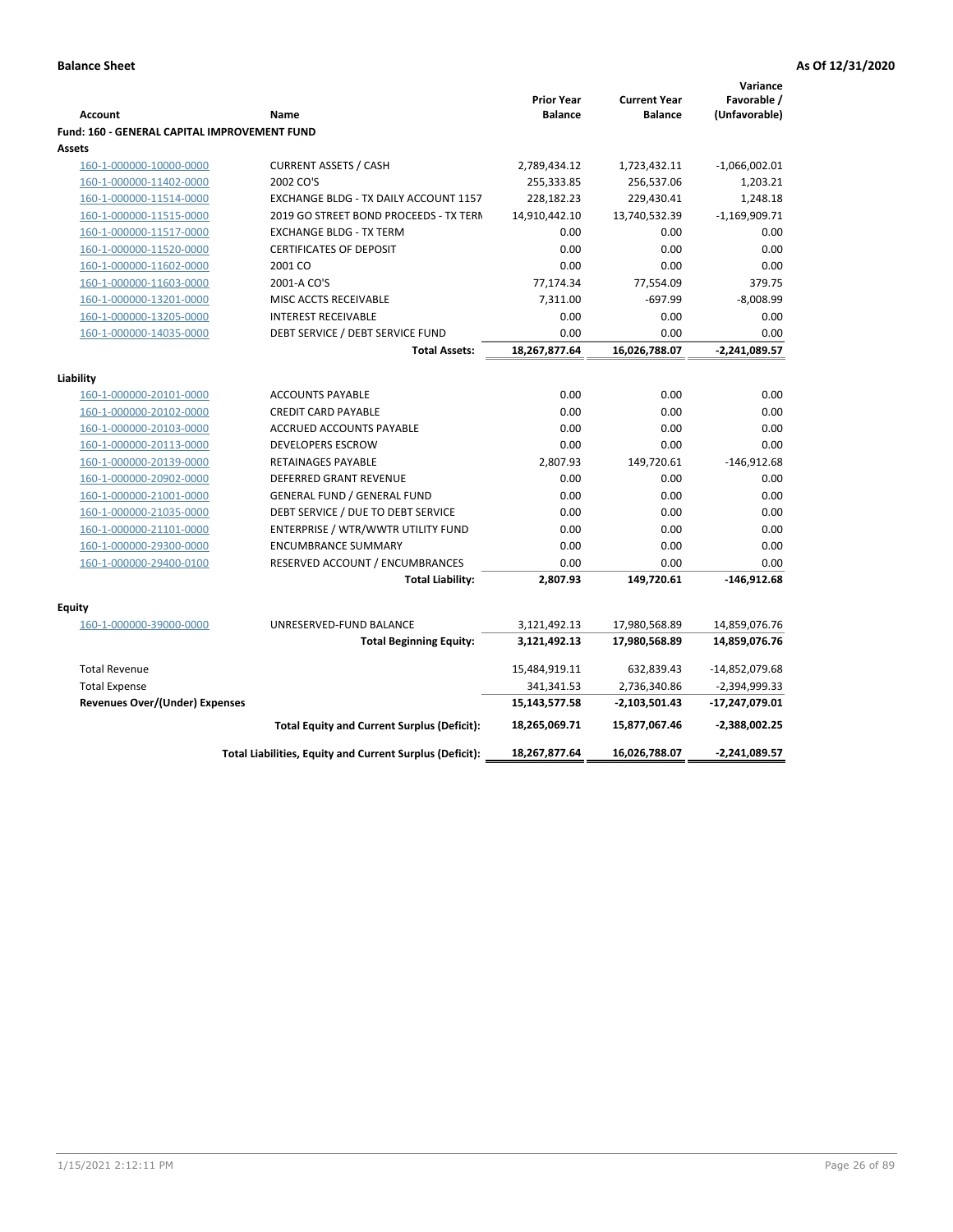| <b>Account</b>                       | <b>Name</b>                                              | <b>Prior Year</b><br><b>Balance</b> | <b>Current Year</b><br><b>Balance</b> | Variance<br>Favorable /<br>(Unfavorable) |
|--------------------------------------|----------------------------------------------------------|-------------------------------------|---------------------------------------|------------------------------------------|
| Fund: 161 - STREET CONSTRUCTION FUND |                                                          |                                     |                                       |                                          |
| <b>Assets</b>                        |                                                          |                                     |                                       |                                          |
| 161-1-000000-10000-0000              | <b>CURRENT ASSETS / CASH</b>                             | 871,318.57                          | 346,794.83                            | $-524,523.74$                            |
| 161-1-000000-11003-0000              | 2010 CO'S                                                | 0.00                                | 0.00                                  | 0.00                                     |
| 161-1-000000-13205-0000              | <b>INTEREST RECEIVABLE</b>                               | 0.00                                | 0.00                                  | 0.00                                     |
| 161-1-000000-14035-0000              | DEBT SERVICE / DEBT SERVICE FUND                         | 0.00                                | 0.00                                  | 0.00                                     |
|                                      | <b>Total Assets:</b>                                     | 871,318.57                          | 346,794.83                            | $-524,523.74$                            |
| Liability                            |                                                          |                                     |                                       |                                          |
| 161-1-000000-20101-0000              | <b>ACCOUNTS PAYABLE</b>                                  | 0.00                                | 0.00                                  | 0.00                                     |
| 161-1-000000-20102-0000              | <b>CREDIT CARD PAYABLE</b>                               | 0.00                                | 0.00                                  | 0.00                                     |
| 161-1-000000-20103-0000              | <b>ACCRUED ACCOUNTS PAYABLE</b>                          | 0.00                                | 0.00                                  | 0.00                                     |
| 161-1-000000-20139-0000              | <b>RETAINAGES PAYABLE</b>                                | 0.00                                | 23,999.14                             | $-23,999.14$                             |
| 161-1-000000-21001-0000              | <b>GENERAL FUND / GENERAL FUND</b>                       | 0.00                                | 0.00                                  | 0.00                                     |
| 161-1-000000-21035-0000              | DEBT SERVICE / DUE TO DEBT SERVICE                       | 0.00                                | 0.00                                  | 0.00                                     |
| 161-1-000000-29300-0000              | <b>ENCUMBRANCE SUMMARY</b>                               | 0.00                                | 0.00                                  | 0.00                                     |
| 161-1-000000-29400-0100              | RESERVED ACCOUNT / ENCUMBRANCES                          | 0.00                                | 0.00                                  | 0.00                                     |
|                                      | <b>Total Liability:</b>                                  | 0.00                                | 23,999.14                             | $-23,999.14$                             |
| Equity                               |                                                          |                                     |                                       |                                          |
| 161-1-000000-39000-0000              | UNRESERVED-FUND BALANCE                                  | 869,625.59                          | 657,106.80                            | $-212,518.79$                            |
|                                      | <b>Total Beginning Equity:</b>                           | 869,625.59                          | 657,106.80                            | $-212,518.79$                            |
| <b>Total Revenue</b>                 |                                                          | 1,746.13                            | 4.04                                  | $-1,742.09$                              |
| <b>Total Expense</b>                 |                                                          | 53.15                               | 334,315.15                            | $-334,262.00$                            |
| Revenues Over/(Under) Expenses       |                                                          | 1,692.98                            | $-334,311.11$                         | $-336,004.09$                            |
|                                      | <b>Total Equity and Current Surplus (Deficit):</b>       | 871,318.57                          | 322,795.69                            | $-548,522.88$                            |
|                                      | Total Liabilities, Equity and Current Surplus (Deficit): | 871,318.57                          | 346,794.83                            | $-524,523.74$                            |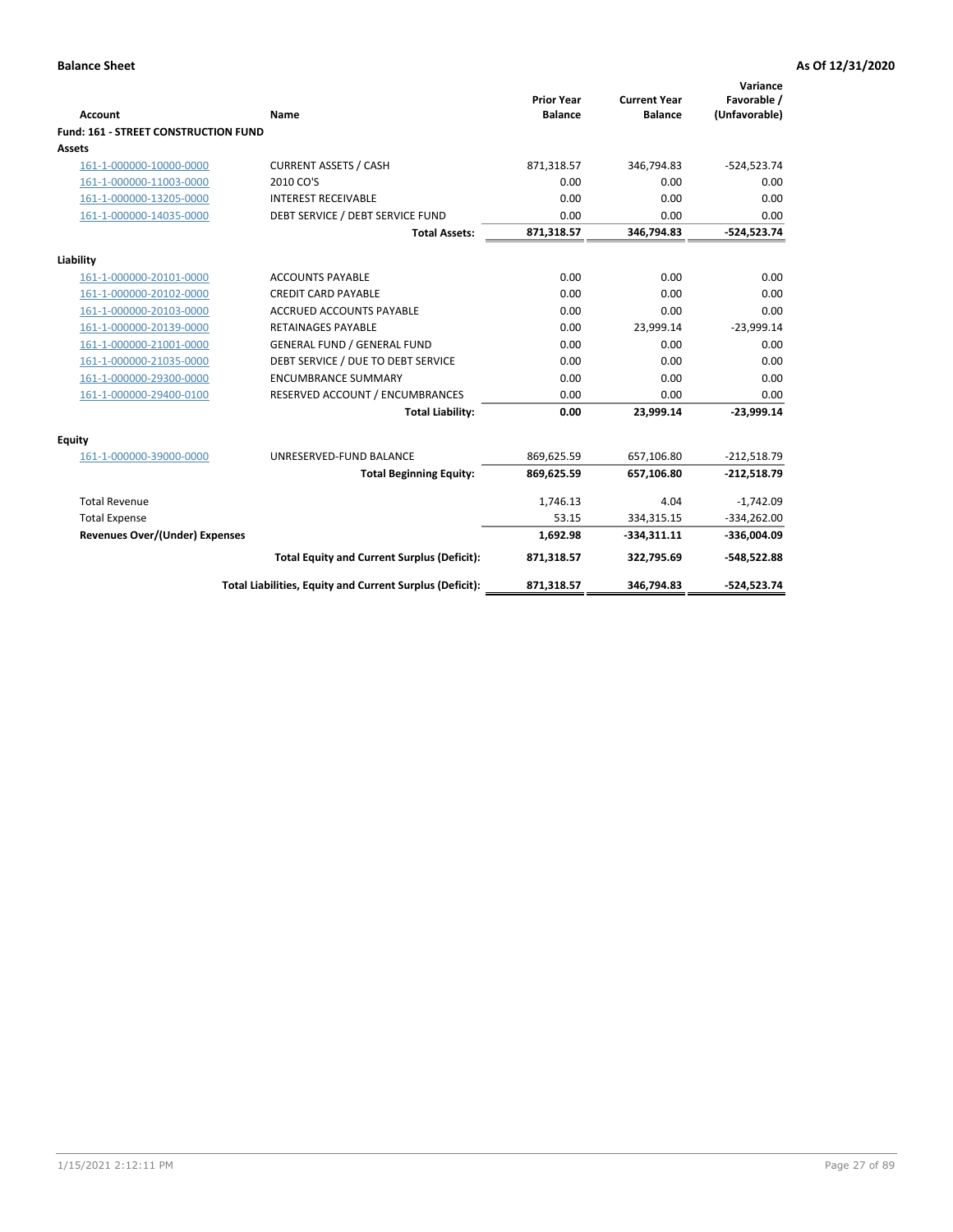|                                                 |                                                          | <b>Prior Year</b><br><b>Balance</b> | <b>Current Year</b> | Variance<br>Favorable / |
|-------------------------------------------------|----------------------------------------------------------|-------------------------------------|---------------------|-------------------------|
| <b>Account</b>                                  | Name                                                     |                                     | <b>Balance</b>      | (Unfavorable)           |
| <b>Fund: 162 - GRAHAM PARK RENOVATIONS FUND</b> |                                                          |                                     |                     |                         |
| <b>Assets</b>                                   |                                                          |                                     |                     |                         |
| 162-1-000000-10000-0000                         | <b>CURRENT ASSETS / CASH</b>                             | 0.00                                | 0.00                | 0.00                    |
| 162-1-000000-13201-0000                         | MISC ACCTS RECEIVABLE                                    | 0.00                                | 0.00                | 0.00                    |
|                                                 | <b>Total Assets:</b>                                     | 0.00                                | 0.00                | 0.00                    |
| Liability                                       |                                                          |                                     |                     |                         |
| 162-1-000000-20101-0000                         | <b>ACCOUNTS PAYABLE</b>                                  | 0.00                                | 0.00                | 0.00                    |
| 162-1-000000-20139-0000                         | <b>RETAINAGES PAYABLE</b>                                | 0.00                                | 0.00                | 0.00                    |
| 162-1-000000-20202-0000                         | <b>DEFERRED REVENUE</b>                                  | 0.00                                | 0.00                | 0.00                    |
| 162-1-000000-29300-0000                         | <b>ENCUMBRANCE SUMMARY</b>                               | 0.00                                | 0.00                | 0.00                    |
| 162-1-000000-29400-0000                         | RESERVED ACCOUNT / ENCUMBRANCES                          | 0.00                                | 0.00                | 0.00                    |
|                                                 | <b>Total Liability:</b>                                  | 0.00                                | 0.00                | 0.00                    |
| Equity                                          |                                                          |                                     |                     |                         |
| 162-1-000000-39000-0000                         | UNRESERVED-FUND BALANCE                                  | 0.00                                | 0.00                | 0.00                    |
|                                                 | <b>Total Beginning Equity:</b>                           | 0.00                                | 0.00                | 0.00                    |
| <b>Total Revenue</b>                            |                                                          | 0.00                                | 0.00                | 0.00                    |
| <b>Total Expense</b>                            |                                                          | 0.00                                | 0.00                | 0.00                    |
| Revenues Over/(Under) Expenses                  |                                                          | 0.00                                | 0.00                | 0.00                    |
|                                                 | <b>Total Equity and Current Surplus (Deficit):</b>       | 0.00                                | 0.00                | 0.00                    |
|                                                 | Total Liabilities, Equity and Current Surplus (Deficit): | 0.00                                | 0.00                | 0.00                    |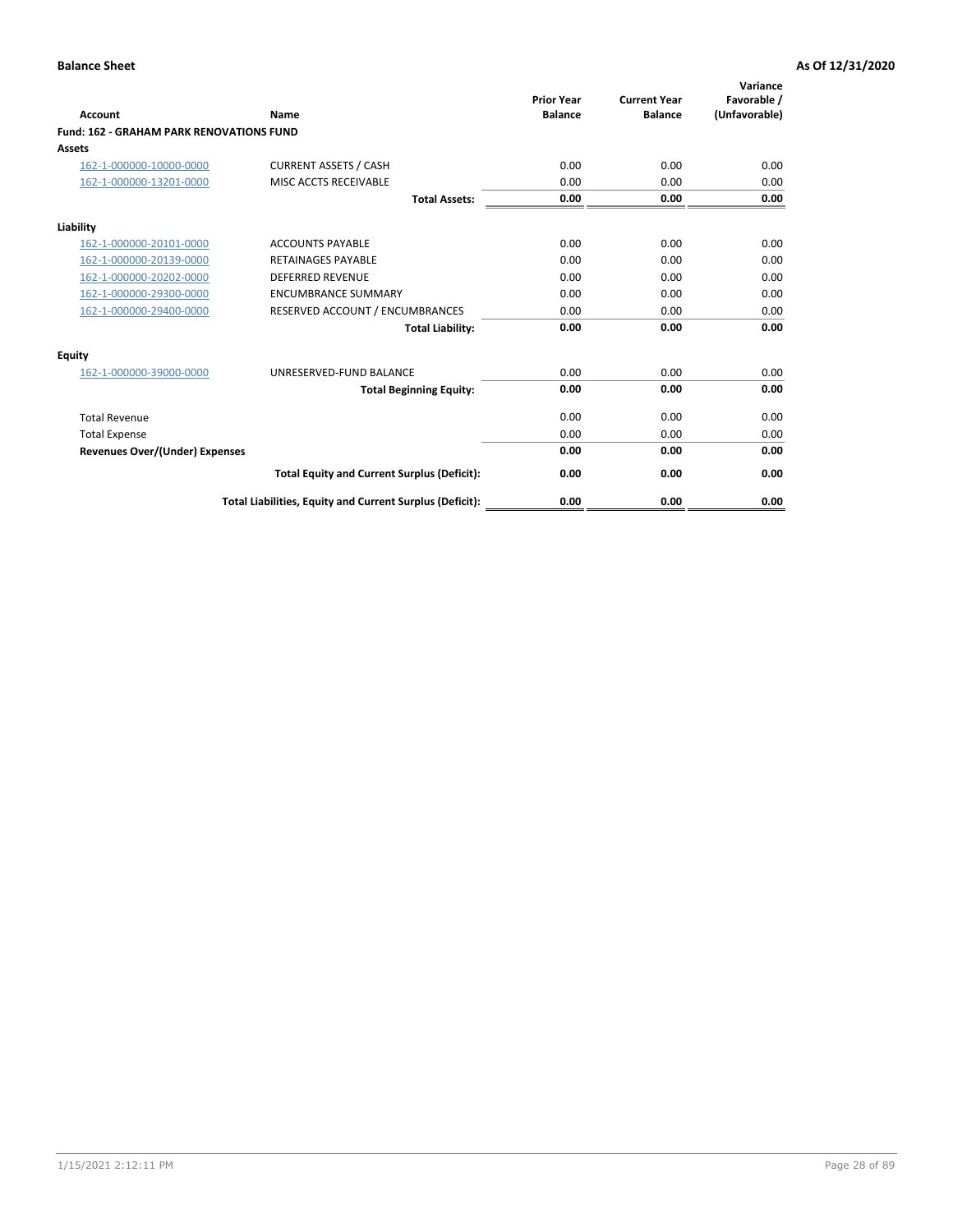|                                              |                                                          | <b>Prior Year</b> | <b>Current Year</b> | Variance<br>Favorable / |
|----------------------------------------------|----------------------------------------------------------|-------------------|---------------------|-------------------------|
| <b>Account</b>                               | Name                                                     | <b>Balance</b>    | <b>Balance</b>      | (Unfavorable)           |
| <b>Fund: 163 - SECO STIMULAS BLOCK GRANT</b> |                                                          |                   |                     |                         |
| Assets                                       |                                                          |                   |                     |                         |
| 163-1-000000-10000-0000                      | <b>CURRENT ASSETS / CASH</b>                             | 0.00              | 0.00                | 0.00                    |
| 163-1-000000-13201-0000                      | MISC ACCTS RECEIVABLE                                    | 0.00              | 0.00                | 0.00                    |
| 163-1-000000-13205-0000                      | <b>INTEREST RECEIVABLE</b>                               | 0.00              | 0.00                | 0.00                    |
|                                              | <b>Total Assets:</b>                                     | 0.00              | 0.00                | 0.00                    |
| Liability                                    |                                                          |                   |                     |                         |
| 163-1-000000-20101-0000                      | <b>ACCOUNTS PAYABLE</b>                                  | 0.00              | 0.00                | 0.00                    |
| 163-1-000000-20102-0000                      | <b>CREDIT CARD PAYABLE</b>                               | 0.00              | 0.00                | 0.00                    |
| 163-1-000000-20103-0000                      | <b>ACCRUED ACCOUNTS PAYABLE</b>                          | 0.00              | 0.00                | 0.00                    |
| 163-1-000000-20139-0000                      | <b>RETAINAGES PAYABLE</b>                                | 0.00              | 0.00                | 0.00                    |
| 163-1-000000-20902-0000                      | <b>DEFERRED GRANT REVENUE</b>                            | 0.00              | 0.00                | 0.00                    |
| 163-1-000000-29300-0000                      | <b>ENCUMBRANCE SUMMARY</b>                               | 0.00              | 0.00                | 0.00                    |
| 163-1-000000-29400-0100                      | RESERVED ACCOUNT / ENCUMBRANCES                          | 0.00              | 0.00                | 0.00                    |
|                                              | <b>Total Liability:</b>                                  | 0.00              | 0.00                | 0.00                    |
| <b>Equity</b>                                |                                                          |                   |                     |                         |
| 163-1-000000-39000-0000                      | UNRESERVED-FUND BALANCE                                  | 0.00              | 0.00                | 0.00                    |
|                                              | <b>Total Beginning Equity:</b>                           | 0.00              | 0.00                | 0.00                    |
| <b>Total Revenue</b>                         |                                                          | 0.00              | 0.00                | 0.00                    |
| <b>Total Expense</b>                         |                                                          | 0.00              | 0.00                | 0.00                    |
| Revenues Over/(Under) Expenses               |                                                          | 0.00              | 0.00                | 0.00                    |
|                                              | <b>Total Equity and Current Surplus (Deficit):</b>       | 0.00              | 0.00                | 0.00                    |
|                                              | Total Liabilities, Equity and Current Surplus (Deficit): | 0.00              | 0.00                | 0.00                    |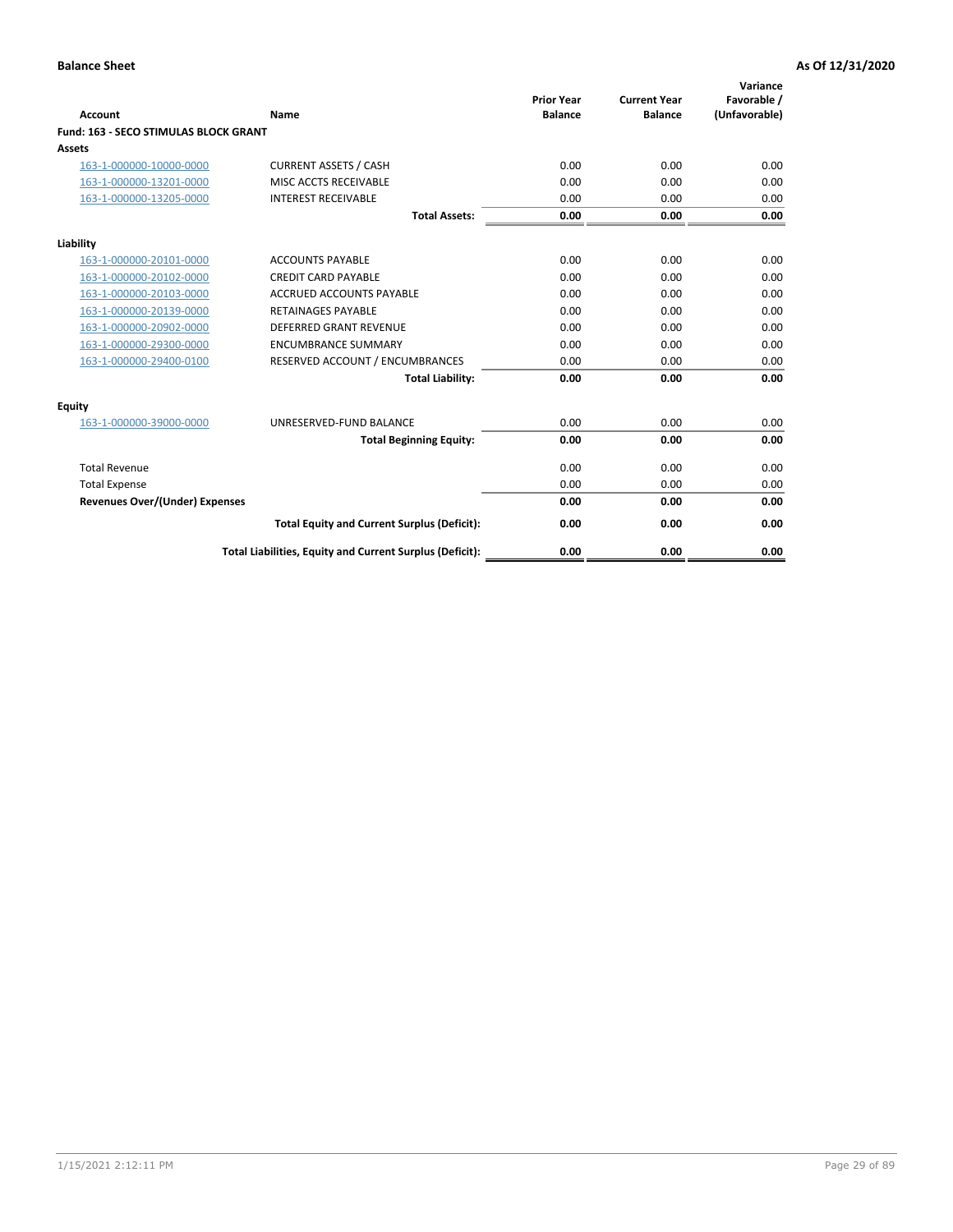|                                       |                                                          |                                     |                                       | Variance                     |
|---------------------------------------|----------------------------------------------------------|-------------------------------------|---------------------------------------|------------------------------|
| <b>Account</b>                        | Name                                                     | <b>Prior Year</b><br><b>Balance</b> | <b>Current Year</b><br><b>Balance</b> | Favorable /<br>(Unfavorable) |
| Fund: 164 - 2013 CO CAPITAL FUND      |                                                          |                                     |                                       |                              |
| Assets                                |                                                          |                                     |                                       |                              |
| 164-1-000000-10000-0000               | <b>CURRENT ASSETS / CASH</b>                             | 32,600.67                           | 32,891.05                             | 290.38                       |
| 164-1-000000-11508-0000               | 2013 CO'S PROJ CONST                                     | 2.073.75                            | 2.085.10                              | 11.35                        |
| 164-1-000000-11509-0000               | 2013 CO'S DEBT SERVICE                                   | 0.00                                | 0.00                                  | 0.00                         |
| 164-1-000000-13205-0000               | <b>INTEREST RECEIVABLE</b>                               | 0.00                                | 0.00                                  | 0.00                         |
| 164-1-000000-14035-0000               | DEBT SERVICE / DEBT SERVICE FUND                         | 0.00                                | 0.00                                  | 0.00                         |
|                                       | <b>Total Assets:</b>                                     | 34,674.42                           | 34,976.15                             | 301.73                       |
| Liability                             |                                                          |                                     |                                       |                              |
| 164-1-000000-20101-0000               | <b>ACCOUNTS PAYABLE</b>                                  | 0.00                                | 0.00                                  | 0.00                         |
| 164-1-000000-20102-0000               | <b>CREDIT CARD PAYABLE</b>                               | 0.00                                | 0.00                                  | 0.00                         |
| 164-1-000000-20103-0000               | <b>ACCRUED ACCOUNTS PAYABLE</b>                          | 0.00                                | 0.00                                  | 0.00                         |
| 164-1-000000-20139-0000               | <b>RETAINAGES PAYABLE</b>                                | 0.00                                | 0.00                                  | 0.00                         |
| 164-1-000000-21001-0000               | <b>GENERAL FUND / GENERAL FUND</b>                       | 0.00                                | 0.00                                  | 0.00                         |
| 164-1-000000-21035-0000               | DEBT SERVICE / DUE TO DEBT SERVICE                       | 0.00                                | 0.00                                  | 0.00                         |
| 164-1-000000-29300-0000               | <b>ENCUMBRANCE SUMMARY</b>                               | 0.00                                | 0.00                                  | 0.00                         |
| 164-1-000000-29400-0100               | RESERVED ACCOUNT / ENCUMBRANCES                          | 0.00                                | 0.00                                  | 0.00                         |
|                                       | <b>Total Liability:</b>                                  | 0.00                                | 0.00                                  | 0.00                         |
| <b>Equity</b>                         |                                                          |                                     |                                       |                              |
| 164-1-000000-39000-0000               | UNRESERVED-FUND BALANCE                                  | 34,601.73                           | 34,976.69                             | 374.96                       |
|                                       | <b>Total Beginning Equity:</b>                           | 34,601.73                           | 34,976.69                             | 374.96                       |
| <b>Total Revenue</b>                  |                                                          | 74.68                               | 0.20                                  | $-74.48$                     |
| <b>Total Expense</b>                  |                                                          | 1.99                                | 0.74                                  | 1.25                         |
| <b>Revenues Over/(Under) Expenses</b> |                                                          | 72.69                               | $-0.54$                               | $-73.23$                     |
|                                       | <b>Total Equity and Current Surplus (Deficit):</b>       | 34,674.42                           | 34,976.15                             | 301.73                       |
|                                       | Total Liabilities, Equity and Current Surplus (Deficit): | 34.674.42                           | 34,976.15                             | 301.73                       |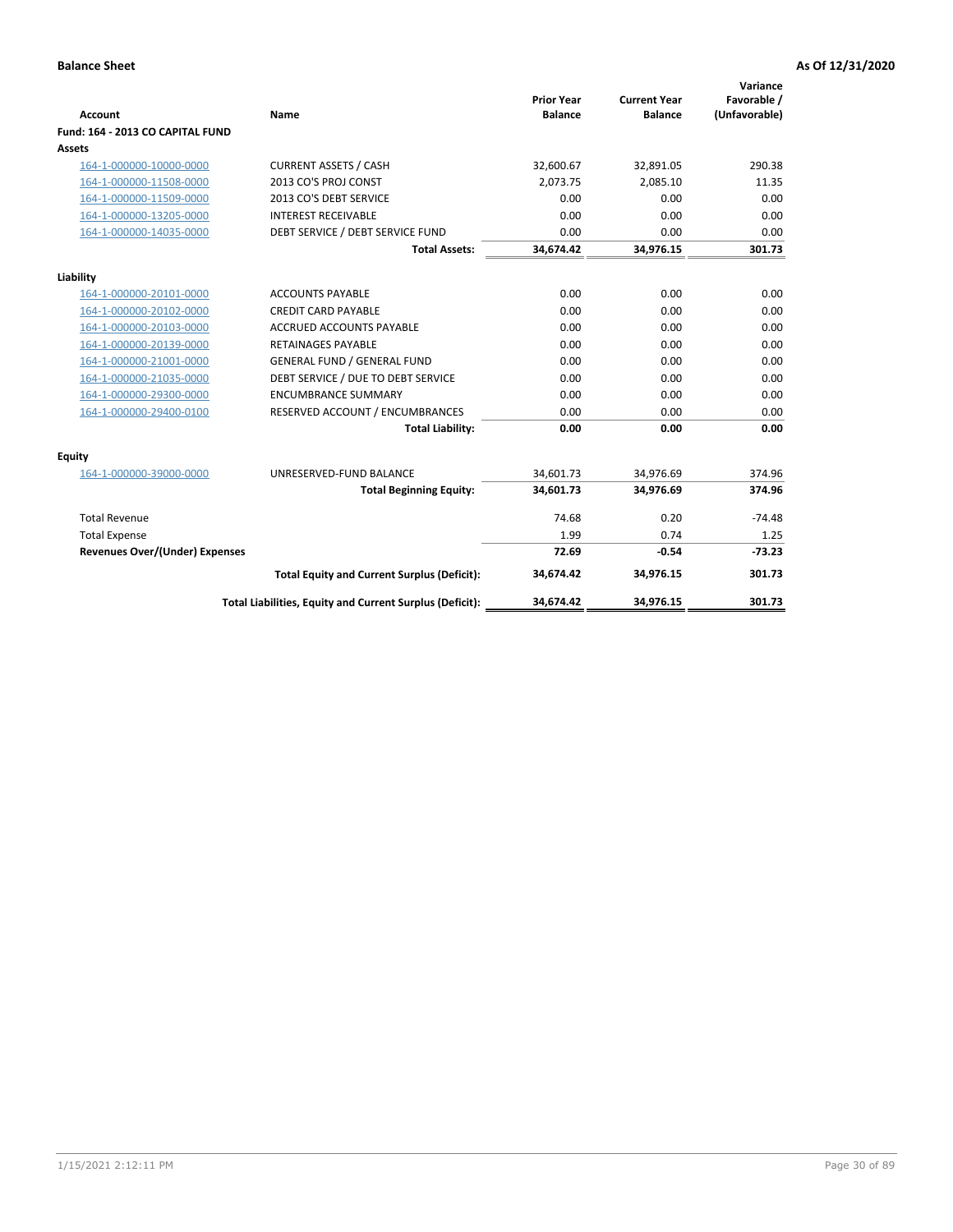| <b>Account</b>                        | Name                                                     | <b>Prior Year</b><br><b>Balance</b> | <b>Current Year</b><br><b>Balance</b> | Variance<br>Favorable /<br>(Unfavorable) |
|---------------------------------------|----------------------------------------------------------|-------------------------------------|---------------------------------------|------------------------------------------|
| Fund: 165 - 2014 GO FUND              |                                                          |                                     |                                       |                                          |
| Assets                                |                                                          |                                     |                                       |                                          |
| 165-1-000000-10000-0000               | <b>CURRENT ASSETS / CASH</b>                             | $-8,613.63$                         | $-8,613.63$                           | 0.00                                     |
| 165-1-000000-11003-0000               | 2010 CO'S                                                | 0.00                                | 0.00                                  | 0.00                                     |
| 165-1-000000-11202-0000               | 2014 GO STREET BONDS                                     | 0.00                                | 0.00                                  | 0.00                                     |
| 165-1-000000-11511-0000               | 2015 GO PROJECT CONSTRUCTION                             | 798,113.97                          | 802,479.77                            | 4,365.80                                 |
| 165-1-000000-11520-0000               | <b>CERTIFICATES OF DEPOSIT</b>                           | 0.00                                | 0.00                                  | 0.00                                     |
| 165-1-000000-11530-0000               | <b>TexasTERM CP</b>                                      | 0.00                                | 0.00                                  | 0.00                                     |
| 165-1-000000-13201-0000               | MISC ACCTS RECEIVABLE                                    | 0.00                                | 0.00                                  | 0.00                                     |
| 165-1-000000-13205-0000               | <b>INTEREST RECEIVABLE</b>                               | 0.00                                | 0.00                                  | 0.00                                     |
| 165-1-000000-14035-0000               | DEBT SERVICE / DEBT SERVICE FUND                         | 0.00                                | 0.00                                  | 0.00                                     |
|                                       | <b>Total Assets:</b>                                     | 789,500.34                          | 793,866.14                            | 4,365.80                                 |
| Liability                             |                                                          |                                     |                                       |                                          |
| 165-1-000000-20101-0000               | <b>ACCOUNTS PAYABLE</b>                                  | 0.00                                | 0.00                                  | 0.00                                     |
| 165-1-000000-20102-0000               | <b>CREDIT CARD PAYABLE</b>                               | 0.00                                | 0.00                                  | 0.00                                     |
| 165-1-000000-20103-0000               | <b>ACCRUED ACCOUNTS PAYABLE</b>                          | 0.00                                | 0.00                                  | 0.00                                     |
| 165-1-000000-20139-0000               | <b>RETAINAGES PAYABLE</b>                                | 0.00                                | 0.00                                  | 0.00                                     |
| 165-1-000000-21001-0000               | <b>GENERAL FUND / GENERAL FUND</b>                       | 0.00                                | 0.00                                  | 0.00                                     |
| 165-1-000000-21035-0000               | DEBT SERVICE / DUE TO DEBT SERVICE                       | 0.00                                | 0.00                                  | 0.00                                     |
| 165-1-000000-29300-0000               | <b>ENCUMBRANCE SUMMARY</b>                               | 0.00                                | 0.00                                  | 0.00                                     |
| 165-1-000000-29400-0100               | RESERVED ACCOUNT / ENCUMBRANCES                          | 0.00                                | 0.00                                  | 0.00                                     |
|                                       | <b>Total Liability:</b>                                  | 0.00                                | 0.00                                  | 0.00                                     |
| Equity                                |                                                          |                                     |                                       |                                          |
| 165-1-000000-39000-0000               | UNRESERVED-FUND BALANCE                                  | 785,908.22                          | 793,719.47                            | 7,811.25                                 |
|                                       | <b>Total Beginning Equity:</b>                           | 785,908.22                          | 793,719.47                            | 7,811.25                                 |
| <b>Total Revenue</b>                  |                                                          | 3,592.12                            | 146.67                                | $-3,445.45$                              |
| <b>Total Expense</b>                  |                                                          | 0.00                                | 0.00                                  | 0.00                                     |
| <b>Revenues Over/(Under) Expenses</b> |                                                          | 3,592.12                            | 146.67                                | $-3,445.45$                              |
|                                       | <b>Total Equity and Current Surplus (Deficit):</b>       | 789,500.34                          | 793,866.14                            | 4,365.80                                 |
|                                       | Total Liabilities, Equity and Current Surplus (Deficit): | 789,500.34                          | 793,866.14                            | 4.365.80                                 |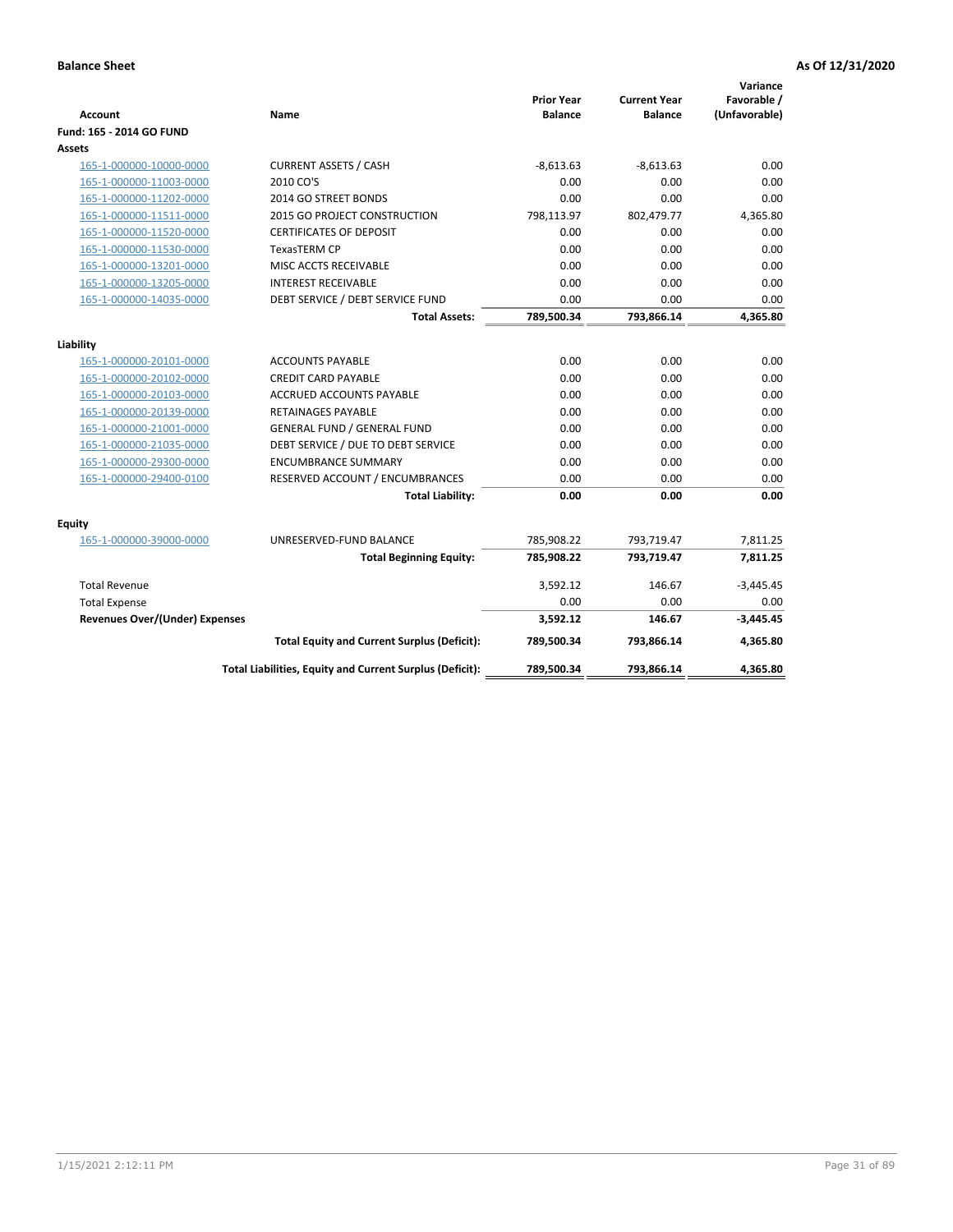| Account                                                      | Name                                                     | <b>Prior Year</b><br><b>Balance</b> | <b>Current Year</b><br><b>Balance</b> | Variance<br>Favorable /<br>(Unfavorable) |
|--------------------------------------------------------------|----------------------------------------------------------|-------------------------------------|---------------------------------------|------------------------------------------|
| <b>Fund: 170 - LAW ENFORCEMENT GRANT - CAPITAL PURCHASES</b> |                                                          |                                     |                                       |                                          |
| <b>Assets</b>                                                |                                                          |                                     |                                       |                                          |
| 170-1-000000-10000-0000                                      | <b>CURRENT ASSETS / CASH</b>                             | 0.00                                | 0.00                                  | 0.00                                     |
| 170-1-000000-13201-0000                                      | MISC ACCTS RECEIVABLE                                    | 0.00                                | 0.00                                  | 0.00                                     |
|                                                              | <b>Total Assets:</b>                                     | 0.00                                | 0.00                                  | 0.00                                     |
| Liability                                                    |                                                          |                                     |                                       |                                          |
| 170-1-000000-20101-0000                                      | <b>ACCOUNTS PAYABLE</b>                                  | 0.00                                | 0.00                                  | 0.00                                     |
| 170-1-000000-20102-0000                                      | <b>CREDIT CARD PAYABLE</b>                               | 0.00                                | 0.00                                  | 0.00                                     |
| 170-1-000000-20103-0000                                      | <b>ACCRUED ACCOUNTS PAYABLE</b>                          | 0.00                                | 0.00                                  | 0.00                                     |
| 170-1-000000-20902-0000                                      | <b>DEFERRED GRANT REVENUE</b>                            | 0.00                                | 0.00                                  | 0.00                                     |
| 170-1-000000-21001-0000                                      | <b>GENERAL FUND / GENERAL FUND</b>                       | 0.00                                | 0.00                                  | 0.00                                     |
| 170-1-000000-24004-0000                                      | <b>INTEREST PAYABLE ON DEP</b>                           | 0.00                                | 0.00                                  | 0.00                                     |
| 170-1-000000-29300-0000                                      | <b>ENCUMBRANCE SUMMARY</b>                               | 0.00                                | 0.00                                  | 0.00                                     |
| 170-1-000000-29400-0000                                      | RESERVED ACCOUNT / ENCUMBRANCES                          | 0.00                                | 0.00                                  | 0.00                                     |
|                                                              | <b>Total Liability:</b>                                  | 0.00                                | 0.00                                  | 0.00                                     |
| <b>Equity</b>                                                |                                                          |                                     |                                       |                                          |
| 170-1-000000-39000-0000                                      | UNRESERVED-FUND BALANCE                                  | 0.00                                | 0.00                                  | 0.00                                     |
|                                                              | <b>Total Beginning Equity:</b>                           | 0.00                                | 0.00                                  | 0.00                                     |
| <b>Total Revenue</b>                                         |                                                          | 0.00                                | 0.00                                  | 0.00                                     |
| <b>Total Expense</b>                                         |                                                          | 0.00                                | 0.00                                  | 0.00                                     |
| <b>Revenues Over/(Under) Expenses</b>                        |                                                          | 0.00                                | 0.00                                  | 0.00                                     |
|                                                              | <b>Total Equity and Current Surplus (Deficit):</b>       | 0.00                                | 0.00                                  | 0.00                                     |
|                                                              | Total Liabilities, Equity and Current Surplus (Deficit): | 0.00                                | 0.00                                  | 0.00                                     |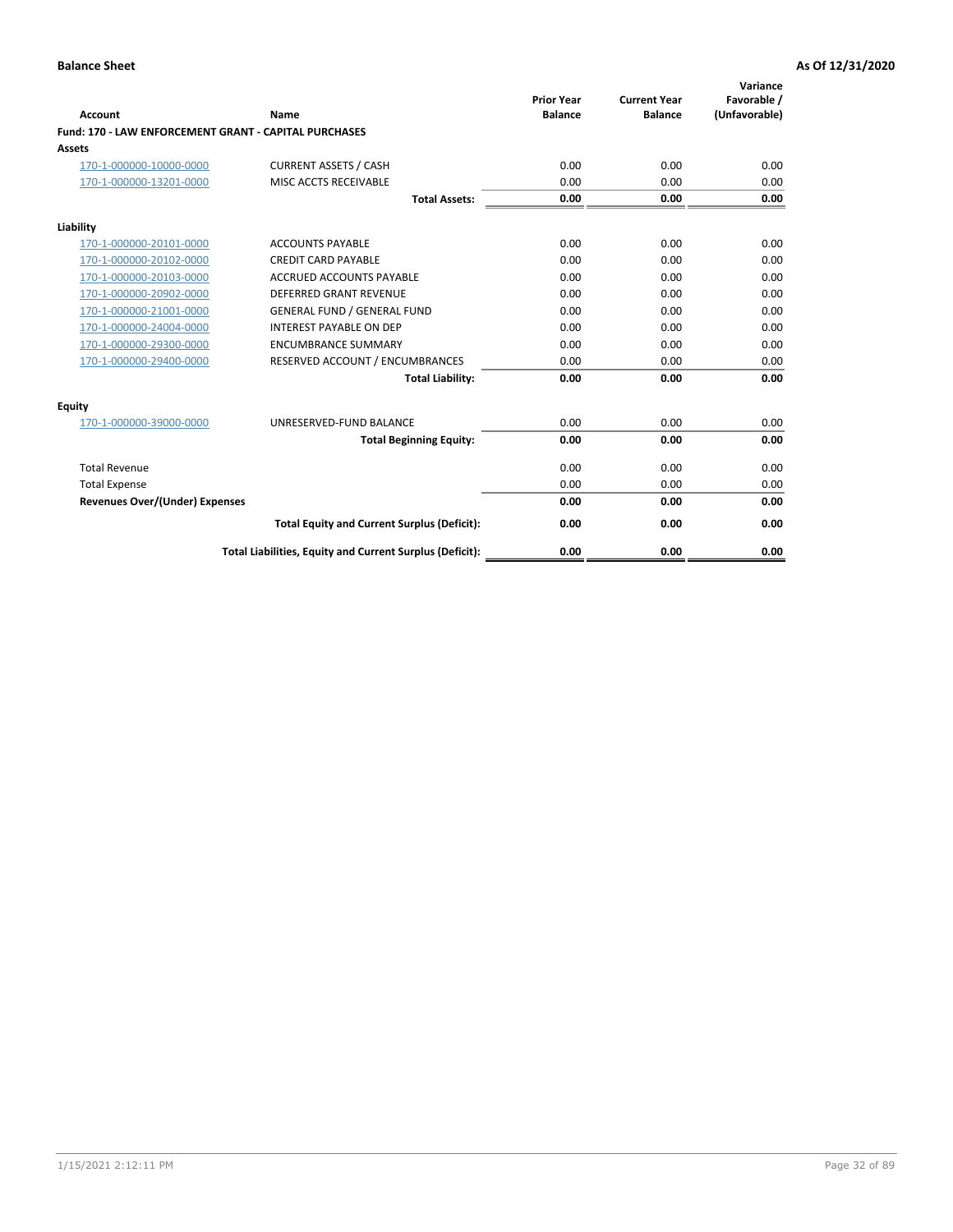|                                                |                                                          | <b>Prior Year</b> | <b>Current Year</b> | Variance<br>Favorable / |
|------------------------------------------------|----------------------------------------------------------|-------------------|---------------------|-------------------------|
| <b>Account</b>                                 | Name                                                     | <b>Balance</b>    | <b>Balance</b>      | (Unfavorable)           |
| <b>Fund: 171 - MAIN STREET SPECIAL REVENUE</b> |                                                          |                   |                     |                         |
| <b>Assets</b>                                  |                                                          |                   |                     |                         |
| 171-1-000000-10000-0000                        | <b>CURRENT ASSETS / CASH</b>                             | $-50,561.48$      | $-101,045.98$       | $-50,484.50$            |
| 171-1-000000-13201-0000                        | MISC ACCTS RECEIVABLE                                    | 0.00              | 0.00                | 0.00                    |
| 171-1-000000-13205-0000                        | <b>INTEREST RECEIVABLE</b>                               | 0.00              | 0.00                | 0.00                    |
|                                                | <b>Total Assets:</b>                                     | $-50.561.48$      | $-101.045.98$       | $-50,484.50$            |
| Liability                                      |                                                          |                   |                     |                         |
| 171-1-000000-20101-0000                        | <b>ACCOUNTS PAYABLE</b>                                  | 0.00              | 0.00                | 0.00                    |
| 171-1-000000-20102-0000                        | <b>CREDIT CARD PAYABLE</b>                               | 0.00              | 0.00                | 0.00                    |
| 171-1-000000-20103-0000                        | <b>ACCRUED ACCOUNTS PAYABLE</b>                          | 0.00              | 0.00                | 0.00                    |
| 171-1-000000-20139-0000                        | <b>RETAINAGES PAYABLE</b>                                | 0.00              | 0.00                | 0.00                    |
| 171-1-000000-20902-0000                        | DEFERRED GRANT REVENUE                                   | 0.00              | 0.00                | 0.00                    |
| 171-1-000000-29300-0000                        | <b>ENCUMBRANCE SUMMARY</b>                               | 0.00              | 0.00                | 0.00                    |
| 171-1-000000-29400-0100                        | RESERVED ACCOUNT / ENCUMBRANCES                          | 0.00              | 0.00                | 0.00                    |
|                                                | <b>Total Liability:</b>                                  | 0.00              | 0.00                | 0.00                    |
| <b>Equity</b>                                  |                                                          |                   |                     |                         |
| 171-1-000000-39000-0000                        | UNRESERVED-FUND BALANCE                                  | $-48,361.48$      | $-65,088.51$        | $-16,727.03$            |
|                                                | <b>Total Beginning Equity:</b>                           | $-48,361.48$      | $-65.088.51$        | $-16,727.03$            |
| <b>Total Revenue</b>                           |                                                          | 0.00              | 39,388.10           | 39,388.10               |
| <b>Total Expense</b>                           |                                                          | 2,200.00          | 75,345.57           | $-73,145.57$            |
| <b>Revenues Over/(Under) Expenses</b>          |                                                          | $-2,200.00$       | $-35,957.47$        | $-33,757.47$            |
|                                                | <b>Total Equity and Current Surplus (Deficit):</b>       | $-50,561.48$      | $-101,045.98$       | $-50,484.50$            |
|                                                | Total Liabilities, Equity and Current Surplus (Deficit): | $-50,561.48$      | $-101,045.98$       | $-50.484.50$            |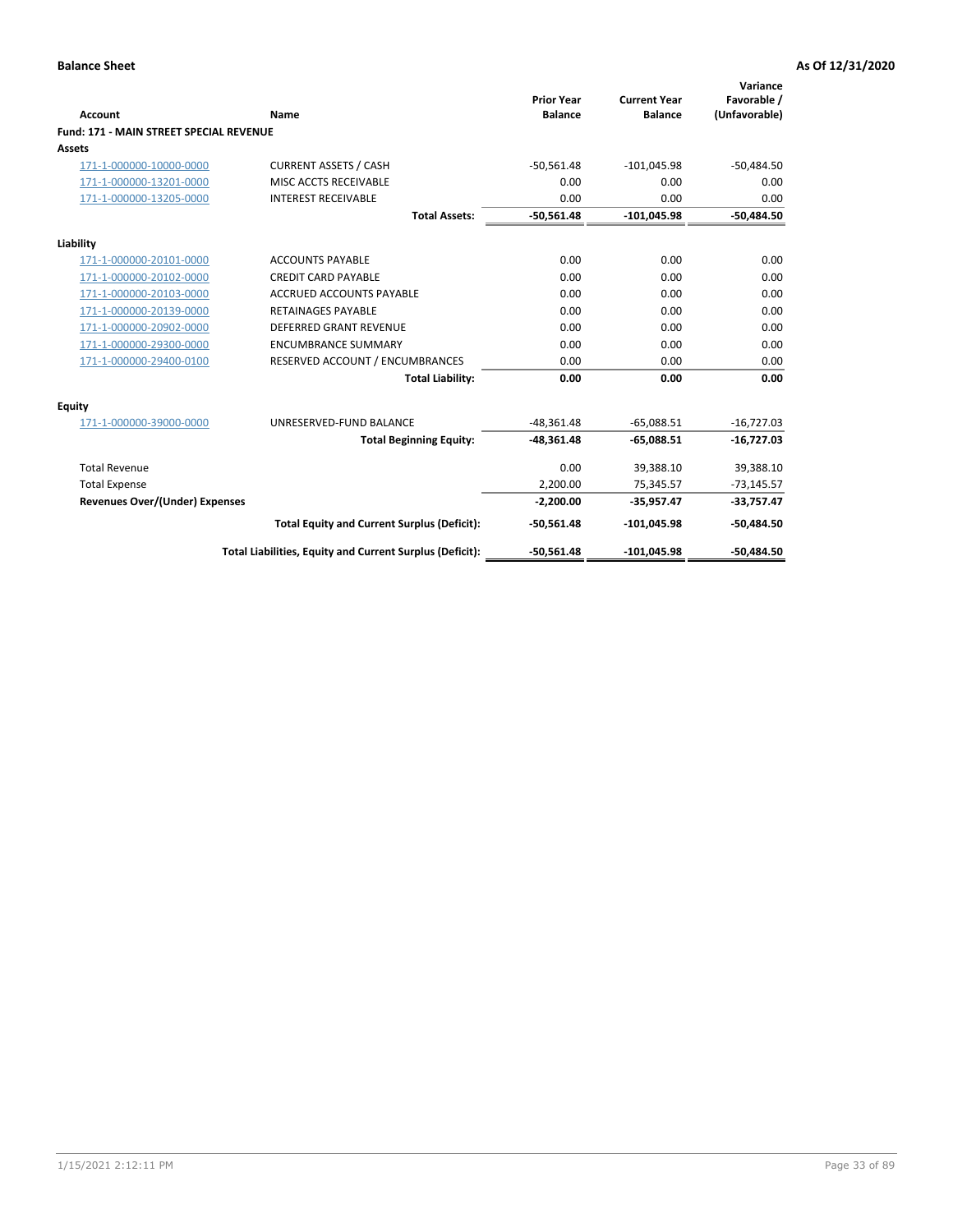|                                      |                                                          |                                     |                                       | Variance                     |
|--------------------------------------|----------------------------------------------------------|-------------------------------------|---------------------------------------|------------------------------|
| <b>Account</b>                       | <b>Name</b>                                              | <b>Prior Year</b><br><b>Balance</b> | <b>Current Year</b><br><b>Balance</b> | Favorable /<br>(Unfavorable) |
| <b>Fund: 172 - MINOR GRANTS FUND</b> |                                                          |                                     |                                       |                              |
| <b>Assets</b>                        |                                                          |                                     |                                       |                              |
| 172-1-000000-10000-0000              | <b>CURRENT ASSETS / CASH</b>                             | 8,233.87                            | 8,589.89                              | 356.02                       |
| 172-1-000000-13201-0000              | MISC ACCTS RECEIVABLE                                    | 0.00                                | 0.00                                  | 0.00                         |
| 172-1-000000-13205-0000              | <b>INTEREST RECEIVABLE</b>                               | 0.00                                | 0.00                                  | 0.00                         |
|                                      | <b>Total Assets:</b>                                     | 8,233.87                            | 8,589.89                              | 356.02                       |
| Liability                            |                                                          |                                     |                                       |                              |
| 172-1-000000-20101-0000              | <b>ACCOUNTS PAYABLE</b>                                  | 0.00                                | 0.00                                  | 0.00                         |
| 172-1-000000-20102-0000              | <b>CREDIT CARD PAYABLE</b>                               | 0.00                                | 0.00                                  | 0.00                         |
| 172-1-000000-20103-0000              | <b>ACCRUED ACCOUNTS PAYABLE</b>                          | 0.00                                | 0.00                                  | 0.00                         |
| 172-1-000000-20902-0000              | DEFERRED GRANT REVENUE                                   | 0.00                                | 0.00                                  | 0.00                         |
| 172-1-000000-29300-0000              | <b>ENCUMBRANCE SUMMARY</b>                               | 0.00                                | 0.00                                  | 0.00                         |
| 172-1-000000-29400-0000              | RESERVED ACCOUNT / ENCUMBRANCES                          | 0.00                                | 0.00                                  | 0.00                         |
|                                      | <b>Total Liability:</b>                                  | 0.00                                | 0.00                                  | 0.00                         |
| Equity                               |                                                          |                                     |                                       |                              |
| 172-1-000000-39000-0000              | UNRESERVED-FUND BALANCE                                  | 6,343.76                            | 8,589.89                              | 2,246.13                     |
|                                      | <b>Total Beginning Equity:</b>                           | 6,343.76                            | 8,589.89                              | 2,246.13                     |
| <b>Total Revenue</b>                 |                                                          | 2,196.00                            | 0.00                                  | $-2,196.00$                  |
| <b>Total Expense</b>                 |                                                          | 305.89                              | 0.00                                  | 305.89                       |
| Revenues Over/(Under) Expenses       |                                                          | 1,890.11                            | 0.00                                  | $-1,890.11$                  |
|                                      | <b>Total Equity and Current Surplus (Deficit):</b>       | 8,233.87                            | 8,589.89                              | 356.02                       |
|                                      | Total Liabilities, Equity and Current Surplus (Deficit): | 8,233.87                            | 8,589.89                              | 356.02                       |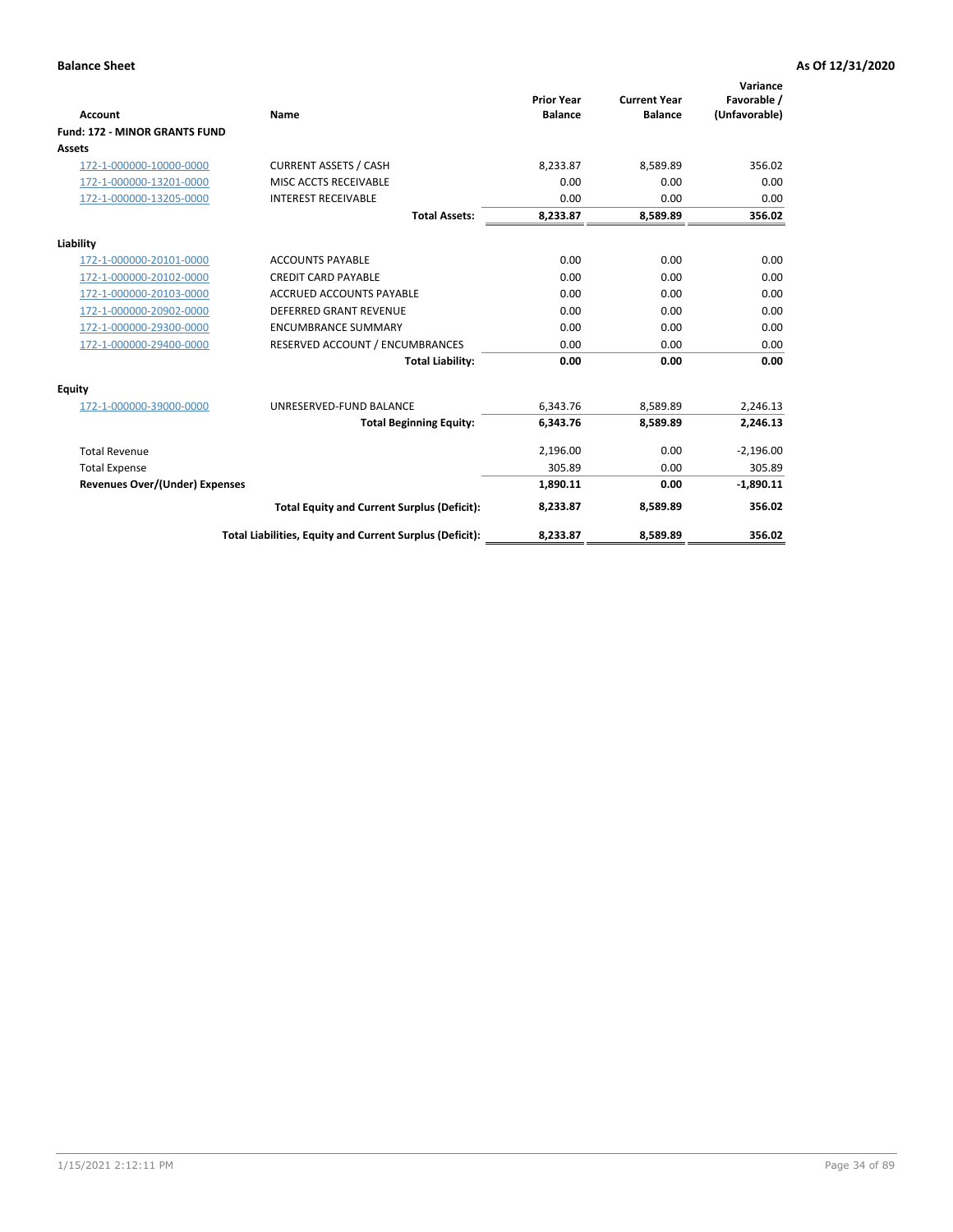| <b>Account</b>                         | <b>Name</b>                                              | <b>Prior Year</b><br><b>Balance</b> | <b>Current Year</b><br><b>Balance</b> | Variance<br>Favorable /<br>(Unfavorable) |
|----------------------------------------|----------------------------------------------------------|-------------------------------------|---------------------------------------|------------------------------------------|
| <b>Fund: 173 - FL YOUNG FOUNDATION</b> |                                                          |                                     |                                       |                                          |
| Assets                                 |                                                          |                                     |                                       |                                          |
| 173-1-000000-10000-0000                | <b>CURRENT ASSETS / CASH</b>                             | 0.00                                | 0.00                                  | 0.00                                     |
| 173-1-000000-13201-0000                | MISC ACCTS RECEIVABLE                                    | 0.00                                | 0.00                                  | 0.00                                     |
|                                        | <b>Total Assets:</b>                                     | 0.00                                | 0.00                                  | 0.00                                     |
| Liability                              |                                                          |                                     |                                       |                                          |
| 173-1-000000-20101-0000                | <b>ACCOUNTS PAYABLE</b>                                  | 0.00                                | 0.00                                  | 0.00                                     |
| 173-1-000000-20102-0000                | <b>CREDIT CARD PAYABLE</b>                               | 0.00                                | 0.00                                  | 0.00                                     |
| 173-1-000000-20902-0000                | <b>DEFERRED GRANT REVENUE</b>                            | 0.00                                | 0.00                                  | 0.00                                     |
| 173-1-000000-29300-0000                | <b>ENCUMBRANCE SUMMARY</b>                               | 0.00                                | 0.00                                  | 0.00                                     |
| 173-1-000000-29400-0000                | RESERVED ACCOUNT / ENCUMBRANCES                          | 0.00                                | 0.00                                  | 0.00                                     |
|                                        | <b>Total Liability:</b>                                  | 0.00                                | 0.00                                  | 0.00                                     |
| Equity                                 |                                                          |                                     |                                       |                                          |
| 173-1-000000-39000-0000                | UNRESERVED-FUND BALANCE                                  | 0.00                                | 0.00                                  | 0.00                                     |
|                                        | <b>Total Beginning Equity:</b>                           | 0.00                                | 0.00                                  | 0.00                                     |
| <b>Total Revenue</b>                   |                                                          | 0.00                                | 0.00                                  | 0.00                                     |
| <b>Total Expense</b>                   |                                                          | 0.00                                | 0.00                                  | 0.00                                     |
| <b>Revenues Over/(Under) Expenses</b>  |                                                          | 0.00                                | 0.00                                  | 0.00                                     |
|                                        | <b>Total Equity and Current Surplus (Deficit):</b>       | 0.00                                | 0.00                                  | 0.00                                     |
|                                        | Total Liabilities, Equity and Current Surplus (Deficit): | 0.00                                | 0.00                                  | 0.00                                     |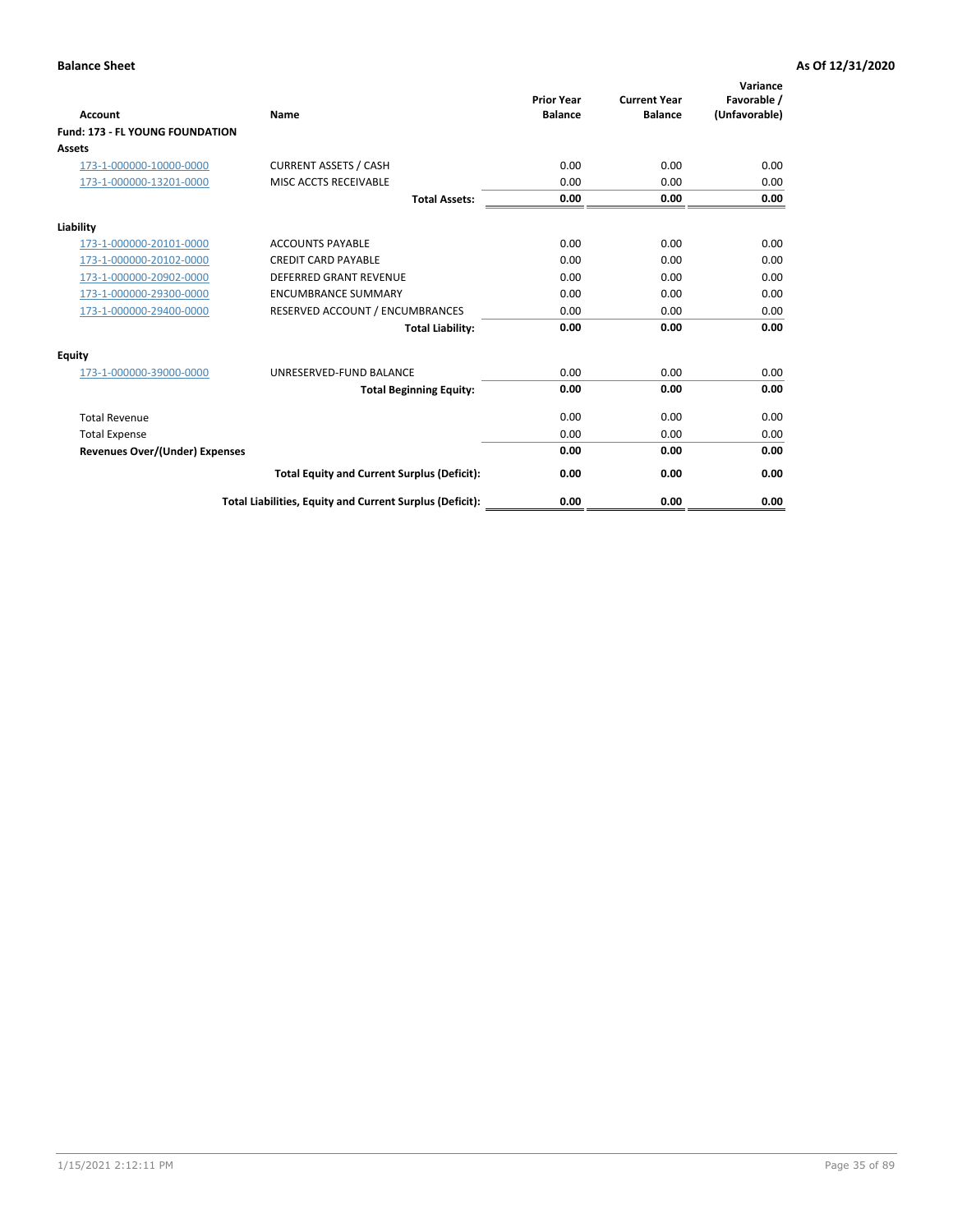| <b>Account</b>                        | Name                                                     | <b>Prior Year</b><br><b>Balance</b> | <b>Current Year</b><br><b>Balance</b> | Variance<br>Favorable /<br>(Unfavorable) |
|---------------------------------------|----------------------------------------------------------|-------------------------------------|---------------------------------------|------------------------------------------|
| <b>Fund: 174 - FEMA GRANT</b>         |                                                          |                                     |                                       |                                          |
| Assets                                |                                                          |                                     |                                       |                                          |
| 174-1-000000-10000-0000               | <b>CURRENT ASSETS / CASH</b>                             | 0.00                                | 0.00                                  | 0.00                                     |
| 174-1-000000-13201-0000               | MISC ACCTS RECEIVABLE                                    | 0.00                                | 0.00                                  | 0.00                                     |
| 174-1-000000-13205-0000               | <b>INTEREST RECEIVABLE</b>                               | 0.00                                | 0.00                                  | 0.00                                     |
|                                       | <b>Total Assets:</b>                                     | 0.00                                | 0.00                                  | 0.00                                     |
| Liability                             |                                                          |                                     |                                       |                                          |
| 174-1-000000-20101-0000               | <b>ACCOUNTS PAYABLE</b>                                  | 0.00                                | 0.00                                  | 0.00                                     |
| 174-1-000000-20102-0000               | <b>CREDIT CARD PAYABLE</b>                               | 0.00                                | 0.00                                  | 0.00                                     |
| 174-1-000000-20103-0000               | <b>ACCRUED ACCOUNTS PAYABLE</b>                          | 0.00                                | 0.00                                  | 0.00                                     |
| 174-1-000000-20902-0000               | <b>DEFERRED GRANT REVENUE</b>                            | 0.00                                | 0.00                                  | 0.00                                     |
| 174-1-000000-29300-0000               | <b>ENCUMBRANCE SUMMARY</b>                               | 0.00                                | 0.00                                  | 0.00                                     |
| 174-1-000000-29400-0000               | RESERVED ACCOUNT / ENCUMBRANCES                          | 0.00                                | 0.00                                  | 0.00                                     |
|                                       | <b>Total Liability:</b>                                  | 0.00                                | 0.00                                  | 0.00                                     |
| <b>Equity</b>                         |                                                          |                                     |                                       |                                          |
| 174-1-000000-39000-0000               | UNRESERVED-FUND BALANCE                                  | 0.00                                | 0.00                                  | 0.00                                     |
|                                       | <b>Total Beginning Equity:</b>                           | 0.00                                | 0.00                                  | 0.00                                     |
| <b>Total Revenue</b>                  |                                                          | 0.00                                | 0.00                                  | 0.00                                     |
| <b>Total Expense</b>                  |                                                          | 0.00                                | 0.00                                  | 0.00                                     |
| <b>Revenues Over/(Under) Expenses</b> |                                                          | 0.00                                | 0.00                                  | 0.00                                     |
|                                       | <b>Total Equity and Current Surplus (Deficit):</b>       | 0.00                                | 0.00                                  | 0.00                                     |
|                                       | Total Liabilities, Equity and Current Surplus (Deficit): | 0.00                                | 0.00                                  | 0.00                                     |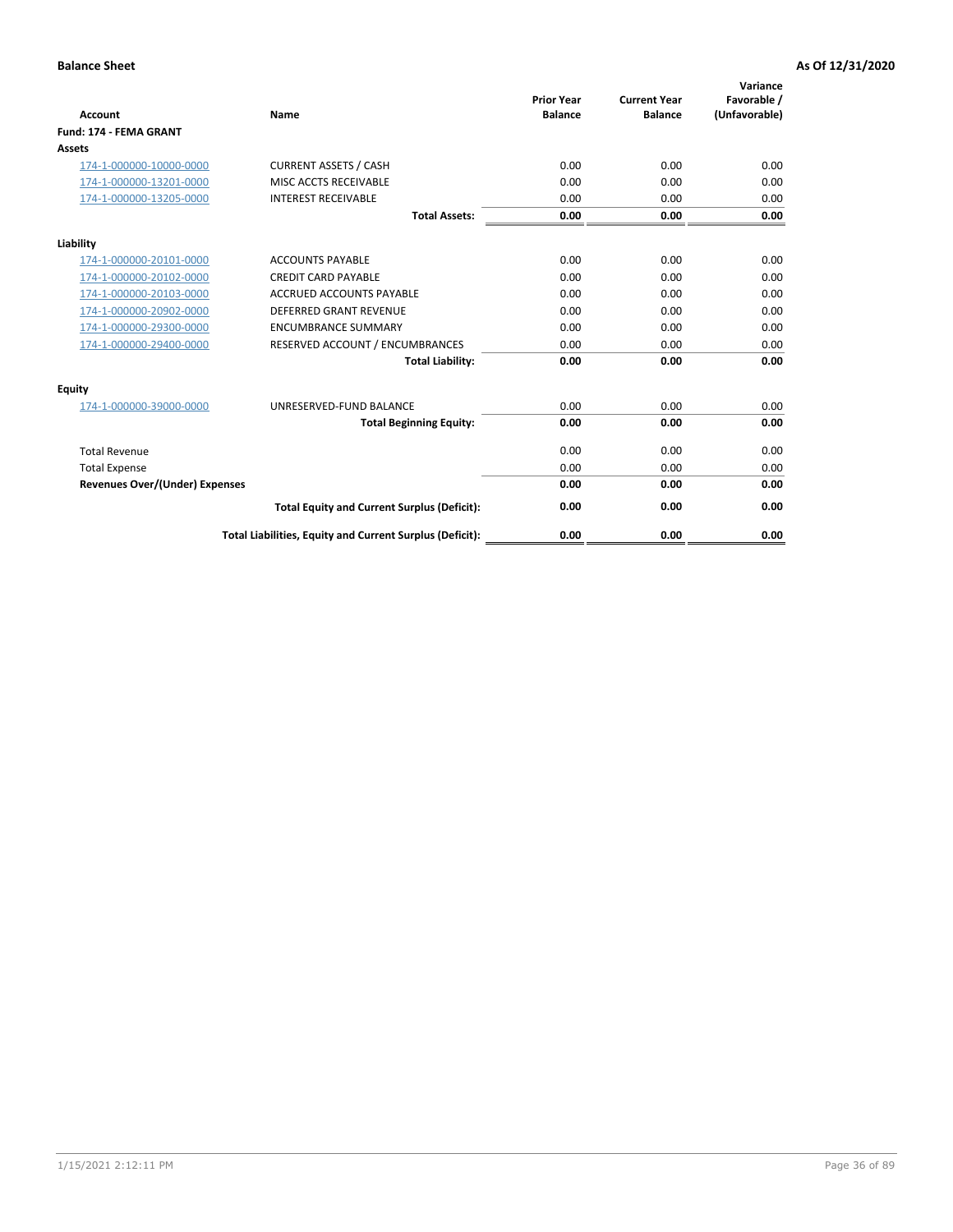| <b>Account</b>                             | Name                                                     | <b>Prior Year</b><br><b>Balance</b> | <b>Current Year</b><br><b>Balance</b> | Variance<br>Favorable /<br>(Unfavorable) |
|--------------------------------------------|----------------------------------------------------------|-------------------------------------|---------------------------------------|------------------------------------------|
| Fund: 175 - JUSTICE ASSISTANCE GRANT - JAG |                                                          |                                     |                                       |                                          |
| <b>Assets</b>                              |                                                          |                                     |                                       |                                          |
| 175-1-000000-10000-0000                    | <b>CURRENT ASSETS / CASH</b>                             | 13,761.65                           | 13,761.65                             | 0.00                                     |
| 175-1-000000-13201-0000                    | MISC ACCTS RECEIVABLE                                    | 0.00                                | 0.00                                  | 0.00                                     |
|                                            | <b>Total Assets:</b>                                     | 13,761.65                           | 13,761.65                             | 0.00                                     |
| Liability                                  |                                                          |                                     |                                       |                                          |
| 175-1-000000-20101-0000                    | <b>ACCOUNTS PAYABLE</b>                                  | 0.00                                | 0.00                                  | 0.00                                     |
| 175-1-000000-20102-0000                    | <b>CREDIT CARD PAYABLE</b>                               | 0.00                                | 0.00                                  | 0.00                                     |
| 175-1-000000-20902-0000                    | <b>DEFERRED GRANT REVENUE</b>                            | 0.00                                | 0.00                                  | 0.00                                     |
| 175-1-000000-29300-0000                    | <b>ENCUMBRANCE SUMMARY</b>                               | 0.00                                | 0.00                                  | 0.00                                     |
| 175-1-000000-29400-0000                    | RESERVED ACCOUNT / ENCUMBRANCES                          | 0.00                                | 0.00                                  | 0.00                                     |
|                                            | <b>Total Liability:</b>                                  | 0.00                                | 0.00                                  | 0.00                                     |
| Equity                                     |                                                          |                                     |                                       |                                          |
| 175-1-000000-39000-0000                    | UNRESERVED-FUND BALANCE                                  | 2,208.65                            | 13,761.65                             | 11,553.00                                |
|                                            | <b>Total Beginning Equity:</b>                           | 2,208.65                            | 13,761.65                             | 11,553.00                                |
| <b>Total Revenue</b>                       |                                                          | 11,553.00                           | 0.00                                  | $-11,553.00$                             |
| <b>Total Expense</b>                       |                                                          | 0.00                                | 0.00                                  | 0.00                                     |
| Revenues Over/(Under) Expenses             |                                                          | 11,553.00                           | 0.00                                  | $-11,553.00$                             |
|                                            | <b>Total Equity and Current Surplus (Deficit):</b>       | 13,761.65                           | 13,761.65                             | 0.00                                     |
|                                            | Total Liabilities, Equity and Current Surplus (Deficit): | 13,761.65                           | 13,761.65                             | 0.00                                     |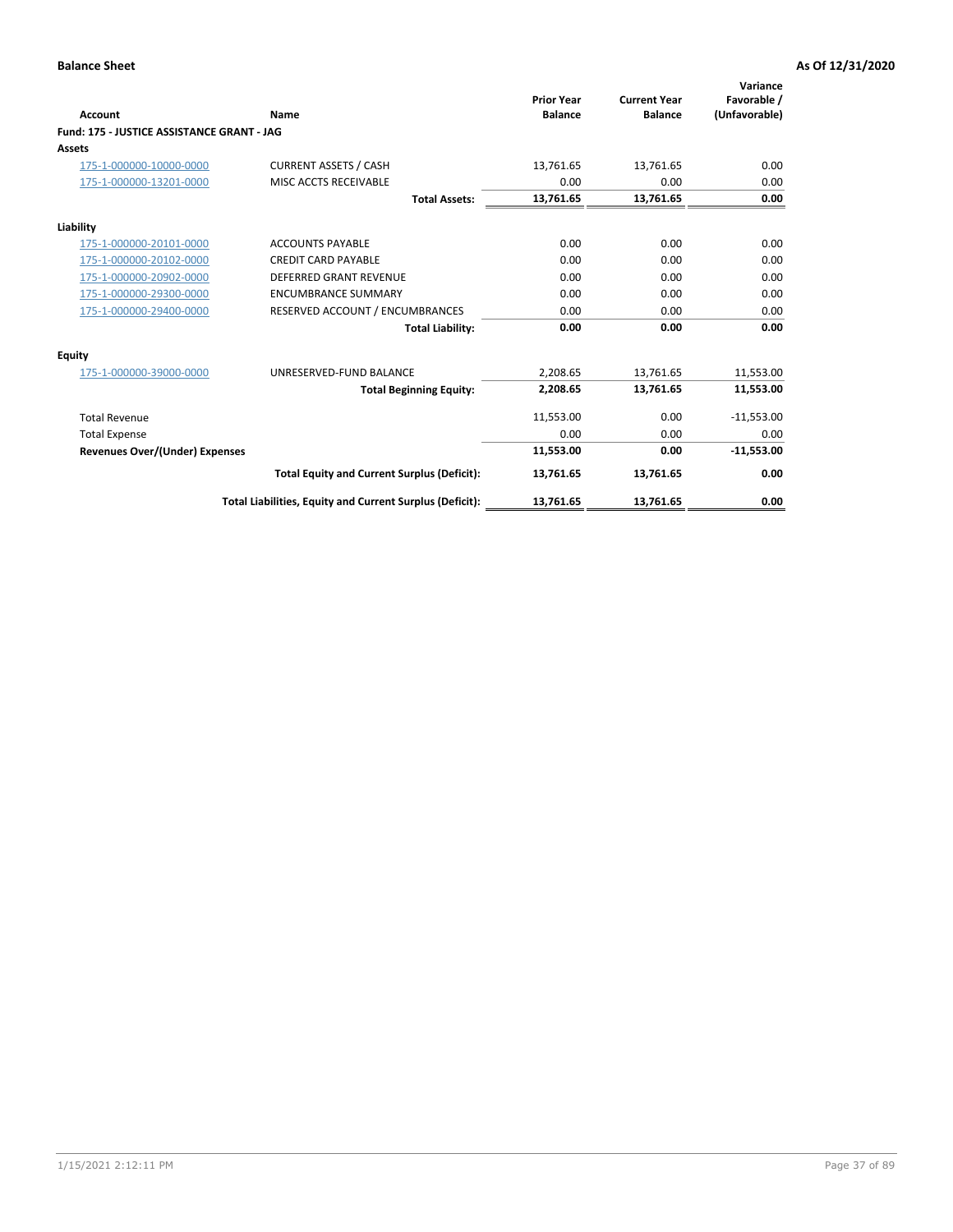| <b>Account</b>                        | Name                                                     | <b>Prior Year</b><br><b>Balance</b> | <b>Current Year</b><br><b>Balance</b> | Variance<br>Favorable /<br>(Unfavorable) |
|---------------------------------------|----------------------------------------------------------|-------------------------------------|---------------------------------------|------------------------------------------|
| Fund: 176 - HOME GRANT FUND           |                                                          |                                     |                                       |                                          |
| Assets                                |                                                          |                                     |                                       |                                          |
| 176-1-000000-10000-0000               | <b>CURRENT ASSETS / CASH</b>                             | 0.00                                | 0.00                                  | 0.00                                     |
| 176-1-000000-13201-0000               | MISC ACCTS RECEIVABLE                                    | 0.00                                | 0.00                                  | 0.00                                     |
| 176-1-000000-13205-0000               | <b>INTEREST RECEIVABLE</b>                               | 0.00                                | 0.00                                  | 0.00                                     |
|                                       | <b>Total Assets:</b>                                     | 0.00                                | 0.00                                  | 0.00                                     |
| Liability                             |                                                          |                                     |                                       |                                          |
| 176-1-000000-20101-0000               | <b>ACCOUNTS PAYABLE</b>                                  | 0.00                                | 0.00                                  | 0.00                                     |
| 176-1-000000-20102-0000               | <b>CREDIT CARD PAYABLE</b>                               | 0.00                                | 0.00                                  | 0.00                                     |
| 176-1-000000-20103-0000               | ACCRUED ACCOUNTS PAYABLE                                 | 0.00                                | 0.00                                  | 0.00                                     |
| 176-1-000000-20902-0000               | <b>DEFERRED GRANT REVENUE</b>                            | 0.00                                | 0.00                                  | 0.00                                     |
| 176-1-000000-29300-0000               | <b>ENCUMBRANCE SUMMARY</b>                               | 0.00                                | 0.00                                  | 0.00                                     |
| 176-1-000000-29400-0000               | RESERVED ACCOUNT / ENCUMBRANCES                          | 0.00                                | 0.00                                  | 0.00                                     |
|                                       | <b>Total Liability:</b>                                  | 0.00                                | 0.00                                  | 0.00                                     |
| <b>Equity</b>                         |                                                          |                                     |                                       |                                          |
| 176-1-000000-39000-0000               | UNRESERVED-FUND BALANCE                                  | 0.00                                | 0.00                                  | 0.00                                     |
|                                       | <b>Total Beginning Equity:</b>                           | 0.00                                | 0.00                                  | 0.00                                     |
| <b>Total Revenue</b>                  |                                                          | 0.00                                | 0.00                                  | 0.00                                     |
| <b>Total Expense</b>                  |                                                          | 0.00                                | 0.00                                  | 0.00                                     |
| <b>Revenues Over/(Under) Expenses</b> |                                                          | 0.00                                | 0.00                                  | 0.00                                     |
|                                       | <b>Total Equity and Current Surplus (Deficit):</b>       | 0.00                                | 0.00                                  | 0.00                                     |
|                                       | Total Liabilities, Equity and Current Surplus (Deficit): | 0.00                                | 0.00                                  | 0.00                                     |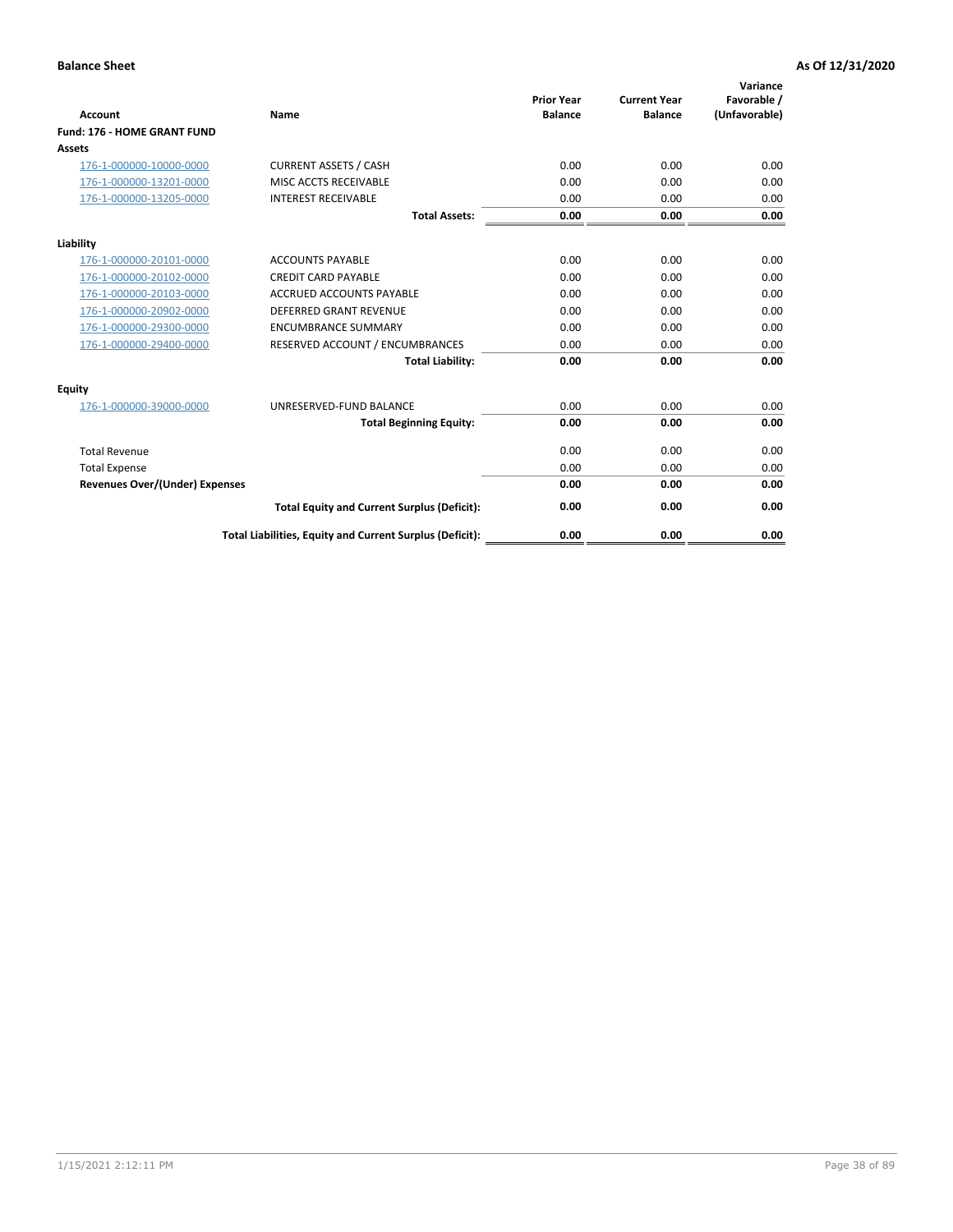| Account                                        | Name                                                     | <b>Prior Year</b><br><b>Balance</b> | <b>Current Year</b><br><b>Balance</b> | Variance<br>Favorable /<br>(Unfavorable) |
|------------------------------------------------|----------------------------------------------------------|-------------------------------------|---------------------------------------|------------------------------------------|
| <b>Fund: 177 - SAFE ROUTES TO SCHOOL GRANT</b> |                                                          |                                     |                                       |                                          |
| <b>Assets</b>                                  |                                                          |                                     |                                       |                                          |
| 177-1-000000-10000-0000                        | <b>CURRENT ASSETS / CASH</b>                             | 0.00                                | 0.00                                  | 0.00                                     |
| 177-1-000000-13201-0000                        | MISC ACCTS RECEIVABLE                                    | 0.00                                | 0.00                                  | 0.00                                     |
| 177-1-000000-13205-0000                        | <b>INTEREST RECEIVABLE</b>                               | 0.00                                | 0.00                                  | 0.00                                     |
|                                                | <b>Total Assets:</b>                                     | 0.00                                | 0.00                                  | 0.00                                     |
| Liability                                      |                                                          |                                     |                                       |                                          |
| 177-1-000000-20101-0000                        | <b>ACCOUNTS PAYABLE</b>                                  | 0.00                                | 0.00                                  | 0.00                                     |
| 177-1-000000-20102-0000                        | <b>CREDIT CARD PAYABLE</b>                               | 0.00                                | 0.00                                  | 0.00                                     |
| 177-1-000000-20139-0000                        | <b>RETAINAGES PAYABLE</b>                                | 0.00                                | 0.00                                  | 0.00                                     |
| 177-1-000000-20902-0000                        | <b>DEFERRED GRANT REVENUE</b>                            | 0.00                                | 0.00                                  | 0.00                                     |
|                                                | <b>Total Liability:</b>                                  | 0.00                                | 0.00                                  | 0.00                                     |
| Equity                                         |                                                          |                                     |                                       |                                          |
| 177-1-000000-39000-0000                        | UNRESERVED-FUND BALANCE                                  | 0.00                                | 0.00                                  | 0.00                                     |
|                                                | <b>Total Beginning Equity:</b>                           | 0.00                                | 0.00                                  | 0.00                                     |
| <b>Total Revenue</b>                           |                                                          | 0.00                                | 0.00                                  | 0.00                                     |
| <b>Total Expense</b>                           |                                                          | 0.00                                | 0.00                                  | 0.00                                     |
| <b>Revenues Over/(Under) Expenses</b>          |                                                          | 0.00                                | 0.00                                  | 0.00                                     |
|                                                | <b>Total Equity and Current Surplus (Deficit):</b>       | 0.00                                | 0.00                                  | 0.00                                     |
|                                                | Total Liabilities, Equity and Current Surplus (Deficit): | 0.00                                | 0.00                                  | 0.00                                     |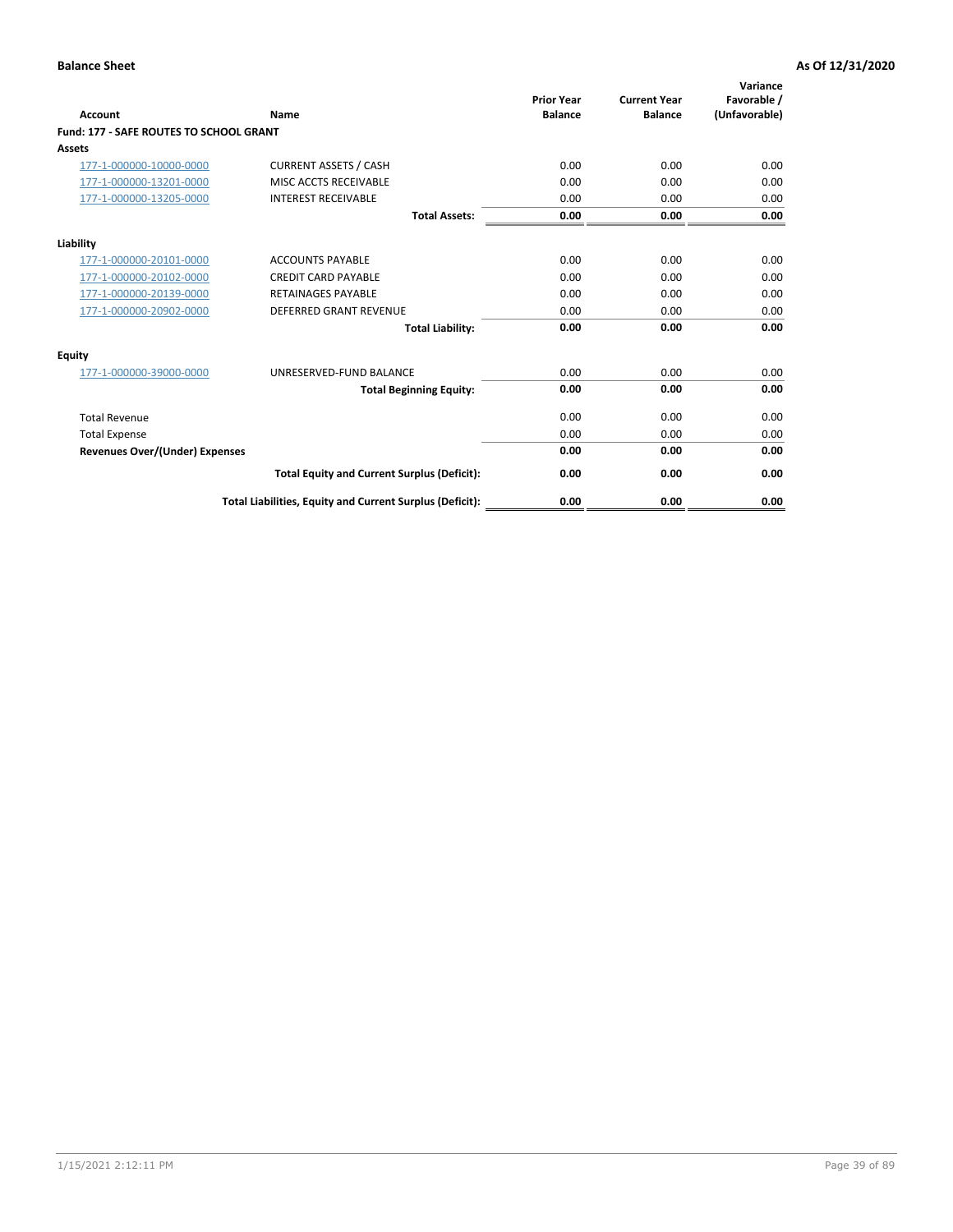| <b>Account</b>                                                | Name                                                     | <b>Prior Year</b><br><b>Balance</b> | <b>Current Year</b><br><b>Balance</b> | Variance<br>Favorable /<br>(Unfavorable) |
|---------------------------------------------------------------|----------------------------------------------------------|-------------------------------------|---------------------------------------|------------------------------------------|
| Fund: 190 - FIXED ASSETS<br>Assets                            |                                                          |                                     |                                       |                                          |
| 190-1-000000-10000-0000                                       | <b>CURRENT ASSETS / CASH</b>                             | 3,979,096.29                        | 3,979,096.29                          | 0.00                                     |
| 190-1-000000-16001-0000                                       | FIXED ASSETS / LAND                                      | 4,319,195.57                        | 4,319,195.57                          | 0.00                                     |
| 190-1-000000-16002-0000                                       | FIXED ASSETS / IMPROVMENTS-NON BUILDI                    | 10,150,860.27                       | 10,150,860.27                         | 0.00                                     |
| 190-1-000000-16003-0000                                       | ACCUM DEPR / IMPROVEMENTS- NON BUIL                      | -4,842,913.33                       | -4,842,913.33                         | 0.00                                     |
| 190-1-000000-16004-0000                                       | FIXED ASSETS / BUILDINGS                                 | 18,914,154.92                       | 18,914,154.92                         | 0.00                                     |
| 190-1-000000-16005-0000                                       | <b>ACCUM DEPR / BUILDINGS</b>                            | -7,519,821.56                       | -7,519,821.56                         | 0.00                                     |
| 190-1-000000-16109-0000                                       | FIXED ASSETS / INFRASTRUCTURE                            | 42,782,473.41                       | 42,782,473.41                         | 0.00                                     |
| 190-1-000000-16110-0000                                       | <b>ACCUM DEPR / INFRASTRUCTURE</b>                       | -18,346,397.83                      | -18,346,397.83                        | 0.00                                     |
| 190-1-000000-16201-0000                                       | FIXED ASSETS / MACHINERY AND EQUIPMEN                    | 7,300,490.92                        | 7,300,490.92                          | 0.00                                     |
| 190-1-000000-16202-0000                                       | ACCUM DEPR / MACHINERY AND EQUIPMEI                      | -5,084,807.93                       | -5,084,807.93                         | 0.00                                     |
| 190-1-000000-16205-0000                                       | FIXED ASSETS / SEIZURE FUNDED VEHICLES                   | 109,736.85                          | 109,736.85                            | 0.00                                     |
| 190-1-000000-16206-0000                                       | ACCUM DEPR / SEIZURE FUNDED VEHICLES                     | $-104,548.67$                       | $-104,548.67$                         | 0.00                                     |
| 190-1-000000-16301-0000                                       | FIXED ASSETS / C W I P                                   | 5,330,772.30                        | 5,330,772.30                          | 0.00                                     |
|                                                               | <b>Total Assets:</b>                                     | 56,988,291.21                       | 56,988,291.21                         | 0.00                                     |
|                                                               |                                                          |                                     |                                       |                                          |
| Liability                                                     |                                                          |                                     |                                       |                                          |
| 190-1-000000-20101-0000                                       | <b>ACCOUNTS PAYABLE</b>                                  | 0.00                                | 0.00                                  | 0.00                                     |
| 190-1-000000-20102-0000                                       | <b>CREDIT CARD PAYABLE</b>                               | 0.00                                | 0.00                                  | 0.00                                     |
| 190-1-000000-27001-0000                                       | CONTRIBUTED CAPITAL / DEVELOPERS                         | 7,196,125.29                        | 7,196,125.29                          | 0.00                                     |
| 190-1-000000-27101-0000                                       | INVESTMENT IN GFA / GENERAL FUND                         | 2,194,657.07                        | 2,194,657.07                          | 0.00                                     |
| 190-1-000000-27102-0000                                       | <b>SPECIAL REVENUE FUNDS</b>                             | 4,861,998.29                        | 4,861,998.29                          | 0.00                                     |
| 190-1-000000-27103-0000                                       | <b>GENERAL CIP FUND</b>                                  | 65,537,873.56                       | 65,537,873.56                         | 0.00                                     |
| 190-1-000000-27104-0000                                       | PROPRIETARY FUNDS                                        | 13,885,324.34                       | 13,885,324.34                         | 0.00                                     |
| 190-1-000000-27105-0000                                       | <b>INTERNAL SERVICE FUNDS</b>                            | 0.00                                | 0.00                                  | 0.00                                     |
| 190-1-000000-27106-0000                                       | <b>EXPENDABLE TRUST FUNDS</b>                            | 0.00                                | 0.00                                  | 0.00                                     |
| 190-1-000000-27107-0000                                       | INVESTMENT IN GFA / SEIZURE FUNDS                        | 127,680.68                          | 127,680.68                            | 0.00                                     |
| 190-1-000000-27108-0000                                       | INVESTMENT IN GFA / FIRE DEPARTMEN                       | 0.00                                | 0.00                                  | 0.00                                     |
| 190-1-000000-27109-0000                                       | PARKS & RECREATION DEPT                                  | 0.00                                | 0.00                                  | 0.00                                     |
| 190-1-000000-27110-0000                                       | INVESTMENT IN GFA / 4A EDC                               | 524,560.49                          | 524,560.49                            | 0.00                                     |
| 190-1-000000-27201-0000                                       | CAFR USE / MUNICIPAL BUILDINGS                           | 1,862,037.81                        | 1,862,037.81                          | 0.00                                     |
| 190-1-000000-27202-0000                                       | CAFR USE / OTHER GENERAL GOVERNMEN                       | 363,987.04                          | 363,987.04                            | 0.00                                     |
| 190-1-000000-27203-0000                                       | CAFR USE / POLICE PROTECTION                             | 1,742,383.46                        | 1,742,383.46                          | 0.00                                     |
| 190-1-000000-27204-0000                                       | CAFR USE / FIRE PROTECTION                               | 2,609,936.84                        | 2,609,936.84                          | 0.00                                     |
| 190-1-000000-27205-0000                                       | CAFR USE / PUBLIC WORKS                                  | 2,509,263.59                        | 2,509,263.59                          | 0.00                                     |
| 190-1-000000-27206-0000                                       | CAFR USE / LIBRARIES                                     | 2,147,054.00                        | 2,147,054.00                          | 0.00                                     |
| 190-1-000000-27207-0000                                       | CAFR USE / RECREATION                                    | 4,153,623.63                        | 4,153,623.63                          | 0.00                                     |
| 190-1-000000-27208-0000                                       | CAFR USE / CEMETERY                                      | 246,894.00                          | 246,894.00                            | 0.00                                     |
| 190-1-000000-27209-0000                                       | CAFR USE / EXCHANGE BUILDING                             | 6,053,703.29                        | 6,053,703.29                          | 0.00                                     |
| 190-1-000000-27210-0000                                       | CAFR USE / INVESTMENT IN GFA                             | $-21,688,883.66$                    | $-21,688,883.66$                      | 0.00                                     |
| 190-1-000000-27301-0000                                       | DONATIONS/GRANTS                                         | 2,478,141.06                        | 2,478,141.06                          | 0.00                                     |
|                                                               | <b>Total Liability:</b>                                  | 96,806,360.78                       | 96,806,360.78                         | 0.00                                     |
| <b>Equity</b>                                                 |                                                          |                                     |                                       |                                          |
| 190-1-000000-39000-0000                                       | UNRESERVED-FUND BALANCE                                  | -39,818,069.57                      | -39,818,069.57                        | 0.00                                     |
|                                                               | <b>Total Beginning Equity:</b>                           | -39,818,069.57                      | -39,818,069.57                        | 0.00                                     |
|                                                               |                                                          |                                     |                                       |                                          |
| <b>Total Expense</b><br><b>Revenues Over/(Under) Expenses</b> |                                                          | 0.00<br>0.00                        | 0.00<br>0.00                          | 0.00<br>0.00                             |
|                                                               | <b>Total Equity and Current Surplus (Deficit):</b>       | -39,818,069.57                      | -39,818,069.57                        | 0.00                                     |
|                                                               | Total Liabilities, Equity and Current Surplus (Deficit): | 56,988,291.21                       | 56,988,291.21                         | 0.00                                     |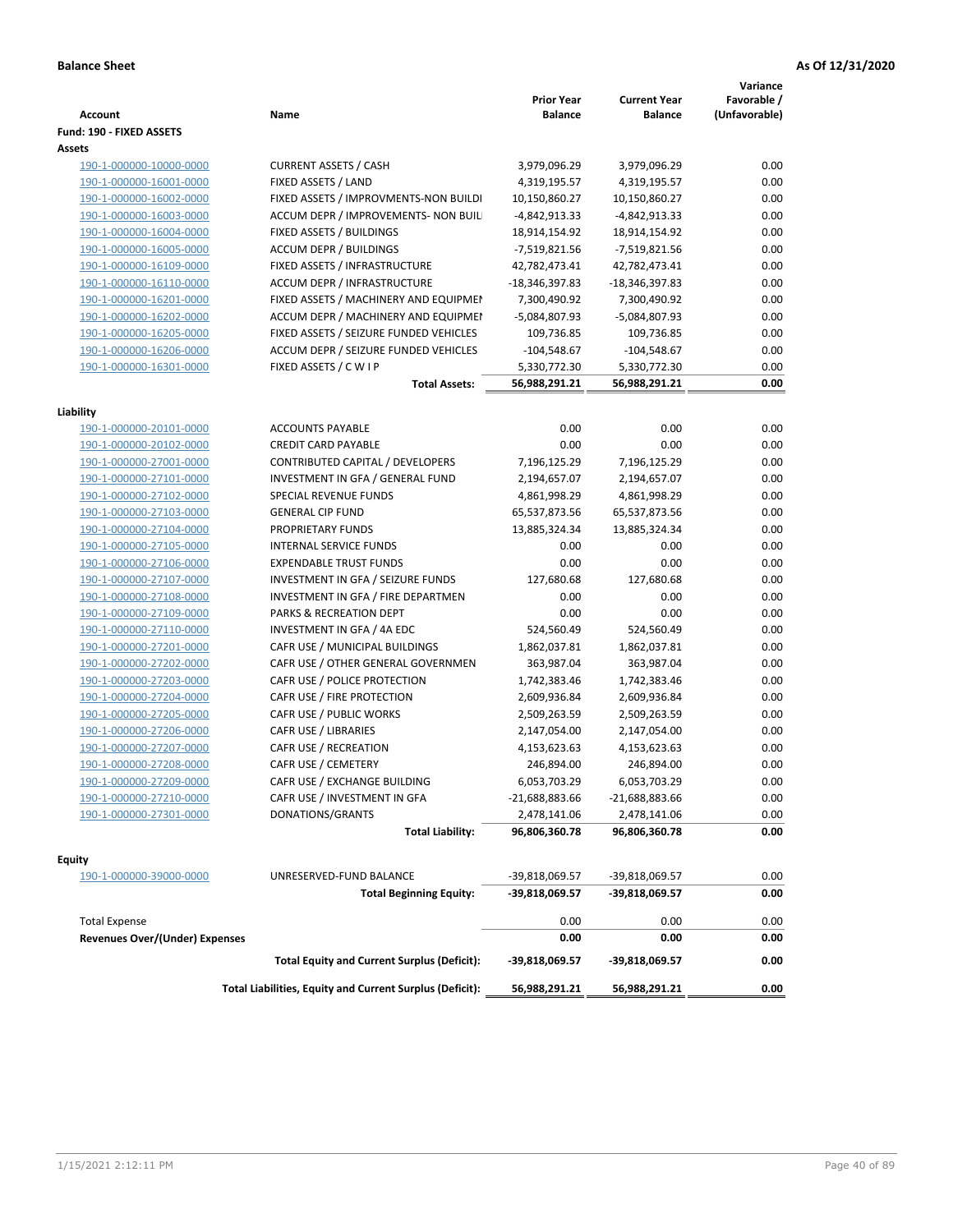| <b>Account</b>                        | Name                                                     | <b>Prior Year</b><br><b>Balance</b> | <b>Current Year</b><br><b>Balance</b> | Variance<br>Favorable /<br>(Unfavorable) |
|---------------------------------------|----------------------------------------------------------|-------------------------------------|---------------------------------------|------------------------------------------|
| <b>Fund: 191 - DEBT</b>               |                                                          |                                     |                                       |                                          |
| <b>Assets</b>                         |                                                          |                                     |                                       |                                          |
| 191-1-000000-12101-0000               | <b>BOND ISSUANCE COSTS</b>                               | 0.00                                | 0.00                                  | 0.00                                     |
| 191-1-000000-12201-0000               | DEFERRED CHARGES / BOND DISCOUNT                         | $-674,082.28$                       | $-382,663.52$                         | 291,418.76                               |
| 191-1-000000-14101-0000               | WTR/WWTR UTILITY FUND                                    | 0.00                                | 0.00                                  | 0.00                                     |
| 191-1-000000-17101-0000               | LONG-TERM DEBT / AMT TO BE PROVIDE                       | $-6,427,283.70$                     | 4,282,068.36                          | 10,709,352.06                            |
|                                       | <b>Total Assets:</b>                                     | $-7,101,365.98$                     | 3,899,404.84                          | 11,000,770.82                            |
| Liability                             |                                                          |                                     |                                       |                                          |
| 191-1-000000-20102-0000               | <b>CREDIT CARD PAYABLE</b>                               | 0.00                                | 0.00                                  | 0.00                                     |
| 191-1-000000-22002-0000               | <b>VACATION/SICK PAYABLE</b>                             | 1,474,018.47                        | 1,474,018.47                          | 0.00                                     |
| 191-1-000000-26001-0000               | <b>COMPENSATED ABSENCES PAY</b>                          | 1,926,771.56                        | 1,926,771.56                          | 0.00                                     |
| 191-1-000000-26003-0000               | EXCESS SALES TAX DUE TO STATE OF TEXAS                   | 2,689,497.53                        | 2,511,401.93                          | 178,095.60                               |
| 191-1-000000-26101-0000               | <b>GENERAL OBLIG BONDS PAY</b>                           | 27,159,000.00                       | 38,009,000.00                         | $-10,850,000.00$                         |
| 191-1-000000-26103-0000               | DEFERRED LOSS/DEFEASEMENT                                | 337,197.17                          | 469,986.21                            | $-132,789.04$                            |
| 191-1-000000-26104-0000               | <b>ACCRETED INTEREST</b>                                 | 128,636.62                          | 166,084.28                            | $-37,447.66$                             |
| 191-1-000000-26105-0000               | INV NET OF RELATED DEBT                                  | -34,384,329.59                      | -34,384,329.59                        | 0.00                                     |
| 191-1-000000-26106-0000               | <b>RESTRICTED DEBT SERVICE</b>                           | 621,308.00                          | 621,308.00                            | 0.00                                     |
|                                       | <b>Total Liability:</b>                                  | $-47,900.24$                        | 10,794,240.86                         | $-10,842,141.10$                         |
| <b>Equity</b>                         |                                                          |                                     |                                       |                                          |
| 191-1-000000-39000-0000               | UNRESERVED-FUND BALANCE                                  | $-7,053,465.74$                     | $-6,894,836.02$                       | 158,629.72                               |
|                                       | <b>Total Beginning Equity:</b>                           | $-7,053,465.74$                     | $-6,894,836.02$                       | 158,629.72                               |
| <b>Total Expense</b>                  |                                                          | 0.00                                | 0.00                                  | 0.00                                     |
| <b>Revenues Over/(Under) Expenses</b> |                                                          | 0.00                                | 0.00                                  | 0.00                                     |
|                                       | <b>Total Equity and Current Surplus (Deficit):</b>       | -7,053,465.74                       | $-6,894,836.02$                       | 158,629.72                               |
|                                       | Total Liabilities, Equity and Current Surplus (Deficit): | $-7,101,365.98$                     | 3,899,404.84                          | 11,000,770.82                            |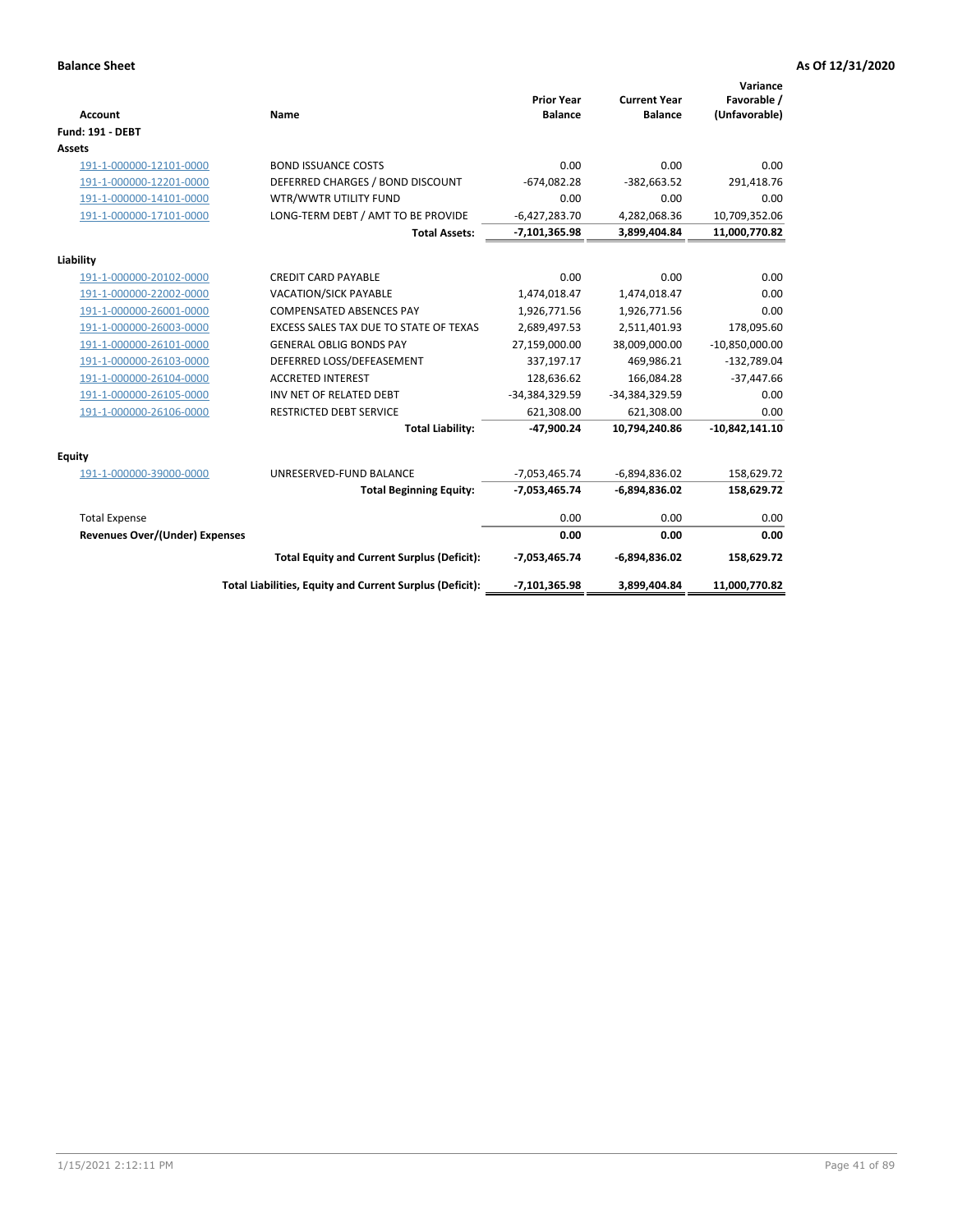| <b>Account</b>                                     | Name                                                  | <b>Prior Year</b><br><b>Balance</b> | <b>Current Year</b><br><b>Balance</b> | Variance<br>Favorable /<br>(Unfavorable) |
|----------------------------------------------------|-------------------------------------------------------|-------------------------------------|---------------------------------------|------------------------------------------|
| Fund: 192 - PAYROLL CLEARING                       |                                                       |                                     |                                       |                                          |
| Assets                                             |                                                       |                                     |                                       |                                          |
| 192-1-000000-10000-0000                            | <b>CURRENT ASSETS / CASH</b><br>MISC ACCTS RECEIVABLE | 229,051.00<br>0.00                  | $-20,981.74$                          | -250,032.74                              |
| 192-1-000000-13201-0000<br>192-1-000000-13203-0000 | NON-CURRENT ASSETS / PREPAYMENTS                      | 0.00                                | 0.00<br>0.00                          | 0.00<br>0.00                             |
| 192-1-000000-13205-0000                            | <b>INTEREST RECEIVABLE</b>                            | 0.00                                | 0.00                                  | 0.00                                     |
|                                                    | <b>Total Assets:</b>                                  | 229,051.00                          | $-20,981.74$                          | -250,032.74                              |
| Liability                                          |                                                       |                                     |                                       |                                          |
| 192-1-000000-20101-0000                            | <b>ACCOUNTS PAYABLE</b>                               | 7,406.54                            | 17,958.84                             | $-10,552.30$                             |
| 192-1-000000-20102-0000                            | <b>CREDIT CARD PAYABLE</b>                            | 0.00                                | 0.00                                  | 0.00                                     |
| 192-1-000000-20103-0000                            | ACCRUED ACCOUNTS PAYABLE                              | 0.00                                | 0.00                                  | 0.00                                     |
| 192-1-000000-22001-0000                            | SALARIES PAYABLE                                      | $-457.35$                           | $-457.35$                             | 0.00                                     |
| 192-1-000000-22002-0000                            | <b>VACATION/SICK PAYABLE</b>                          | 0.00                                | 0.00                                  | 0.00                                     |
| 192-1-000000-22101-0000                            | TAXES - FEDERAL WITHHOLDING                           | 0.00                                | 0.00                                  | 0.00                                     |
| 192-1-000000-22102-0000                            | <b>TAXES - FICA</b>                                   | $-1.35$                             | $-1.35$                               | 0.00                                     |
| 192-1-000000-22103-0000                            | <b>TAXES - MEDICARE</b>                               | 0.00                                | 0.00                                  | 0.00                                     |
| 192-1-000000-22201-0000                            | <b>INS - AFLAC</b>                                    | $-827.13$                           | $-10,813.05$                          | 9,985.92                                 |
| 192-1-000000-22202-0000                            | INS - LIFE INSURANCE                                  | 0.00                                | 0.00                                  | 0.00                                     |
| 192-1-000000-22203-0000                            | INS - CITY EMPLOYEE PORTION                           | 0.00                                | 0.00                                  | 0.00                                     |
| 192-1-000000-22204-0000                            | INS - GEUS EMPLOYEE PORTION                           | 0.00                                | 0.00                                  | 0.00                                     |
| 192-1-000000-22205-0000                            | INS - CITY EMPL-FLEXCARD                              | $-35,794.80$                        | $-161,000.03$                         | 125,205.23                               |
| 192-1-000000-22206-0000                            | INS - CITY EMPL-DEPENDENT CARE                        | 0.00                                | 0.00                                  | 0.00                                     |
| 192-1-000000-22207-0000                            | INS - GEUS EMPL-HEALTH CARE                           | 0.00                                | 0.00                                  | 0.00                                     |
| 192-1-000000-22208-0000                            | INS - AMERICAN FIDELITY                               | 0.00                                | 0.00                                  | 0.00                                     |
| 192-1-000000-22209-0000                            | INS - GEUS EMPL-DEPENDENT CARE                        | 0.00                                | 0.00                                  | 0.00                                     |
| 192-1-000000-22210-0000                            | INS - CITY EMPLOYEE - OPT OU                          | 0.00                                | 0.00                                  | 0.00                                     |
| 192-1-000000-22211-0000                            | INS - GEUS EMP - OPT OU                               | 0.00                                | 0.00                                  | 0.00                                     |
| 192-1-000000-22212-0000                            | <b>INS - VISION PLAN</b>                              | 366.13                              | $-4,798.28$                           | 5,164.41                                 |
| 192-1-000000-22213-0000                            | INS - AIG CRITICAL CARE                               | 0.00                                | 0.00                                  | 0.00                                     |
| 192-1-000000-22214-0000                            | INS - AIG ACCIDENT                                    | 0.00                                | 0.00                                  | 0.00                                     |
| 192-1-000000-22215-0000                            | INS - ALLSTATE CANCER                                 | 0.00                                | 0.00                                  | 0.00                                     |
| 192-1-000000-22216-0000                            | INS - CRITICAL ILLNESS/CHARTIS                        | 0.00                                | 0.00                                  | 0.00                                     |
| 192-1-000000-22217-0000                            | INS - MUTUAL OF OMAHA                                 | $-9,334.24$                         | $-15,134.07$                          | 5,799.83                                 |
| 192-1-000000-22218-0000                            | INS - TX LIFE                                         | $-1,379.23$                         | $-1,344.66$                           | $-34.57$                                 |
| 192-1-000000-22219-0000                            | <b>INS - NEW YORK LIFE</b>                            | 20.00                               | 20.00                                 | 0.00                                     |
| 192-1-000000-22220-0000                            | INS - AFLAC CRITICAL INSURANCE                        | $-342.15$                           | $-1,993.39$                           | 1,651.24                                 |
| 192-1-000000-22223-0000                            | INS - DENTAL PLAN                                     | 7,246.86                            | $-15,284.67$                          | 22,531.53                                |
| <u>192-1-000000-22301-0000</u>                     | RETIREMENT - TMRS                                     | 266,214.11                          | 261,719.43                            | 4,494.68                                 |
| 192-1-000000-22302-0000                            | RETIREMENT - F R & R                                  | 31.44                               | $-62,474.21$                          | 62,505.65                                |
| 192-1-000000-22303-0000                            | RETIREMENT - NATIONWIDE / PEBSCO                      | 197.78                              | $-23,471.76$                          | 23,669.54                                |
| 192-1-000000-22304-0000                            | RETIREMENT - 401 ICMA RETIREMENT                      | 0.00                                | 0.00                                  | 0.00                                     |
| 192-1-000000-22305-0000                            | RETIREMENT - VANTAGE CARE PRE-TAX RSP                 | 0.00                                | 0.00                                  | 0.00                                     |
| 192-1-000000-22401-0000                            | <b>GARNISHMENT - TAX LEVY</b>                         | 0.00                                | 0.00                                  | 0.00                                     |
| 192-1-000000-22402-0000                            | <b>GARNISHMENT - CHILD SUPPORT</b>                    | 0.00                                | 0.00                                  | 0.00                                     |
| 192-1-000000-22403-0000                            | GARNISHMENT - CHAPTER 13                              | 0.00                                | 0.00                                  | 0.00                                     |
| 192-1-000000-22404-0000                            | GARNISHMENT - STUDENT LOAN                            | 0.00                                | 0.00                                  | 0.00                                     |
| 192-1-000000-22501-0000                            | <b>CHARITY PAYABLE</b>                                | 0.00                                | 0.00                                  | 0.00                                     |
| 192-1-000000-22502-0000                            | UNITED WAY                                            | 0.00                                | $-118.50$                             | 118.50                                   |
| 192-1-000000-22503-0000                            | AMERICAN CANCER SOCIETY                               | 0.00                                | 0.00                                  | 0.00                                     |
| 192-1-000000-22601-0000                            | PR DEDUCT - SAVINGS BOND                              | 0.00                                | 0.00                                  | 0.00                                     |
| 192-1-000000-22602-0000                            | PR DEDUCT - CREDIT UNION                              | $-3,261.50$                         | $-3,261.50$                           | 0.00                                     |
| 192-1-000000-22603-0000                            | PR DEDUCT - PRE PAID LEGAL FEE                        | $-1,034.11$                         | $-527.19$                             | $-506.92$                                |
| 192-1-000000-22604-0000                            | PR DEDUCT - AUTO LEASE AGREEMENT                      | 0.00                                | 0.00                                  | 0.00                                     |
| 192-1-000000-22605-0000                            | PR DEDUCT - YMCA                                      | 0.00                                | 0.00                                  | 0.00                                     |
| 192-1-000000-22606-0000                            | PR DEDUCT - GAC                                       | 0.00                                | 0.00                                  | 0.00                                     |
| 192-1-000000-22607-0000                            | PR DEDUCT - WEIGHT WATCHERS                           | 0.00                                | 0.00                                  | 0.00                                     |
| 192-1-000000-22608-0000                            | PR DEDUCT - HUNT REG-FITNESS CTR                      | 0.00                                | 0.00                                  | 0.00                                     |
| 192-1-000000-22609-0000                            | PR DEDUCT - MISCELLANEOUS                             | 0.00                                | 0.00                                  | 0.00                                     |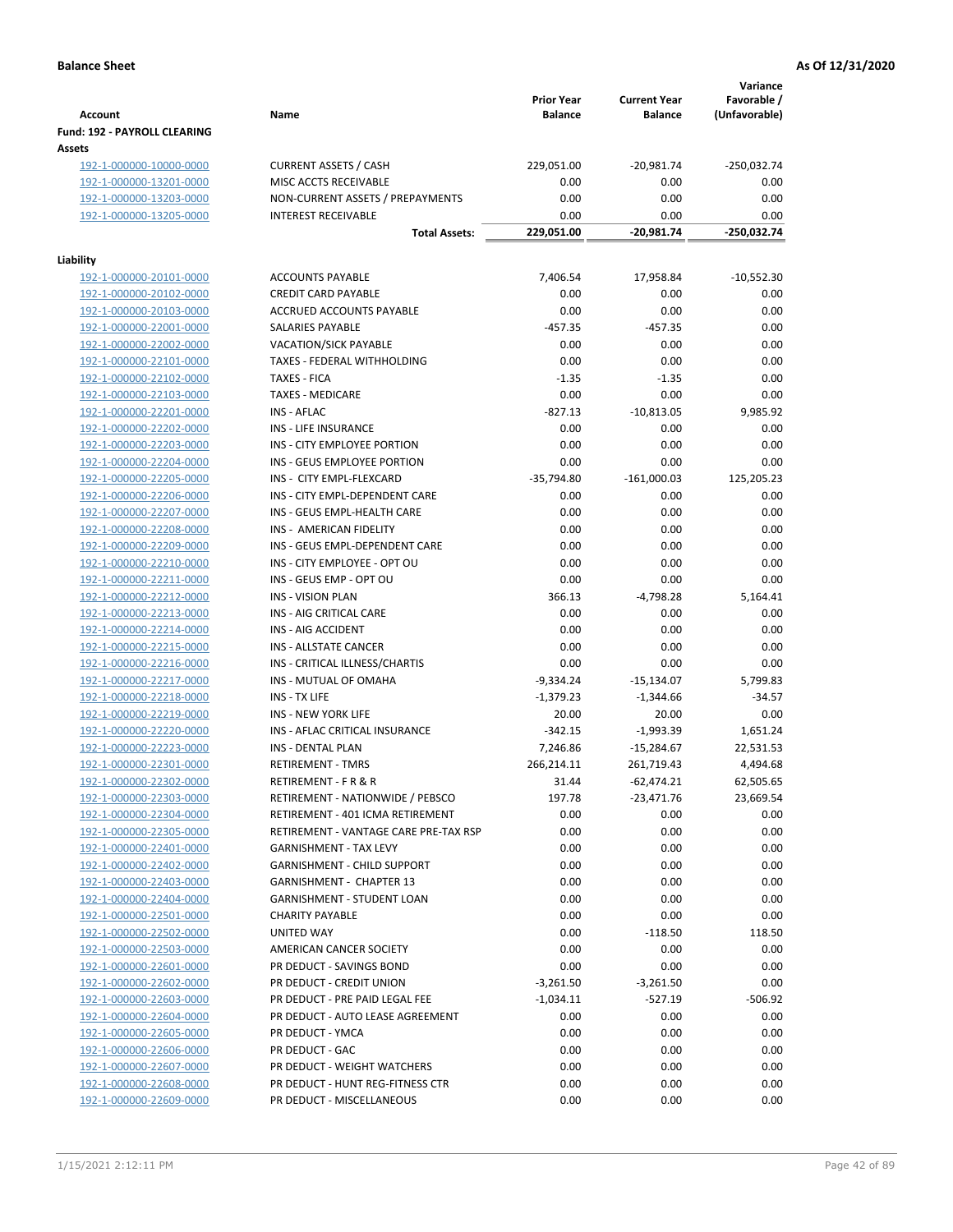| Account                 | Name                                                     | <b>Prior Year</b><br><b>Balance</b> | <b>Current Year</b><br><b>Balance</b> | Variance<br>Favorable /<br>(Unfavorable) |
|-------------------------|----------------------------------------------------------|-------------------------------------|---------------------------------------|------------------------------------------|
| 192-1-000000-22610-0000 | PR DEDUCT - MISC REIMB                                   | 0.00                                | 0.00                                  | 0.00                                     |
| 192-1-000000-22611-0000 | PR DEDUCT - GOLF COURSE FEES                             | 0.00                                | 0.00                                  | 0.00                                     |
| 192-1-000000-22612-0000 | PR DEDUCT - WEARING APPAREL                              | 0.00                                | 0.00                                  | 0.00                                     |
| 192-1-000000-22613-0000 | PR DEDUCT - SNAP FITNESS                                 | 0.00                                | 0.00                                  | 0.00                                     |
|                         | <b>Total Liability:</b>                                  | 229,051.00                          | $-20.981.74$                          | 250.032.74                               |
| Equity                  |                                                          |                                     |                                       |                                          |
| 192-1-000000-39000-0000 | UNRESERVED-FUND BALANCE                                  | 0.00                                | 0.00                                  | 0.00                                     |
|                         | <b>Total Beginning Equity:</b>                           | 0.00                                | 0.00                                  | 0.00                                     |
|                         | <b>Total Equity and Current Surplus (Deficit):</b>       | 0.00                                | 0.00                                  | 0.00                                     |
|                         | Total Liabilities, Equity and Current Surplus (Deficit): | 229,051.00                          | $-20,981.74$                          | -250,032.74                              |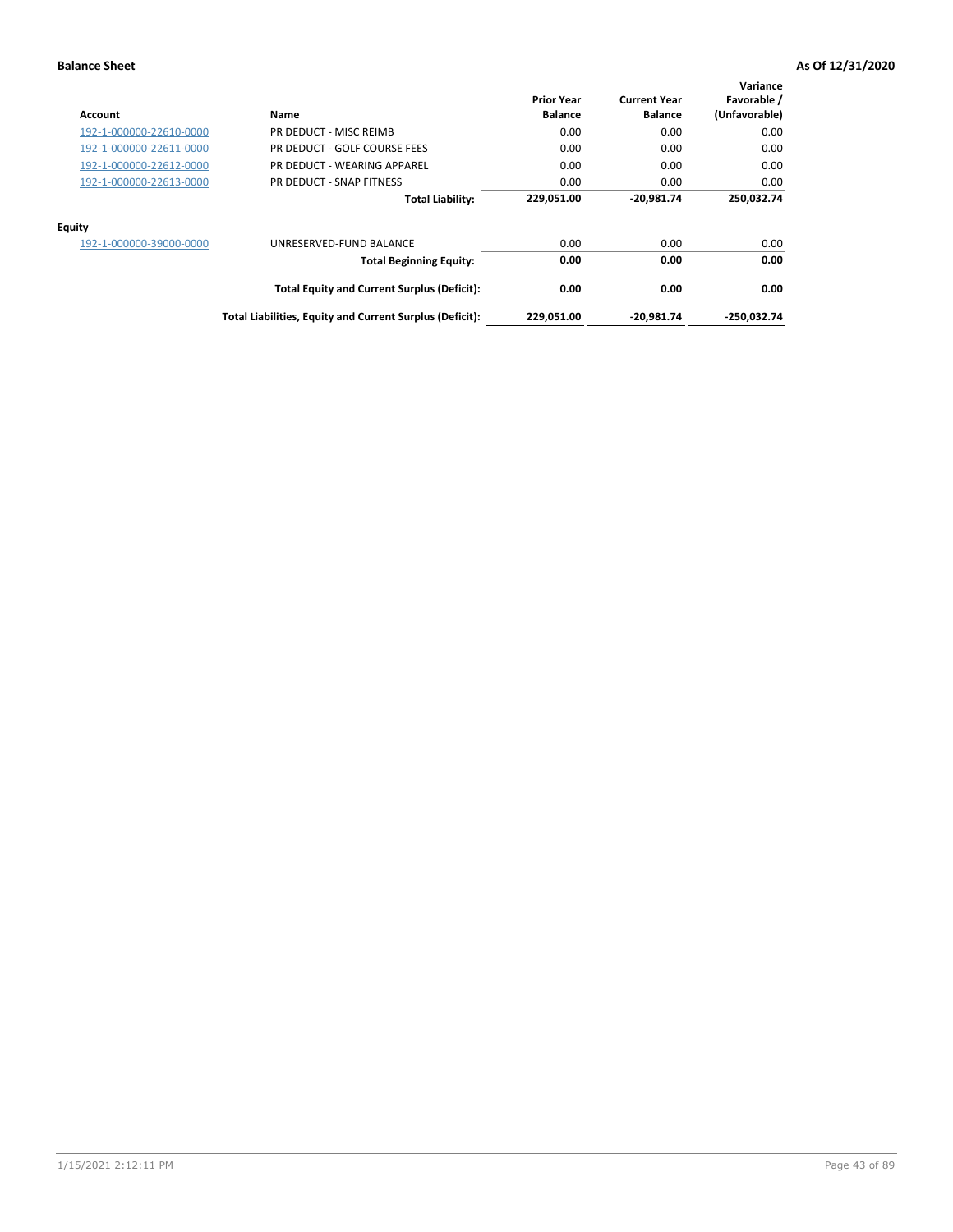|                                     |                                            |                   |                     | Variance      |
|-------------------------------------|--------------------------------------------|-------------------|---------------------|---------------|
|                                     |                                            | <b>Prior Year</b> | <b>Current Year</b> | Favorable /   |
| <b>Account</b>                      | Name                                       | <b>Balance</b>    | <b>Balance</b>      | (Unfavorable) |
| Fund: 200 - WATER / WASTEWATER FUND |                                            |                   |                     |               |
| Assets                              |                                            |                   |                     |               |
| 200-2-000000-10000-0000             | <b>CURRENT ASSETS / CASH</b>               | -8,987,507.95     | $-8,615,115.98$     | 372,391.97    |
| 200-2-000000-12101-0000             | <b>BOND ISSUANCE COSTS</b>                 | 0.00              | 0.00                | 0.00          |
| 200-2-000000-12201-0000             | DEFERRED CHARGES / BOND DISCOUNT           | $-353,374.57$     | $-340,655.65$       | 12,718.92     |
| 200-2-000000-13000-0000             | <b>CUSTOMER ACCTS RECEIVABLE</b>           | 468,755.16        | 509,148.71          | 40,393.55     |
| 200-2-000000-13001-0000             | NON CURRENT CUSTOMER ACCTS RECEIVAE        | 226,197.50        | 245,175.93          | 18,978.43     |
| 200-2-000000-13002-0000             | ALLOW FOR UNCOLLECT REC                    | $-195,501.08$     | $-224,513.33$       | $-29,012.25$  |
| 200-2-000000-13003-0000             | UNBILLED YEAR-END ACCRUAL                  | 1,171,959.62      | 1,171,959.62        | 0.00          |
| 200-2-000000-13004-0000             | <b>WASTE HAULER RECEIVABLE</b>             | $-4,807.55$       | $-38,376.08$        | $-33,568.53$  |
| 200-2-000000-13007-0000             | <b>RETURNED CHECKS</b>                     | 0.00              | 0.00                | 0.00          |
| 200-2-000000-13010-0000             | <b>CADDO MILLS</b>                         | 0.00              | 0.00                | 0.00          |
| 200-2-000000-13201-0000             | MISC ACCTS RECEIVABLE                      | $-33,158.53$      | $-81,171.51$        | $-48,012.98$  |
| 200-2-000000-13202-0000             | <b>EMPLOYEE ADVANCES</b>                   | 0.00              | 0.00                | 0.00          |
| 200-2-000000-13203-0000             | NON-CURRENT ASSETS / PREPAYMENTS           | 0.00              | 0.00                | 0.00          |
| 200-2-000000-13205-0000             | <b>INTEREST RECEIVABLE</b>                 | 0.00              | 0.00                | 0.00          |
| 200-2-000000-14001-0000             | DUE FROM / GENERAL FUND                    | 0.00              | 0.00                | 0.00          |
| 200-2-000000-14040-0000             | <b>GENERAL CIP / GENERAL CIP</b>           | 0.00              | 0.00                | 0.00          |
| 200-2-000000-14120-0000             | DUE FROM UTILITY CIP                       | 38,336,026.85     | 38,336,026.85       | 0.00          |
| 200-2-000000-15401-0000             | <b>INVENTORIES / WATER STOCK</b>           | 255,981.59        | 255,981.59          | 0.00          |
| 200-2-000000-15501-0000             | <b>INVENTORIES / WASTEWATER STOCK</b>      | 37,338.12         | 37,372.92           | 34.80         |
| 200-2-000000-16001-0000             | FIXED ASSETS / LAND                        | 685,983.11        | 685,983.11          | 0.00          |
| 200-2-000000-16002-0000             | FIXED ASSETS / IMPROVMENTS-NON BUILDI      | 5,485,407.69      | 5,485,407.69        | 0.00          |
| 200-2-000000-16003-0000             | ACCUM DEPR / IMPROVEMENTS-NON BUILI        | $-2,380,273.29$   | -2,380,273.29       | 0.00          |
| 200-2-000000-16004-0000             | FIXED ASSETS / BUILDINGS                   | 23,444,349.28     | 23,444,349.28       | 0.00          |
| 200-2-000000-16005-0000             | <b>ACCUM DEPR / BUILDINGS</b>              | $-3,240,558.80$   | $-3,240,558.80$     | 0.00          |
| 200-2-000000-16006-0000             | FIXED ASSETS / FILTRATION PLANT            | 10,551,470.00     | 10,551,470.00       | 0.00          |
| 200-2-000000-16007-0000             | ACCUM DEPR / FILTRATION PLANT              | -7,478,086.82     | -7,478,086.82       | 0.00          |
| 200-2-000000-16008-0000             | FIXED ASSETS / WATER RECLAMATION PLAN      | 7,290,892.03      | 7,290,892.03        | 0.00          |
| 200-2-000000-16009-0000             | ACCUM DEPR / WATER RECLAMATION PLAN        | $-6,489,176.25$   | $-6,489,176.25$     | 0.00          |
| 200-2-000000-16101-0000             | FIXED ASSETS / WATER MAINS                 | 19,369,642.10     | 19,369,642.10       | 0.00          |
| 200-2-000000-16102-0000             | <b>ACCUM DEPR / WATER MAINS</b>            | -10,564,491.83    | -10,564,491.83      | 0.00          |
| 200-2-000000-16103-0000             | FIXED ASSETS / SANITARY SEWERS             | 26,762,935.28     | 26,762,935.28       | 0.00          |
| 200-2-000000-16104-0000             | <b>ACCUM DEPR / SANITARY SEWERS</b>        | $-11,952,765.05$  | -11,952,765.05      | 0.00          |
| 200-2-000000-16105-0000             | FIXED ASSETS / RESERVOIRS & TANKS          | 10,498,644.74     | 10,498,644.74       | 0.00          |
| 200-2-000000-16106-0000             | <b>ACCUM DEPR / RESERVOIRS &amp; TANKS</b> | $-832,221.74$     | $-832,221.74$       | 0.00          |
| 200-2-000000-16107-0000             | FIXED ASSETS / PUMP STATIONS               | 5,559,850.03      | 5,559,850.03        | 0.00          |
| 200-2-000000-16108-0000             | <b>ACCUM DEPR / PUMP STATIONS</b>          | $-325,220.11$     | $-325,220.11$       | 0.00          |
| 200-2-000000-16201-0000             | FIXED ASSETS / MACHINERY AND EQUIPMEN      | 3,883,571.50      | 3,883,571.50        | 0.00          |
| 200-2-000000-16202-0000             | ACCUM DEPR / MACHINERY AND EQUIPMEI        | $-1,887,320.29$   | -1,887,320.29       | 0.00          |
| 200-2-000000-16301-0000             | FIXED ASSETS / C W I P                     | $-286,982.00$     | -286,982.00         | 0.00          |
| 200-2-000000-17501-0000             | <b>EMPLOYEE CONTRIBUTIONS</b>              | 195,988.00        | 195,988.00          | 0.00          |
| 200-2-000000-17504-0000             | <b>INVESTMENT RETURN</b>                   | 631,750.00        | 631,750.00          | 0.00          |
| 200-2-000000-17508-0000             | EXPERIENCE DIFFERENCE- OUTFLOW             | 31,784.00         | 31,784.00           | 0.00          |
| 200-2-000000-17509-0000             | <b>EXPERIENCE DIFFERENCE - INFLOW</b>      | $-37,640.00$      | $-37,640.00$        | 0.00          |
| 200-2-000000-17520-0000             | <b>ASSUMPTION CHANGES</b>                  | 0.00              | 0.00                | 0.00          |
|                                     | <b>Total Assets:</b>                       | 99,839,440.74     | 100,173,364.65      | 333,923.91    |
|                                     |                                            |                   |                     |               |
| Liability                           |                                            |                   |                     |               |
| 200-2-000000-20101-0000             | <b>ACCOUNTS PAYABLE</b>                    | 0.00              | 0.00                | 0.00          |
| 200-2-000000-20102-0000             | <b>CREDIT CARD PAYABLE</b>                 | 0.00              | 0.00                | 0.00          |
| 200-2-000000-20103-0000             | ACCRUED ACCOUNTS PAYABLE                   | 10,000.00         | 10,000.00           | 0.00          |
| 200-2-000000-20104-0000             | <b>ESCHEATED LIABILITY</b>                 | 0.00              | 0.00                | 0.00          |
| 200-2-000000-20109-0000             | <b>GENERAL OBLIG BONDS PAY</b>             | 1,466,000.00      | 2,193,000.00        | $-727,000.00$ |
| 200-2-000000-20110-0000             | REVENUE BONDS PAYABLE                      | 1,095,000.00      | 930,000.00          | 165,000.00    |
| 200-2-000000-20112-0000             | <b>ACCRUED INTEREST PAYABLE</b>            | 142,697.51        | 63,911.41           | 78,786.10     |
| 200-2-000000-20125-0000             | SALES TAX PAYABLE / IN THE CITY            | 0.00              | 0.00                | 0.00          |
| 200-2-000000-20139-0000             | RETAINAGES PAYABLE                         | 0.00              | 0.00                | 0.00          |
| 200-2-000000-20141-0000             | <b>TELEPHONE CLEARING</b>                  | 0.01              | 0.01                | 0.00          |
|                                     |                                            |                   |                     |               |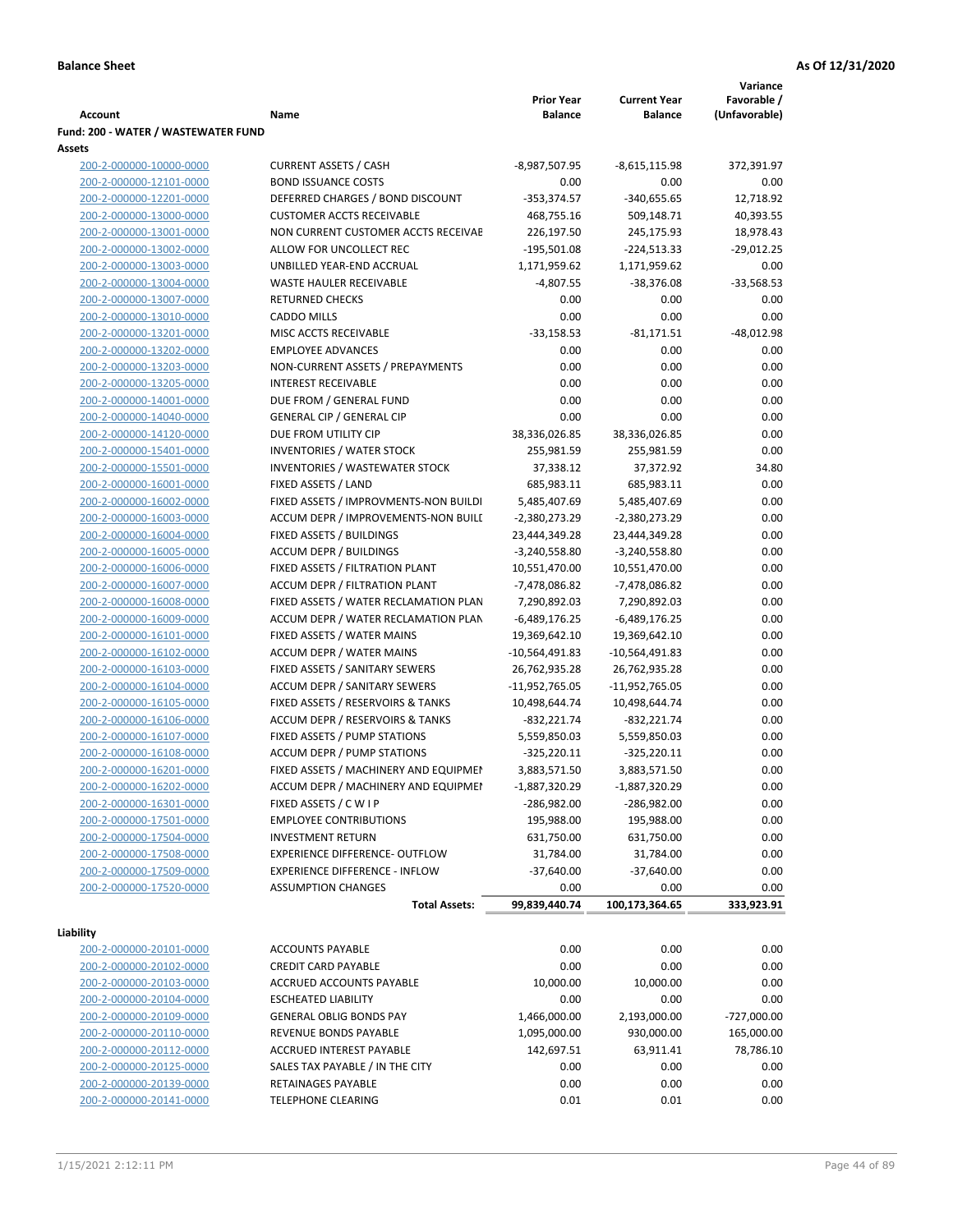|                                       |                                                          |                                     |                                       | Variance                     |
|---------------------------------------|----------------------------------------------------------|-------------------------------------|---------------------------------------|------------------------------|
| Account                               | Name                                                     | <b>Prior Year</b><br><b>Balance</b> | <b>Current Year</b><br><b>Balance</b> | Favorable /<br>(Unfavorable) |
| 200-2-000000-20160-0000               | <b>UNAPPLIED CREDIT</b>                                  | 0.00                                | 0.00                                  | 0.00                         |
| 200-2-000000-21001-0000               | <b>GENERAL FUND / GENERAL FUND</b>                       | 0.00                                | 0.00                                  | 0.00                         |
| 200-2-000000-21101-0000               | ENTERPRISE / WTR/WWTR UTILITY FUND                       | 0.00                                | 0.00                                  | 0.00                         |
| 200-2-000000-22001-0000               | <b>SALARIES PAYABLE</b>                                  | 83,164.42                           | 83,164.42                             | 0.00                         |
| 200-2-000000-22002-0000               | <b>VACATION/SICK PAYABLE</b>                             | 234,422.70                          | 234,422.70                            | 0.00                         |
| 200-2-000000-23001-0000               | CAPITAL LEASE PAYABLE                                    | 0.00                                | 0.00                                  | 0.00                         |
| 200-2-000000-24001-0000               | O/S CHECKS PAYABLE                                       | 0.00                                | 0.00                                  | 0.00                         |
| 200-2-000000-24002-0000               | <b>CUSTOMER DEPOSITS</b>                                 | 762,021.91                          | 771,395.18                            | $-9,373.27$                  |
| 200-2-000000-24003-0000               | <b>CUSTOMER OVERPMT SUSPENSE</b>                         | 187,027.41                          | 252,660.12                            | $-65,632.71$                 |
| 200-2-000000-24004-0000               | <b>INTEREST PAYABLE ON DEP</b>                           | 0.00                                | 0.00                                  | 0.00                         |
| 200-2-000000-24005-0000               | <b>ACCRUED INT PAY ON DEP</b>                            | 0.00                                | 0.00                                  | 0.00                         |
| 200-2-000000-24006-0000               | <b>AWAITING CUSTOMER SETUP</b>                           | 1,955.61                            | 1,955.61                              | 0.00                         |
| 200-2-000000-24007-0000               | <b>BILLED DEPOSITS SUSPENSE</b>                          | 0.00                                | 0.00                                  | 0.00                         |
| 200-2-000000-26001-0000               | <b>COMPENSATED ABSENCES PAY</b>                          | 211,715.81                          | 211,715.81                            | 0.00                         |
| 200-2-000000-26101-0000               | <b>GENERAL OBLIG BONDS PAY</b>                           | 4,567,000.00                        | 2,529,000.00                          | 2,038,000.00                 |
| 200-2-000000-26102-0000               | <b>REVENUE BONDS PAYABLE</b>                             | 31,190,000.00                       | 30,260,000.00                         | 930,000.00                   |
| 200-2-000000-26103-0000               | DEFERRED LOSS/DEFEASEMENT                                | $-181,650.73$                       | $-136,237.88$                         | $-45,412.85$                 |
| 200-2-000000-27001-0000               | <b>CONTRIBUTED CAPITAL</b>                               | 0.00                                | 0.00                                  | 0.00                         |
| 200-2-000000-27002-0000               | CONTRIBUTED CAPITAL / DEVELOPERS                         | 0.00                                | 0.00                                  | 0.00                         |
| 200-2-000000-29300-0000               | <b>ENCUMBRANCE SUMMARY</b>                               | 0.00                                | 0.00                                  | 0.00                         |
| 200-2-000000-29400-0100               | RESERVED ACCOUNT / ENCUMBRANCES                          | 0.00                                | 0.00                                  | 0.00                         |
| 200-2-000000-29999-0000               | <b>NET PENSION LIABILITY</b>                             | 1,415,364.00                        | 1,415,364.00                          | 0.00                         |
| 200-2-000000-92080-0000               | <b>GLTDAG</b>                                            | 0.00                                | 0.00                                  | 0.00                         |
|                                       | <b>Total Liability:</b>                                  | 41,184,718.65                       | 38,820,351.38                         | 2,364,367.27                 |
| <b>Equity</b>                         |                                                          |                                     |                                       |                              |
| 200-2-000000-39000-0000               | UNRESERVED-FUND BALANCE                                  | 0.00                                | 0.00                                  | 0.00                         |
| 200-2-000000-39100-0000               | UNRESERVED-RET. EARNINGS                                 | 57,924,814.85                       | 60,831,878.50                         | 2,907,063.65                 |
| 200-2-000000-39150-0000               | RESERVED-RET. EARNINGS                                   | 0.00                                | 0.00                                  | 0.00                         |
| 200-2-000000-39500-0000               | NET POSITION - PENSION                                   | $-965.00$                           | $-965.00$                             | 0.00                         |
|                                       | <b>Total Beginning Equity:</b>                           | 57,923,849.85                       | 60,830,913.50                         | 2,907,063.65                 |
| <b>Total Revenue</b>                  |                                                          | 3,622,839.76                        | 3,325,965.81                          | -296,873.95                  |
| <b>Total Expense</b>                  |                                                          | 2,891,967.51                        | 2,803,866.03                          | 88,101.48                    |
| <b>Revenues Over/(Under) Expenses</b> |                                                          | 730,872.25                          | 522,099.78                            | $-208,772.47$                |
|                                       | <b>Total Equity and Current Surplus (Deficit):</b>       | 58,654,722.10                       | 61,353,013.28                         | 2,698,291.18                 |
|                                       | Total Liabilities, Equity and Current Surplus (Deficit): | 99,839,440.75                       | 100,173,364.66                        | 333,923.91                   |
|                                       | *** FUND 200 OUT OF BALANCE ***                          | $-0.01$                             | $-0.01$                               | 0.00                         |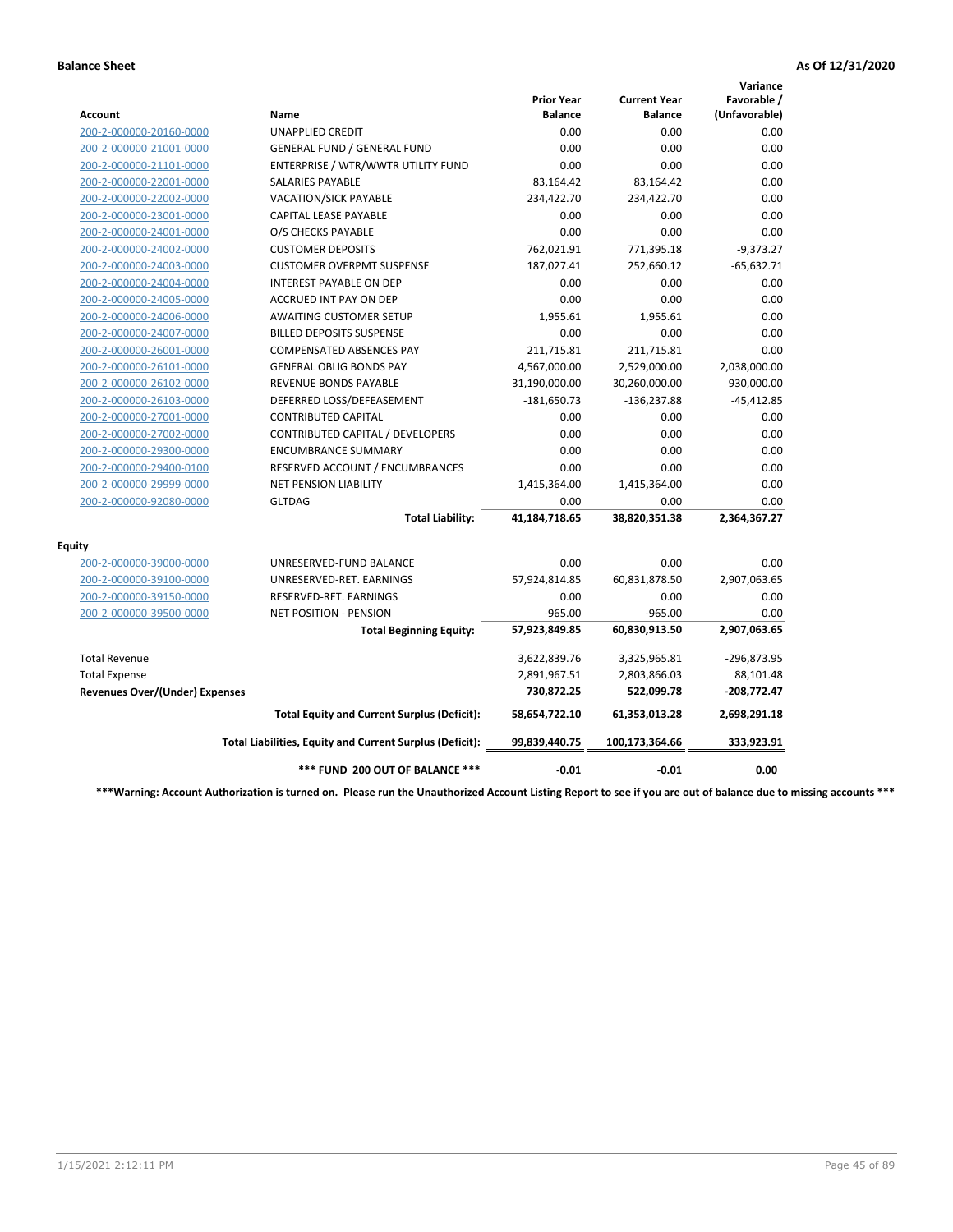| <b>Account</b>                       | Name                                                     | <b>Prior Year</b><br><b>Balance</b> | <b>Current Year</b><br><b>Balance</b> | Variance<br>Favorable /<br>(Unfavorable) |
|--------------------------------------|----------------------------------------------------------|-------------------------------------|---------------------------------------|------------------------------------------|
| <b>Fund: 210 - WATER IMPACT FEES</b> |                                                          |                                     |                                       |                                          |
| <b>Assets</b>                        |                                                          |                                     |                                       |                                          |
| 210-2-000000-10000-0000              | <b>CURRENT ASSETS / CASH</b>                             | 0.00                                | 0.00                                  | 0.00                                     |
| 210-2-000000-13201-0000              | MISC ACCTS RECEIVABLE                                    | 0.00                                | 0.00                                  | 0.00                                     |
| 210-2-000000-13205-0000              | <b>INTEREST RECEIVABLE</b>                               | 0.00                                | 0.00                                  | 0.00                                     |
|                                      | <b>Total Assets:</b>                                     | 0.00                                | 0.00                                  | 0.00                                     |
| Liability                            |                                                          |                                     |                                       |                                          |
| 210-2-000000-20101-0000              | <b>ACCOUNTS PAYABLE</b>                                  | 0.00                                | 0.00                                  | 0.00                                     |
| 210-2-000000-20103-0000              | <b>ACCRUED ACCOUNTS PAYABLE</b>                          | 0.00                                | 0.00                                  | 0.00                                     |
| 210-2-000000-29300-0000              | <b>ENCUMBRANCE SUMMARY</b>                               | 0.00                                | 0.00                                  | 0.00                                     |
| 210-2-000000-29400-0000              | RESERVED ACCOUNT / ENCUMBRANCES                          | 0.00                                | 0.00                                  | 0.00                                     |
|                                      | <b>Total Liability:</b>                                  | 0.00                                | 0.00                                  | 0.00                                     |
| Equity                               |                                                          |                                     |                                       |                                          |
| 210-2-000000-39000-0000              | UNRESERVED-FUND BALANCE                                  | 0.00                                | 0.00                                  | 0.00                                     |
| 210-2-000000-39100-0000              | UNRESERVED-RET. EARNINGS                                 | 0.00                                | 0.00                                  | 0.00                                     |
|                                      | <b>Total Beginning Equity:</b>                           | 0.00                                | 0.00                                  | 0.00                                     |
| <b>Total Revenue</b>                 |                                                          | 0.00                                | 0.00                                  | 0.00                                     |
| <b>Total Expense</b>                 |                                                          | 0.00                                | 0.00                                  | 0.00                                     |
| Revenues Over/(Under) Expenses       |                                                          | 0.00                                | 0.00                                  | 0.00                                     |
|                                      | <b>Total Equity and Current Surplus (Deficit):</b>       | 0.00                                | 0.00                                  | 0.00                                     |
|                                      | Total Liabilities, Equity and Current Surplus (Deficit): | 0.00                                | 0.00                                  | 0.00                                     |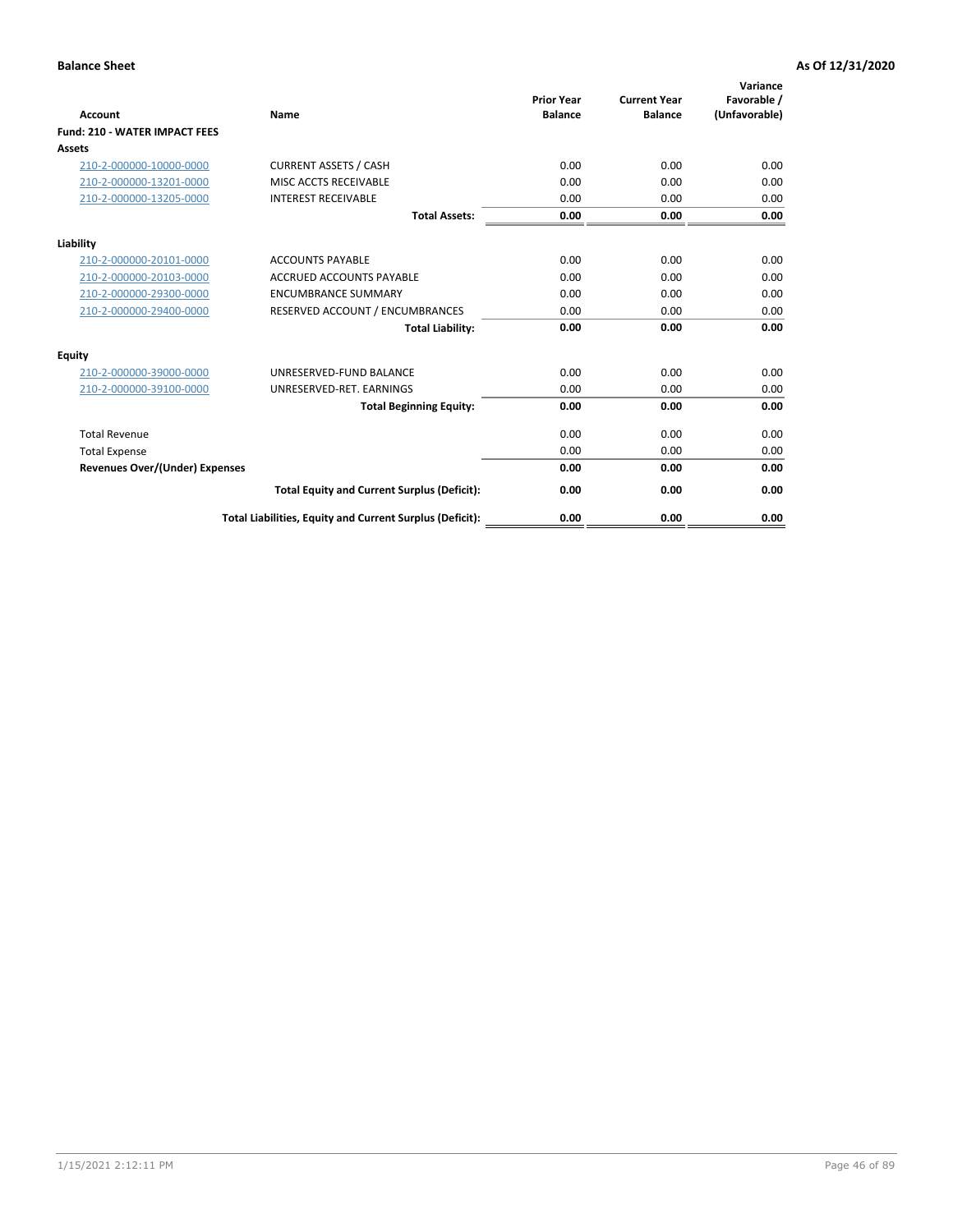| <b>Account</b>                        | <b>Name</b>                                              | <b>Prior Year</b><br><b>Balance</b> | <b>Current Year</b><br><b>Balance</b> | Variance<br>Favorable /<br>(Unfavorable) |
|---------------------------------------|----------------------------------------------------------|-------------------------------------|---------------------------------------|------------------------------------------|
| Fund: 211 - WASTEWATER IMPACT FEES    |                                                          |                                     |                                       |                                          |
| <b>Assets</b>                         |                                                          |                                     |                                       |                                          |
| 211-2-000000-10000-0000               | <b>CURRENT ASSETS / CASH</b>                             | 0.00                                | 0.00                                  | 0.00                                     |
| 211-2-000000-13201-0000               | MISC ACCTS RECEIVABLE                                    | 0.00                                | 0.00                                  | 0.00                                     |
| 211-2-000000-13205-0000               | <b>INTEREST RECEIVABLE</b>                               | 0.00                                | 0.00                                  | 0.00                                     |
|                                       | <b>Total Assets:</b>                                     | 0.00                                | 0.00                                  | 0.00                                     |
| Liability                             |                                                          |                                     |                                       |                                          |
| 211-2-000000-20101-0000               | <b>ACCOUNTS PAYABLE</b>                                  | 0.00                                | 0.00                                  | 0.00                                     |
| 211-2-000000-20103-0000               | <b>ACCRUED ACCOUNTS PAYABLE</b>                          | 0.00                                | 0.00                                  | 0.00                                     |
|                                       | <b>Total Liability:</b>                                  | 0.00                                | 0.00                                  | 0.00                                     |
| <b>Equity</b>                         |                                                          |                                     |                                       |                                          |
| 211-2-000000-39000-0000               | UNRESERVED-FUND BALANCE                                  | 0.00                                | 0.00                                  | 0.00                                     |
| 211-2-000000-39100-0000               | UNRESERVED-RET. EARNINGS                                 | 0.00                                | 0.00                                  | 0.00                                     |
|                                       | <b>Total Beginning Equity:</b>                           | 0.00                                | 0.00                                  | 0.00                                     |
| <b>Total Revenue</b>                  |                                                          | 0.00                                | 0.00                                  | 0.00                                     |
| <b>Total Expense</b>                  |                                                          | 0.00                                | 0.00                                  | 0.00                                     |
| <b>Revenues Over/(Under) Expenses</b> |                                                          | 0.00                                | 0.00                                  | 0.00                                     |
|                                       | <b>Total Equity and Current Surplus (Deficit):</b>       | 0.00                                | 0.00                                  | 0.00                                     |
|                                       | Total Liabilities, Equity and Current Surplus (Deficit): | 0.00                                | 0.00                                  | 0.00                                     |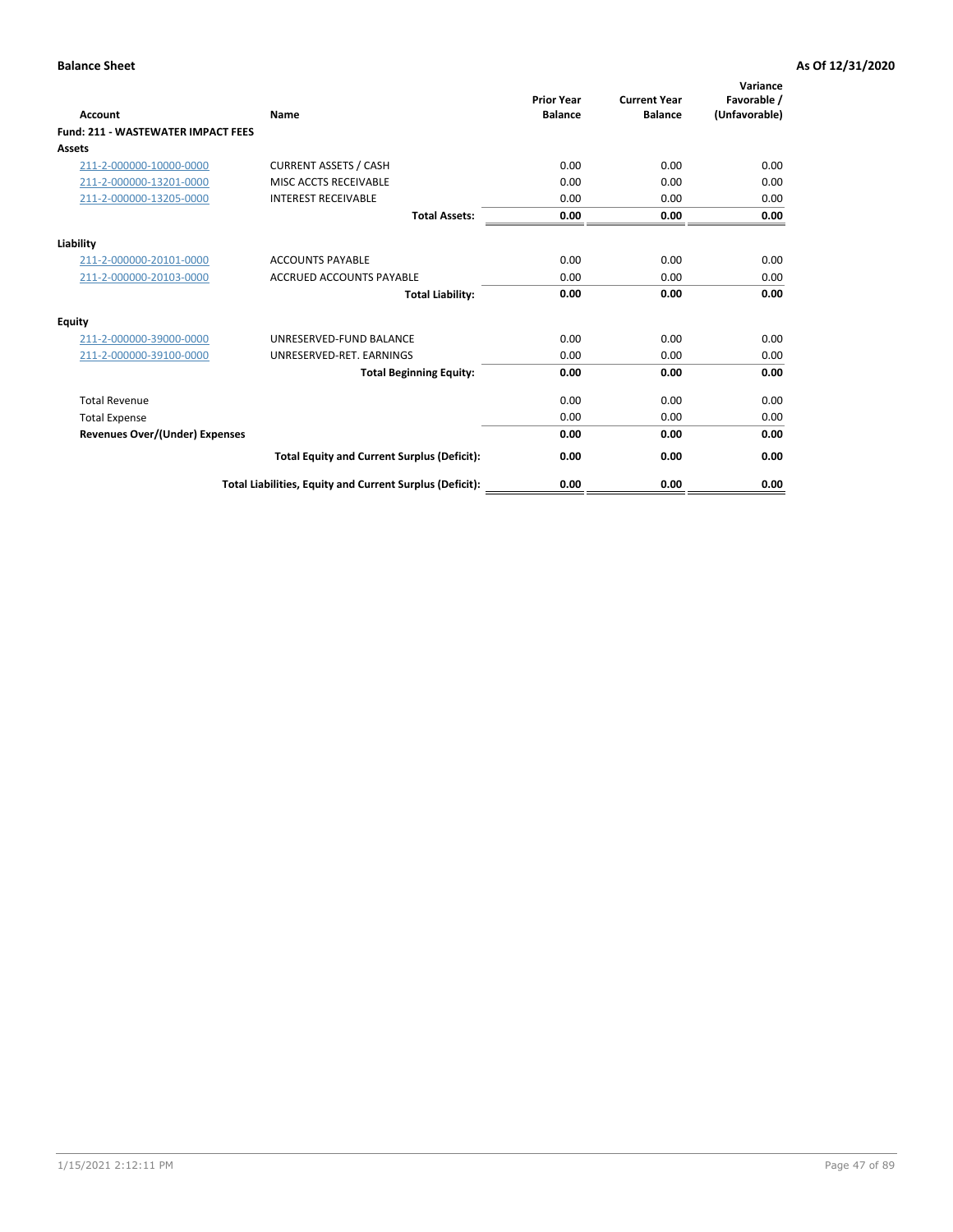| <b>Account</b>                 | Name                                                      | <b>Prior Year</b><br><b>Balance</b> | <b>Current Year</b><br><b>Balance</b> | Variance<br>Favorable /<br>(Unfavorable) |
|--------------------------------|-----------------------------------------------------------|-------------------------------------|---------------------------------------|------------------------------------------|
|                                | Fund: 212 - TX COMMUNITY DEV SWR SYSTEM IMPROV PROG GRANT |                                     |                                       |                                          |
| <b>Assets</b>                  |                                                           |                                     |                                       |                                          |
| 212-2-000000-10000-0000        | <b>CURRENT ASSETS / CASH</b>                              | 105,849.57                          | 105,849.57                            | 0.00                                     |
| 212-2-000000-13201-0000        | MISC ACCTS RECEIVABLE                                     | 0.00                                | 0.00                                  | 0.00                                     |
| 212-2-000000-13205-0000        | <b>INTEREST RECEIVABLE</b>                                | 0.00                                | 0.00                                  | 0.00                                     |
| 212-2-000000-16301-0000        | FIXED ASSETS / C W I P                                    | 0.00                                | 0.00                                  | 0.00                                     |
|                                | <b>Total Assets:</b>                                      | 105,849.57                          | 105,849.57                            | 0.00                                     |
| Liability                      |                                                           |                                     |                                       |                                          |
| 212-2-000000-20101-0000        | <b>ACCOUNTS PAYABLE</b>                                   | 0.00                                | 0.00                                  | 0.00                                     |
| 212-2-000000-20102-0000        | <b>CREDIT CARD PAYABLE</b>                                | 0.00                                | 0.00                                  | 0.00                                     |
| 212-2-000000-20103-0000        | <b>ACCRUED ACCOUNTS PAYABLE</b>                           | 0.00                                | 0.00                                  | 0.00                                     |
| 212-2-000000-20139-0000        | <b>RETAINAGES PAYABLE</b>                                 | 0.00                                | 0.00                                  | 0.00                                     |
| 212-2-000000-20902-0000        | <b>DEFERRED GRANT REVENUE</b>                             | 0.00                                | 0.00                                  | 0.00                                     |
| 212-2-000000-21001-0000        | <b>GENERAL FUND / GENERAL FUND</b>                        | 0.00                                | 0.00                                  | 0.00                                     |
| 212-2-000000-29300-0000        | <b>ENCUMBRANCE SUMMARY</b>                                | 0.00                                | 0.00                                  | 0.00                                     |
| 212-2-000000-29400-0100        | RESERVED ACCOUNT / ENCUMBRANCES                           | 0.00                                | 0.00                                  | 0.00                                     |
|                                | <b>Total Liability:</b>                                   | 0.00                                | 0.00                                  | 0.00                                     |
| <b>Equity</b>                  |                                                           |                                     |                                       |                                          |
| 212-2-000000-39100-0000        | UNRESERVED-RET. EARNINGS                                  | $-61,025.43$                        | 105,849.57                            | 166,875.00                               |
|                                | <b>Total Beginning Equity:</b>                            | $-61,025.43$                        | 105,849.57                            | 166,875.00                               |
| <b>Total Revenue</b>           |                                                           | 168,130.00                          | 0.00                                  | $-168,130.00$                            |
| <b>Total Expense</b>           |                                                           | 1,255.00                            | 0.00                                  | 1,255.00                                 |
| Revenues Over/(Under) Expenses |                                                           | 166,875.00                          | 0.00                                  | $-166,875.00$                            |
|                                | <b>Total Equity and Current Surplus (Deficit):</b>        | 105,849.57                          | 105,849.57                            | 0.00                                     |
|                                | Total Liabilities, Equity and Current Surplus (Deficit):  | 105,849.57                          | 105,849.57                            | 0.00                                     |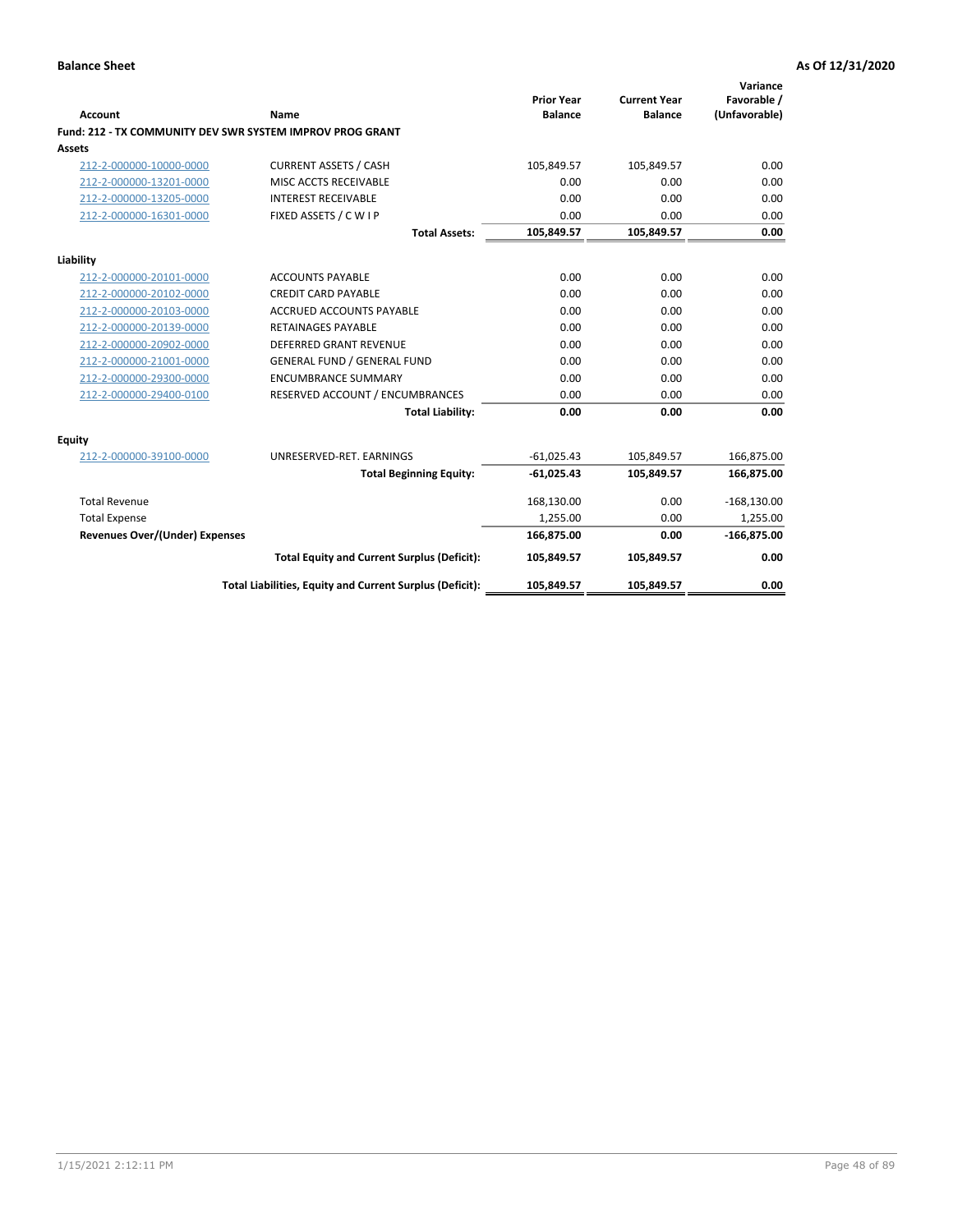| <b>Account</b><br><b>Fund: 216 - UTILIITY CIP FUND</b> | Name                                                     | <b>Prior Year</b><br><b>Balance</b> | <b>Current Year</b><br><b>Balance</b> | Variance<br>Favorable /<br>(Unfavorable) |
|--------------------------------------------------------|----------------------------------------------------------|-------------------------------------|---------------------------------------|------------------------------------------|
| <b>Assets</b>                                          |                                                          |                                     |                                       |                                          |
| 216-2-000000-10000-0000                                | <b>CURRENT ASSETS / CASH</b>                             | 7,681,319.39                        | 11,447,964.80                         | 3,766,645.41                             |
| 216-2-000000-11101-0000                                | MBIA ACCOUNTS / 2002 WSSR                                | 0.00                                | 0.00                                  | 0.00                                     |
| 216-2-000000-11103-0000                                | <b>2005 WSSR</b>                                         | 0.00                                | 0.00                                  | 0.00                                     |
| 216-2-000000-11403-0000                                | RESERVE FUND / 2003 WSSR                                 | 0.00                                | 0.00                                  | 0.00                                     |
| 216-2-000000-11404-0000                                | SERIES 2019 WSSR CO'S                                    | 16,623,572.81                       | 10,401,058.25                         | $-6,222,514.56$                          |
| 216-2-000000-11503-0000                                | 2008WSSR CONST 486000273                                 | 0.00                                | 0.00                                  | 0.00                                     |
| 216-2-000000-11505-0000                                | SRA RAW WATER SALE PROCEEDS                              | 13,502,100.09                       | 13,684,277.70                         | 182,177.61                               |
| 216-2-000000-13000-0000                                | <b>CUSTOMER ACCTS RECEIVABLE</b>                         | 0.00                                | 0.00                                  | 0.00                                     |
| 216-2-000000-13002-0000                                | ALLOW FOR UNCOLLECT REC                                  | 0.00                                | 0.00                                  | 0.00                                     |
| 216-2-000000-13003-0000                                | UNBILLED YEAR-END ACCRUAL                                | 0.00                                | 0.00                                  | 0.00                                     |
| 216-2-000000-13201-0000                                | MISC ACCTS RECEIVABLE                                    | 70.32                               | 70.32                                 | 0.00                                     |
| 216-2-000000-13205-0000                                | <b>INTEREST RECEIVABLE</b>                               | 0.00                                | 0.00                                  | 0.00                                     |
| 216-2-000000-16301-0000                                | FIXED ASSETS / C W I P                                   | 3,557,279.61                        | 3,557,279.61                          | 0.00                                     |
|                                                        | <b>Total Assets:</b>                                     | 41,364,342.22                       | 39,090,650.68                         | $-2,273,691.54$                          |
|                                                        |                                                          |                                     |                                       |                                          |
| Liability<br>216-2-000000-20101-0000                   | <b>ACCOUNTS PAYABLE</b>                                  | 0.00                                | 0.00                                  | 0.00                                     |
| 216-2-000000-20102-0000                                | <b>CREDIT CARD PAYABLE</b>                               | 0.00                                | 0.00                                  | 0.00                                     |
| 216-2-000000-20103-0000                                | ACCRUED ACCOUNTS PAYABLE                                 | 0.00                                | 0.00                                  | 0.00                                     |
| 216-2-000000-20113-0000                                | <b>DEVELOPERS ESCROW</b>                                 | 0.00                                | 0.00                                  | 0.00                                     |
| 216-2-000000-20139-0000                                | <b>RETAINAGES PAYABLE</b>                                | 373,307.02                          | 122,898.03                            | 250,408.99                               |
| 216-2-000000-21101-0000                                | ENTERPRISE / WTR/WWTR UTILITY FUND                       | 18,939,652.64                       | 18,939,652.64                         | 0.00                                     |
| 216-2-000000-29300-0000                                | <b>ENCUMBRANCE SUMMARY</b>                               | 0.00                                | 0.00                                  | 0.00                                     |
| 216-2-000000-29400-0100                                | RESERVED ACCOUNT / ENCUMBRANCES                          | 0.00                                | 0.00                                  | 0.00                                     |
|                                                        | <b>Total Liability:</b>                                  | 19,312,959.66                       | 19,062,550.67                         | 250,408.99                               |
|                                                        |                                                          |                                     |                                       |                                          |
| <b>Equity</b>                                          |                                                          |                                     |                                       |                                          |
| 216-2-000000-39000-0000                                | UNRESERVED-FUND BALANCE                                  | 0.00                                | 0.00                                  | 0.00                                     |
| 216-2-000000-39100-0000                                | UNRESERVED-RET. EARNINGS                                 | 9,457,839.30                        | 19,967,214.25                         | 10,509,374.95                            |
|                                                        | <b>Total Beginning Equity:</b>                           | 9,457,839.30                        | 19,967,214.25                         | 10,509,374.95                            |
| <b>Total Revenue</b>                                   |                                                          | 13,576,918.76                       | 116,109.99                            | $-13,460,808.77$                         |
| <b>Total Expense</b>                                   |                                                          | 983,375.50                          | 55,224.23                             | 928,151.27                               |
| <b>Revenues Over/(Under) Expenses</b>                  |                                                          | 12,593,543.26                       | 60,885.76                             | $-12,532,657.50$                         |
|                                                        | <b>Total Equity and Current Surplus (Deficit):</b>       | 22,051,382.56                       | 20,028,100.01                         | $-2,023,282.55$                          |
|                                                        | Total Liabilities, Equity and Current Surplus (Deficit): | 41,364,342.22                       | 39,090,650.68                         | $-2,273,691.54$                          |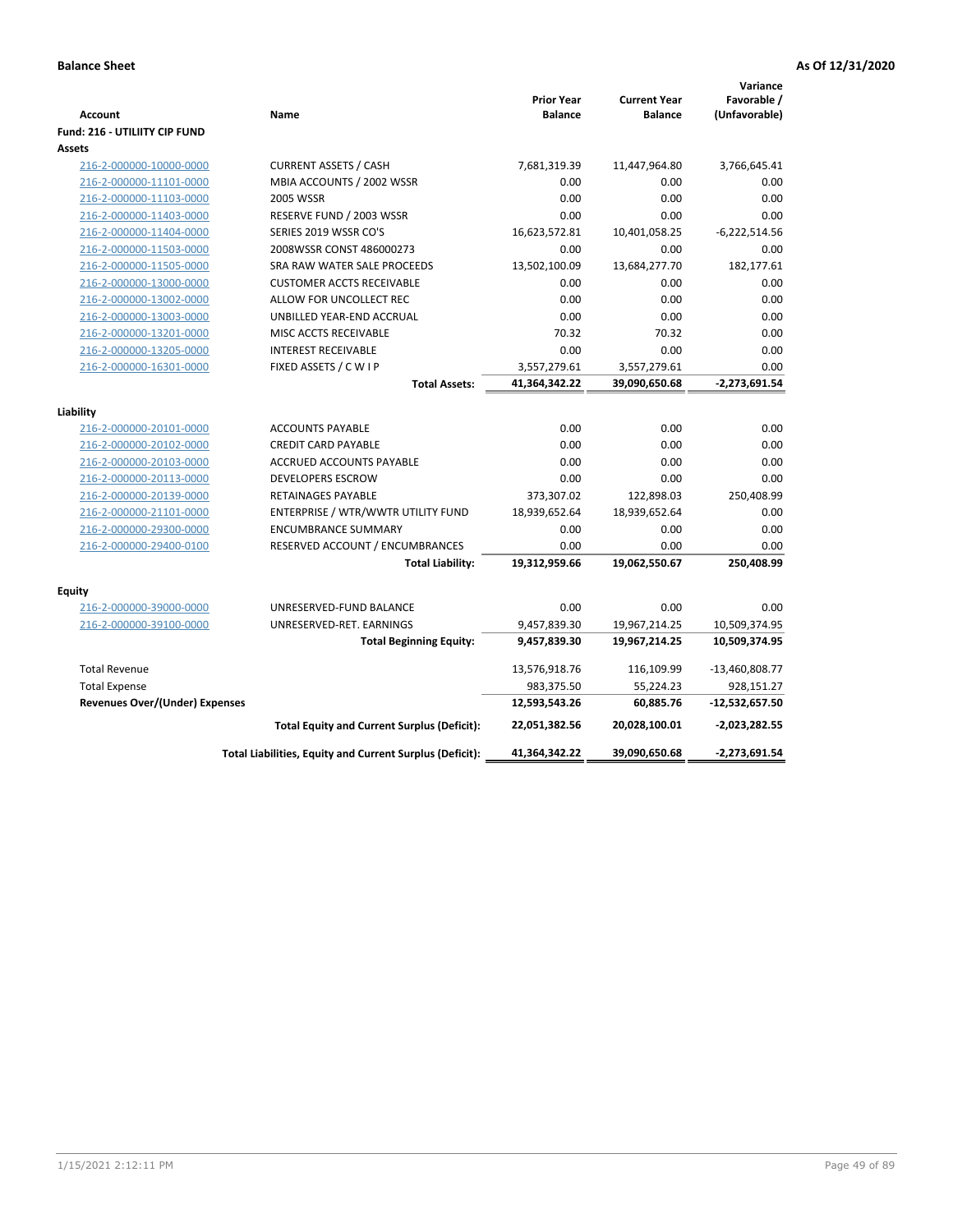| <b>Account</b>                                 | Name                                                     | <b>Prior Year</b><br><b>Balance</b> | <b>Current Year</b><br><b>Balance</b> | Variance<br>Favorable /<br>(Unfavorable) |
|------------------------------------------------|----------------------------------------------------------|-------------------------------------|---------------------------------------|------------------------------------------|
| <b>Fund: 217 - WASTEWATER RECLAMATION FUND</b> |                                                          |                                     |                                       |                                          |
| Assets                                         |                                                          |                                     |                                       |                                          |
| 217-2-000000-10000-0000                        | <b>CURRENT ASSETS / CASH</b>                             | $-20.619.30$                        | $-20.619.30$                          | 0.00                                     |
| 217-2-000000-11301-0000                        | TEXASTERM / 2008 WSSR REVENUE BOND                       | 0.00                                | 0.00                                  | 0.00                                     |
| 217-2-000000-11302-0000                        | 2008 WSSR REVENUE BOND                                   | 0.00                                | 0.00                                  | 0.00                                     |
| 217-2-000000-11503-0000                        | 2008WSSR CONST 486000273                                 | 774,259.48                          | 778,494.80                            | 4,235.32                                 |
| 217-2-000000-13000-0000                        | <b>CUSTOMER ACCTS RECEIVABLE</b>                         | 0.00                                | 0.00                                  | 0.00                                     |
| 217-2-000000-13002-0000                        | ALLOW FOR UNCOLLECT REC                                  | 0.00                                | 0.00                                  | 0.00                                     |
| 217-2-000000-13201-0000                        | MISC ACCTS RECEIVABLE                                    | 0.00                                | 0.00                                  | 0.00                                     |
| 217-2-000000-13205-0000                        | <b>INTEREST RECEIVABLE</b>                               | 0.00                                | 0.00                                  | 0.00                                     |
| 217-2-000000-16301-0000                        | FIXED ASSETS / C W I P                                   | 0.00                                | 0.00                                  | 0.00                                     |
|                                                | <b>Total Assets:</b>                                     | 753,640.18                          | 757,875.50                            | 4,235.32                                 |
|                                                |                                                          |                                     |                                       |                                          |
| Liability                                      |                                                          |                                     |                                       |                                          |
| 217-2-000000-20101-0000                        | <b>ACCOUNTS PAYABLE</b>                                  | 0.00                                | 0.00                                  | 0.00                                     |
| 217-2-000000-20102-0000                        | <b>CREDIT CARD PAYABLE</b>                               | 0.00                                | 0.00                                  | 0.00                                     |
| 217-2-000000-20103-0000                        | <b>ACCRUED ACCOUNTS PAYABLE</b>                          | 0.00                                | 0.00                                  | 0.00                                     |
| 217-2-000000-20139-0000                        | <b>RETAINAGES PAYABLE</b>                                | 0.00                                | 0.00                                  | 0.00                                     |
| 217-2-000000-21101-0000                        | ENTERPRISE / WTR/WWTR UTILITY FUND                       | 19,396,374.21                       | 19,396,374.21                         | 0.00                                     |
| 217-2-000000-29300-0000                        | <b>ENCUMBRANCE SUMMARY</b>                               | 0.00                                | 0.00                                  | 0.00                                     |
| 217-2-000000-29400-0100                        | RESERVED ACCOUNT / ENCUMBRANCES                          | 0.00                                | 0.00                                  | 0.00                                     |
|                                                | <b>Total Liability:</b>                                  | 19,396,374.21                       | 19,396,374.21                         | 0.00                                     |
| <b>Equity</b>                                  |                                                          |                                     |                                       |                                          |
| 217-2-000000-39100-0000                        | UNRESERVED-RET. EARNINGS                                 | $-18,646,218.79$                    | -18,638,640.99                        | 7,577.80                                 |
|                                                | <b>Total Beginning Equity:</b>                           | $-18,646,218.79$                    | $-18,638,640.99$                      | 7,577.80                                 |
| <b>Total Revenue</b>                           |                                                          | 3,484.76                            | 142.28                                | $-3,342.48$                              |
| <b>Total Expense</b>                           |                                                          | 0.00                                | 0.00                                  | 0.00                                     |
| <b>Revenues Over/(Under) Expenses</b>          |                                                          | 3,484.76                            | 142.28                                | $-3,342.48$                              |
|                                                | <b>Total Equity and Current Surplus (Deficit):</b>       | $-18,642,734.03$                    | $-18,638,498.71$                      | 4,235.32                                 |
|                                                | Total Liabilities, Equity and Current Surplus (Deficit): | 753,640.18                          | 757,875.50                            | 4,235.32                                 |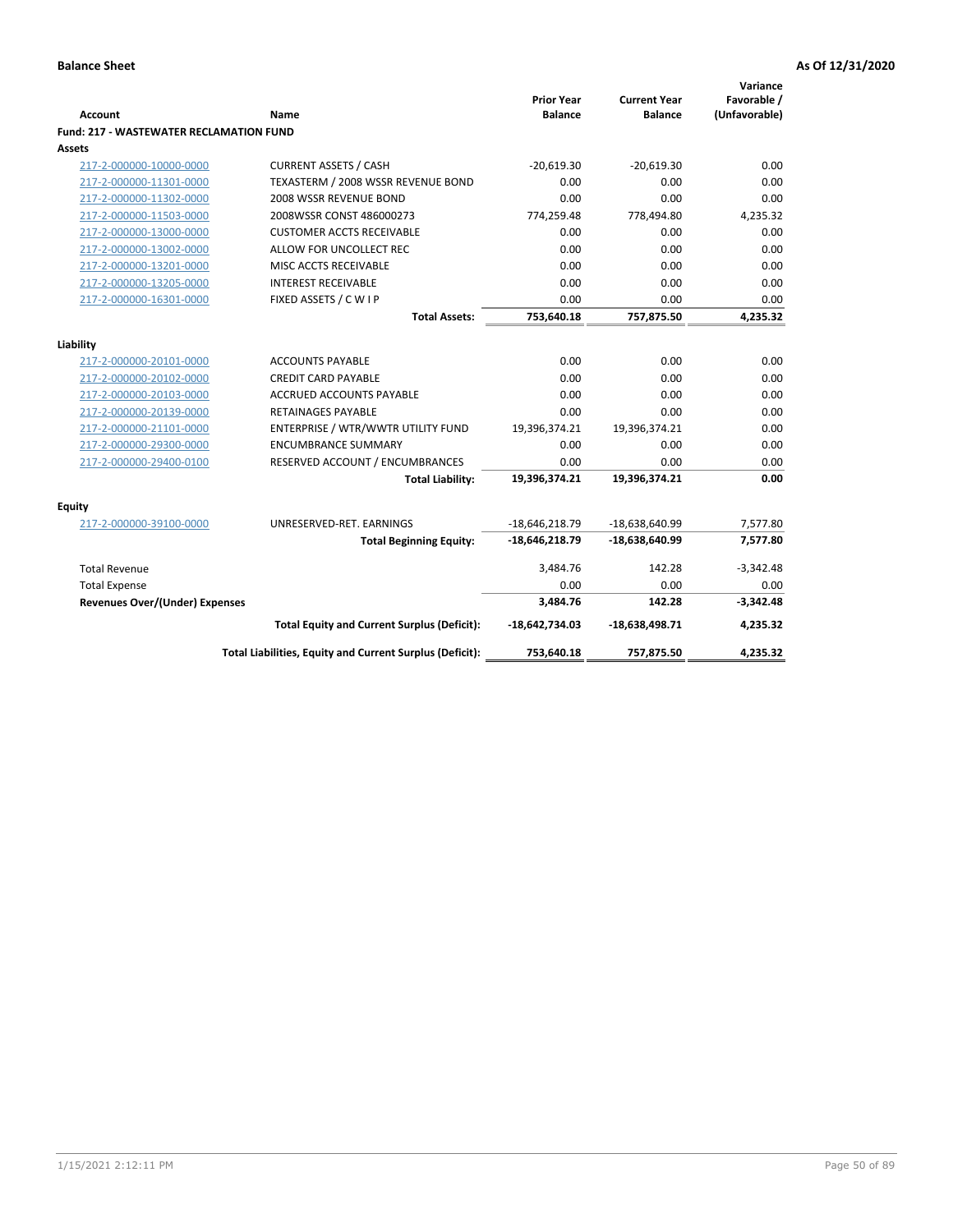| <b>Account</b>                  | Name                                   | <b>Prior Year</b><br><b>Balance</b> | <b>Current Year</b><br><b>Balance</b> | Variance<br>Favorable /<br>(Unfavorable) |
|---------------------------------|----------------------------------------|-------------------------------------|---------------------------------------|------------------------------------------|
| <b>Fund: 300 - AIRPORT FUND</b> |                                        |                                     |                                       |                                          |
| Assets                          |                                        |                                     |                                       |                                          |
| 300-2-000000-10000-0000         | <b>CURRENT ASSETS / CASH</b>           | $-6,942,452.12$                     | $-6,699,302.53$                       | 243,149.59                               |
| 300-2-000000-13201-0000         | MISC ACCTS RECEIVABLE                  | $-650.39$                           | $-1,057.11$                           | $-406.72$                                |
| 300-2-000000-13202-0000         | <b>EMPLOYEE ADVANCES</b>               | 0.00                                | 0.00                                  | 0.00                                     |
| 300-2-000000-13203-0000         | NON-CURRENT ASSETS / PREPAYMENTS       | 0.00                                | 0.00                                  | 0.00                                     |
| 300-2-000000-13205-0000         | <b>INTEREST RECEIVABLE</b>             | 0.00                                | 0.00                                  | 0.00                                     |
| 300-2-000000-14126-0000         | <b>GRANT FUND / AIRPORT GRANT FUND</b> | 0.00                                | 0.00                                  | 0.00                                     |
| 300-2-000000-16001-0000         | FIXED ASSETS / LAND                    | 813,937.00                          | 813,937.00                            | 0.00                                     |
| 300-2-000000-16002-0000         | FIXED ASSETS / IMPROVMENTS-NON BUILDI  | 75,750,553.49                       | 75,750,553.49                         | 0.00                                     |
| 300-2-000000-16003-0000         | ACCUM DEPR / IMPROVEMENTS-NON BUILI    | -40,581,156.28                      | -40,581,156.28                        | 0.00                                     |
| 300-2-000000-16004-0000         | FIXED ASSETS / BUILDINGS               | 69,917,050.27                       | 69,917,050.27                         | 0.00                                     |
| 300-2-000000-16005-0000         | <b>ACCUM DEPR / BUILDINGS</b>          | -27,356,164.49                      | -27,356,164.49                        | 0.00                                     |
| 300-2-000000-16201-0000         | FIXED ASSETS / MACHINERY AND EQUIPMEN  | 528,771.61                          | 528,771.61                            | 0.00                                     |
| 300-2-000000-16202-0000         | ACCUM DEPR / MACHINERY AND EQUIPMEI    | $-40,948.94$                        | $-40,948.94$                          | 0.00                                     |
| 300-2-000000-16301-0000         | FIXED ASSETS / C W I P                 | 982,112.50                          | 982,112.50                            | 0.00                                     |
| 300-2-000000-17501-0000         | <b>EMPLOYEE CONTRIBUTIONS</b>          | 0.00                                | 0.00                                  | 0.00                                     |
| 300-2-000000-17504-0000         | <b>INVESTMENT RETURN</b>               | 0.00                                | 0.00                                  | 0.00                                     |
| 300-2-000000-17508-0000         | <b>EXPERIENCE DIFFERENCE- OUTFLOW</b>  | 0.00                                | 0.00                                  | 0.00                                     |
| 300-2-000000-17509-0000         | <b>EXPERIENCE DIFFERENCE - INFLOW</b>  | 0.00                                | 0.00                                  | 0.00                                     |
| 300-2-000000-17520-0000         | <b>ASSUMPTION CHANGES</b>              | 0.00                                | 0.00                                  | 0.00                                     |
|                                 | <b>Total Assets:</b>                   | 73,071,052.65                       | 73,313,795.52                         | 242,742.87                               |
| Liability                       |                                        |                                     |                                       |                                          |
| 300-2-000000-20101-0000         | <b>ACCOUNTS PAYABLE</b>                | 0.00                                | 0.00                                  | 0.00                                     |
| 300-2-000000-20102-0000         | <b>CREDIT CARD PAYABLE</b>             | 0.00                                | 0.00                                  | 0.00                                     |
| 300-2-000000-20103-0000         | ACCRUED ACCOUNTS PAYABLE               | 0.00                                | 0.00                                  | 0.00                                     |
| 300-2-000000-20105-0000         | L-3 FUNDS PAYABLE                      | 0.00                                | 0.00                                  | 0.00                                     |
| 300-2-000000-20106-0000         | <b>GRANT MATCH</b>                     | 0.00                                | 0.00                                  | 0.00                                     |
| 300-2-000000-20108-0000         | <b>MATURED BONDS PAYABLE</b>           | 0.00                                | 0.00                                  | 0.00                                     |
| 300-2-000000-20110-0000         | REVENUE BONDS PAYABLE                  | 0.00                                | 0.00                                  | 0.00                                     |
| 300-2-000000-20111-0000         | MATURED INTEREST PAYABLE               | 0.00                                | 0.00                                  | 0.00                                     |
| 300-2-000000-20112-0000         | <b>ACCRUED INTEREST PAYABLE</b>        | 0.00                                | 0.00                                  | 0.00                                     |
| 300-2-000000-20139-0000         | RETAINAGES PAYABLE                     | 0.00                                | 0.00                                  | 0.00                                     |
| 300-2-000000-20141-0000         | <b>TELEPHONE CLEARING</b>              | 0.00                                | 0.00                                  | 0.00                                     |
| 300-2-000000-20160-0000         | <b>UNAPPLIED CREDIT</b>                | 0.00                                | 0.00                                  | 0.00                                     |
| 300-2-000000-20201-0000         | <b>DEFERRED REVENUE</b>                | 0.00                                | 0.00                                  | 0.00                                     |
| 300-2-000000-21001-0000         | <b>GENERAL FUND / GENERAL FUND</b>     | 0.00                                | 0.00                                  | 0.00                                     |
| 300-2-000000-22001-0000         | SALARIES PAYABLE                       | 2,201.13                            | 2,201.13                              | 0.00                                     |
| 300-2-000000-22002-0000         | VACATION/SICK PAYABLE                  | 2,188.24                            | 2,188.24                              | 0.00                                     |
| 300-2-000000-26001-0000         | COMPENSATED ABSENCES PAY               | 10,603.68                           | 10,603.68                             | 0.00                                     |
| 300-2-000000-26101-0000         | <b>GENERAL OBLIG BONDS PAY</b>         | 0.00                                | 0.00                                  | 0.00                                     |
| 300-2-000000-26102-0000         | REVENUE BONDS PAYABLE                  | 0.00                                | 0.00                                  | 0.00                                     |
| 300-2-000000-27001-0000         | <b>CONTRIBUTED CAPITAL</b>             | $-0.39$                             | $-0.39$                               | 0.00                                     |
| 300-2-000000-29300-0000         | <b>ENCUMBRANCE SUMMARY</b>             | 0.00                                | 0.00                                  | 0.00                                     |
| 300-2-000000-29400-0100         | RESERVED ACCOUNT / ENCUMBRANCES        | 0.00                                | 0.00                                  | 0.00                                     |
| 300-2-000000-29999-0000         | <b>NET PENSION LIABILITY</b>           | 0.00                                | 0.00                                  | 0.00                                     |
|                                 | <b>Total Liability:</b>                | 14,992.66                           | 14,992.66                             | 0.00                                     |
|                                 |                                        |                                     |                                       |                                          |
| <b>Equity</b>                   |                                        |                                     |                                       |                                          |
| 300-2-000000-39000-0000         | UNRESERVED-FUND BALANCE                | 0.00                                | 0.00                                  | 0.00                                     |
| 300-2-000000-39100-0000         | UNRESERVED-RET. EARNINGS               | 72,911,614.18                       | 73,487,311.91                         | 575,697.73                               |
| 300-2-000000-39500-0000         | NET POSITION - PENSION                 | 0.00                                | 0.00                                  | 0.00                                     |
|                                 | <b>Total Beginning Equity:</b>         | 72,911,614.18                       | 73,487,311.91                         | 575,697.73                               |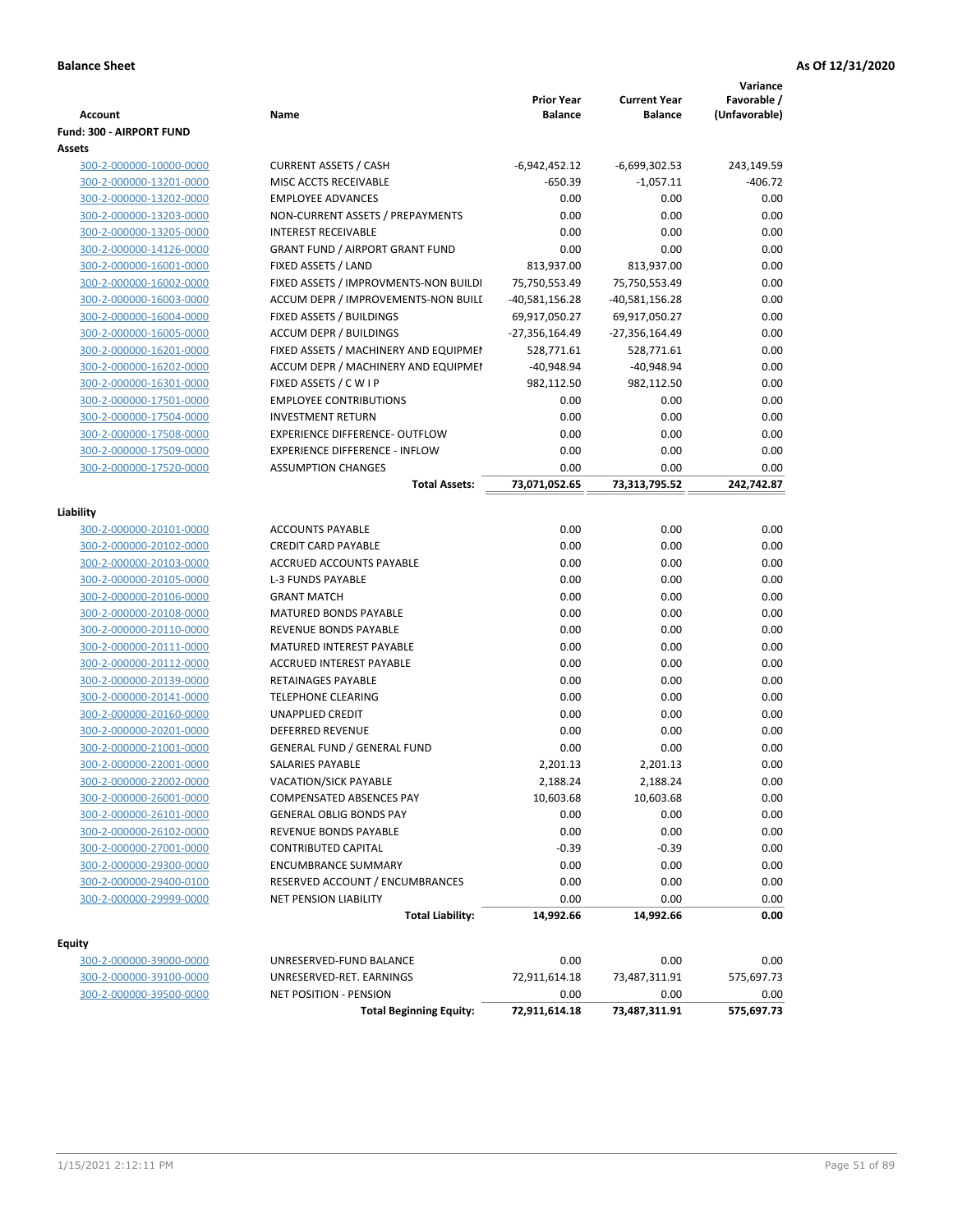| Account                        | Name                                                     | <b>Prior Year</b><br><b>Balance</b> | <b>Current Year</b><br><b>Balance</b> | Variance<br>Favorable /<br>(Unfavorable) |
|--------------------------------|----------------------------------------------------------|-------------------------------------|---------------------------------------|------------------------------------------|
| Total Revenue                  |                                                          | 182,798.01                          | 229,901.33                            | 47,103.32                                |
| <b>Total Expense</b>           |                                                          | 38,352.19                           | 418,410.37                            | $-380,058.18$                            |
| Revenues Over/(Under) Expenses |                                                          | 144,445.82                          | $-188,509.04$                         | $-332,954.86$                            |
|                                | <b>Total Equity and Current Surplus (Deficit):</b>       | 73,056,060.00                       | 73,298,802.87                         | 242,742.87                               |
|                                | Total Liabilities, Equity and Current Surplus (Deficit): | 73,071,052.66                       | 73,313,795.53                         | 242,742.87                               |
|                                | *** FUND 300 OUT OF BALANCE ***                          | $-0.01$                             | $-0.01$                               | 0.00                                     |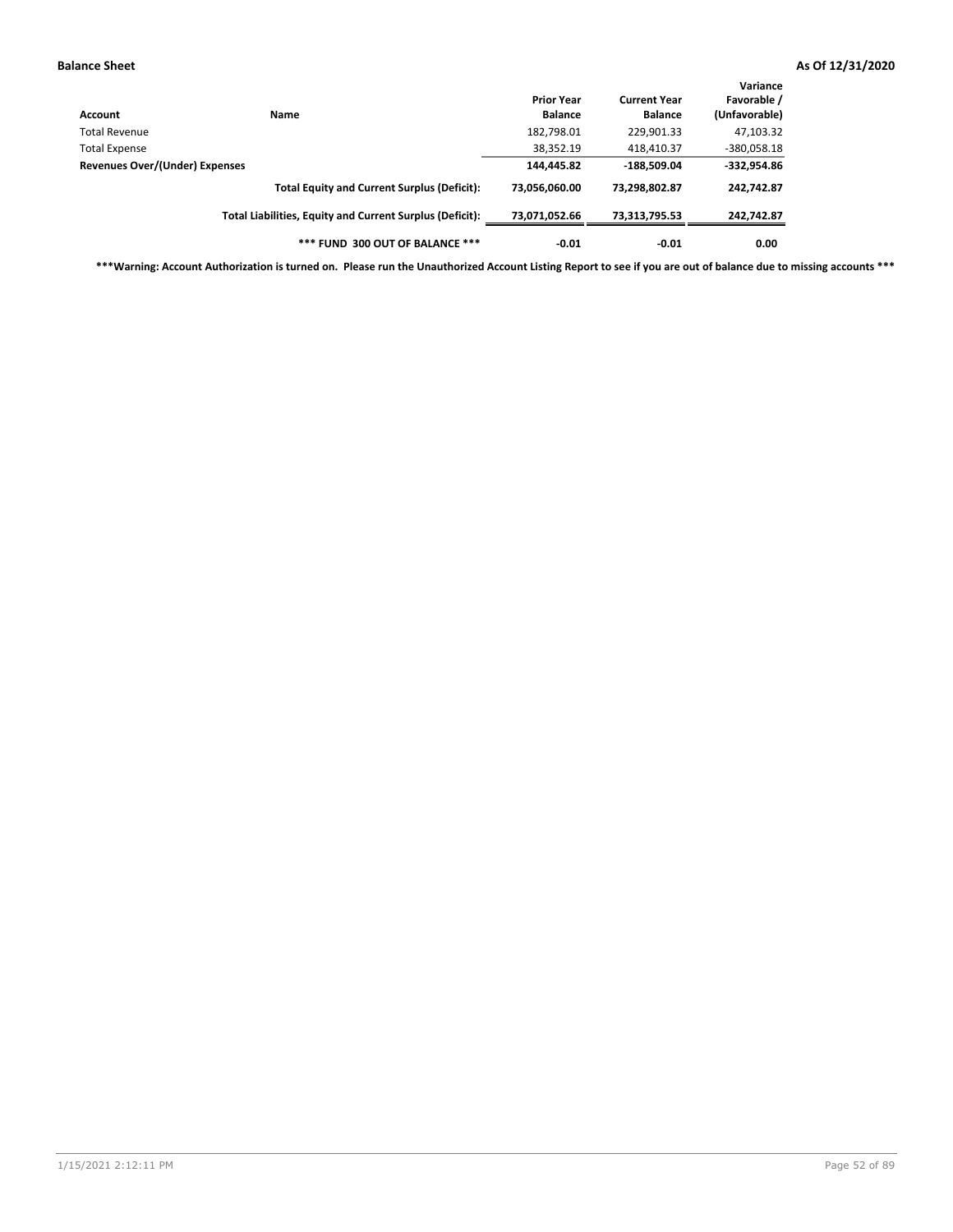|                                 |                                                          |                                     |                                       | Variance                     |
|---------------------------------|----------------------------------------------------------|-------------------------------------|---------------------------------------|------------------------------|
| Account                         | Name                                                     | <b>Prior Year</b><br><b>Balance</b> | <b>Current Year</b><br><b>Balance</b> | Favorable /<br>(Unfavorable) |
| Fund: 320 - AIRPORT TXDOT GRANT |                                                          |                                     |                                       |                              |
| Assets                          |                                                          |                                     |                                       |                              |
| 320-2-000000-10000-0000         | <b>CURRENT ASSETS / CASH</b>                             | 200,000.84                          | 400,000.84                            | 200,000.00                   |
| 320-2-000000-13201-0000         | MISC ACCTS RECEIVABLE                                    | 0.00                                | 0.00                                  | 0.00                         |
| 320-2-000000-13205-0000         | <b>INTEREST RECEIVABLE</b>                               | 0.00                                | 0.00                                  | 0.00                         |
|                                 | <b>Total Assets:</b>                                     | 200,000.84                          | 400,000.84                            | 200,000.00                   |
| Liability                       |                                                          |                                     |                                       |                              |
| 320-2-000000-20101-0000         | <b>ACCOUNTS PAYABLE</b>                                  | 0.00                                | 0.00                                  | 0.00                         |
| 320-2-000000-20102-0000         | <b>CREDIT CARD PAYABLE</b>                               | 0.00                                | 0.00                                  | 0.00                         |
| 320-2-000000-20103-0000         | <b>ACCRUED ACCOUNTS PAYABLE</b>                          | 0.00                                | 0.00                                  | 0.00                         |
| 320-2-000000-20902-0000         | <b>DEFERRED GRANT REVENUE</b>                            | 0.00                                | 0.00                                  | 0.00                         |
| 320-2-000000-21125-0000         | DUE TO / AIRPORT FUND                                    | 0.00                                | 0.00                                  | 0.00                         |
| 320-2-000000-29300-0000         | <b>ENCUMBRANCE SUMMARY</b>                               | 0.00                                | 0.00                                  | 0.00                         |
| 320-2-000000-29400-0100         | RESERVED ACCOUNT / ENCUMBRANCES                          | 0.00                                | 0.00                                  | 0.00                         |
|                                 | <b>Total Liability:</b>                                  | 0.00                                | 0.00                                  | 0.00                         |
| <b>Equity</b>                   |                                                          |                                     |                                       |                              |
| 320-2-000000-39000-0000         | UNRESERVED-FUND BALANCE                                  | 200,000.84                          | 200,000.84                            | 0.00                         |
|                                 | <b>Total Beginning Equity:</b>                           | 200,000.84                          | 200,000.84                            | 0.00                         |
| <b>Total Revenue</b>            |                                                          | 0.00                                | 200,000.00                            | 200,000.00                   |
| <b>Total Expense</b>            |                                                          | 0.00                                | 0.00                                  | 0.00                         |
| Revenues Over/(Under) Expenses  |                                                          | 0.00                                | 200,000.00                            | 200,000.00                   |
|                                 | <b>Total Equity and Current Surplus (Deficit):</b>       | 200,000.84                          | 400,000.84                            | 200,000.00                   |
|                                 | Total Liabilities, Equity and Current Surplus (Deficit): | 200,000.84                          | 400,000.84                            | 200,000.00                   |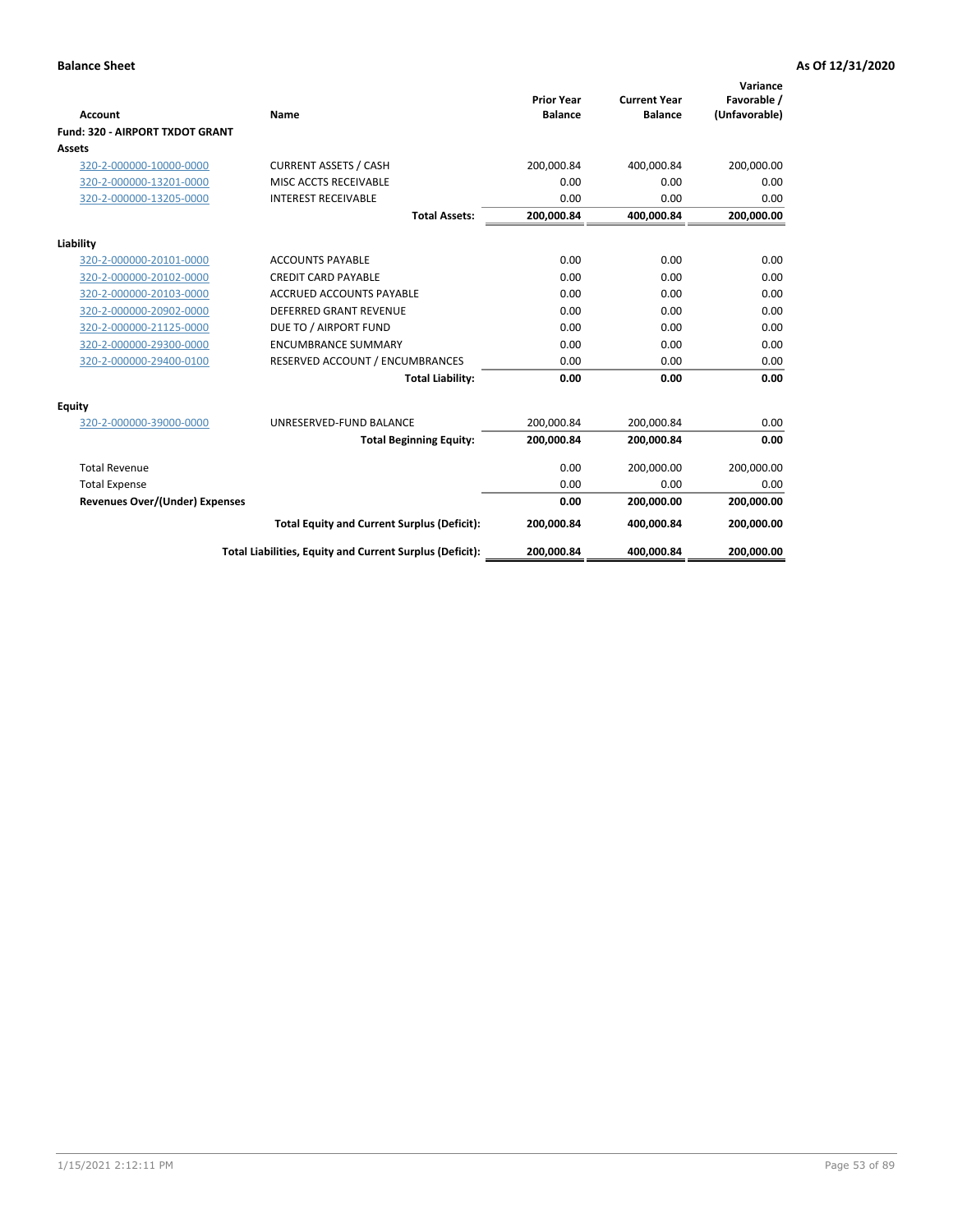|                                         |                                                          |                                     |                                       | Variance                     |
|-----------------------------------------|----------------------------------------------------------|-------------------------------------|---------------------------------------|------------------------------|
| <b>Account</b>                          | Name                                                     | <b>Prior Year</b><br><b>Balance</b> | <b>Current Year</b><br><b>Balance</b> | Favorable /<br>(Unfavorable) |
| <b>Fund: 360 - AIRPORT CAPITAL FUND</b> |                                                          |                                     |                                       |                              |
| Assets                                  |                                                          |                                     |                                       |                              |
| 360-2-000000-10000-0000                 | <b>CURRENT ASSETS / CASH</b>                             | 7,846,216.91                        | 8,181,077.81                          | 334,860.90                   |
| 360-2-000000-13201-0000                 | MISC ACCTS RECEIVABLE                                    | 0.00                                | 0.00                                  | 0.00                         |
| 360-2-000000-13205-0000                 | <b>INTEREST RECEIVABLE</b>                               | 0.00                                | 0.00                                  | 0.00                         |
| 360-2-000000-16301-0000                 | FIXED ASSETS / C W I P                                   | 132,616.88                          | 132,616.88                            | 0.00                         |
|                                         | <b>Total Assets:</b>                                     | 7,978,833.79                        | 8,313,694.69                          | 334,860.90                   |
| Liability                               |                                                          |                                     |                                       |                              |
| 360-2-000000-20101-0000                 | <b>ACCOUNTS PAYABLE</b>                                  | 0.00                                | 0.00                                  | 0.00                         |
| 360-2-000000-20102-0000                 | <b>CREDIT CARD PAYABLE</b>                               | 0.00                                | 0.00                                  | 0.00                         |
| 360-2-000000-20103-0000                 | <b>ACCRUED ACCOUNTS PAYABLE</b>                          | 0.00                                | 0.00                                  | 0.00                         |
| 360-2-000000-20125-0000                 | SALES TAX PAYABLE / IN THE CITY                          | 0.00                                | 0.00                                  | 0.00                         |
| 360-2-000000-20139-0000                 | <b>RETAINAGES PAYABLE</b>                                | 0.00                                | 0.00                                  | 0.00                         |
| 360-2-000000-21001-0000                 | <b>GENERAL FUND / GENERAL FUND</b>                       | 0.00                                | 0.00                                  | 0.00                         |
| 360-2-000000-27001-0000                 | <b>CONTRIBUTED CAPITAL</b>                               | 0.00                                | 0.00                                  | 0.00                         |
| 360-2-000000-29300-0000                 | <b>ENCUMBRANCE SUMMARY</b>                               | 0.00                                | 0.00                                  | 0.00                         |
| 360-2-000000-29400-0000                 | RESERVED ACCOUNT / ENCUMBRANCES                          | 0.00                                | 0.00                                  | 0.00                         |
|                                         | <b>Total Liability:</b>                                  | 0.00                                | 0.00                                  | 0.00                         |
| Equity                                  |                                                          |                                     |                                       |                              |
| 360-2-000000-39000-0000                 | UNRESERVED-FUND BALANCE                                  | 0.00                                | 0.00                                  | 0.00                         |
| 360-2-000000-39100-0000                 | UNRESERVED-RET. EARNINGS                                 | 8,131,751.78                        | 7,938,916.72                          | $-192,835.06$                |
|                                         | <b>Total Beginning Equity:</b>                           | 8,131,751.78                        | 7,938,916.72                          | $-192,835.06$                |
|                                         |                                                          |                                     |                                       |                              |
| <b>Total Revenue</b>                    |                                                          | 15,905.56                           | 374,958.33                            | 359,052.77                   |
| <b>Total Expense</b>                    |                                                          | 168,823.55                          | 180.36                                | 168,643.19                   |
| Revenues Over/(Under) Expenses          |                                                          | $-152,917.99$                       | 374,777.97                            | 527,695.96                   |
|                                         | <b>Total Equity and Current Surplus (Deficit):</b>       | 7,978,833.79                        | 8,313,694.69                          | 334,860.90                   |
|                                         | Total Liabilities, Equity and Current Surplus (Deficit): | 7,978,833.79                        | 8,313,694.69                          | 334,860.90                   |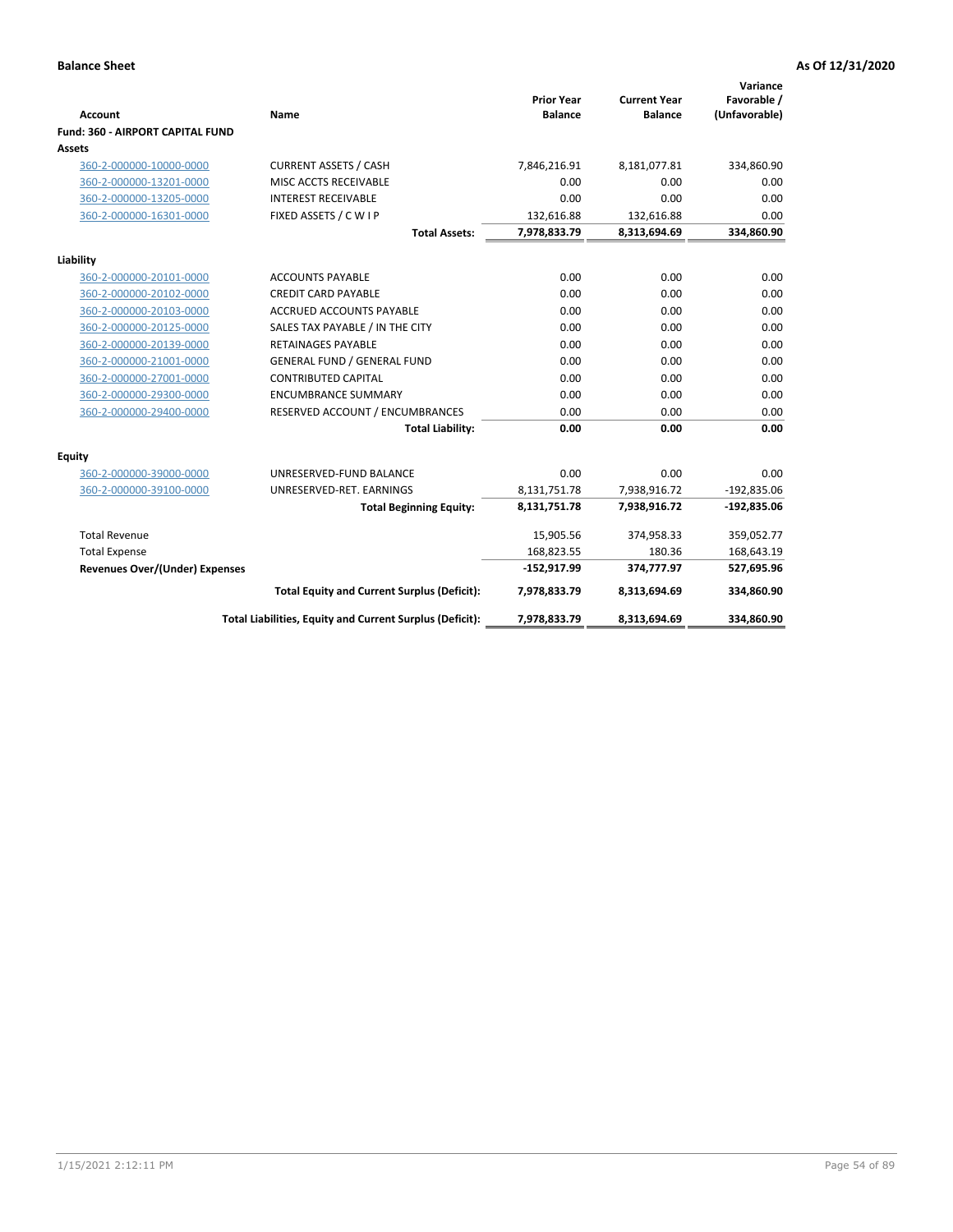| <b>Account</b>                        | <b>Name</b>                                              | <b>Prior Year</b><br><b>Balance</b> | <b>Current Year</b><br><b>Balance</b> | Variance<br>Favorable /<br>(Unfavorable) |
|---------------------------------------|----------------------------------------------------------|-------------------------------------|---------------------------------------|------------------------------------------|
| <b>Fund: 361 - L3-IDC FUND</b>        |                                                          |                                     |                                       |                                          |
| Assets                                |                                                          |                                     |                                       |                                          |
| 361-2-000000-10000-0000               | <b>CURRENT ASSETS / CASH</b>                             | 0.00                                | 0.00                                  | 0.00                                     |
| 361-2-000000-13201-0000               | MISC ACCTS RECEIVABLE                                    | 0.00                                | 0.00                                  | 0.00                                     |
| 361-2-000000-13205-0000               | <b>INTEREST RECEIVABLE</b>                               | 0.00                                | 0.00                                  | 0.00                                     |
|                                       | <b>Total Assets:</b>                                     | 0.00                                | 0.00                                  | 0.00                                     |
| Liability                             |                                                          |                                     |                                       |                                          |
| 361-2-000000-20101-0000               | <b>ACCOUNTS PAYABLE</b>                                  | 0.00                                | 0.00                                  | 0.00                                     |
| 361-2-000000-20102-0000               | <b>CREDIT CARD PAYABLE</b>                               | 0.00                                | 0.00                                  | 0.00                                     |
| 361-2-000000-20103-0000               | MISCELLANEOUS LIABILITIES                                | 0.00                                | 0.00                                  | 0.00                                     |
| 361-2-000000-20108-0000               | <b>MATURED BONDS PAYABLE</b>                             | 0.00                                | 0.00                                  | 0.00                                     |
| 361-2-000000-20111-0000               | <b>MATURED INTEREST PAYABLE</b>                          | 0.00                                | 0.00                                  | 0.00                                     |
| 361-2-000000-20112-0000               | <b>ACCRUED INTEREST PAYABLE</b>                          | 0.00                                | 0.00                                  | 0.00                                     |
| 361-2-000000-20139-0000               | <b>RETAINAGES PAYABLE</b>                                | 0.00                                | 0.00                                  | 0.00                                     |
| 361-2-000000-21001-0000               | <b>GENERAL FUND / GENERAL FUND</b>                       | 0.00                                | 0.00                                  | 0.00                                     |
|                                       | <b>Total Liability:</b>                                  | 0.00                                | 0.00                                  | 0.00                                     |
| Equity                                |                                                          |                                     |                                       |                                          |
| 361-2-000000-39000-0000               | UNRESERVED-FUND BALANCE                                  | 0.00                                | 0.00                                  | 0.00                                     |
| 361-2-000000-39100-0000               | UNRESERVED-RET. EARNINGS                                 | $-2,881,924.85$                     | $-2,881,924.85$                       | 0.00                                     |
| 361-2-000000-39150-0000               | RESERVED-RET. EARNINGS                                   | 2,881,924.85                        | 2,881,924.85                          | 0.00                                     |
|                                       | <b>Total Beginning Equity:</b>                           | 0.00                                | 0.00                                  | 0.00                                     |
| <b>Total Revenue</b>                  |                                                          | 0.00                                | 0.00                                  | 0.00                                     |
| <b>Total Expense</b>                  |                                                          | 0.00                                | 0.00                                  | 0.00                                     |
| <b>Revenues Over/(Under) Expenses</b> |                                                          | 0.00                                | 0.00                                  | 0.00                                     |
|                                       | <b>Total Equity and Current Surplus (Deficit):</b>       | 0.00                                | 0.00                                  | 0.00                                     |
|                                       | Total Liabilities, Equity and Current Surplus (Deficit): | 0.00                                | 0.00                                  | 0.00                                     |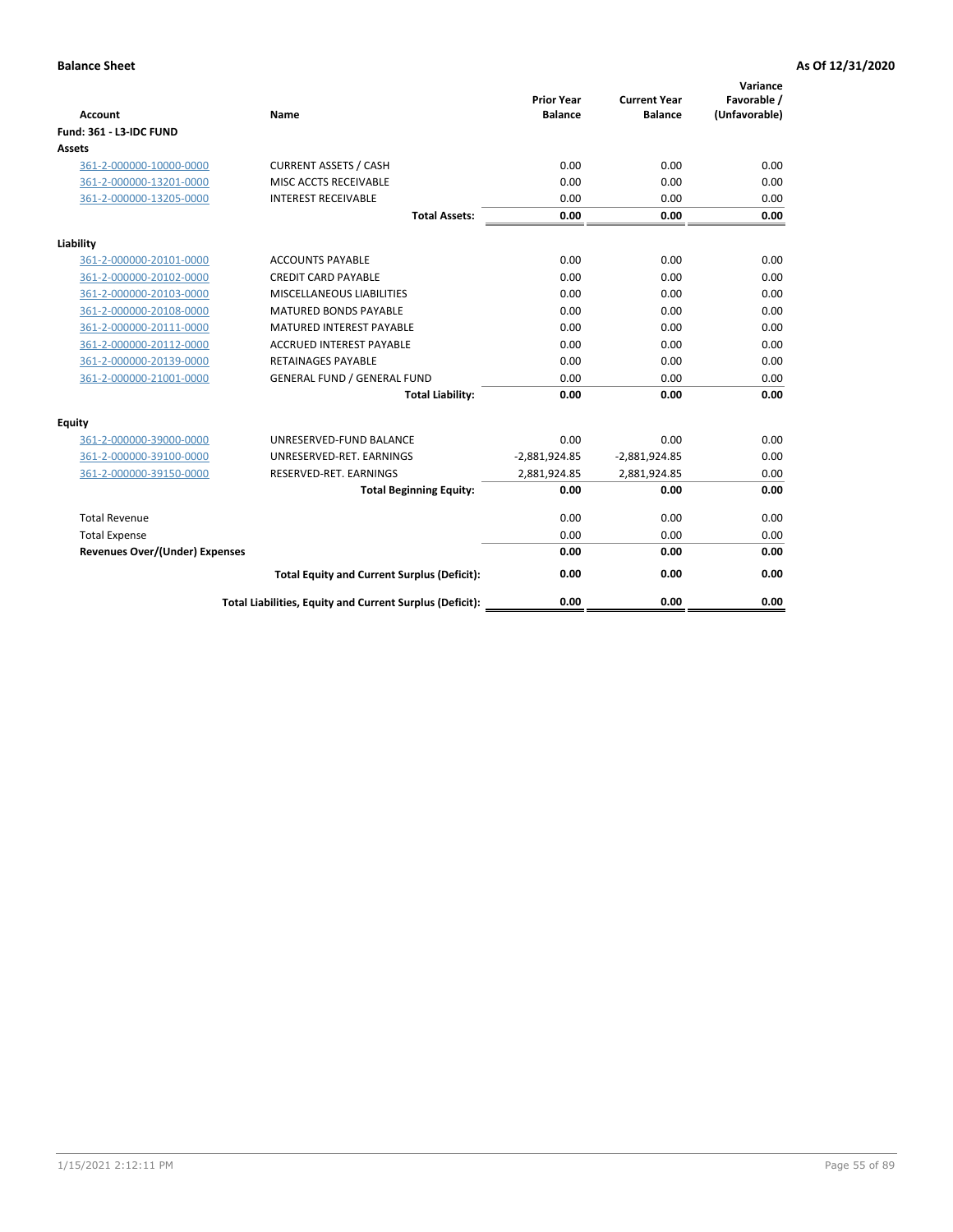|                                       |                                                          |                                     |                                       | Variance                     |
|---------------------------------------|----------------------------------------------------------|-------------------------------------|---------------------------------------|------------------------------|
| <b>Account</b>                        | Name                                                     | <b>Prior Year</b><br><b>Balance</b> | <b>Current Year</b><br><b>Balance</b> | Favorable /<br>(Unfavorable) |
| Fund: 362 - AIRPORT FBO FUEL          |                                                          |                                     |                                       |                              |
| <b>Assets</b>                         |                                                          |                                     |                                       |                              |
| 362-2-000000-10000-0000               | <b>CURRENT ASSETS / CASH</b>                             | 257,105.18                          | 270,496.69                            | 13,391.51                    |
| 362-2-000000-13201-0000               | MISC ACCTS RECEIVABLE                                    | 0.00                                | $-659.11$                             | $-659.11$                    |
| 362-2-000000-13205-0000               | <b>INTEREST RECEIVABLE</b>                               | 0.00                                | 0.00                                  | 0.00                         |
|                                       | <b>Total Assets:</b>                                     | 257,105.18                          | 269,837.58                            | 12,732.40                    |
| Liability                             |                                                          |                                     |                                       |                              |
| 362-2-000000-20101-0000               | <b>ACCOUNTS PAYABLE</b>                                  | 0.00                                | 0.00                                  | 0.00                         |
| 362-2-000000-20102-0000               | <b>CREDIT CARD PAYABLE</b>                               | 0.00                                | 0.00                                  | 0.00                         |
| 362-2-000000-20103-0000               | <b>ACCRUED ACCOUNTS PAYABLE</b>                          | 0.00                                | 0.00                                  | 0.00                         |
| 362-2-000000-20125-0000               | SALES TAX PAYABLE / IN THE CITY                          | 18.99                               | 22.47                                 | $-3.48$                      |
| 362-2-000000-29300-0000               | <b>ENCUMBRANCE SUMMARY</b>                               | 0.00                                | 0.00                                  | 0.00                         |
| 362-2-000000-29400-0000               | RESERVED ACCOUNT / ENCUMBRANCES                          | 0.00                                | 0.00                                  | 0.00                         |
|                                       | <b>Total Liability:</b>                                  | 18.99                               | 22.47                                 | $-3.48$                      |
| <b>Equity</b>                         |                                                          |                                     |                                       |                              |
| 362-2-000000-39000-0000               | UNRESERVED-FUND BALANCE                                  | 0.00                                | 0.00                                  | 0.00                         |
| 362-2-000000-39100-0000               | UNRESERVED-RET. EARNINGS                                 | 111,973.47                          | 210,139.08                            | 98,165.61                    |
|                                       | <b>Total Beginning Equity:</b>                           | 111,973.47                          | 210,139.08                            | 98,165.61                    |
| <b>Total Revenue</b>                  |                                                          | 151,603.04                          | 87,580.65                             | $-64,022.39$                 |
| <b>Total Expense</b>                  |                                                          | 6,490.32                            | 27,904.62                             | $-21,414.30$                 |
| <b>Revenues Over/(Under) Expenses</b> |                                                          | 145,112.72                          | 59,676.03                             | $-85,436.69$                 |
|                                       | <b>Total Equity and Current Surplus (Deficit):</b>       | 257,086.19                          | 269,815.11                            | 12,728.92                    |
|                                       | Total Liabilities, Equity and Current Surplus (Deficit): | 257,105.18                          | 269,837.58                            | 12,732.40                    |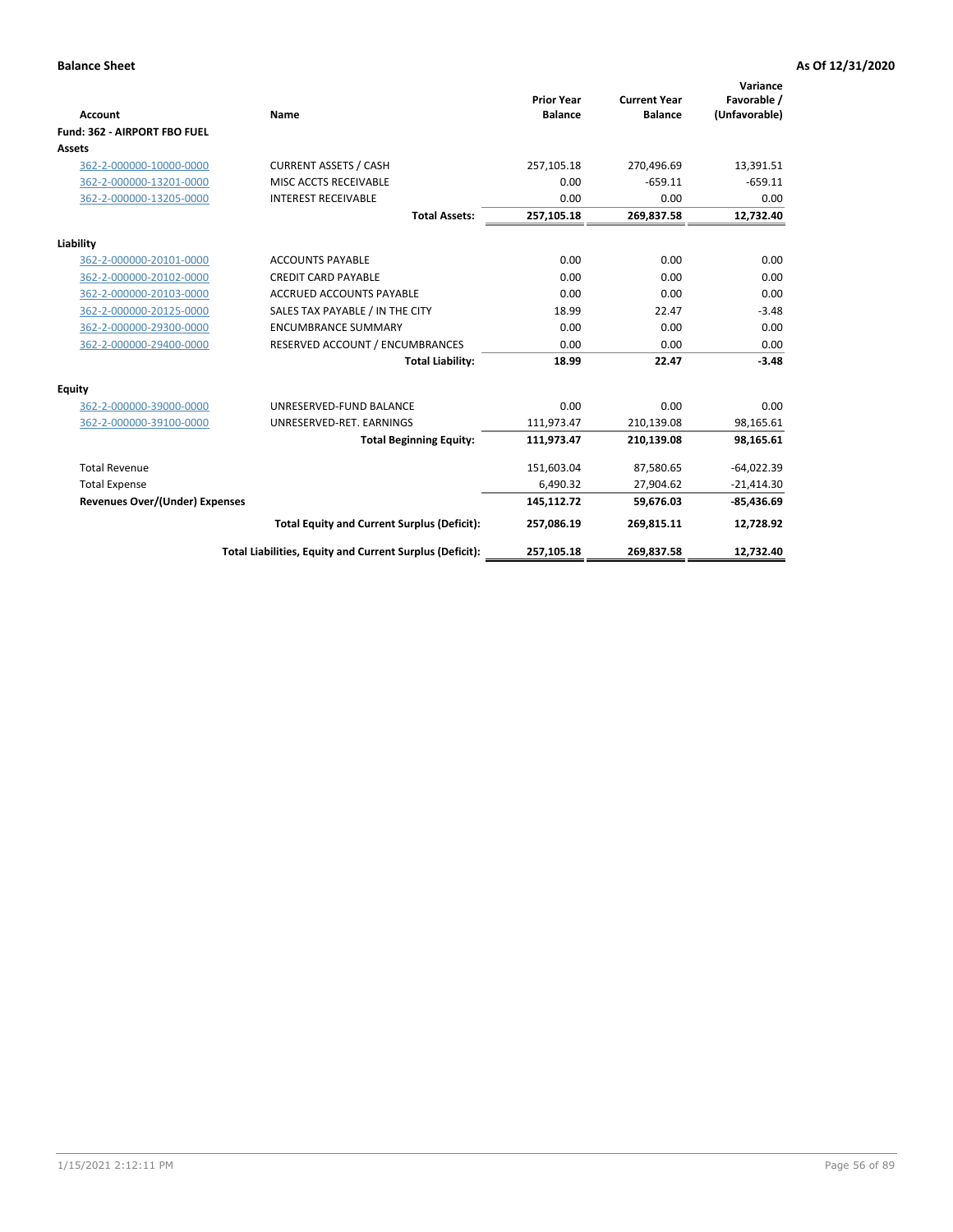| Account                                            | Name                                                   | <b>Prior Year</b><br><b>Balance</b> | <b>Current Year</b><br><b>Balance</b> | Variance<br>Favorable /<br>(Unfavorable) |
|----------------------------------------------------|--------------------------------------------------------|-------------------------------------|---------------------------------------|------------------------------------------|
| Fund: 400 - GOLF FUND                              |                                                        |                                     |                                       |                                          |
| Assets                                             |                                                        |                                     |                                       |                                          |
| 400-2-000000-10000-0000                            | <b>CURRENT ASSETS / CASH</b>                           | -441,428.95                         | -457,341.93                           | $-15,912.98$                             |
| 400-2-000000-10304-0000                            | CASH / PETTY CASH/CHANGE DRAWERS                       | 200.00                              | 200.00                                | 0.00                                     |
| 400-2-000000-13007-0000                            | <b>RETURNED CHECKS</b>                                 | 0.00                                | 0.00                                  | 0.00                                     |
| 400-2-000000-13201-0000                            | MISC ACCTS RECEIVABLE                                  | $-506.39$                           | $-516.82$                             | $-10.43$                                 |
| 400-2-000000-13202-0000                            | <b>EMPLOYEE ADVANCES</b>                               | 0.00                                | 0.00                                  | 0.00                                     |
| 400-2-000000-13203-0000                            | NON-CURRENT ASSETS / PREPAYMENTS                       | 0.00                                | 0.00                                  | 0.00                                     |
| 400-2-000000-13205-0000                            | <b>INTEREST RECEIVABLE</b>                             | 0.00                                | 0.00                                  | 0.00                                     |
| 400-2-000000-13206-0000                            | <b>CHARGES RECEIVABLE</b>                              | 34,030.69                           | 28,034.15                             | $-5,996.54$                              |
| 400-2-000000-15301-0000                            | <b>INVENTORIES / GOLF COURSE</b>                       | 8,301.68                            | 8,301.68                              | 0.00                                     |
| 400-2-000000-16001-0000                            | FIXED ASSETS / LAND                                    | 93,000.00                           | 93,000.00                             | 0.00                                     |
| 400-2-000000-16002-0000                            | FIXED ASSETS / IMPROVMENTS-NON BUILDI                  | 521,160.58                          | 521,160.58                            | 0.00                                     |
| 400-2-000000-16003-0000                            | ACCUM DEPR / IMPROVEMENTS-NON BUILI                    | $-310,540.70$                       | $-310,540.70$                         | 0.00                                     |
| 400-2-000000-16004-0000                            | FIXED ASSETS / BUILDINGS                               | 109,640.00                          | 109,640.00                            | 0.00                                     |
| 400-2-000000-16005-0000                            | <b>ACCUM DEPR / BUILDINGS</b>                          | $-109,589.51$                       | $-109,589.51$                         | 0.00                                     |
| 400-2-000000-16201-0000                            | FIXED ASSETS / MACHINERY AND EQUIPMEN                  | 51,957.00                           | 51,957.00                             | 0.00                                     |
| 400-2-000000-16202-0000                            | ACCUM DEPR / MACHINERY AND EQUIPMEI                    | $-51,957.00$                        | $-51,957.00$                          | 0.00                                     |
| 400-2-000000-16301-0000                            | FIXED ASSETS / C W I P                                 | 0.00                                | 0.00                                  | 0.00                                     |
| 400-2-000000-17501-0000                            | <b>EMPLOYEE CONTRIBUTIONS</b>                          | 17,817.00                           | 17,817.00                             | 0.00                                     |
| 400-2-000000-17504-0000                            | <b>INVESTMENT RETURN</b>                               | 57,432.00                           | 57,432.00                             | 0.00                                     |
| 400-2-000000-17508-0000                            | <b>EXPERIENCE DIFFERENCE- OUTFLOW</b>                  | 2,889.00                            | 2,889.00                              | 0.00                                     |
| 400-2-000000-17509-0000                            | <b>EXPERIENCE DIFFERENCE - INFLOW</b>                  | $-3,422.00$                         | $-3,422.00$                           | 0.00                                     |
| 400-2-000000-17520-0000                            | <b>ASSUMPTION CHANGES</b>                              | 0.00                                | 0.00                                  | 0.00                                     |
|                                                    | <b>Total Assets:</b>                                   | $-21,016.60$                        | -42,936.55                            | $-21,919.95$                             |
|                                                    |                                                        |                                     |                                       |                                          |
| Liability                                          |                                                        |                                     |                                       |                                          |
| 400-2-000000-20101-0000                            | <b>ACCOUNTS PAYABLE</b>                                | 0.00                                | 0.00                                  | 0.00                                     |
| 400-2-000000-20102-0000                            | <b>CREDIT CARD PAYABLE</b>                             | 0.00                                | 0.00                                  | 0.00                                     |
| 400-2-000000-20103-0000                            | ACCRUED ACCOUNTS PAYABLE                               | 0.00                                | 0.00                                  | 0.00                                     |
| 400-2-000000-20112-0000                            | <b>ACCRUED INTEREST PAYABLE</b>                        | 0.00                                | 0.00                                  | 0.00                                     |
| 400-2-000000-20124-0000                            | <b>GOLF COURSE RESALE</b>                              | 0.00                                | 0.00                                  | 0.00                                     |
| 400-2-000000-20125-0000                            | SALES TAX PAYABLE / IN THE CITY                        | 540.64                              | 1,829.46                              | $-1,288.82$                              |
| 400-2-000000-20139-0000                            | RETAINAGES PAYABLE                                     | 0.00                                | 0.00                                  | 0.00                                     |
| 400-2-000000-20141-0000                            | <b>TELEPHONE CLEARING</b>                              | 0.00                                | 0.00                                  | 0.00                                     |
| 400-2-000000-20160-0000                            | <b>UNAPPLIED CREDIT</b>                                | 0.00                                | 0.00                                  | 0.00                                     |
| 400-2-000000-21001-0000                            | <b>GENERAL FUND / GENERAL FUND</b>                     | 0.00                                | 0.00                                  | 0.00                                     |
| 400-2-000000-21101-0000                            | ENTERPRISE / WTR/WWTR UTILITY FUND                     | 0.00                                | 0.00<br>4.564.90                      | 0.00                                     |
| 400-2-000000-22001-0000                            | SALARIES PAYABLE                                       | 4,564.90                            |                                       | 0.00                                     |
| 400-2-000000-22002-0000                            | <b>VACATION/SICK PAYABLE</b>                           | 11,373.88                           | 11,373.88                             | 0.00                                     |
| 400-2-000000-23001-0000                            | CAPITAL LEASE PAYABLE                                  | 0.00                                | 0.00                                  | 0.00                                     |
| 400-2-000000-24001-0000                            | O/S CHECKS PAYABLE                                     | 0.00                                | 0.00                                  | 0.00                                     |
| 400-2-000000-26001-0000                            | COMPENSATED ABSENCES PAY<br><b>CONTRIBUTED CAPITAL</b> | 31,821.18<br>0.00                   | 31,821.18<br>0.00                     | 0.00<br>0.00                             |
| 400-2-000000-27001-0000<br>400-2-000000-27002-0000 | CONTRIBUTED CAPITAL / DEVELOPERS                       | 0.00                                | 0.00                                  | 0.00                                     |
|                                                    | <b>ENCUMBRANCE SUMMARY</b>                             | 0.00                                | 0.00                                  | 0.00                                     |
| 400-2-000000-29300-0000                            | RESERVED ACCOUNT / ENCUMBRANCES                        | 0.00                                | 0.00                                  | 0.00                                     |
| 400-2-000000-29400-0100<br>400-2-000000-29999-0000 | NET PENSION LIABILITY                                  | 128,669.00                          | 128,669.00                            | 0.00                                     |
|                                                    | <b>Total Liability:</b>                                | 176,969.60                          | 178,258.42                            | $-1,288.82$                              |
|                                                    |                                                        |                                     |                                       |                                          |
| <b>Equity</b>                                      |                                                        |                                     |                                       |                                          |
| 400-2-000000-39000-0000                            | UNRESERVED-FUND BALANCE                                | 0.00                                | 0.00                                  | 0.00                                     |
| 400-2-000000-39100-0000                            | UNRESERVED-RET. EARNINGS                               | $-167,361.70$                       | $-214,395.36$                         | -47,033.66                               |
| 400-2-000000-39500-0000                            | <b>NET POSITION - PENSION</b>                          | $-44.00$                            | $-44.00$                              | 0.00                                     |
|                                                    | <b>Total Beginning Equity:</b>                         | $-167,405.70$                       | -214,439.36                           | -47,033.66                               |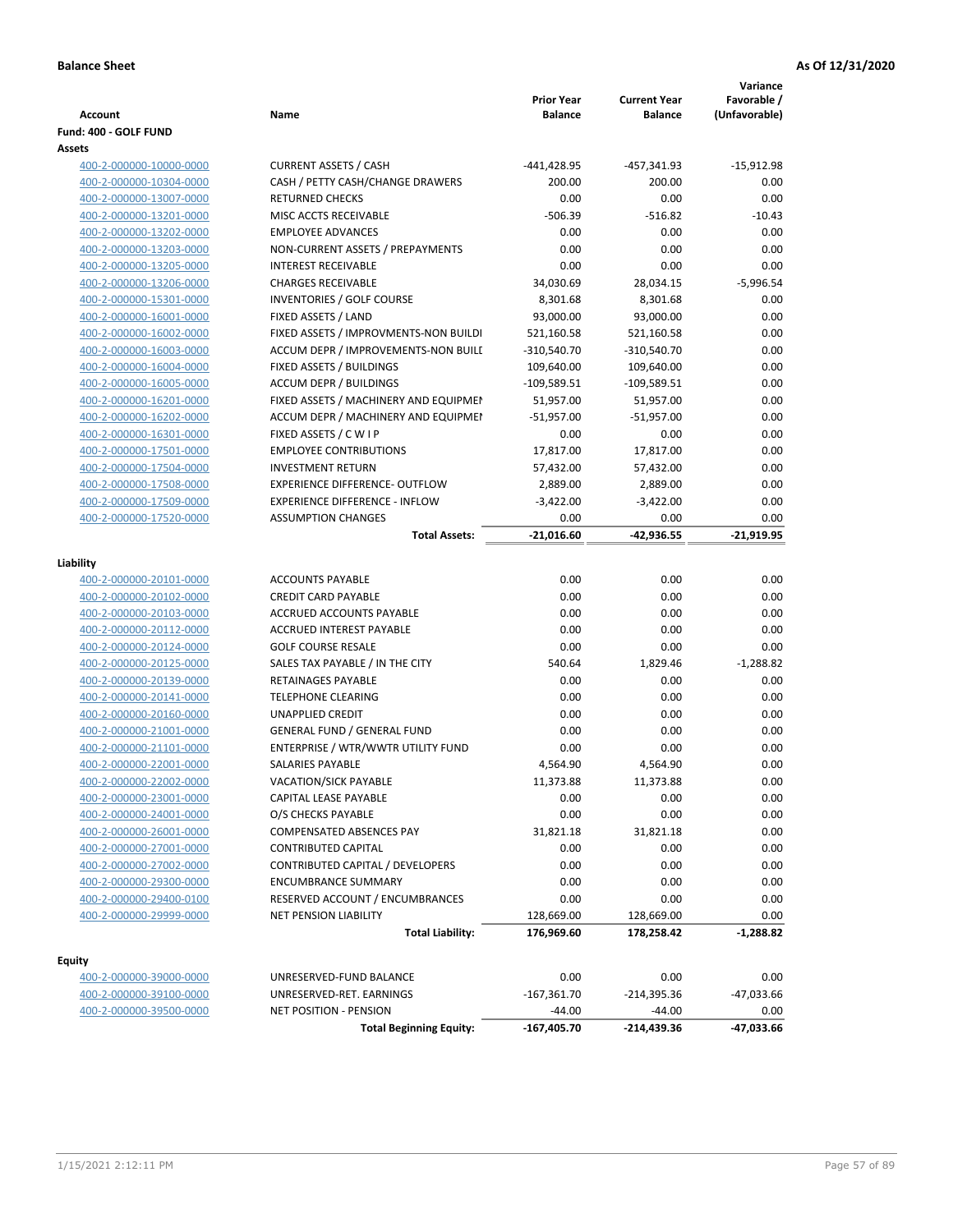| Account                        | Name                                                     | <b>Prior Year</b><br><b>Balance</b> | <b>Current Year</b><br><b>Balance</b> | Variance<br>Favorable /<br>(Unfavorable) |
|--------------------------------|----------------------------------------------------------|-------------------------------------|---------------------------------------|------------------------------------------|
| Total Revenue                  |                                                          | 31,790.79                           | 52,292.02                             | 20,501.23                                |
| Total Expense                  |                                                          | 62,371.28                           | 59,047.62                             | 3,323.66                                 |
| Revenues Over/(Under) Expenses |                                                          | $-30,580.49$                        | $-6,755.60$                           | 23,824.89                                |
|                                | <b>Total Equity and Current Surplus (Deficit):</b>       | $-197,986.19$                       | $-221.194.96$                         | $-23,208.77$                             |
|                                | Total Liabilities, Equity and Current Surplus (Deficit): | $-21,016.59$                        | $-42,936.54$                          | $-21,919.95$                             |
|                                | *** FUND 400 OUT OF BALANCE ***                          | $-0.01$                             | $-0.01$                               | 0.00                                     |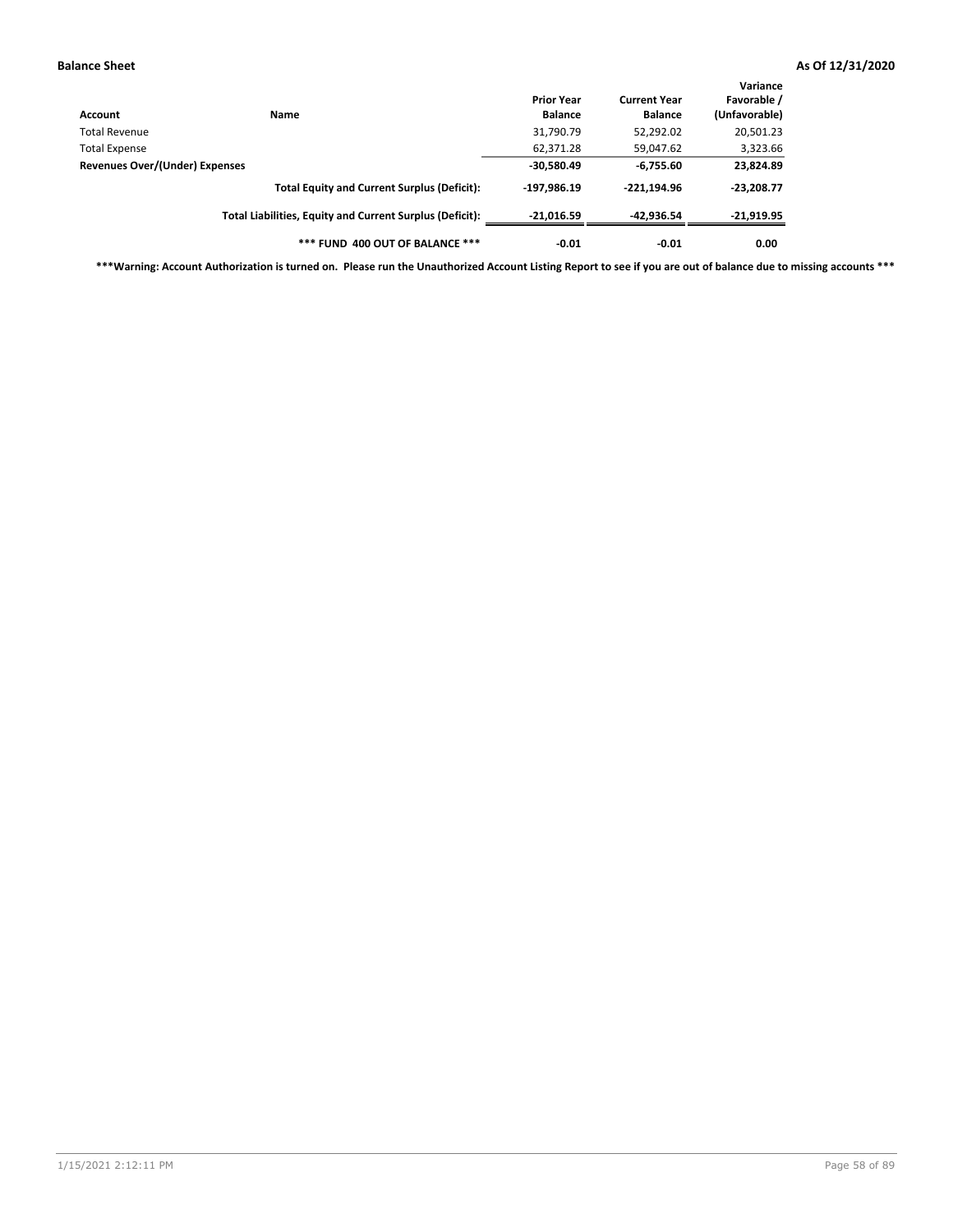| <b>Account</b>                        | Name                                                            | <b>Prior Year</b><br><b>Balance</b> | <b>Current Year</b><br><b>Balance</b> | Variance<br>Favorable /<br>(Unfavorable) |
|---------------------------------------|-----------------------------------------------------------------|-------------------------------------|---------------------------------------|------------------------------------------|
| <b>Fund: 500 - SANITATION FUND</b>    |                                                                 |                                     |                                       |                                          |
| Assets                                |                                                                 |                                     |                                       |                                          |
| 500-2-000000-10000-0000               | <b>CURRENT ASSETS / CASH</b>                                    | 2,003,233.62                        | 1,398,251.62                          | $-604,982.00$                            |
| 500-2-000000-13000-0000               | <b>CUSTOMER ACCTS RECEIVABLE</b>                                | 174,392.66                          | 297,607.77                            | 123,215.11                               |
| 500-2-000000-13001-0000               | NON CURRENT CUSTOMER ACCTS RECEIVAE                             | 74,752.30                           | 83,525.71                             | 8,773.41                                 |
| 500-2-000000-13002-0000               | ALLOW FOR UNCOLLECT REC                                         | 37,475.14                           | $-86,913.13$                          | $-124,388.27$                            |
| 500-2-000000-13003-0000               | UNBILLED YEAR-END ACCRUAL                                       | 418,902.98                          | 418,902.98                            | 0.00                                     |
| 500-2-000000-13201-0000               | MISC ACCTS RECEIVABLE                                           | 0.00                                | 0.00                                  | 0.00                                     |
| 500-2-000000-17501-0000               | <b>EMPLOYEE CONTRIBUTIONS</b>                                   | 17,817.00                           | 17,817.00                             | 0.00                                     |
| 500-2-000000-17504-0000               | <b>INVESTMENT RETURN</b>                                        | 57,432.00                           | 57,432.00                             | 0.00                                     |
| 500-2-000000-17508-0000               | <b>EXPERIENCE DIFFERENCE- OUTFLOW</b>                           | 2,889.00                            | 2,889.00                              | 0.00                                     |
| 500-2-000000-17509-0000               | <b>EXPERIENCE DIFFERENCE - INFLOW</b>                           | $-3,422.00$                         | $-3,422.00$                           | 0.00                                     |
| 500-2-000000-17520-0000               | <b>ASSUMPTION CHANGES</b>                                       | 0.00                                | 0.00                                  | 0.00                                     |
|                                       | <b>Total Assets:</b>                                            | 2,783,472.70                        | 2,186,090.95                          | $-597,381.75$                            |
|                                       |                                                                 |                                     |                                       |                                          |
| Liability                             |                                                                 |                                     |                                       |                                          |
| 500-2-000000-20101-0000               | <b>ACCOUNTS PAYABLE</b>                                         | 0.00                                | 359,689.31                            | -359,689.31                              |
| 500-2-000000-20102-0000               | <b>CREDIT CARD PAYABLE</b>                                      | 0.00                                | 0.00                                  | 0.00                                     |
| 500-2-000000-20103-0000               | ACCRUED ACCOUNTS PAYABLE                                        | 0.00                                | 0.00                                  | 0.00                                     |
| 500-2-000000-20125-0000               | SALES TAX PAYABLE / IN THE CITY                                 | 29,089.76                           | 28,412.78                             | 676.98                                   |
| 500-2-000000-20126-0000               | SALES TAX PAYABLE / OUT OF CITY                                 | 0.00                                | 0.00                                  | 0.00                                     |
| 500-2-000000-20133-0000               | <b>GARBAGE CLEARING</b>                                         | 0.00                                | 0.00                                  | 0.00                                     |
| 500-2-000000-20135-0000               | GARBAGE CLEARING / BAD DEBT EXPENS                              | 106,180.12                          | 195,943.51                            | -89,763.39                               |
| 500-2-000000-20160-0000               | <b>UNAPPLIED CREDIT</b>                                         | 0.00                                | 0.00                                  | 0.00                                     |
| 500-2-000000-20201-0000               | <b>DEFERRED REVENUE</b>                                         | 0.00                                | 0.00                                  | 0.00                                     |
| 500-2-000000-21001-0000               | <b>GENERAL FUND / GENERAL FUND</b>                              | 0.00                                | 0.00                                  | 0.00                                     |
| 500-2-000000-22001-0000               | SALARIES PAYABLE                                                | 4,509.88                            | 4,509.88                              | 0.00                                     |
| 500-2-000000-22002-0000               | <b>VACATION/SICK PAYABLE</b>                                    | 6,856.51                            | 6,856.51                              | 0.00                                     |
| 500-2-000000-24002-0000               | <b>CUSTOMER DEPOSITS</b>                                        | 271,139.35                          | 248,262.69                            | 22,876.66                                |
| 500-2-000000-24007-0000               | <b>BILLED DEPOSITS SUSPENSE</b>                                 | 0.00                                | 0.00                                  | 0.00                                     |
| 500-2-000000-26001-0000               | <b>COMPENSATED ABSENCES PAY</b>                                 | 7,315.63                            | 7,315.63                              | 0.00                                     |
| 500-2-000000-29300-0000               | <b>ENCUMBRANCE SUMMARY</b>                                      | 0.00                                | 0.00                                  | 0.00                                     |
| 500-2-000000-29400-0100               | RESERVED ACCOUNT / ENCUMBRANCES<br><b>NET PENSION LIABILITY</b> | 0.00                                | 0.00                                  | 0.00                                     |
| 500-2-000000-29999-0000               |                                                                 | 128,669.00                          | 128,669.00                            | 0.00                                     |
|                                       | <b>Total Liability:</b>                                         | 553,760.25                          | 979,659.31                            | -425,899.06                              |
| Equity                                |                                                                 |                                     |                                       |                                          |
| 500-2-000000-39000-0000               | UNRESERVED-FUND BALANCE                                         | 0.00                                | 0.00                                  | 0.00                                     |
| 500-2-000000-39100-0000               | UNRESERVED-RET. EARNINGS                                        | 1,899,147.78                        | 1,394,477.22                          | -504,670.56                              |
| <u>500-2-000000-39500-0000</u>        | NET POSITION - PENSION                                          | -44.00                              | -44.00                                | 0.00                                     |
|                                       | <b>Total Beginning Equity:</b>                                  | 1,899,103.78                        | 1,394,433.22                          | -504,670.56                              |
|                                       |                                                                 |                                     |                                       |                                          |
| <b>Total Revenue</b>                  |                                                                 | 1,354,299.08                        | 1,244,414.45                          | -109,884.63                              |
| <b>Total Expense</b>                  |                                                                 | 1,023,690.41                        | 1,432,416.03                          | -408,725.62                              |
| <b>Revenues Over/(Under) Expenses</b> |                                                                 | 330,608.67                          | -188,001.58                           | -518,610.25                              |
|                                       | <b>Total Equity and Current Surplus (Deficit):</b>              | 2,229,712.45                        | 1,206,431.64                          | -1,023,280.81                            |
|                                       | Total Liabilities, Equity and Current Surplus (Deficit):        | 2,783,472.70                        | 2,186,090.95                          | -597,381.75                              |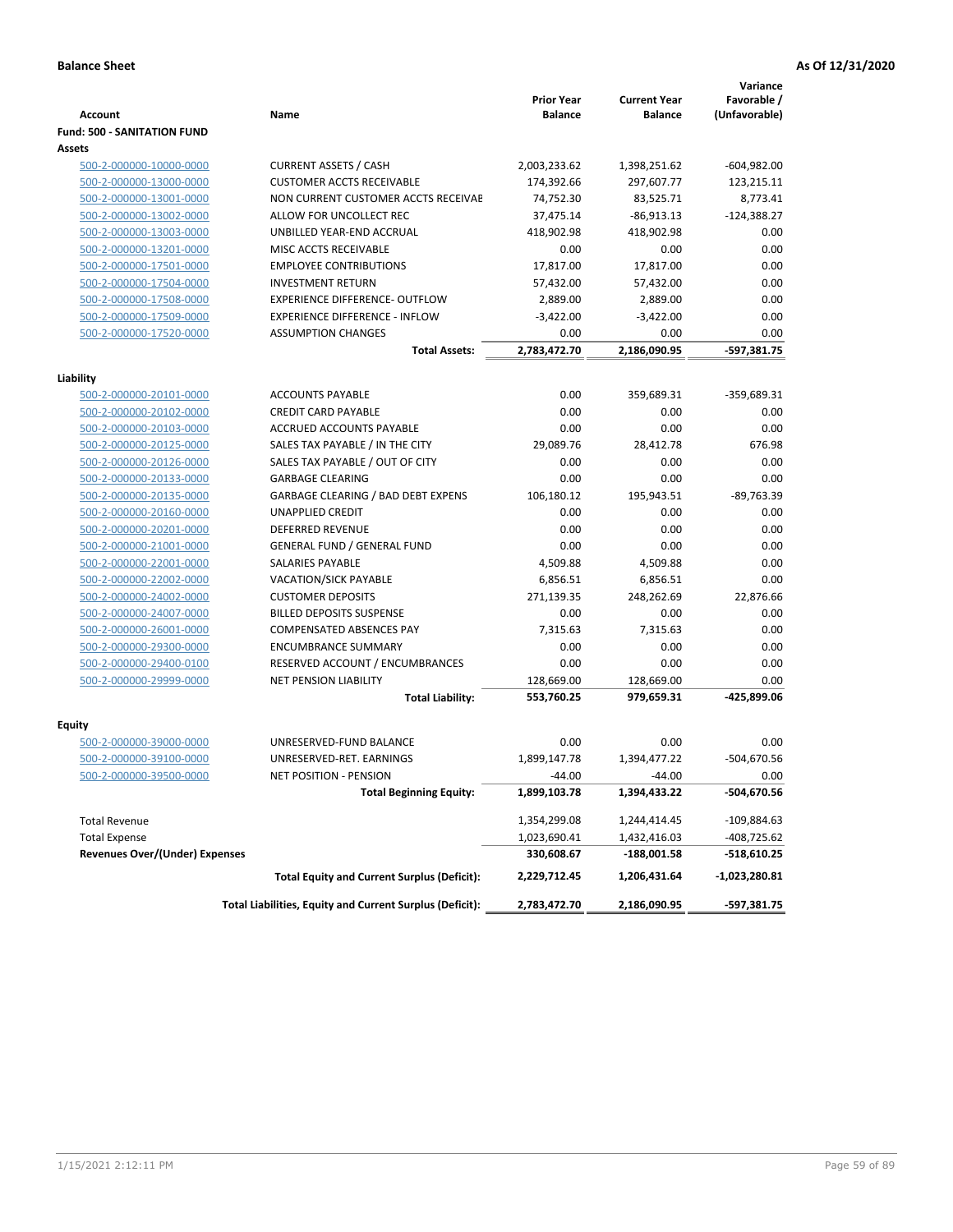| Account                                             | Name                                                     | <b>Prior Year</b><br><b>Balance</b> | <b>Current Year</b><br><b>Balance</b> | Variance<br>Favorable /<br>(Unfavorable) |
|-----------------------------------------------------|----------------------------------------------------------|-------------------------------------|---------------------------------------|------------------------------------------|
| Fund: 561 - REGINAL HOUSEHOLD HAZARDOUS WASTE GRANT |                                                          |                                     |                                       |                                          |
| <b>Assets</b>                                       |                                                          |                                     |                                       |                                          |
| 561-2-000000-10000-0000                             | <b>CURRENT ASSETS / CASH</b>                             | 0.00                                | 0.00                                  | 0.00                                     |
| 561-2-000000-13201-0000                             | MISC ACCTS RECEIVABLE                                    | 0.00                                | 0.00                                  | 0.00                                     |
| 561-2-000000-13205-0000                             | <b>INTEREST RECEIVABLE</b>                               | 0.00                                | 0.00                                  | 0.00                                     |
|                                                     | <b>Total Assets:</b>                                     | 0.00                                | 0.00                                  | 0.00                                     |
| Liability                                           |                                                          |                                     |                                       |                                          |
| 561-2-000000-20101-0000                             | <b>ACCOUNTS PAYABLE</b>                                  | 0.00                                | 0.00                                  | 0.00                                     |
| 561-2-000000-20102-0000                             | <b>CREDIT CARD PAYABLE</b>                               | 0.00                                | 0.00                                  | 0.00                                     |
| 561-2-000000-20103-0000                             | ACCRUED ACCOUNTS PAYABLE                                 | 0.00                                | 0.00                                  | 0.00                                     |
| 561-2-000000-21140-0000                             | DUE TO / SANITATION FUND                                 | 0.00                                | 0.00                                  | 0.00                                     |
| 561-2-000000-29300-0000                             | <b>ENCUMBRANCE SUMMARY</b>                               | 0.00                                | 0.00                                  | 0.00                                     |
| 561-2-000000-29400-0100                             | RESERVED ACCOUNT / ENCUMBRANCES                          | 0.00                                | 0.00                                  | 0.00                                     |
|                                                     | <b>Total Liability:</b>                                  | 0.00                                | 0.00                                  | 0.00                                     |
| <b>Equity</b>                                       |                                                          |                                     |                                       |                                          |
| 561-2-000000-39100-0000                             | UNRESERVED-RET. EARNINGS                                 | 0.00                                | 0.00                                  | 0.00                                     |
|                                                     | <b>Total Beginning Equity:</b>                           | 0.00                                | 0.00                                  | 0.00                                     |
| <b>Total Revenue</b>                                |                                                          | 0.00                                | 0.00                                  | 0.00                                     |
| <b>Total Expense</b>                                |                                                          | 0.00                                | 0.00                                  | 0.00                                     |
| <b>Revenues Over/(Under) Expenses</b>               |                                                          | 0.00                                | 0.00                                  | 0.00                                     |
|                                                     | <b>Total Equity and Current Surplus (Deficit):</b>       | 0.00                                | 0.00                                  | 0.00                                     |
|                                                     | Total Liabilities, Equity and Current Surplus (Deficit): | 0.00                                | 0.00                                  | 0.00                                     |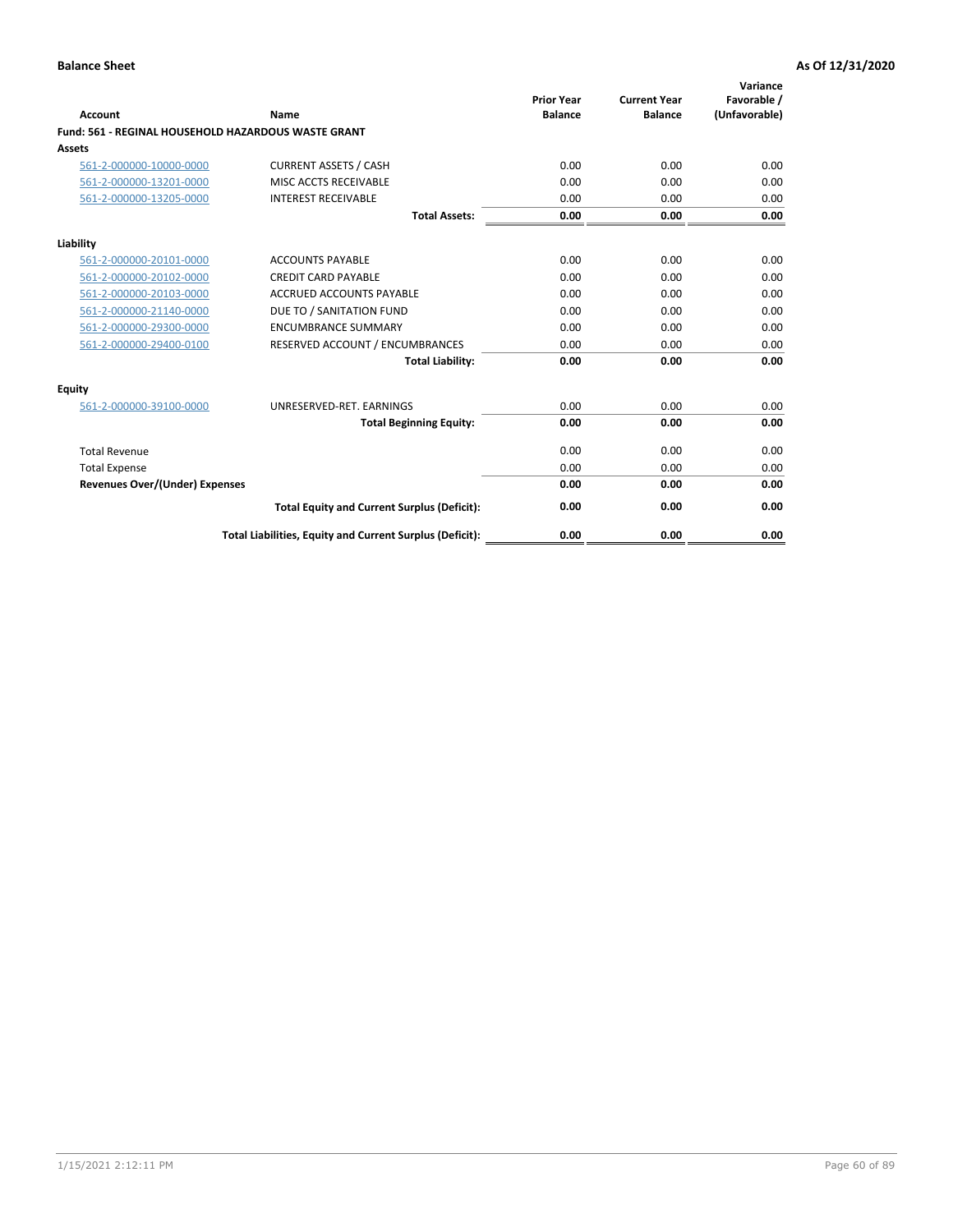|                                                    |                                                        |                   |                     | Variance      |
|----------------------------------------------------|--------------------------------------------------------|-------------------|---------------------|---------------|
|                                                    |                                                        | <b>Prior Year</b> | <b>Current Year</b> | Favorable /   |
| <b>Account</b>                                     | Name                                                   | <b>Balance</b>    | <b>Balance</b>      | (Unfavorable) |
| Fund: 601 - CENTRAL SERVICE FUND                   |                                                        |                   |                     |               |
| Assets                                             |                                                        |                   |                     |               |
| 601-2-000000-10000-0000                            | <b>CURRENT ASSETS / CASH</b><br>MISC ACCTS RECEIVABLE  | $-310,595.97$     | $-568,641.91$       | $-258,045.94$ |
| 601-2-000000-13201-0000                            |                                                        | 0.00              | 0.00                | 0.00          |
| 601-2-000000-13203-0000                            | NON-CURRENT ASSETS / PREPAYMENTS                       | 0.00              | 0.00                | 0.00          |
| 601-2-000000-13204-0000                            | PREPAYMENTS / INSURANCE PREPAYMENT                     | 0.00              | 0.00                | 0.00          |
| 601-2-000000-13205-0000                            | <b>INTEREST RECEIVABLE</b>                             | 0.00              | 0.00                | 0.00          |
| 601-2-000000-15001-0000                            | <b>INVENTORIES / POSTAGE</b>                           | 0.00              | 0.00                | 0.00          |
| 601-2-000000-15101-0000                            | <b>FACILITIES MAINT STOCK INVENTORIES</b>              | 30,284.04         | 31,175.40           | 891.36        |
| 601-2-000000-15201-0000                            | <b>INVENTORIES / GARAGE</b>                            | 386,102.11        | 456,740.35          | 70,638.24     |
| 601-2-000000-16001-0000                            | FIXED ASSETS / LAND                                    | 0.00              | 0.00                | 0.00          |
| 601-2-000000-16002-0000                            | FIXED ASSETS / IMPROVMENTS-NON BUILDI                  | 0.00              | 0.00                | 0.00          |
| 601-2-000000-16003-0000                            | ACCUM DEPR / IMPROVEMENTS-NON BUILI                    | 0.00              | 0.00                | 0.00          |
| 601-2-000000-16004-0000                            | FIXED ASSETS / BUILDINGS                               | 100,832.00        | 100,832.00          | 0.00          |
| 601-2-000000-16005-0000                            | <b>ACCUM DEPR / BUILDINGS</b>                          | $-100,832.00$     | $-100,832.00$       | 0.00          |
| 601-2-000000-16201-0000                            | FIXED ASSETS / MACHINERY AND EQUIPMEN                  | 157,057.00        | 157,057.00          | 0.00          |
| 601-2-000000-16202-0000                            | ACCUM DEPR / MACHINERY AND EQUIPMEI                    | $-157,057.01$     | $-157,057.01$       | 0.00          |
| 601-2-000000-17501-0000                            | <b>EMPLOYEE CONTRIBUTIONS</b>                          | 35,634.00         | 35,634.00           | 0.00          |
| 601-2-000000-17504-0000                            | <b>INVESTMENT RETURN</b>                               | 114,864.00        | 114,864.00          | 0.00          |
| 601-2-000000-17508-0000                            | <b>EXPERIENCE DIFFERENCE- OUTFLOW</b>                  | 5,779.00          | 5,779.00            | 0.00          |
| 601-2-000000-17509-0000                            | <b>EXPERIENCE DIFFERENCE - INFLOW</b>                  | $-6,844.00$       | $-6,844.00$         | 0.00          |
| 601-2-000000-17520-0000                            | <b>ASSUMPTION CHANGES</b>                              | 0.00              | 0.00                | 0.00          |
|                                                    | <b>Total Assets:</b>                                   | 255,223.17        | 68,706.83           | $-186,516.34$ |
| Liability                                          |                                                        |                   |                     |               |
| 601-2-000000-20101-0000                            | <b>ACCOUNTS PAYABLE</b>                                | 0.00              | 0.00                | 0.00          |
| 601-2-000000-20102-0000                            | <b>CREDIT CARD PAYABLE</b>                             | 0.00              | 0.00                | 0.00          |
| 601-2-000000-20103-0000                            | ACCRUED ACCOUNTS PAYABLE                               | 0.00              | 0.00                | 0.00          |
| 601-2-000000-20115-0000                            | <b>DRINK SUPPLY</b>                                    | 0.00              | 0.00                | 0.00          |
| 601-2-000000-20141-0000                            | <b>TELEPHONE CLEARING</b>                              | 0.00              | 0.00                | 0.00          |
| 601-2-000000-20148-0000                            | FLEET FUEL CLEARING                                    | 0.00              | 0.00                | 0.00          |
| 601-2-000000-20149-0000                            | FLEET MAINTENANCE CLEARING                             | 84.03             | 84.03               | 0.00          |
| 601-2-000000-20201-0000                            | <b>DEFERRED REVENUE</b>                                | 0.00              | 0.00                | 0.00          |
| 601-2-000000-21001-0000                            | <b>GENERAL FUND / GENERAL FUND</b>                     | 0.00              | 0.00                | 0.00          |
| 601-2-000000-21101-0000                            | ENTERPRISE / WTR/WWTR UTILITY FUND                     | 0.00              | 0.00                | 0.00          |
|                                                    | SALARIES PAYABLE                                       | 16,767.22         | 16,767.22           | 0.00          |
| 601-2-000000-22001-0000                            |                                                        |                   |                     | 0.00          |
| 601-2-000000-22002-0000<br>601-2-000000-24011-0000 | VACATION/SICK PAYABLE<br><b>CIVIC CENTER DEPOSITS</b>  | 40,462.16<br>0.00 | 40,462.16<br>0.00   | 0.00          |
|                                                    |                                                        | 0.00              | 0.00                | 0.00          |
| 601-2-000000-24012-0000<br>601-2-000000-26001-0000 | <b>AUDITORIUM DEPOSITS</b><br>COMPENSATED ABSENCES PAY | 63,004.08         |                     | 0.00          |
|                                                    |                                                        |                   | 63,004.08           |               |
| 601-2-000000-27001-0000                            | CONTRIBUTED CAPITAL                                    | 0.00              | 0.00                | 0.00          |
| 601-2-000000-29300-0000                            | <b>ENCUMBRANCE SUMMARY</b>                             | 0.00              | 0.00                | 0.00          |
| 601-2-000000-29400-0100                            | RESERVED ACCOUNT / ENCUMBRANCES                        | 0.00              | 0.00                | 0.00          |
| 601-2-000000-29999-0000                            | NET PENSION LIABILITY                                  | 257,339.00        | 257,339.00          | 0.00          |
|                                                    | <b>Total Liability:</b>                                | 377,656.49        | 377,656.49          | 0.00          |
| Equity                                             |                                                        |                   |                     |               |
| 601-2-000000-39000-0000                            | UNRESERVED-FUND BALANCE                                | 0.00              | 0.00                | 0.00          |
| 601-2-000000-39100-0000                            | UNRESERVED-RET. EARNINGS                               | $-71,678.35$      | $-281,449.01$       | $-209,770.66$ |
| 601-2-000000-39500-0000                            | NET POSITION - PENSION                                 | $-175.00$         | $-175.00$           | 0.00          |
|                                                    | <b>Total Beginning Equity:</b>                         | $-71,853.35$      | -281,624.01         | -209,770.66   |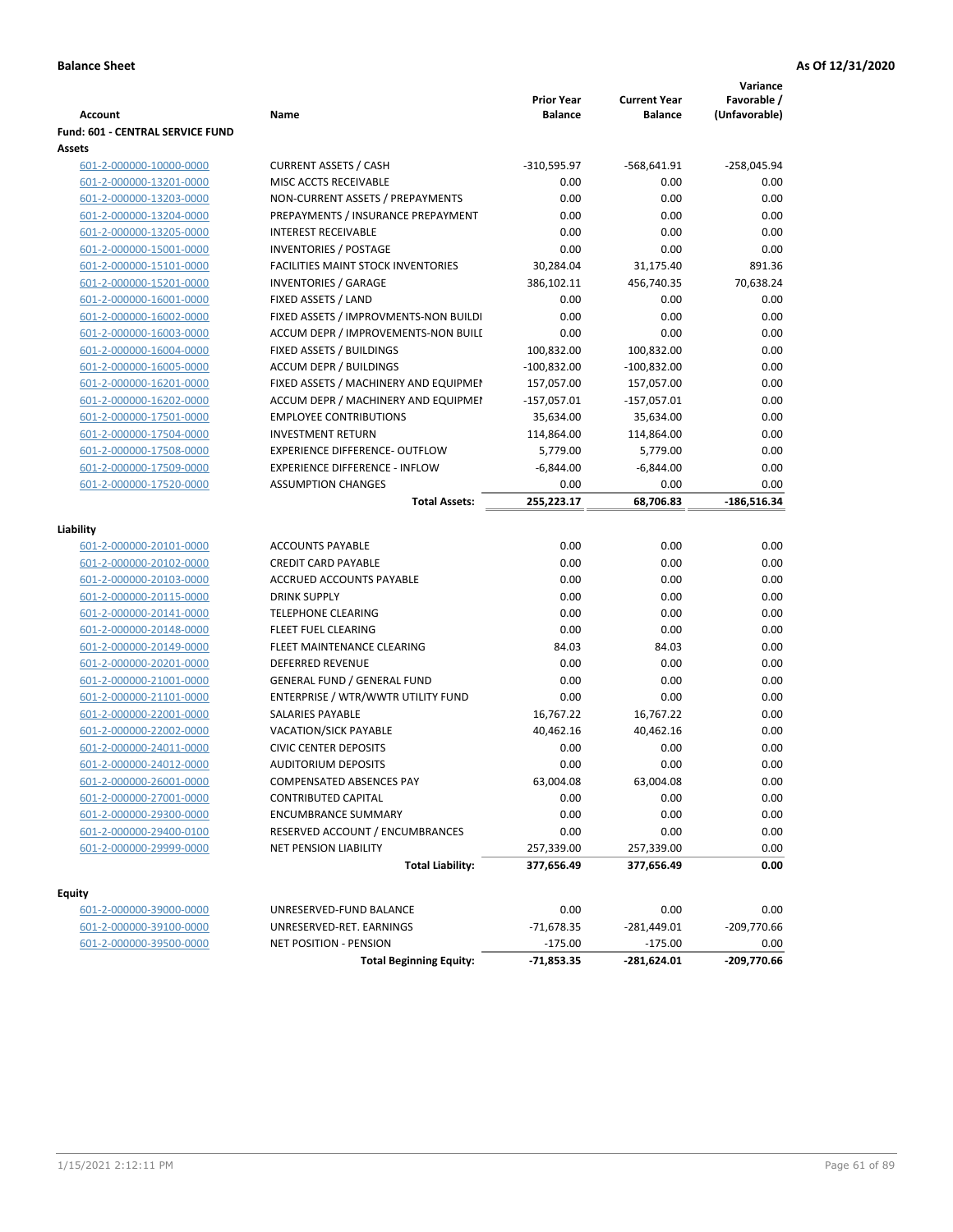| Account                                         | Name                                                     | <b>Prior Year</b><br><b>Balance</b> | <b>Current Year</b><br><b>Balance</b> | Variance<br>Favorable /<br>(Unfavorable) |
|-------------------------------------------------|----------------------------------------------------------|-------------------------------------|---------------------------------------|------------------------------------------|
| Total Revenue                                   |                                                          | 224,382.21                          | 235,103.46                            | 10,721.25                                |
|                                                 |                                                          | 274,962.37                          | 262,429.30                            | 12,533.07                                |
| Total Expense<br>Revenues Over/(Under) Expenses | $-50,580.16$                                             | $-27,325.84$                        | 23,254.32                             |                                          |
|                                                 | <b>Total Equity and Current Surplus (Deficit):</b>       | $-122,433.51$                       | $-308,949.85$                         | $-186,516.34$                            |
|                                                 | Total Liabilities, Equity and Current Surplus (Deficit): | 255.222.98                          | 68,706.64                             | $-186,516.34$                            |
|                                                 | *** FUND 601 OUT OF BALANCE ***                          | 0.19                                | 0.19                                  | 0.00                                     |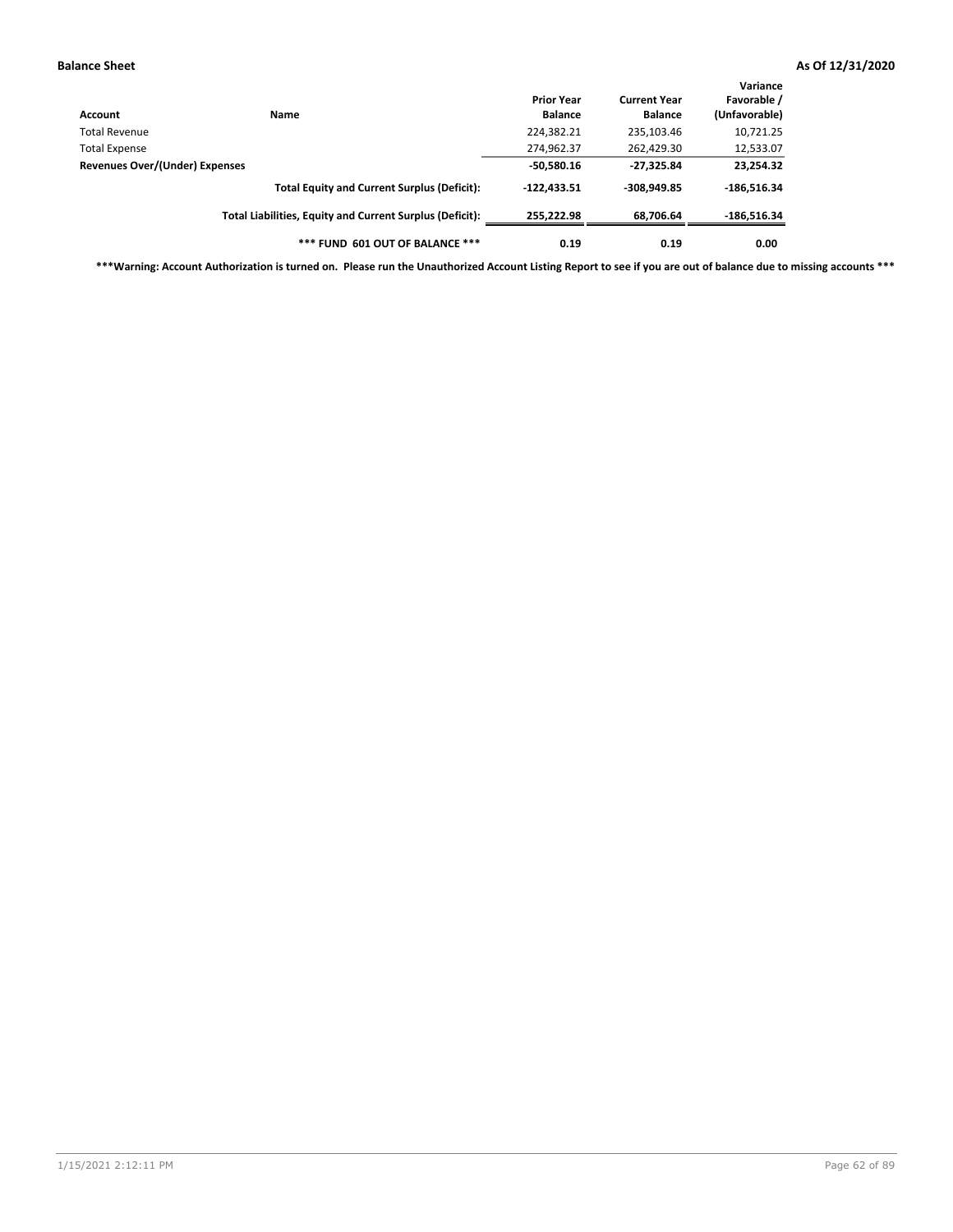|                                       |                                                          |                                     |                                       | Variance                     |
|---------------------------------------|----------------------------------------------------------|-------------------------------------|---------------------------------------|------------------------------|
| Account                               | Name                                                     | <b>Prior Year</b><br><b>Balance</b> | <b>Current Year</b><br><b>Balance</b> | Favorable /<br>(Unfavorable) |
| <b>Fund: 602 - INSURANCE FUND</b>     |                                                          |                                     |                                       |                              |
| Assets                                |                                                          |                                     |                                       |                              |
| 602-2-000000-10000-0000               | <b>CURRENT ASSETS / CASH</b>                             | 286,089.05                          | $-333,215.08$                         | $-619,304.13$                |
| 602-2-000000-13201-0000               | MISC ACCTS RECEIVABLE                                    | 0.00                                | $-4,865.96$                           | $-4,865.96$                  |
| 602-2-000000-13204-0000               | PREPAYMENTS / INSURANCE PREPAYMENT                       | 0.00                                | 0.00                                  | 0.00                         |
| 602-2-000000-13205-0000               | <b>INTEREST RECEIVABLE</b>                               | 0.00                                | 0.00                                  | 0.00                         |
|                                       | <b>Total Assets:</b>                                     | 286,089.05                          | -338,081.04                           | $-624, 170.09$               |
| Liability                             |                                                          |                                     |                                       |                              |
| 602-2-000000-20101-0000               | <b>ACCOUNTS PAYABLE</b>                                  | $-0.09$                             | $-0.09$                               | 0.00                         |
| 602-2-000000-20102-0000               | <b>CREDIT CARD PAYABLE</b>                               | 0.00                                | 0.00                                  | 0.00                         |
| 602-2-000000-20103-0000               | <b>ACCRUED ACCOUNTS PAYABLE</b>                          | 0.00                                | 0.00                                  | 0.00                         |
| 602-2-000000-20201-0000               | <b>DEFERRED REVENUE</b>                                  | 0.00                                | 0.00                                  | 0.00                         |
| 602-2-000000-29300-0000               | <b>ENCUMBRANCE SUMMARY</b>                               | 0.00                                | 0.00                                  | 0.00                         |
| 602-2-000000-29400-0100               | RESERVED ACCOUNT / ENCUMBRANCES                          | 0.00                                | 0.00                                  | 0.00                         |
|                                       | <b>Total Liability:</b>                                  | $-0.09$                             | $-0.09$                               | 0.00                         |
| Equity                                |                                                          |                                     |                                       |                              |
| 602-2-000000-39000-0000               | UNRESERVED-FUND BALANCE                                  | 0.00                                | 0.00                                  | 0.00                         |
| 602-2-000000-39100-0000               | UNRESERVED-RET. EARNINGS                                 | 613,796.41                          | 219,869.14                            | $-393,927.27$                |
|                                       | <b>Total Beginning Equity:</b>                           | 613,796.41                          | 219,869.14                            | -393,927.27                  |
| <b>Total Revenue</b>                  |                                                          | 1,516,849.45                        | 1,591,136.45                          | 74,287.00                    |
| <b>Total Expense</b>                  |                                                          | 1,844,556.72                        | 2,149,086.54                          | $-304,529.82$                |
| <b>Revenues Over/(Under) Expenses</b> |                                                          | -327,707.27                         | -557,950.09                           | $-230,242.82$                |
|                                       | <b>Total Equity and Current Surplus (Deficit):</b>       | 286,089.14                          | -338.080.95                           | -624,170.09                  |
|                                       | Total Liabilities, Equity and Current Surplus (Deficit): | 286,089.05                          | -338,081.04                           | $-624,170.09$                |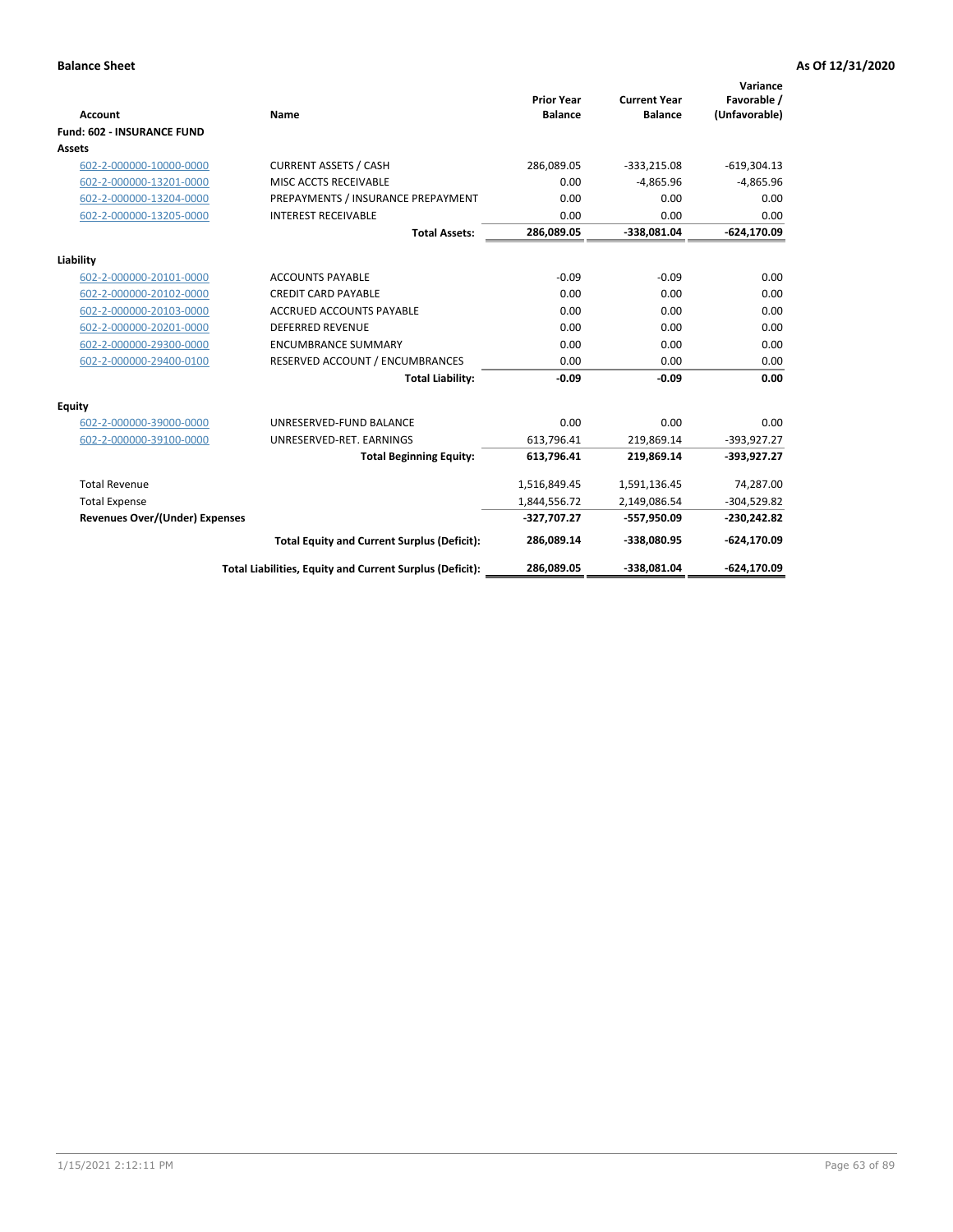| <b>Account</b>                        | <b>Name</b>                                        | <b>Prior Year</b><br><b>Balance</b> | <b>Current Year</b><br><b>Balance</b> | Variance<br>Favorable /<br>(Unfavorable) |
|---------------------------------------|----------------------------------------------------|-------------------------------------|---------------------------------------|------------------------------------------|
| Fund: 604 - MIS FUND                  |                                                    |                                     |                                       |                                          |
| Assets                                |                                                    |                                     |                                       |                                          |
| 604-2-000000-10000-0000               | <b>CURRENT ASSETS / CASH</b>                       | $-207,365.36$                       | -571,679.49                           | $-364,314.13$                            |
| 604-2-000000-13201-0000               | MISC ACCTS RECEIVABLE                              | 0.00                                | 0.00                                  | 0.00                                     |
| 604-2-000000-13202-1400               | <b>EMPLOYEE ADVANCES</b>                           | 0.00                                | 0.00                                  | 0.00                                     |
| 604-2-000000-13203-0000               | NON-CURRENT ASSETS / PREPAYMENTS                   | 0.00                                | 0.00                                  | 0.00                                     |
| 604-2-000000-13205-0000               | <b>INTEREST RECEIVABLE</b>                         | 0.00                                | 0.00                                  | 0.00                                     |
| 604-2-000000-15601-0000               | IT NETWORK PRINTER SUPPLY INVENTORY                | 0.00                                | 0.00                                  | 0.00                                     |
| 604-2-000000-16004-0000               | FIXED ASSETS / BUILDINGS                           | 0.00                                | 0.00                                  | 0.00                                     |
| 604-2-000000-16005-0000               | <b>ACCUM DEPR / BUILDINGS</b>                      | 0.00                                | 0.00                                  | 0.00                                     |
| 604-2-000000-16201-0000               | FIXED ASSETS / MACHINERY AND EQUIPMEN              | 1,830,840.62                        | 1,830,840.62                          | 0.00                                     |
| 604-2-000000-16202-0000               | ACCUM DEPR / MACHINERY AND EQUIPMEI                | $-1,448,565.52$                     | $-1,448,565.52$                       | 0.00                                     |
| 604-2-000000-16301-0000               | FIXED ASSETS / C W I P                             | $-0.20$                             | $-0.20$                               | 0.00                                     |
| 604-2-000000-17501-0000               | <b>EMPLOYEE CONTRIBUTIONS</b>                      | 17,817.00                           | 17,817.00                             | 0.00                                     |
| 604-2-000000-17504-0000               | <b>INVESTMENT RETURN</b>                           | 57,432.00                           | 57,432.00                             | 0.00                                     |
| 604-2-000000-17508-0000               | <b>EXPERIENCE DIFFERENCE- OUTFLOW</b>              | 2,889.00                            | 2,889.00                              | 0.00                                     |
| 604-2-000000-17509-0000               | <b>EXPERIENCE DIFFERENCE - INFLOW</b>              | $-3,422.00$                         | $-3,422.00$                           | 0.00                                     |
| 604-2-000000-17520-0000               | <b>ASSUMPTION CHANGES</b>                          | 0.00                                | 0.00                                  | 0.00                                     |
|                                       | <b>Total Assets:</b>                               | 249,625.54                          | $-114,688.59$                         | $-364,314.13$                            |
|                                       |                                                    |                                     |                                       |                                          |
| Liability                             |                                                    |                                     |                                       |                                          |
| 604-2-000000-20101-0000               | <b>ACCOUNTS PAYABLE</b>                            | 0.00                                | $-215,792.50$                         | 215,792.50                               |
| 604-2-000000-20102-0000               | <b>CREDIT CARD PAYABLE</b>                         | 0.00                                | 0.00                                  | 0.00                                     |
| 604-2-000000-20103-0000               | ACCRUED ACCOUNTS PAYABLE                           | 0.00                                | 0.00                                  | 0.00                                     |
| 604-2-000000-20141-0000               | <b>TELEPHONE CLEARING</b>                          | 0.00                                | 0.00                                  | 0.00                                     |
| 604-2-000000-21035-0000               | DEBT SERVICE / DUE TO DEBT SERVICE                 | 0.00                                | 0.00                                  | 0.00                                     |
| 604-2-000000-22001-0000               | <b>SALARIES PAYABLE</b>                            | 10,507.77                           | 10,507.77                             | 0.00                                     |
| 604-2-000000-22002-0000               | <b>VACATION/SICK PAYABLE</b>                       | 19,667.45                           | 19,667.45                             | 0.00                                     |
| 604-2-000000-22208-0000               | INSURANCE / AMERICAN FIDELITY                      | 0.00                                | 0.00                                  | 0.00                                     |
| 604-2-000000-23001-0000               | CAPITAL LEASE PAYABLE                              | $-1.88$                             | $-1.88$                               | 0.00                                     |
| 604-2-000000-23101-0000               | CAPITAL LEASE PAYABLE                              | $-0.40$                             | $-0.40$                               | 0.00                                     |
| 604-2-000000-26001-0000               | <b>COMPENSATED ABSENCES PAY</b>                    | 0.14                                | 0.14                                  | 0.00                                     |
| 604-2-000000-27001-0000               | <b>CONTRIBUTED CAPITAL</b>                         | 0.00                                | 0.00                                  | 0.00                                     |
| 604-2-000000-29300-0000               | <b>ENCUMBRANCE SUMMARY</b>                         | 0.00                                | 0.00                                  | 0.00                                     |
| 604-2-000000-29400-0100               | <b>RESERVED ACCOUNT / ENCUMBRANCES</b>             | 0.27                                | 0.27                                  | 0.00                                     |
| 604-2-000000-29999-0000               | NET PENSION LIABILITY                              | 128,669.00                          | 128,669.00                            | 0.00                                     |
| 604-2-000000-92194-0101               | <b>BANK ONE / DIGITEC</b>                          | 0.00                                | 0.00                                  | 0.00                                     |
|                                       | <b>Total Liability:</b>                            | 158,842.35                          | $-56,950.15$                          | 215,792.50                               |
|                                       |                                                    |                                     |                                       |                                          |
| Equity<br>604-2-000000-39000-0000     | UNRESERVED-FUND BALANCE                            | 0.00                                | 0.00                                  | 0.00                                     |
| 604-2-000000-39100-0000               | UNRESERVED-RET. EARNINGS                           | 299,931.97                          | $-261,723.92$                         | -561,655.89                              |
| 604-2-000000-39500-0000               | <b>NET POSITION - PENSION</b>                      | $-88.00$                            | $-88.00$                              |                                          |
|                                       |                                                    |                                     |                                       | 0.00                                     |
|                                       | <b>Total Beginning Equity:</b>                     | 299,843.97                          | -261,811.92                           | -561,655.89                              |
| <b>Total Revenue</b>                  |                                                    | 125,578.50                          | 212,668.68                            | 87,090.18                                |
| <b>Total Expense</b>                  |                                                    | 334,639.28                          | 8,595.20                              | 326,044.08                               |
| <b>Revenues Over/(Under) Expenses</b> |                                                    | $-209,060.78$                       | 204,073.48                            | 413,134.26                               |
|                                       |                                                    |                                     |                                       |                                          |
|                                       | <b>Total Equity and Current Surplus (Deficit):</b> | 90,783.19                           | -57,738.44                            | -148,521.63                              |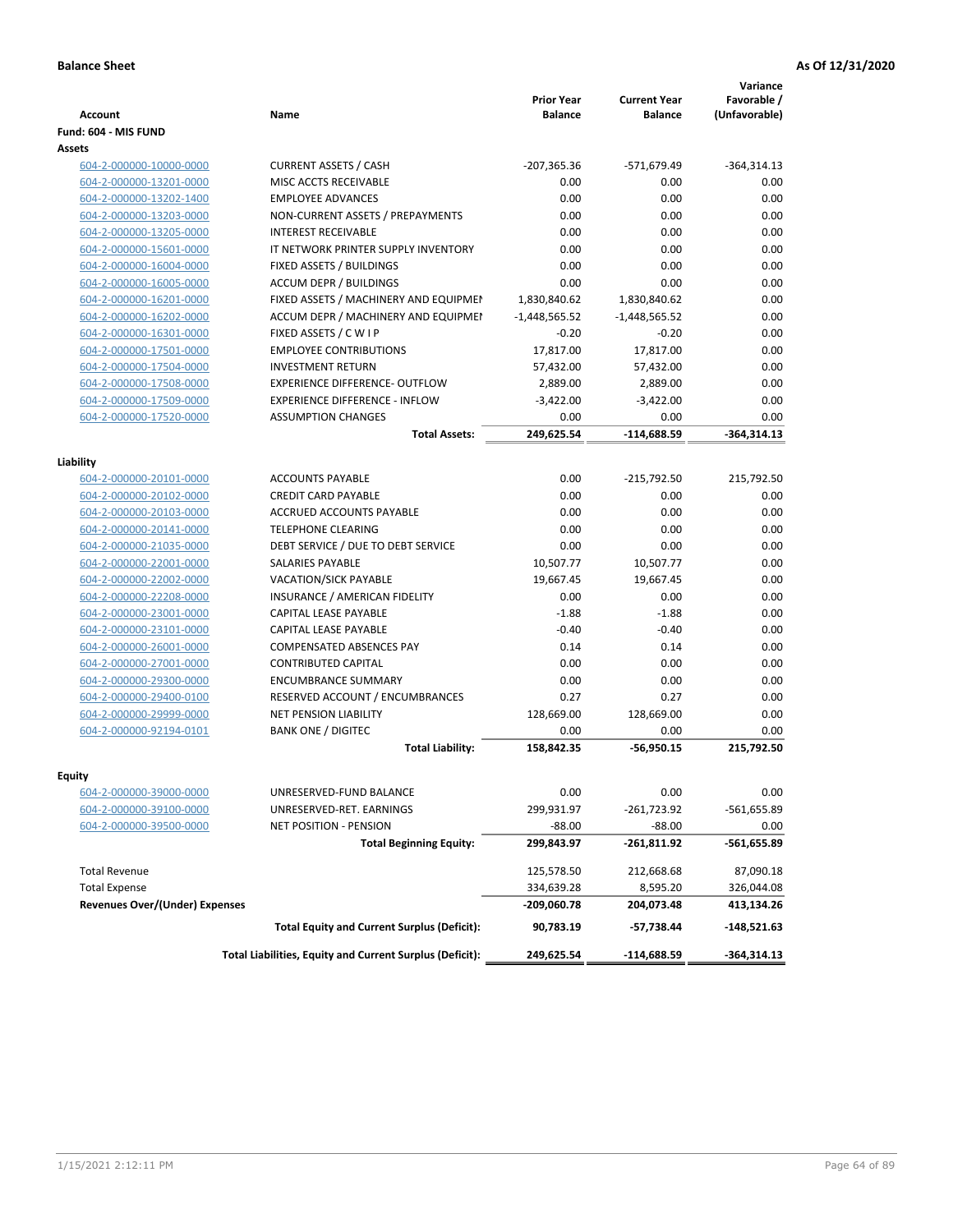|                                             |                                                          |                                     |                                       | Variance                     |
|---------------------------------------------|----------------------------------------------------------|-------------------------------------|---------------------------------------|------------------------------|
| <b>Account</b>                              | Name                                                     | <b>Prior Year</b><br><b>Balance</b> | <b>Current Year</b><br><b>Balance</b> | Favorable /<br>(Unfavorable) |
| <b>Fund: 660 - VEHICLE REPLACEMENT FUND</b> |                                                          |                                     |                                       |                              |
| Assets                                      |                                                          |                                     |                                       |                              |
| 660-2-000000-10000-0000                     | <b>CURRENT ASSETS / CASH</b>                             | 326,410.62                          | $-202,759.28$                         | $-529,169.90$                |
| 660-2-000000-11309-0000                     | TAX ANTICIPATION NOTES                                   | 0.00                                | 0.00                                  | 0.00                         |
| 660-2-000000-11510-0000                     | PUBLIC SAFETY VEHICLE REPLACEMENT                        | 900,875.45                          | 905,803.36                            | 4,927.91                     |
| 660-2-000000-11520-0000                     | <b>CERTIFICATES OF DEPOSIT</b>                           | 0.00                                | 0.00                                  | 0.00                         |
| 660-2-000000-11530-0000                     | <b>TexasTERM CP</b>                                      | 0.00                                | 0.00                                  | 0.00                         |
| 660-2-000000-13201-0000                     | MISC ACCTS RECEIVABLE                                    | 0.00                                | 0.00                                  | 0.00                         |
| 660-2-000000-13205-0000                     | <b>INTEREST RECEIVABLE</b>                               | 0.00                                | 0.00                                  | 0.00                         |
| 660-2-000000-16201-0000                     | FIXED ASSETS / MACHINERY AND EQUIPMEN                    | 8,412,023.77                        | 8,412,023.77                          | 0.00                         |
| 660-2-000000-16202-0000                     | ACCUM DEPR / MACHINERY AND EQUIPMEI                      | $-6,843,218.59$                     | $-6,843,218.59$                       | 0.00                         |
| 660-2-000000-16301-0000                     | FIXED ASSETS / C W I P                                   | 0.00                                | 0.00                                  | 0.00                         |
| 660-2-000000-39300-0000                     | RESERVED ACCOUNT / ESCROW BALANCE                        | 0.00                                | 0.00                                  | 0.00                         |
|                                             | <b>Total Assets:</b>                                     | 2,796,091.25                        | 2,271,849.26                          | $-524,241.99$                |
|                                             |                                                          |                                     |                                       |                              |
| Liability                                   |                                                          |                                     |                                       |                              |
| 660-2-000000-20101-0000                     | <b>ACCOUNTS PAYABLE</b>                                  | 0.00                                | 0.00                                  | 0.00                         |
| 660-2-000000-20102-0000                     | <b>CREDIT CARD PAYABLE</b>                               | 0.00                                | 0.00                                  | 0.00                         |
| 660-2-000000-20103-0000                     | ACCRUED ACCOUNTS PAYABLE                                 | 0.00                                | 0.00                                  | 0.00                         |
| 660-2-000000-21001-0000                     | <b>GENERAL FUND / GENERAL FUND</b>                       | 0.00                                | 0.00                                  | 0.00                         |
| 660-2-000000-23001-0000                     | CAPITAL LEASE PAYABLE                                    | 0.00                                | 0.00                                  | 0.00                         |
| 660-2-000000-23101-0000                     | <b>CAPITAL LEASE PAYABLE</b>                             | 0.15                                | 0.15                                  | 0.00                         |
| 660-2-000000-27001-0000                     | <b>CONTRIBUTED CAPITAL</b>                               | 0.00                                | 0.00                                  | 0.00                         |
| 660-2-000000-29300-0000                     | <b>ENCUMBRANCE SUMMARY</b>                               | 0.00                                | 0.00                                  | 0.00                         |
| 660-2-000000-29400-0100                     | RESERVED ACCOUNT / ENCUMBRANCES                          | 0.00                                | 0.00                                  | 0.00                         |
|                                             | <b>Total Liability:</b>                                  | 0.15                                | 0.15                                  | 0.00                         |
| <b>Equity</b>                               |                                                          |                                     |                                       |                              |
| 660-2-000000-39000-0000                     | UNRESERVED-FUND BALANCE                                  | 0.00                                | 0.00                                  | 0.00                         |
| 660-2-000000-39100-0000                     | UNRESERVED-RET. EARNINGS                                 | 2,682,559.21                        | 2,178,212.62                          | $-504,346.59$                |
|                                             | <b>Total Beginning Equity:</b>                           | 2,682,559.21                        | 2,178,212.62                          | $-504,346.59$                |
| <b>Total Revenue</b>                        |                                                          | 119,706.56                          | 180,264.52                            | 60,557.96                    |
| <b>Total Expense</b>                        |                                                          | 6,174.67                            | 86,628.03                             | $-80,453.36$                 |
| <b>Revenues Over/(Under) Expenses</b>       |                                                          | 113,531.89                          | 93,636.49                             | $-19,895.40$                 |
|                                             | <b>Total Equity and Current Surplus (Deficit):</b>       | 2,796,091.10                        | 2,271,849.11                          | -524,241.99                  |
|                                             | Total Liabilities, Equity and Current Surplus (Deficit): | 2,796,091.25                        | 2,271,849.26                          | -524,241.99                  |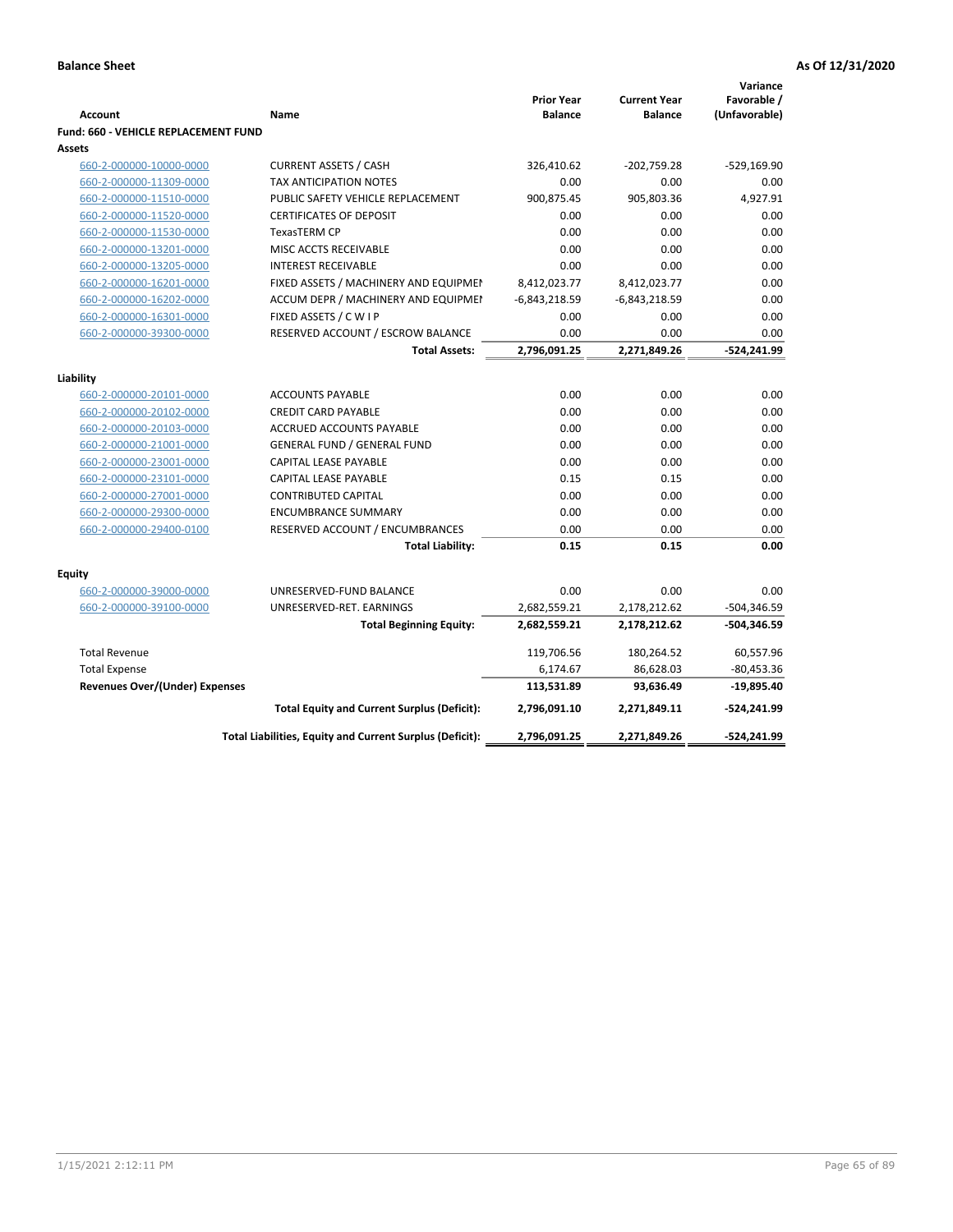| Account                               | Name                                                     | <b>Prior Year</b><br><b>Balance</b> | <b>Current Year</b><br><b>Balance</b> | Variance<br>Favorable /<br>(Unfavorable) |
|---------------------------------------|----------------------------------------------------------|-------------------------------------|---------------------------------------|------------------------------------------|
| Fund: 701 - FIREMEN'S PENSION         |                                                          |                                     |                                       |                                          |
| <b>Assets</b>                         |                                                          |                                     |                                       |                                          |
| 701-1-000000-10000-0000               | <b>CURRENT ASSETS / CASH</b>                             | 0.00                                | 0.00                                  | 0.00                                     |
|                                       | <b>Total Assets:</b>                                     | 0.00                                | 0.00                                  | 0.00                                     |
| Liability                             |                                                          |                                     |                                       |                                          |
| 701-1-000000-20103-0000               | <b>ACCOUNTS PAYABLE</b>                                  | 0.00                                | 0.00                                  | 0.00                                     |
| 701-1-000000-22306-1000               | UNREALIZED GAIN/LOSS                                     | 543,546.00                          | 543,546.00                            | 0.00                                     |
|                                       | <b>Total Liability:</b>                                  | 543,546.00                          | 543,546.00                            | 0.00                                     |
| <b>Equity</b>                         |                                                          |                                     |                                       |                                          |
| 701-1-000000-39000-0000               | UNRESERVED-FUND BALANCE                                  | $-543,546.00$                       | $-543,546.00$                         | 0.00                                     |
|                                       | <b>Total Beginning Equity:</b>                           | $-543,546.00$                       | $-543,546.00$                         | 0.00                                     |
| <b>Total Expense</b>                  |                                                          | 0.00                                | 0.00                                  | 0.00                                     |
| <b>Revenues Over/(Under) Expenses</b> |                                                          | 0.00                                | 0.00                                  | 0.00                                     |
|                                       | <b>Total Equity and Current Surplus (Deficit):</b>       | $-543,546.00$                       | $-543,546.00$                         | 0.00                                     |
|                                       | Total Liabilities, Equity and Current Surplus (Deficit): | 0.00                                | 0.00                                  | 0.00                                     |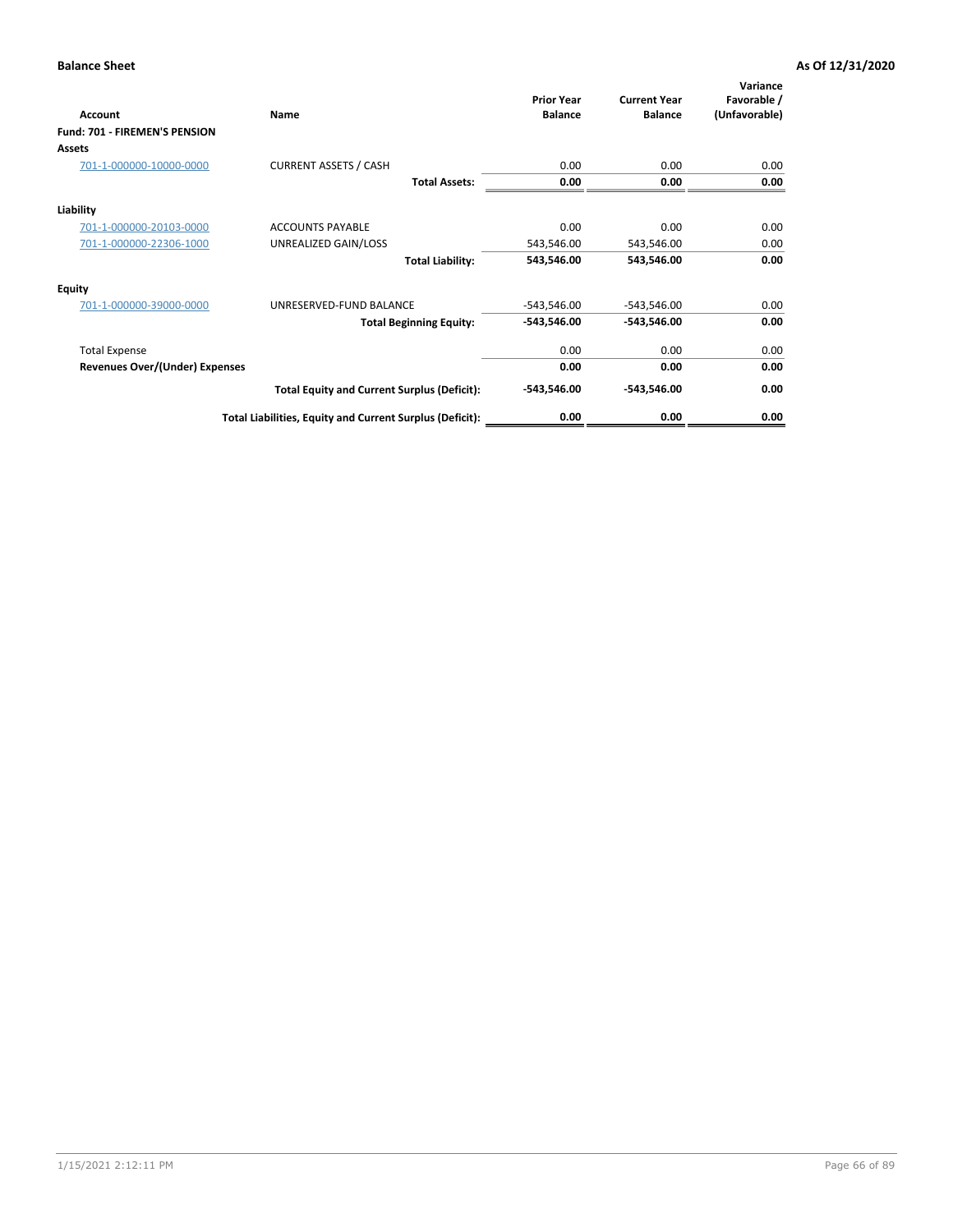|                                       |                                                          |                                     |                                       | Variance                     |
|---------------------------------------|----------------------------------------------------------|-------------------------------------|---------------------------------------|------------------------------|
| <b>Account</b>                        | <b>Name</b>                                              | <b>Prior Year</b><br><b>Balance</b> | <b>Current Year</b><br><b>Balance</b> | Favorable /<br>(Unfavorable) |
| Fund: 800 - SPENCE FUND               |                                                          |                                     |                                       |                              |
| <b>Assets</b>                         |                                                          |                                     |                                       |                              |
| 800-3-000000-10000-0000               | <b>CURRENT ASSETS / CASH</b>                             | $-2,966.38$                         | $-18,106.37$                          | $-15,139.99$                 |
| 800-3-000000-11507-0000               | <b>SPENCE ENDOWMENT</b>                                  | 599,329.71                          | 602.608.14                            | 3,278.43                     |
| 800-3-000000-11520-0000               | <b>CERTIFICATES OF DEPOSIT</b>                           | 0.00                                | 0.00                                  | 0.00                         |
| 800-3-000000-11605-0000               | <b>SPENCE ENDOWMENT</b>                                  | 0.00                                | 0.00                                  | 0.00                         |
| 800-3-000000-13205-0000               | <b>INTEREST RECEIVABLE</b>                               | 0.00                                | 0.00                                  | 0.00                         |
|                                       | <b>Total Assets:</b>                                     | 596,363.33                          | 584,501.77                            | $-11,861.56$                 |
|                                       |                                                          |                                     |                                       |                              |
| Liability                             |                                                          |                                     |                                       |                              |
| 800-3-000000-20101-0000               | <b>ACCOUNTS PAYABLE</b>                                  | 0.00                                | $-14,539.99$                          | 14,539.99                    |
| 800-3-000000-20102-0000               | <b>CREDIT CARD PAYABLE</b>                               | 0.00                                | 0.00                                  | 0.00                         |
| 800-3-000000-20103-0000               | <b>ACCRUED ACCOUNTS PAYABLE</b>                          | 0.00                                | 0.00                                  | 0.00                         |
| 800-3-000000-20139-0000               | <b>RETAINAGES PAYABLE</b>                                | 0.00                                | 0.00                                  | 0.00                         |
| 800-3-000000-21001-0000               | <b>GENERAL FUND / GENERAL FUND</b>                       | 0.00                                | 0.00                                  | 0.00                         |
| 800-3-000000-29300-0000               | <b>ENCUMBRANCE SUMMARY</b>                               | 0.00                                | 0.00                                  | 0.00                         |
| 800-3-000000-29400-0000               | RESERVED ACCOUNT / ENCUMBRANCES                          | 0.00                                | 0.00                                  | 0.00                         |
|                                       | <b>Total Liability:</b>                                  | 0.00                                | $-14,539.99$                          | 14,539.99                    |
| <b>Equity</b>                         |                                                          |                                     |                                       |                              |
| 800-3-000000-39000-0000               | UNRESERVED-FUND BALANCE                                  | 593,815.90                          | 599,081.62                            | 5,265.72                     |
|                                       | <b>Total Beginning Equity:</b>                           | 593,815.90                          | 599,081.62                            | 5,265.72                     |
| <b>Total Revenue</b>                  |                                                          | 2,697.43                            | 110.14                                | $-2,587.29$                  |
| <b>Total Expense</b>                  |                                                          | 150.00                              | 150.00                                | 0.00                         |
| <b>Revenues Over/(Under) Expenses</b> |                                                          | 2,547.43                            | $-39.86$                              | $-2,587.29$                  |
|                                       | <b>Total Equity and Current Surplus (Deficit):</b>       | 596,363.33                          | 599,041.76                            | 2,678.43                     |
|                                       | Total Liabilities, Equity and Current Surplus (Deficit): | 596,363.33                          | 584,501.77                            | $-11,861.56$                 |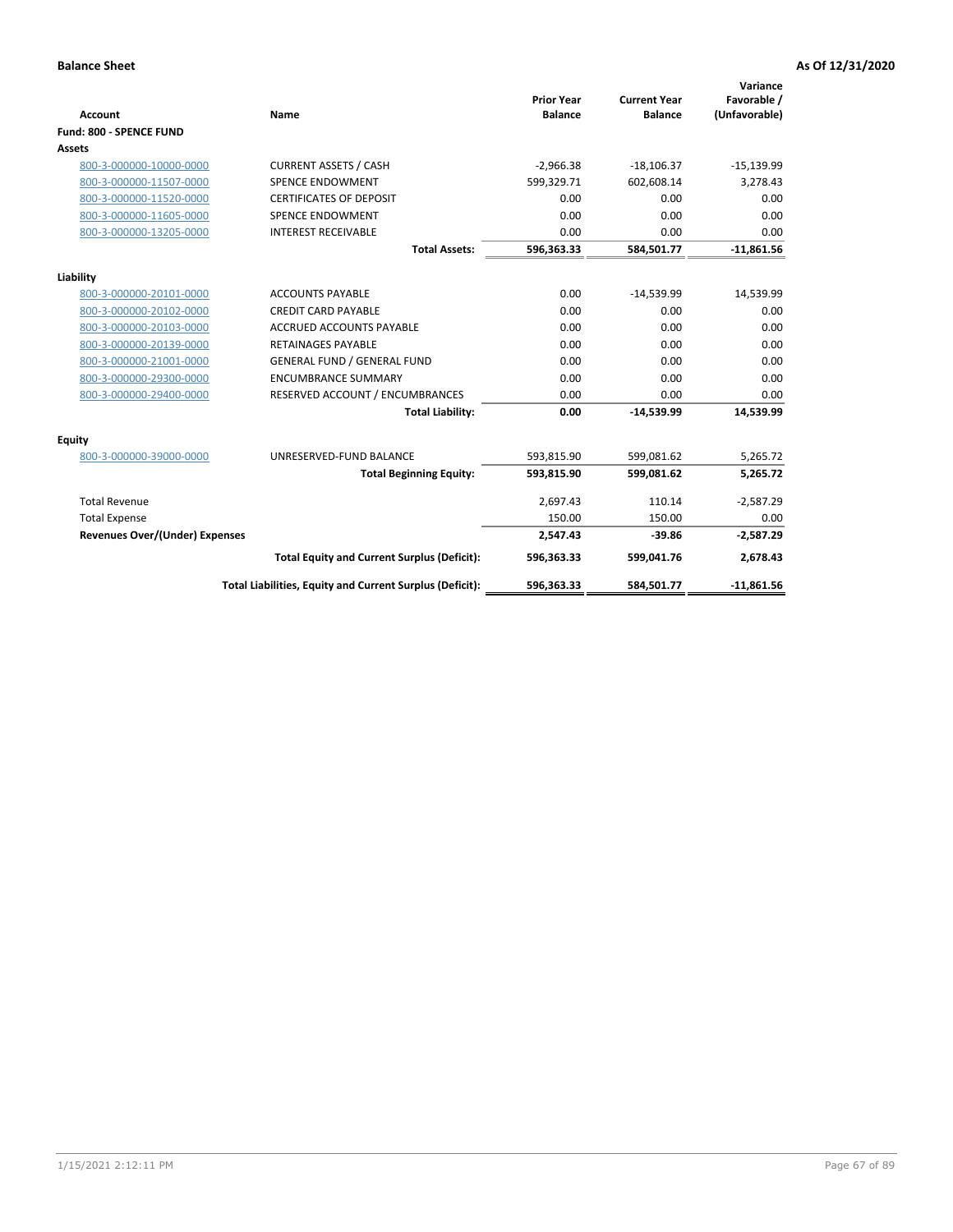| Account                                | Name                                                     | <b>Prior Year</b><br><b>Balance</b> | <b>Current Year</b><br><b>Balance</b> | Variance<br>Favorable /<br>(Unfavorable) |
|----------------------------------------|----------------------------------------------------------|-------------------------------------|---------------------------------------|------------------------------------------|
| <b>Fund: 801 - JONES LIBRARY TRUST</b> |                                                          |                                     |                                       |                                          |
| Assets                                 |                                                          |                                     |                                       |                                          |
| 801-3-000000-10000-0000                | <b>CURRENT ASSETS / CASH</b>                             | 15,883.87                           | 16,107.48                             | 223.61                                   |
| 801-3-000000-13201-0000                | MISC ACCTS RECEIVABLE                                    | 0.00                                | 0.00                                  | 0.00                                     |
| 801-3-000000-13205-0000                | <b>INTEREST RECEIVABLE</b>                               | 0.00                                | 0.00                                  | 0.00                                     |
|                                        | <b>Total Assets:</b>                                     | 15,883.87                           | 16,107.48                             | 223.61                                   |
| Liability                              |                                                          |                                     |                                       |                                          |
| 801-3-000000-20101-0000                | <b>ACCOUNTS PAYABLE</b>                                  | 0.00                                | 0.00                                  | 0.00                                     |
| 801-3-000000-20102-0000                | <b>CREDIT CARD PAYABLE</b>                               | 0.00                                | 0.00                                  | 0.00                                     |
| 801-3-000000-20103-0000                | <b>ACCRUED ACCOUNTS PAYABLE</b>                          | 0.00                                | 0.00                                  | 0.00                                     |
|                                        | <b>Total Liability:</b>                                  | 0.00                                | 0.00                                  | 0.00                                     |
| Equity                                 |                                                          |                                     |                                       |                                          |
| 801-3-000000-39000-0000                | UNRESERVED-FUND BALANCE                                  | 15,853.00                           | 16,107.93                             | 254.93                                   |
|                                        | <b>Total Beginning Equity:</b>                           | 15,853.00                           | 16,107.93                             | 254.93                                   |
| <b>Total Revenue</b>                   |                                                          | 31.83                               | $-0.09$                               | $-31.92$                                 |
| <b>Total Expense</b>                   |                                                          | 0.96                                | 0.36                                  | 0.60                                     |
| <b>Revenues Over/(Under) Expenses</b>  |                                                          | 30.87                               | $-0.45$                               | $-31.32$                                 |
|                                        | <b>Total Equity and Current Surplus (Deficit):</b>       | 15,883.87                           | 16,107.48                             | 223.61                                   |
|                                        | Total Liabilities, Equity and Current Surplus (Deficit): | 15,883.87                           | 16,107.48                             | 223.61                                   |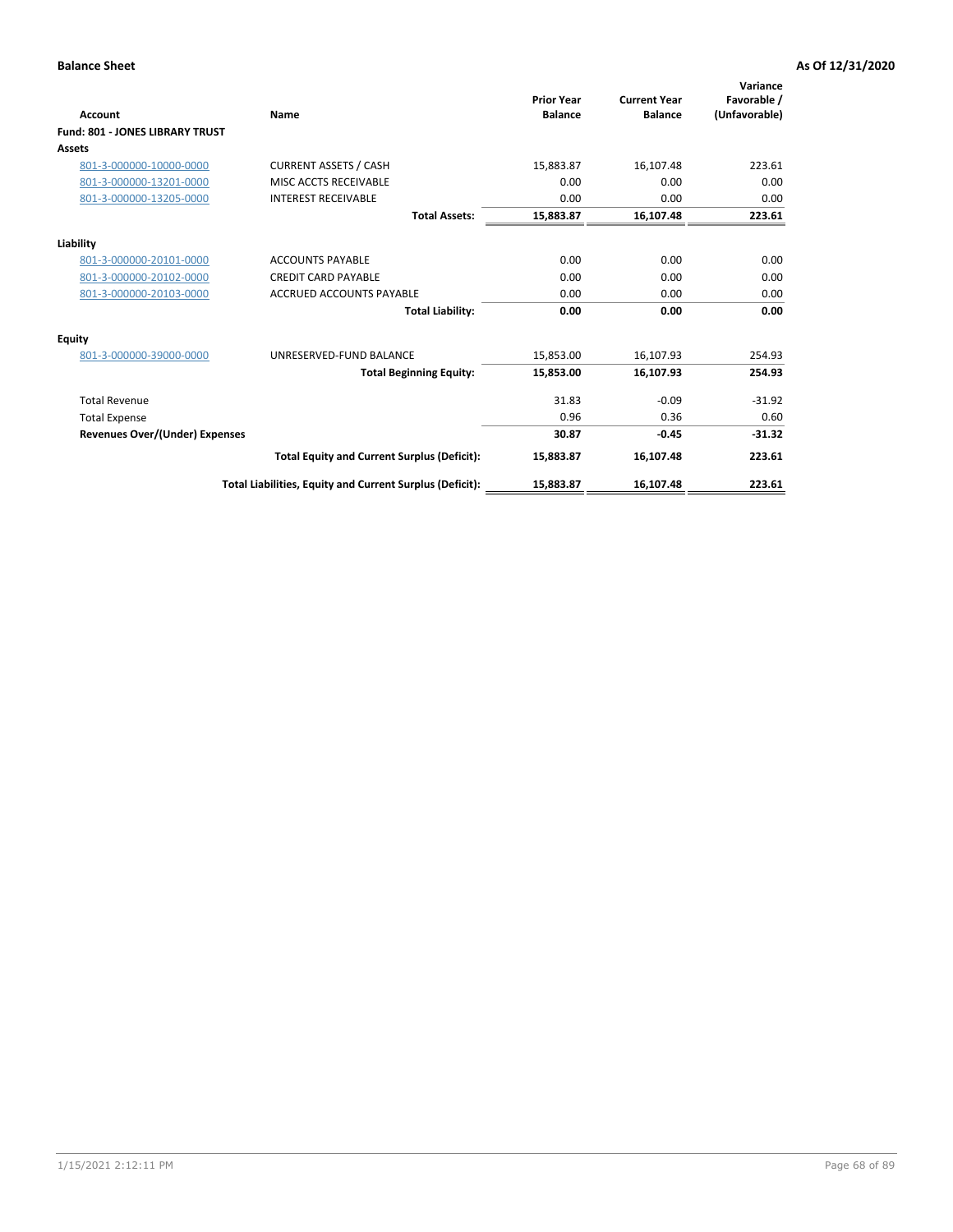| <b>Account</b>                              | Name                                                     | <b>Prior Year</b><br><b>Balance</b> | <b>Current Year</b><br><b>Balance</b> | Variance<br>Favorable /<br>(Unfavorable) |
|---------------------------------------------|----------------------------------------------------------|-------------------------------------|---------------------------------------|------------------------------------------|
| Fund: 803 - GREENVILLE BOARD OF DEVELOPMENT |                                                          |                                     |                                       |                                          |
| Assets                                      |                                                          |                                     |                                       |                                          |
| 803-3-000000-10000-0000                     | <b>CURRENT ASSETS / CASH</b>                             | 0.00                                | 0.00                                  | 0.00                                     |
| 803-3-000000-13201-0000                     | MISC ACCTS RECEIVABLE                                    | 0.00                                | 0.00                                  | 0.00                                     |
| 803-3-000000-13203-0000                     | NON-CURRENT ASSETS / PREPAYMENTS                         | 0.00                                | 0.00                                  | 0.00                                     |
|                                             | <b>Total Assets:</b>                                     | 0.00                                | 0.00                                  | 0.00                                     |
| Liability                                   |                                                          |                                     |                                       |                                          |
| 803-3-000000-20101-0000                     | <b>ACCOUNTS PAYABLE</b>                                  | 0.00                                | 0.00                                  | 0.00                                     |
| 803-3-000000-20102-0000                     | <b>ACCOUNTS PAYABLE</b>                                  | 0.00                                | 0.00                                  | 0.00                                     |
| 803-3-000000-20103-0000                     | ACCRUED ACCOUNTS PAYABLE                                 | 0.00                                | 0.00                                  | 0.00                                     |
| 803-3-000000-20139-0000                     | <b>RETAINAGES PAYABLE</b>                                | 0.00                                | 0.00                                  | 0.00                                     |
| 803-3-000000-20141-0000                     | <b>TELEPHONE CLEARING</b>                                | 0.00                                | 0.00                                  | 0.00                                     |
| 803-3-000000-21400-0000                     | <b>ELECTRIC OPERATING FUND</b>                           | 0.00                                | 0.00                                  | 0.00                                     |
| 803-3-000000-22001-0000                     | <b>ACCRUED SALARIES/WAGES</b>                            | 0.00                                | 0.00                                  | 0.00                                     |
| 803-3-000000-22002-0000                     | <b>ACCRUED SALARIES/WAGES</b>                            | 0.00                                | 0.00                                  | 0.00                                     |
| 803-3-000000-26001-0000                     | <b>COMPENSATED ABSENCES PAY</b>                          | 0.00                                | 0.00                                  | 0.00                                     |
| 803-3-000000-29300-0000                     | <b>ENCUMBRANCE SUMMARY</b>                               | 0.00                                | 0.00                                  | 0.00                                     |
| 803-3-000000-29400-0100                     | RESERVED ACCOUNT / ENCUMBRANCES                          | 103,228.62                          | 103,228.62                            | 0.00                                     |
|                                             | <b>Total Liability:</b>                                  | 103,228.62                          | 103,228.62                            | 0.00                                     |
| <b>Equity</b>                               |                                                          |                                     |                                       |                                          |
| 803-3-000000-39000-0000                     | UNRESERVED-FUND BALANCE                                  | $-103,228.62$                       | $-103,228.62$                         | 0.00                                     |
|                                             | <b>Total Beginning Equity:</b>                           | $-103,228.62$                       | $-103,228.62$                         | 0.00                                     |
| <b>Total Revenue</b>                        |                                                          | 0.00                                | 0.00                                  | 0.00                                     |
| <b>Total Expense</b>                        |                                                          | 0.00                                | 0.00                                  | 0.00                                     |
| <b>Revenues Over/(Under) Expenses</b>       |                                                          | 0.00                                | 0.00                                  | 0.00                                     |
|                                             | <b>Total Equity and Current Surplus (Deficit):</b>       | $-103,228.62$                       | $-103,228.62$                         | 0.00                                     |
|                                             | Total Liabilities, Equity and Current Surplus (Deficit): | 0.00                                | 0.00                                  | 0.00                                     |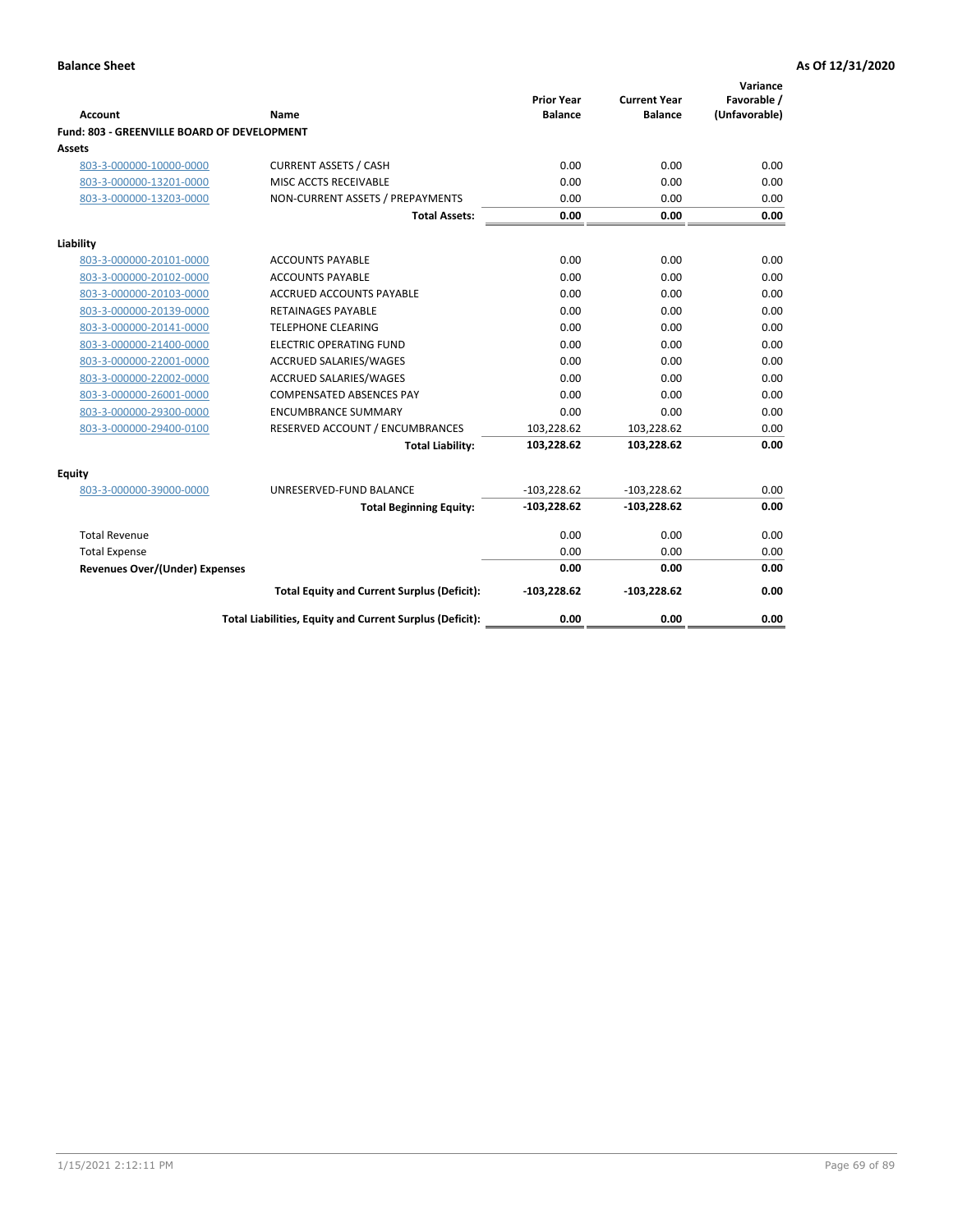| <b>Account</b>                        | Name                                                     | <b>Prior Year</b><br><b>Balance</b> | <b>Current Year</b><br><b>Balance</b> | Variance<br>Favorable /<br>(Unfavorable) |
|---------------------------------------|----------------------------------------------------------|-------------------------------------|---------------------------------------|------------------------------------------|
| <b>Fund: 807 - 4A-EDC</b>             |                                                          |                                     |                                       |                                          |
| <b>Assets</b>                         |                                                          |                                     |                                       |                                          |
| 807-3-000000-10000-0000               | <b>CURRENT ASSETS / CASH</b>                             | 0.00                                | 0.00                                  | 0.00                                     |
| 807-3-000000-13201-0000               | MISC ACCTS RECEIVABLE                                    | 0.00                                | 0.00                                  | 0.00                                     |
| 807-3-000000-16301-0000               | FIXED ASSETS / C W I P                                   | 0.00                                | 0.00                                  | 0.00                                     |
|                                       | <b>Total Assets:</b>                                     | 0.00                                | 0.00                                  | 0.00                                     |
| Liability                             |                                                          |                                     |                                       |                                          |
| 807-3-000000-20101-0000               | <b>ACCOUNTS PAYABLE</b>                                  | 0.00                                | 0.00                                  | 0.00                                     |
| 807-3-000000-20103-0000               | <b>ACCOUNTS PAYABLE</b>                                  | 0.00                                | 0.00                                  | 0.00                                     |
| 807-3-000000-20139-0000               | <b>RETAINAGES PAYABLE</b>                                | 0.00                                | 0.00                                  | 0.00                                     |
| 807-3-000000-26105-0000               | INV NET OF RELATED DEBT                                  | 305,846.00                          | 305,846.00                            | 0.00                                     |
| 807-3-000000-29300-0000               | <b>ENCUMBRANCE SUMMARY</b>                               | 0.00                                | 0.00                                  | 0.00                                     |
| 807-3-000000-29400-0100               | RESERVED ACCOUNT / ENCUMBRANCES                          | 18,078.76                           | 18,078.76                             | 0.00                                     |
| 807-3-495000-20180-0000               | <b>CURRENT DEBT</b>                                      | 0.00                                | 0.00                                  | 0.00                                     |
| 807-3-495000-26002-0000               | CA - LONG-TERM DEBT / AMT TO BE PROVIL                   | 0.00                                | 0.00                                  | 0.00                                     |
|                                       | <b>Total Liability:</b>                                  | 323,924.76                          | 323,924.76                            | 0.00                                     |
| Equity                                |                                                          |                                     |                                       |                                          |
| 807-3-000000-39000-0000               | UNRESERVED-FUND BALANCE                                  | $-323,924.76$                       | $-323,924.76$                         | 0.00                                     |
|                                       | <b>Total Beginning Equity:</b>                           | $-323,924.76$                       | $-323,924.76$                         | 0.00                                     |
| <b>Total Revenue</b>                  |                                                          | 0.00                                | 0.00                                  | 0.00                                     |
| <b>Total Expense</b>                  |                                                          | 0.00                                | 0.00                                  | 0.00                                     |
| <b>Revenues Over/(Under) Expenses</b> |                                                          | 0.00                                | 0.00                                  | 0.00                                     |
|                                       | <b>Total Equity and Current Surplus (Deficit):</b>       | $-323,924.76$                       | $-323,924.76$                         | 0.00                                     |
|                                       | Total Liabilities, Equity and Current Surplus (Deficit): | 0.00                                | 0.00                                  | 0.00                                     |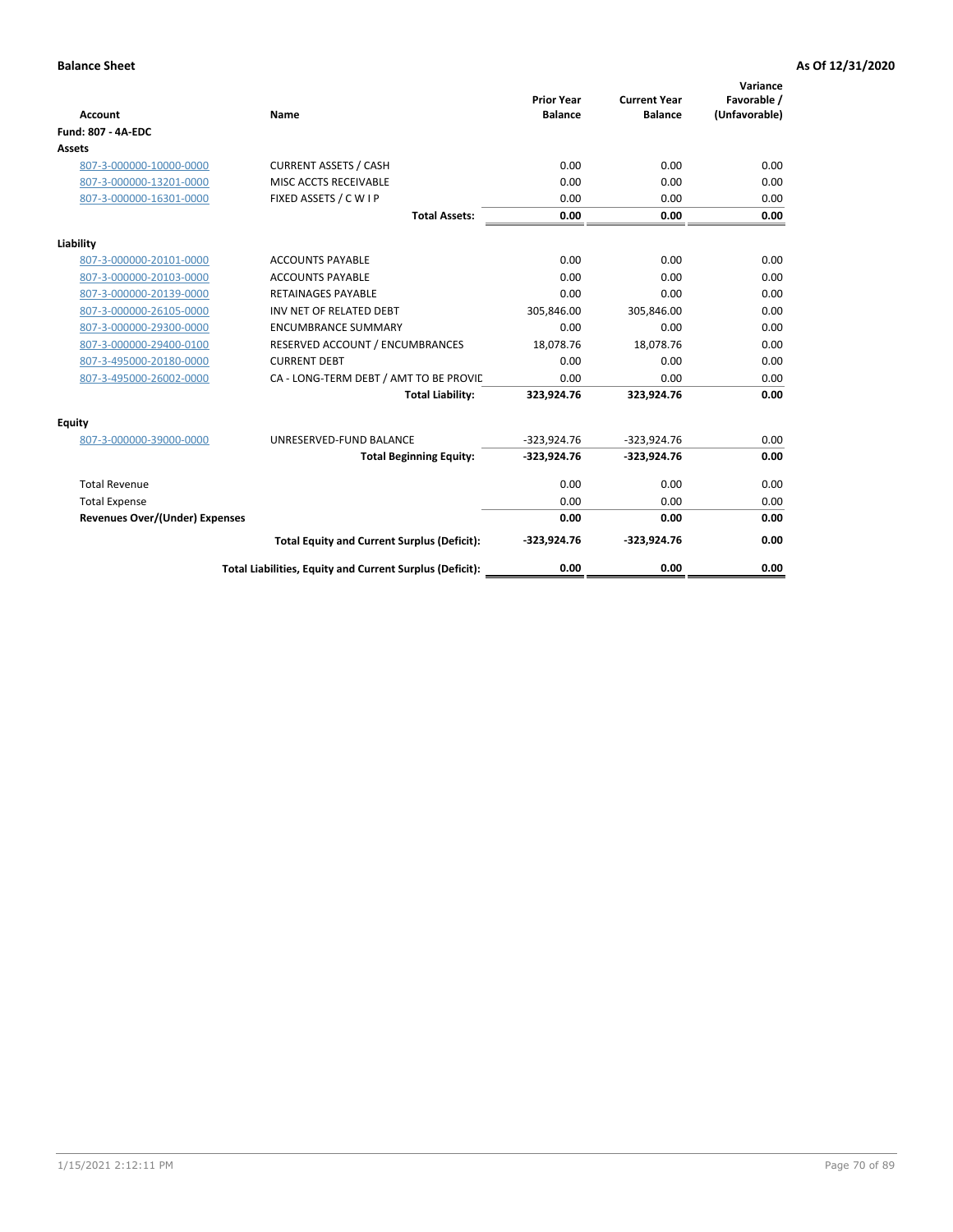|                                       |                                                          | <b>Prior Year</b> | <b>Current Year</b> | Variance<br>Favorable / |
|---------------------------------------|----------------------------------------------------------|-------------------|---------------------|-------------------------|
| <b>Account</b>                        | Name                                                     | <b>Balance</b>    | <b>Balance</b>      | (Unfavorable)           |
| Fund: 809 - GREENVILLE IDC (L-3)      |                                                          |                   |                     |                         |
| <b>Assets</b>                         |                                                          |                   |                     |                         |
| 809-3-000000-10000-0000               | <b>CURRENT ASSETS / CASH</b>                             | 2,905,370.49      | 2,905,370.49        | 0.00                    |
| 809-3-000000-13201-0000               | MISC ACCTS RECEIVABLE                                    | 0.00              | 0.00                | 0.00                    |
|                                       | <b>Total Assets:</b>                                     | 2,905,370.49      | 2,905,370.49        | 0.00                    |
| Liability                             |                                                          |                   |                     |                         |
| 809-3-000000-20101-0000               | <b>ACCOUNTS PAYABLE</b>                                  | 0.00              | 0.00                | 0.00                    |
| 809-3-000000-20103-0000               | <b>ACCRUED ACCOUNTS PAYABLE</b>                          | $-518,507.41$     | $-518,507.41$       | 0.00                    |
| 809-3-000000-21001-0000               | <b>GENERAL FUND / GENERAL FUND</b>                       | 0.00              | 0.00                | 0.00                    |
|                                       | <b>Total Liability:</b>                                  | $-518,507.41$     | $-518,507.41$       | 0.00                    |
| <b>Equity</b>                         |                                                          |                   |                     |                         |
| 809-3-000000-39000-0000               | UNRESERVED-FUND BALANCE                                  | 2,543,262.85      | 3,423,877.90        | 880,615.05              |
| 809-3-000000-39100-0000               | UNRESERVED-RET. EARNINGS                                 | 0.00              | 0.00                | 0.00                    |
| 809-3-000000-39150-0000               | RESERVED-RET. EARNINGS                                   | 0.00              | 0.00                | 0.00                    |
|                                       | <b>Total Beginning Equity:</b>                           | 2,543,262.85      | 3,423,877.90        | 880,615.05              |
| <b>Total Revenue</b>                  |                                                          | 1,053,669.29      | 124,521.10          | $-929,148.19$           |
| <b>Total Expense</b>                  |                                                          | 173,054.24        | 124,521.10          | 48,533.14               |
| <b>Revenues Over/(Under) Expenses</b> |                                                          | 880,615.05        | 0.00                | $-880,615.05$           |
|                                       | <b>Total Equity and Current Surplus (Deficit):</b>       | 3,423,877.90      | 3,423,877.90        | 0.00                    |
|                                       | Total Liabilities, Equity and Current Surplus (Deficit): | 2,905,370.49      | 2,905,370.49        | 0.00                    |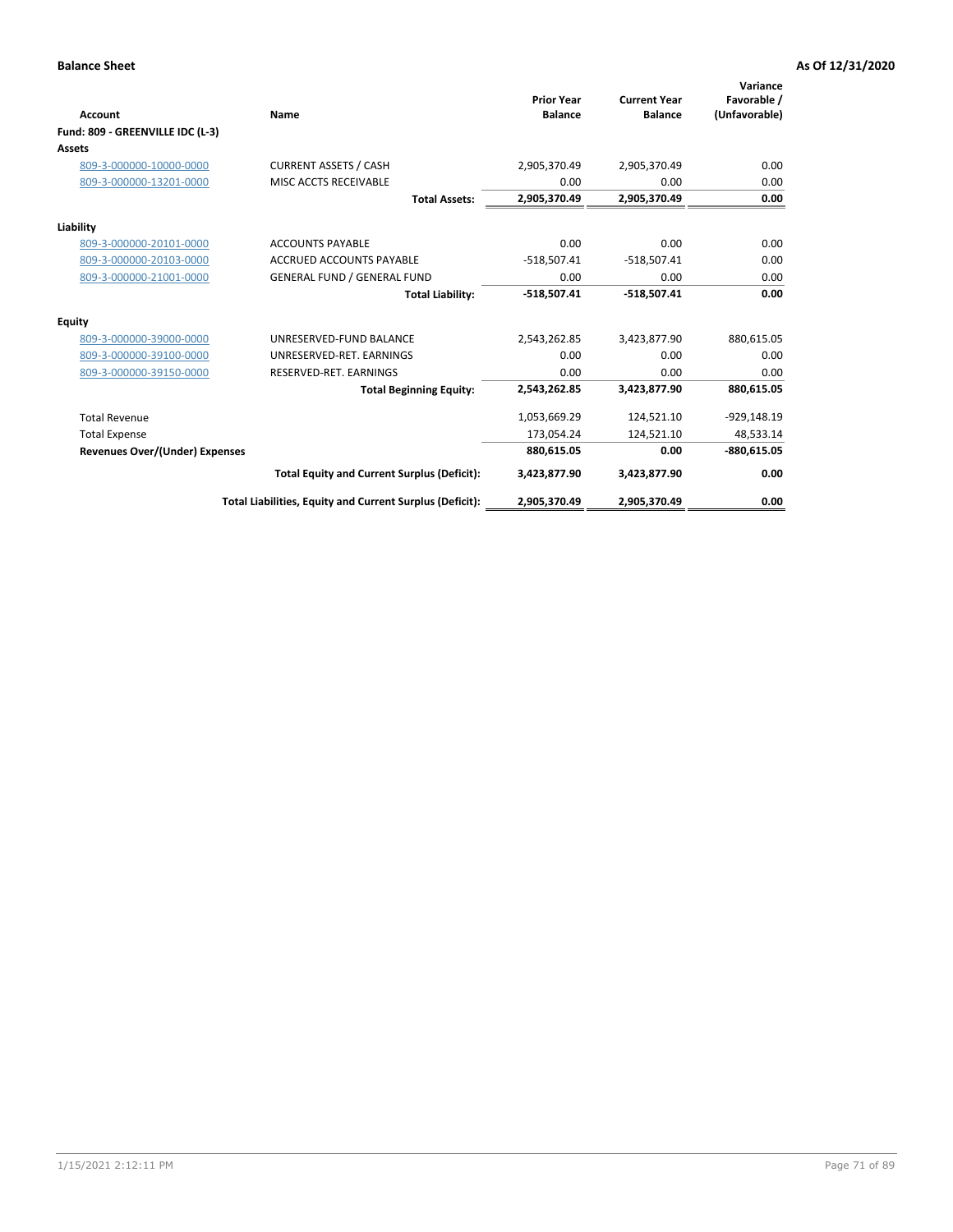| <b>Account</b>                          | Name                                                     | <b>Prior Year</b><br><b>Balance</b> | <b>Current Year</b><br><b>Balance</b> | Variance<br>Favorable /<br>(Unfavorable) |
|-----------------------------------------|----------------------------------------------------------|-------------------------------------|---------------------------------------|------------------------------------------|
| Fund: 810 - SEIZURE FUNDS - STATE RULES |                                                          |                                     |                                       |                                          |
| <b>Assets</b>                           |                                                          |                                     |                                       |                                          |
| 810-3-000000-10000-0000                 | <b>CURRENT ASSETS / CASH</b>                             | 275,014.18                          | 241,691.10                            | $-33,323.08$                             |
| 810-3-000000-13201-0000                 | MISC ACCTS RECEIVABLE                                    | 0.00                                | 0.00                                  | 0.00                                     |
| 810-3-000000-13202-1400                 | <b>EMPLOYEE ADVANCES</b>                                 | 0.00                                | 0.00                                  | 0.00                                     |
| 810-3-000000-13205-0000                 | <b>INTEREST RECEIVABLE</b>                               | 0.00                                | 0.00                                  | 0.00                                     |
| 810-3-000000-16201-0000                 | MACHINERY AND EQUIPMENT                                  | 0.00                                | 0.00                                  | 0.00                                     |
| 810-3-000000-16202-0000                 | ACCUMULATED DEPRECATION                                  | 0.00                                | 0.00                                  | 0.00                                     |
|                                         | <b>Total Assets:</b>                                     | 275,014.18                          | 241,691.10                            | $-33,323.08$                             |
|                                         |                                                          |                                     |                                       |                                          |
| Liability                               |                                                          |                                     |                                       |                                          |
| 810-3-000000-20101-0000                 | <b>ACCOUNTS PAYABLE</b>                                  | 0.00                                | 0.00                                  | 0.00                                     |
| 810-3-000000-20102-0000                 | <b>CREDIT CARD PAYABLE</b>                               | 0.00                                | 0.00                                  | 0.00                                     |
| 810-3-000000-20103-0000                 | <b>ACCRUED ACCOUNTS PAYABLE</b>                          | 0.00                                | 0.00                                  | 0.00                                     |
| 810-3-000000-29300-0000                 | <b>ENCUMBRANCE SUMMARY</b>                               | 0.00                                | 0.00                                  | 0.00                                     |
| 810-3-000000-29400-0100                 | RESERVED ACCOUNT / ENCUMBRANCES                          | 0.00                                | 0.00                                  | 0.00                                     |
| 810-3-000000-92520-0600                 | RESERVED ACCOUNT/HB65 SIEZURES                           | 0.00                                | 0.00                                  | 0.00                                     |
|                                         | <b>Total Liability:</b>                                  | 0.00                                | 0.00                                  | 0.00                                     |
| <b>Equity</b>                           |                                                          |                                     |                                       |                                          |
| 810-3-000000-39000-0000                 | UNRESERVED-FUND BALANCE                                  | 282,316.10                          | 259,271.52                            | $-23,044.58$                             |
|                                         | <b>Total Beginning Equity:</b>                           | 282,316.10                          | 259,271.52                            | $-23,044.58$                             |
| <b>Total Revenue</b>                    |                                                          | $-7,134.70$                         | $-1.39$                               | 7,133.31                                 |
| <b>Total Expense</b>                    |                                                          | 167.22                              | 17,579.03                             | $-17,411.81$                             |
| <b>Revenues Over/(Under) Expenses</b>   |                                                          | $-7,301.92$                         | $-17,580.42$                          | $-10,278.50$                             |
|                                         | <b>Total Equity and Current Surplus (Deficit):</b>       | 275,014.18                          | 241,691.10                            | $-33,323.08$                             |
|                                         | Total Liabilities, Equity and Current Surplus (Deficit): | 275,014.18                          | 241,691.10                            | $-33,323.08$                             |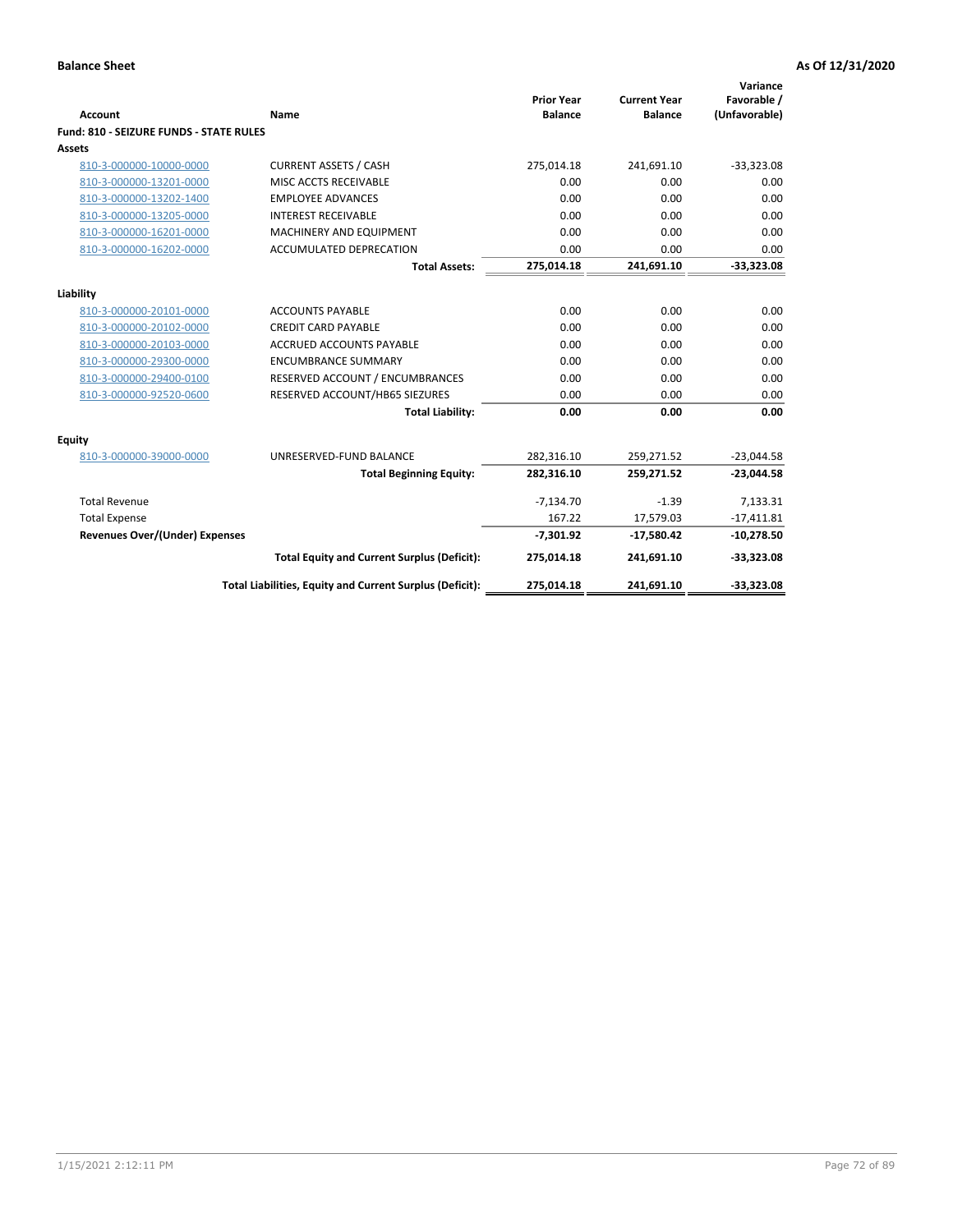| <b>Account</b>                        | Name                                                     | <b>Prior Year</b><br><b>Balance</b> | <b>Current Year</b><br><b>Balance</b> | Variance<br>Favorable /<br>(Unfavorable) |
|---------------------------------------|----------------------------------------------------------|-------------------------------------|---------------------------------------|------------------------------------------|
| Fund: 811 - SEIZURE FUNDS - FED RULES |                                                          |                                     |                                       |                                          |
| <b>Assets</b>                         |                                                          |                                     |                                       |                                          |
| 811-3-000000-10000-0000               | <b>CURRENT ASSETS / CASH</b>                             | 220,522.36                          | 222,488.91                            | 1,966.55                                 |
| 811-3-000000-13201-0000               | MISC ACCTS RECEIVABLE                                    | 0.00                                | 0.00                                  | 0.00                                     |
| 811-3-000000-13205-0000               | <b>INTEREST RECEIVABLE</b>                               | 0.00                                | 0.00                                  | 0.00                                     |
| 811-3-000000-16201-0000               | <b>MACHINERY AND EQUIPMENT</b>                           | 0.00                                | 0.00                                  | 0.00                                     |
| 811-3-000000-16202-0000               | <b>ACCUMULATED DEPRECATION</b>                           | 0.00                                | 0.00                                  | 0.00                                     |
|                                       | <b>Total Assets:</b>                                     | 220,522.36                          | 222,488.91                            | 1,966.55                                 |
| Liability                             |                                                          |                                     |                                       |                                          |
| 811-3-000000-20101-0000               | <b>ACCOUNTS PAYABLE</b>                                  | 0.00                                | 0.00                                  | 0.00                                     |
| 811-3-000000-20102-0000               | <b>CREDIT CARD PAYABLE</b>                               | 0.00                                | 0.00                                  | 0.00                                     |
| 811-3-000000-20103-0000               | <b>ACCRUED ACCOUNTS PAYABLE</b>                          | 0.00                                | 0.00                                  | 0.00                                     |
| 811-3-000000-29300-0000               | <b>ENCUMBRANCE SUMMARY</b>                               | 0.00                                | 0.00                                  | 0.00                                     |
| 811-3-000000-29400-0100               | RESERVED ACCOUNT / ENCUMBRANCES                          | 0.00                                | 0.00                                  | 0.00                                     |
| 811-3-000000-92521-0700               | RESERVED ACCOUNT/FED SIEZURES                            | 0.00                                | 0.00                                  | 0.00                                     |
|                                       | <b>Total Liability:</b>                                  | 0.00                                | 0.00                                  | 0.00                                     |
|                                       |                                                          |                                     |                                       |                                          |
| Equity                                |                                                          |                                     |                                       |                                          |
| 811-3-000000-39000-0000               | UNRESERVED-FUND BALANCE                                  | 249,025.30                          | 222,495.07                            | $-26,530.23$                             |
|                                       | <b>Total Beginning Equity:</b>                           | 249,025.30                          | 222,495.07                            | $-26,530.23$                             |
| <b>Total Revenue</b>                  |                                                          | 1,262.06                            | $-1.18$                               | $-1,263.24$                              |
| <b>Total Expense</b>                  |                                                          | 29,765.00                           | 4.98                                  | 29,760.02                                |
| <b>Revenues Over/(Under) Expenses</b> |                                                          | $-28,502.94$                        | $-6.16$                               | 28,496.78                                |
|                                       | <b>Total Equity and Current Surplus (Deficit):</b>       | 220,522.36                          | 222,488.91                            | 1,966.55                                 |
|                                       | Total Liabilities, Equity and Current Surplus (Deficit): | 220,522.36                          | 222,488.91                            | 1,966.55                                 |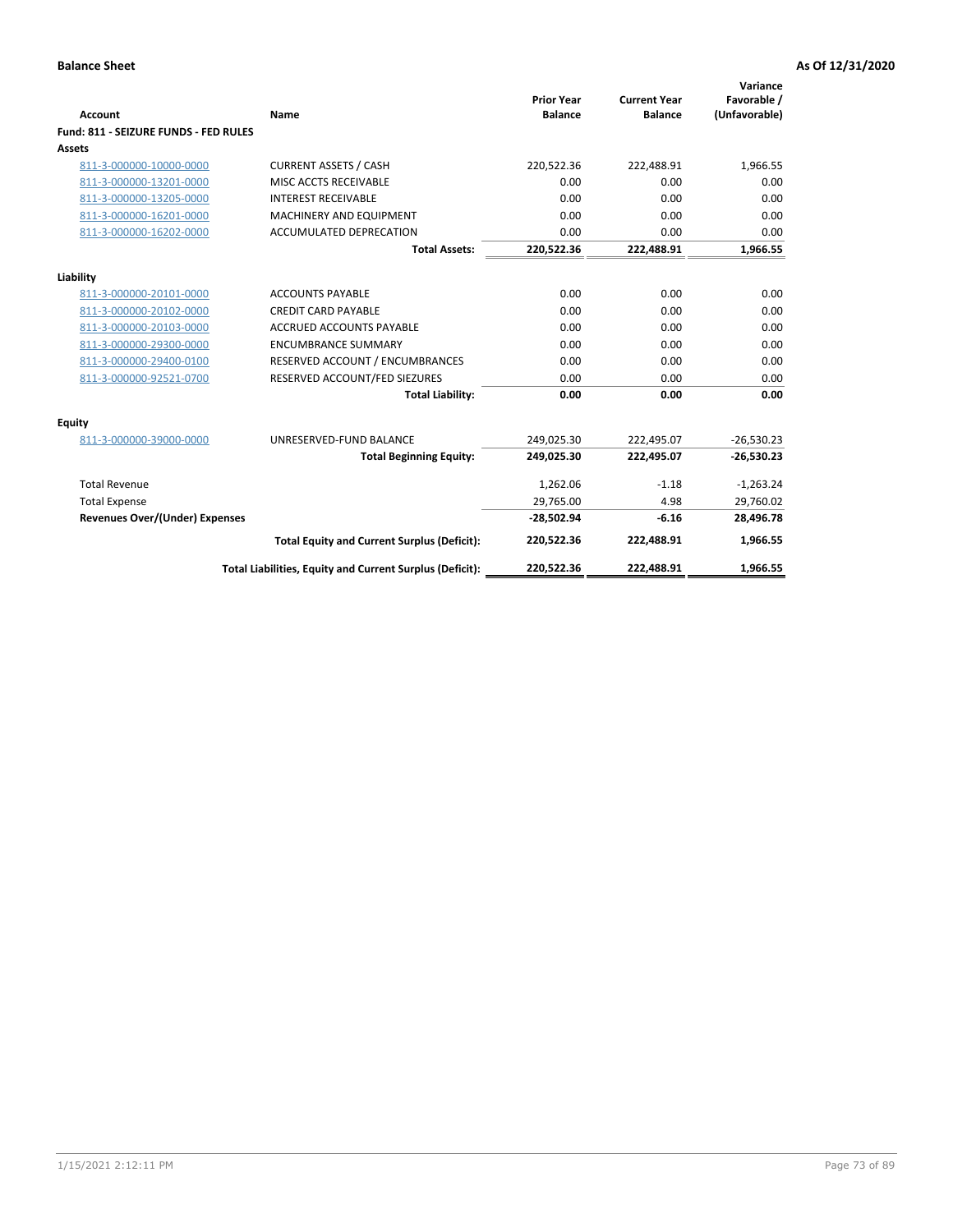|                                                         |                                                          | <b>Prior Year</b> | <b>Current Year</b> | Variance<br>Favorable / |
|---------------------------------------------------------|----------------------------------------------------------|-------------------|---------------------|-------------------------|
| <b>Account</b>                                          | Name                                                     | <b>Balance</b>    | <b>Balance</b>      | (Unfavorable)           |
| Fund: 820 - TIRZ FUND (Tax Increment Reinvestment Zone) |                                                          |                   |                     |                         |
| Assets                                                  |                                                          |                   |                     |                         |
| 820-3-000000-10000-0000                                 | <b>CURRENT ASSETS / CASH</b>                             | 2,310,000.22      | 3,043,804.00        | 733,803.78              |
| 820-3-000000-13101-0000                                 | <b>TAX RECEIVABLE-CURRENT</b>                            | 476,190.19        | $-8,602.83$         | -484,793.02             |
| 820-3-000000-13102-0000                                 | <b>TAXES REC-DELINQUENT</b>                              | 19,124.55         | 4,443.15            | $-14,681.40$            |
| 820-3-000000-13103-0000                                 | ALLOW FOR UNCOLLECT TAXES                                | $-3,548.61$       | $-1,854.26$         | 1,694.35                |
| 820-3-000000-13201-0000                                 | MISC ACCTS RECEIVABLE                                    | 0.00              | $-82,285.68$        | $-82,285.68$            |
| 820-3-000000-13205-0000                                 | <b>INTEREST RECEIVABLE</b>                               | 0.00              | 0.00                | 0.00                    |
| 820-3-000000-13221-0000                                 | MISC A/R - PROPERTY TAXES                                | 9,228.10          | 49,007.15           | 39,779.05               |
|                                                         | <b>Total Assets:</b>                                     | 2,810,994.45      | 3,004,511.53        | 193,517.08              |
| Liability                                               |                                                          |                   |                     |                         |
| 820-3-000000-20101-0000                                 | <b>ACCOUNTS PAYABLE</b>                                  | 0.00              | 0.00                | 0.00                    |
| 820-3-000000-20103-0000                                 | <b>ACCRUED ACCOUNTS PAYABLE</b>                          | 0.00              | 0.00                | 0.00                    |
| 820-3-000000-20203-0000                                 | <b>DEFERRED TAX REVENUE</b>                              | 487,594.40        | $-10,107.16$        | 497,701.56              |
| 820-3-000000-29300-0000                                 | <b>ENCUMBRANCE SUMMARY</b>                               | 0.00              | 0.00                | 0.00                    |
| 820-3-000000-29400-0100                                 | RESERVED ACCOUNT / ENCUMBRANCES                          | 0.00              | 0.00                | 0.00                    |
|                                                         | <b>Total Liability:</b>                                  | 487,594.40        | $-10,107.16$        | 497,701.56              |
| Equity                                                  |                                                          |                   |                     |                         |
| 820-3-000000-39000-0000                                 | UNRESERVED-FUND BALANCE                                  | 2,242,774.53      | 2,977,753.66        | 734,979.13              |
| 820-3-000000-39100-0000                                 | UNRESERVED-RET. EARNINGS                                 | 0.00              | 0.00                | 0.00                    |
|                                                         | <b>Total Beginning Equity:</b>                           | 2,242,774.53      | 2,977,753.66        | 734,979.13              |
| <b>Total Revenue</b>                                    |                                                          | 87,613.23         | 40,010.36           | $-47,602.87$            |
| <b>Total Expense</b>                                    |                                                          | 6,987.71          | 3,145.33            | 3,842.38                |
| <b>Revenues Over/(Under) Expenses</b>                   |                                                          | 80,625.52         | 36,865.03           | $-43,760.49$            |
|                                                         | <b>Total Equity and Current Surplus (Deficit):</b>       | 2,323,400.05      | 3,014,618.69        | 691,218.64              |
|                                                         | Total Liabilities, Equity and Current Surplus (Deficit): | 2,810,994.45      | 3,004,511.53        | 193,517.08              |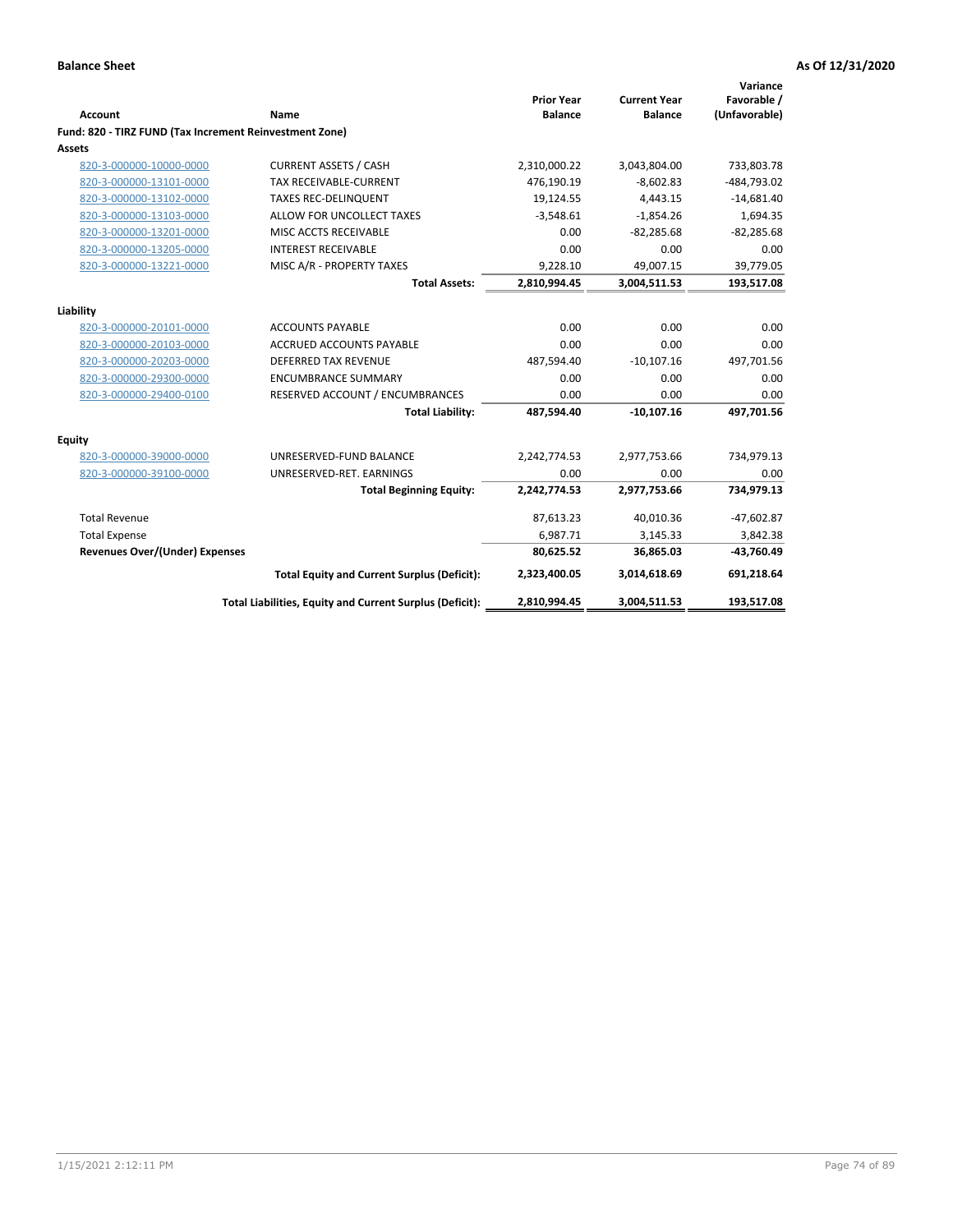| <b>Account</b>                           | Name                                                     | <b>Prior Year</b><br><b>Balance</b> | <b>Current Year</b><br><b>Balance</b> | Variance<br>Favorable /<br>(Unfavorable) |
|------------------------------------------|----------------------------------------------------------|-------------------------------------|---------------------------------------|------------------------------------------|
| Fund: 890 - GRNVL IDC (L-3) FIXED ASSETS |                                                          |                                     |                                       |                                          |
| <b>Assets</b>                            |                                                          |                                     |                                       |                                          |
| 890-3-000000-10000-0000                  | <b>CURRENT ASSETS / CASH</b>                             | $-0.18$                             | $-0.18$                               | 0.00                                     |
| 890-3-000000-16004-0000                  | FIXED ASSETS / BUILDINGS                                 | 0.00                                | 0.00                                  | 0.00                                     |
| 890-3-000000-16005-0000                  | <b>ACCUMULATED DEPRECIATION</b>                          | 0.00                                | 0.00                                  | 0.00                                     |
| 890-3-000000-16301-0000                  | FIXED ASSETS / C W I P                                   | 0.25                                | 0.25                                  | 0.00                                     |
|                                          | <b>Total Assets:</b>                                     | 0.07                                | 0.07                                  | 0.00                                     |
| Liability                                |                                                          |                                     |                                       |                                          |
| 890-3-000000-20101-0000                  | <b>ACCOUNTS PAYABLE</b>                                  | 0.00                                | 0.00                                  | 0.00                                     |
| 890-3-000000-27001-0000                  | <b>CONTRIBUTED CAPITAL</b>                               | 0.00                                | 0.00                                  | 0.00                                     |
| 890-3-000000-27101-0000                  | INVESTMENT IN GFA / GENERAL FUND                         | 0.00                                | 0.00                                  | 0.00                                     |
| 890-3-000000-27102-0000                  | <b>SPECIAL REVENUE FUNDS</b>                             | 0.00                                | 0.00                                  | 0.00                                     |
| 890-3-000000-27103-0000                  | <b>GENERAL CIP FUND</b>                                  | 0.00                                | 0.00                                  | 0.00                                     |
| 890-3-000000-27104-0000                  | PROPRIETARY FUNDS                                        | 0.07                                | 0.07                                  | 0.00                                     |
| 890-3-000000-27201-0000                  | CAFR USE / MUNICIPAL BUILDINGS                           | 0.00                                | 0.00                                  | 0.00                                     |
| 890-3-000000-27202-0000                  | CAFR USE / OTHER GENERAL GOVERNMEN                       | 0.00                                | 0.00                                  | 0.00                                     |
| 890-3-000000-27205-0000                  | CAFR USE / PUBLIC WORKS                                  | 0.00                                | 0.00                                  | 0.00                                     |
| 890-3-000000-27210-0000                  | CAFR USE / INVESTMENT IN GFA                             | 0.00                                | 0.00                                  | 0.00                                     |
| 890-3-000000-27301-0000                  | DONATIONS/GRANTS                                         | 0.00                                | 0.00                                  | 0.00                                     |
|                                          | <b>Total Liability:</b>                                  | 0.07                                | 0.07                                  | 0.00                                     |
| Equity                                   |                                                          |                                     |                                       |                                          |
| 890-3-000000-39000-0000                  | UNRESERVED-FUND BALANCE                                  | 0.00                                | 0.00                                  | 0.00                                     |
|                                          | <b>Total Beginning Equity:</b>                           | 0.00                                | 0.00                                  | 0.00                                     |
| <b>Total Expense</b>                     |                                                          | 0.00                                | 0.00                                  | 0.00                                     |
| Revenues Over/(Under) Expenses           |                                                          | 0.00                                | 0.00                                  | 0.00                                     |
|                                          | <b>Total Equity and Current Surplus (Deficit):</b>       | 0.00                                | 0.00                                  | 0.00                                     |
|                                          | Total Liabilities, Equity and Current Surplus (Deficit): | 0.07                                | 0.07                                  | 0.00                                     |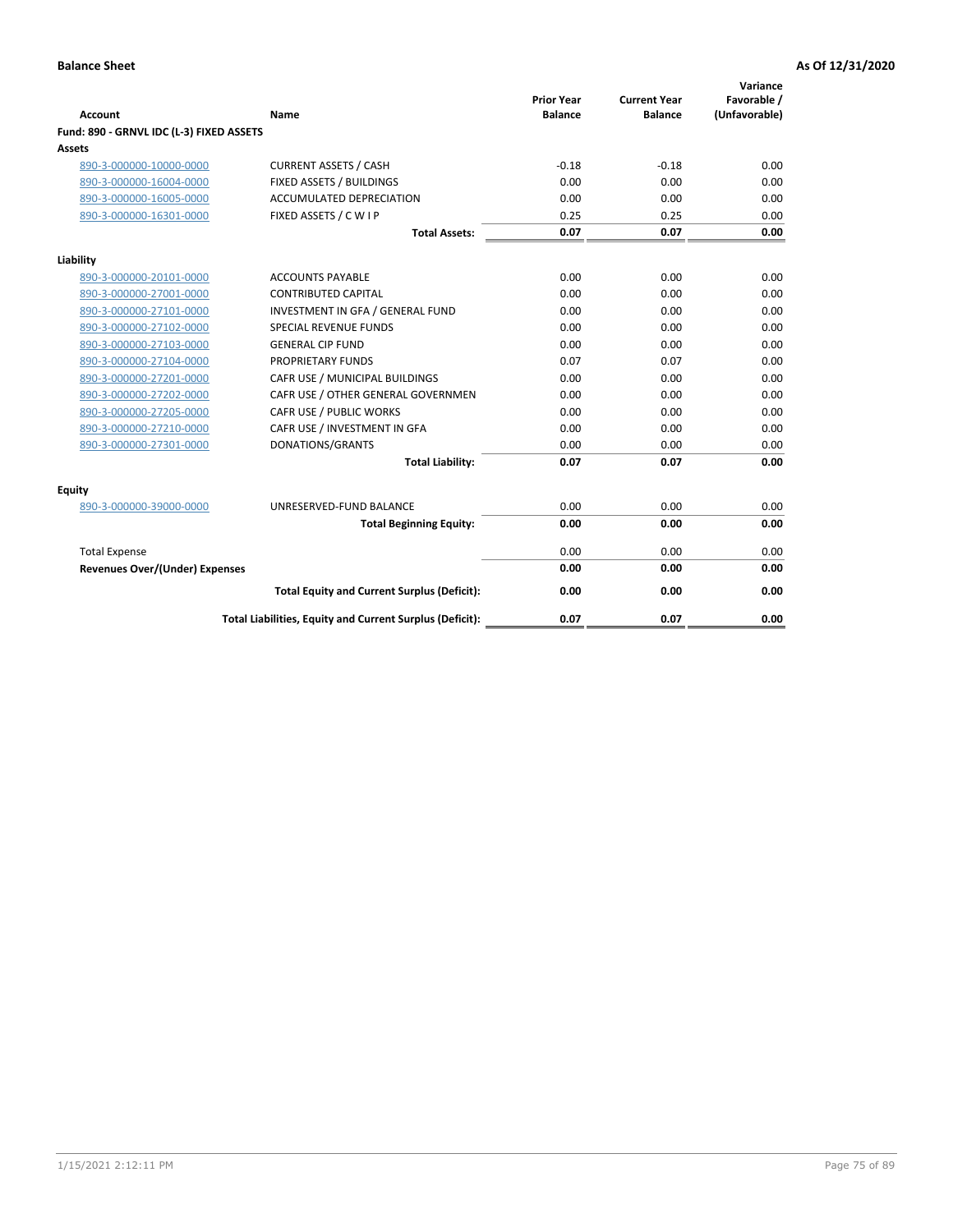|                                                    |                                                          |                                     |                                       | Variance                     |
|----------------------------------------------------|----------------------------------------------------------|-------------------------------------|---------------------------------------|------------------------------|
| <b>Account</b>                                     | Name                                                     | <b>Prior Year</b><br><b>Balance</b> | <b>Current Year</b><br><b>Balance</b> | Favorable /<br>(Unfavorable) |
| Fund: 899 - POOLED CASH                            |                                                          |                                     |                                       |                              |
| Assets                                             |                                                          |                                     |                                       |                              |
| 899-8-000000-10000-0000                            | <b>CURRENT ASSETS / CASH</b>                             | 0.00                                | 0.00                                  | 0.00                         |
| 899-8-000000-10101-0000                            | CHASE OUTBOUND OPERATING                                 | $-739,046.27$                       | $-120,585.20$                         | 618,461.07                   |
| 899-8-000000-10102-0000                            | CHASE INBOUND OPERATING                                  | 12,082,872.43                       | 9,984,752.15                          | $-2,098,120.28$              |
| 899-8-000000-10103-0000                            | OPERATING ACCOUNT / CLAIMS ACCOUNT                       | 0.00                                | 0.00                                  | 0.00                         |
| 899-8-000000-10105-0000                            | CHASE BANK / SAVINGS - 3003113077                        | 1,546,991.18                        | 1,548,674.33                          | 1,683.15                     |
| 899-8-000000-10106-0000                            | CHASE BANK / SAVINGS - 2911913371                        | 1,624,602.40                        | 1,627,158.79                          | 2,556.39                     |
| 899-8-000000-10107-0000                            | <b>CHASE TASC FLEX SPENDING</b>                          | 0.00                                | 2,256.88                              | 2,256.88                     |
| 899-8-000000-10401-0000                            | <b>CURRENT ASSETS / INTERNAL CLEARING</b>                | 1,516.45                            | 355,826.67                            | 354,310.22                   |
| 899-8-000000-10402-0000                            | <b>CREDIT CARD CLEARING</b>                              | 0.00                                | 0.00                                  | 0.00                         |
| 899-8-000000-10403-0000                            | <b>NET BILL PAYMENTS</b>                                 | 0.00                                | 0.00                                  | 0.00                         |
| 899-8-000000-11101-0000                            | TX CLASS / OPERATING                                     | 42,017.78                           | 42,328.90                             | 311.12                       |
| 899-8-000000-11201-0000                            | LOGIC INVESTMENTS / OPERATING                            | 1,062,748.75                        | 3,076,472.84                          | 2,013,724.09                 |
| 899-8-000000-11401-0000                            | <b>TEXSTAR ACCT - OPERATING</b>                          | 0.01                                | 0.01                                  | 0.00                         |
| 899-8-000000-11601-0000                            | <b>TEXPOOL ACCT - OPERATING</b><br>TX GEN TERM OPERATING | 1,053,796.48                        | 3,061,634.07                          | 2,007,837.59                 |
| 899-8-000000-11801-0000<br>899-8-000000-12001-0000 | AMERICAN NATIONAL OPERATING                              | 15,317,911.95<br>0.00               | 16,337,219.95<br>0.00                 | 1,019,308.00<br>0.00         |
| 899-8-000000-12002-0000                            | PFM ACCT OPERATING                                       | 16,357,058.55                       | 16,412,100.77                         | 55,042.22                    |
| 899-8-000000-12003-0000                            | TREASURIES - CITY ONLY                                   | 0.00                                | 0.00                                  | 0.00                         |
| 899-8-000000-12301-0000                            | <b>BOND PROCEEDS / PURCHASED INTEREST</b>                | 0.00                                | 0.00                                  | 0.00                         |
| 899-8-000000-13205-0000                            | <b>INTEREST RECEIVABLE</b>                               | 61,890.31                           | 25,927.07                             | $-35,963.24$                 |
| 899-8-000000-14100-0000                            | DUE FROM FUND 100                                        | $-16,586.85$                        | 0.00                                  | 16,586.85                    |
| 899-8-000000-14101-0000                            | DUE FROM FUND 101                                        | 0.00                                | 0.00                                  | 0.00                         |
| 899-8-000000-14102-0000                            | DUE FROM FUND 102                                        | 0.00                                | 0.00                                  | 0.00                         |
| 899-8-000000-14103-0000                            | DUE FROM FUND 103                                        | 0.00                                | 0.00                                  | 0.00                         |
| 899-8-000000-14110-0000                            | DUE FROM FUND 110                                        | 0.00                                | 0.00                                  | 0.00                         |
| 899-8-000000-14111-0000                            | DUE FROM FUND 111                                        | 0.00                                | 0.00                                  | 0.00                         |
| 899-8-000000-14112-0000                            | DUE FROM FUND 112                                        | 0.00                                | 0.00                                  | 0.00                         |
| 899-8-000000-14113-0000                            | DUE FROM FUND 113                                        | 0.00                                | 0.00                                  | 0.00                         |
| 899-8-000000-14114-0000                            | DUE FROM FUND 114                                        | 0.00                                | 0.00                                  | 0.00                         |
| 899-8-000000-14115-0000                            | DUE FROM FUND 115                                        | 0.00                                | 0.00                                  | 0.00                         |
| 899-8-000000-14116-0000                            | DUE FROM FUND 116                                        | 0.00                                | 0.00                                  | 0.00                         |
| 899-8-000000-14117-0000                            | DUE FROM FUND 117                                        | 0.00                                | 0.00                                  | 0.00                         |
| 899-8-000000-14118-0000                            | DUE FROM FUND 118                                        | 0.00                                | 0.00                                  | 0.00                         |
| 899-8-000000-14119-0000                            | DUE FROM FUND 119                                        | 0.00                                | 0.00                                  | 0.00                         |
| 899-8-000000-14120-0000<br>899-8-000000-14121-0000 | DUE FROM FUND 120<br>DUE FROM FUND 121                   | 0.00<br>0.00                        | 0.00<br>0.00                          | 0.00<br>0.00                 |
| 899-8-000000-14122-0000                            | DUE FROM FUND 122                                        | 0.00                                | 0.00                                  | 0.00                         |
| 899-8-000000-14123-0000                            | DUE FROM FUND 123                                        | 0.00                                | 0.00                                  | 0.00                         |
| 899-8-000000-14124-0000                            | DUE FROM FUND 124                                        | 0.00                                | 0.00                                  | 0.00                         |
| 899-8-000000-14125-0000                            | DUE FROM FUND 125                                        | 0.00                                | 0.00                                  | 0.00                         |
| 899-8-000000-14126-0000                            | DUE FROM FUND 126                                        | 0.00                                | 0.00                                  | 0.00                         |
| 899-8-000000-14140-0000                            | DUE FROM FUND 140                                        | 0.00                                | 0.00                                  | 0.00                         |
| 899-8-000000-14160-0000                            | DUE FROM FUND 160                                        | 0.00                                | 0.00                                  | 0.00                         |
| 899-8-000000-14161-0000                            | DUE FROM FUND 161                                        | 0.00                                | 0.00                                  | 0.00                         |
| 899-8-000000-14162-0000                            | DUE FROM FUND 162                                        | 0.00                                | 0.00                                  | 0.00                         |
| 899-8-000000-14163-0000                            | DUE FROM FUND 163                                        | 0.00                                | 0.00                                  | 0.00                         |
| 899-8-000000-14164-0000                            | DUE FROM FUND 164                                        | 0.00                                | 0.00                                  | 0.00                         |
| 899-8-000000-14165-0000                            | DUE FROM FUND 165                                        | 0.00                                | 0.00                                  | 0.00                         |
| 899-8-000000-14170-0000                            | DUE FROM FUND 170                                        | 0.00                                | 0.00                                  | 0.00                         |
| 899-8-000000-14171-0000                            | DUE FROM FUND 171                                        | 0.00                                | 0.00                                  | 0.00                         |
| 899-8-000000-14172-0000                            | DUE FROM FUND 172                                        | 0.00                                | 0.00                                  | 0.00                         |
| 899-8-000000-14173-0000                            | DUE FROM FUND 173                                        | 0.00                                | 0.00                                  | 0.00                         |
| 899-8-000000-14174-0000                            | DUE FROM FUND 174                                        | 0.00                                | 0.00                                  | 0.00                         |
| 899-8-000000-14175-0000                            | DUE FROM FUND 175                                        | 0.00                                | 0.00                                  | 0.00                         |
| 899-8-000000-14176-0000                            | DUE FROM FUND 176<br>DUE FROM FUND 177                   | 0.00<br>0.00                        | 0.00<br>0.00                          | 0.00<br>0.00                 |
| 899-8-000000-14177-0000<br>899-8-000000-14190-0000 | DUE FROM FUND 190                                        | 0.00                                | 0.00                                  | 0.00                         |
|                                                    |                                                          |                                     |                                       |                              |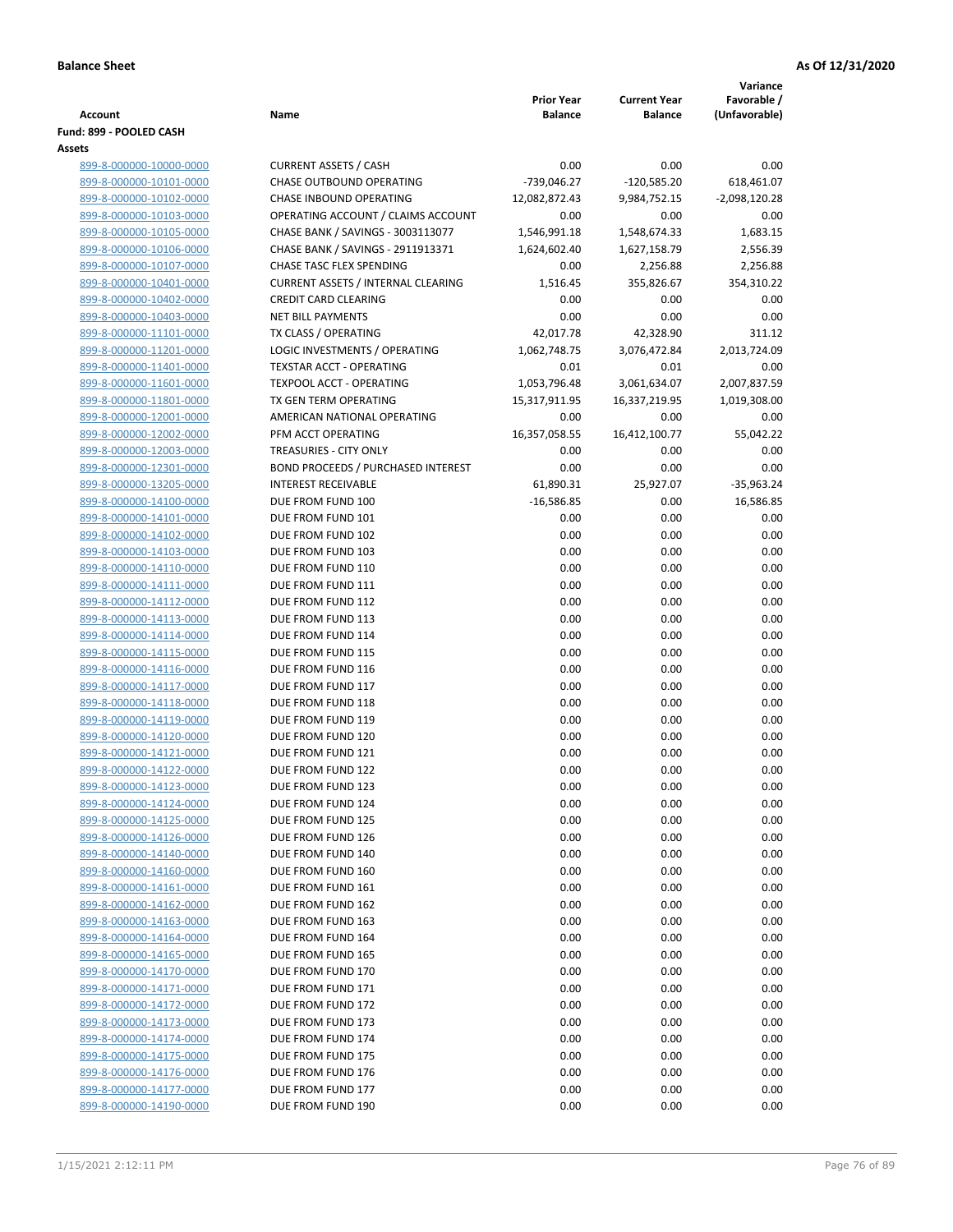|                         |                                       |                                     |                                       | Variance                     |
|-------------------------|---------------------------------------|-------------------------------------|---------------------------------------|------------------------------|
| <b>Account</b>          | Name                                  | <b>Prior Year</b><br><b>Balance</b> | <b>Current Year</b><br><b>Balance</b> | Favorable /<br>(Unfavorable) |
| 899-8-000000-14192-0000 | DUE FROM FUND 192                     | $-10,552.30$                        | 0.00                                  | 10,552.30                    |
| 899-8-000000-14200-0000 | DUE FROM FUND 200                     | 0.00                                | 0.00                                  | 0.00                         |
| 899-8-000000-14210-0000 | DUE FROM FUND 210                     | 0.00                                | 0.00                                  | 0.00                         |
| 899-8-000000-14211-0000 | DUE FROM FUND 211                     | 0.00                                | 0.00                                  | 0.00                         |
| 899-8-000000-14212-0000 | DUE FROM FUND 212                     | 0.00                                | 0.00                                  | 0.00                         |
| 899-8-000000-14216-0000 | DUE FROM FUND 216                     | 0.00                                | 0.00                                  | 0.00                         |
| 899-8-000000-14217-0000 | DUE FROM FUND 217                     | 0.00                                | 0.00                                  | 0.00                         |
| 899-8-000000-14300-0000 | DUE FROM FUND 300                     | 0.00                                | 0.00                                  | 0.00                         |
| 899-8-000000-14320-0000 | DUE FROM FUND 320                     | 0.00                                | 0.00                                  | 0.00                         |
| 899-8-000000-14360-0000 | DUE FROM FUND 360                     | 0.00                                | 0.00                                  | 0.00                         |
| 899-8-000000-14361-0000 | DUE FROM FUND 361                     | 0.00                                | 0.00                                  | 0.00                         |
| 899-8-000000-14400-0000 | DUE FROM FUND 400                     | 0.00                                | 0.00                                  | 0.00                         |
| 899-8-000000-14500-0000 | DUE FROM FUND 500                     | 0.00                                | 359,689.31                            | 359,689.31                   |
| 899-8-000000-14561-0000 | DUE FROM FUND 561                     | 0.00                                | 0.00                                  | 0.00                         |
| 899-8-000000-14601-0000 | DUE FROM FUND 601                     | 0.00                                | 0.00                                  | 0.00                         |
| 899-8-000000-14602-0000 | DUE FROM FUND 602                     | $-0.09$                             | $-0.09$                               | 0.00                         |
| 899-8-000000-14604-0000 | DUE FROM FUND 604                     | 0.00                                | $-215,792.50$                         | $-215,792.50$                |
| 899-8-000000-14660-0000 | DUE FROM FUND 660                     | 0.00                                | 0.00                                  | 0.00                         |
| 899-8-000000-14800-0000 | DUE FROM FUND 800                     | 0.00                                | 0.00                                  | 0.00                         |
| 899-8-000000-14801-0000 | DUE FROM FUND 801                     |                                     |                                       |                              |
|                         |                                       | 0.00                                | 0.00                                  | 0.00                         |
| 899-8-000000-14802-0000 | DUE FROM FUND 802                     | 0.00                                | 0.00                                  | 0.00                         |
| 899-8-000000-14803-0000 | DUE FROM FUND 803                     | 0.00                                | 0.00                                  | 0.00                         |
| 899-8-000000-14807-0000 | DUE FROM FUND 807                     | 0.00                                | 0.00                                  | 0.00                         |
| 899-8-000000-14809-0000 | DUE FROM FUND 809                     | 0.00                                | 0.00                                  | 0.00                         |
| 899-8-000000-14810-0000 | DUE FROM FUND 810                     | 0.00                                | 0.00                                  | 0.00                         |
| 899-8-000000-14811-0000 | DUE FROM FUND 811                     | 0.00                                | 0.00                                  | 0.00                         |
| 899-8-000000-14820-0000 | DUE FROM TIRZ FUND                    | 0.00                                | 0.00                                  | 0.00                         |
| 899-8-000000-14890-0000 | DUE FROM GRNVL IDC (L-3) FIXED ASSETS | 0.00                                | 0.00                                  | 0.00                         |
| 899-8-000000-14910-0000 | DUE FROM FUND 910                     | 192,165.78                          | $-192.04$                             | $-192,357.82$                |
| 899-8-000000-14911-0000 | DUE FROM FUND 911                     | 0.00                                | 0.00                                  | 0.00                         |
| 899-8-000000-14912-0000 | DUE FROM FUND 912                     | 0.00                                | 0.00                                  | 0.00                         |
| 899-8-000000-14913-0000 | DUE FROM FUND 913                     | 0.00                                | 0.00                                  | 0.00                         |
| 899-8-000000-14916-0000 | DUE FROM FUND 916                     | 0.00                                | 0.00                                  | 0.00                         |
| 899-8-000000-14950-0000 | DUE FROM FUND 950                     | 47,553.99                           | 0.00                                  | $-47,553.99$                 |
| 899-8-000000-91011-1001 | <b>BANK OF AMERICA</b>                | 0.00                                | 0.00                                  | 0.00                         |
|                         | <b>Total Assets:</b>                  | 48,624,940.55                       | 52,497,471.91                         | 3,872,531.36                 |
| Liability               |                                       |                                     |                                       |                              |
| 899-8-000000-20101-0000 | <b>ACCOUNTS PAYABLE</b>               | 212,580.53                          | 143,535.69                            | 69,044.84                    |
| 899-8-000000-20102-0000 | <b>CREDIT CARD PAYABLE</b>            | 0.00                                | 0.00                                  | 0.00                         |
| 899-8-000000-21040-0000 | DUE TO OTHER FUNDS                    | 48,412,360.48                       | 52,357,583.17                         | $-3,945,222.69$              |
|                         | <b>Total Liability:</b>               | 48,624,941.01                       | 52,501,118.86                         | -3,876,177.85                |
| <b>Equity</b>           |                                       |                                     |                                       |                              |
| 899-3-000000-39000-0000 | UNRESERVED-FUND BALANCE               | $-0.46$                             | $-3,646.94$                           | $-3,646.48$                  |
| 899-8-000000-14362-0000 | DUE FROM FUND 362                     | 0.00                                | 0.00                                  | 0.00                         |
| 899-8-000000-39200-0101 | EQUITY IN POOLED CASH                 | 0.00                                | 0.00                                  | 0.00                         |
| 899-8-000000-39200-0110 | EQUITY IN POOLED CASH                 | 0.00                                | 0.00                                  | 0.00                         |
| 899-8-000000-39200-0111 | EQUITY IN POOLED CASH                 | 0.00                                | 0.00                                  | 0.00                         |
| 899-8-000000-39200-0112 | EQUITY IN POOLED CASH                 | 0.00                                | 0.00                                  | 0.00                         |
| 899-8-000000-39200-0190 | EQUITY IN POOLED CASH                 | 0.00                                | 0.00                                  | 0.00                         |
| 899-8-000000-39200-0201 | EQUITY IN POOLED CASH                 | 0.00                                | 0.00                                  | 0.00                         |
| 899-8-000000-39200-0202 | EQUITY IN POOLED CASH                 | 0.00                                | 0.00                                  | 0.00                         |
| 899-8-000000-39200-0203 | EQUITY IN POOLED CASH                 | 0.00                                | 0.00                                  | 0.00                         |
| 899-8-000000-39200-0204 | EQUITY IN POOLED CASH                 | 0.00                                | 0.00                                  | 0.00                         |
| 899-8-000000-39200-0205 | EQUITY IN POOLED CASH                 | 0.00                                | 0.00                                  | 0.00                         |
| 899-8-000000-39200-0206 | EQUITY IN POOLED CASH                 | 0.00                                | 0.00                                  | 0.00                         |
| 899-8-000000-39200-0207 | EQUITY IN POOLED CASH                 | 0.00                                | 0.00                                  | 0.00                         |
| 899-8-000000-39200-0208 | EQUITY IN POOLED CASH                 | 0.00                                | 0.00                                  | 0.00                         |
|                         |                                       |                                     |                                       |                              |
| 899-8-000000-39200-0209 | EQUITY IN POOLED CASH                 | 0.00                                | 0.00                                  | 0.00                         |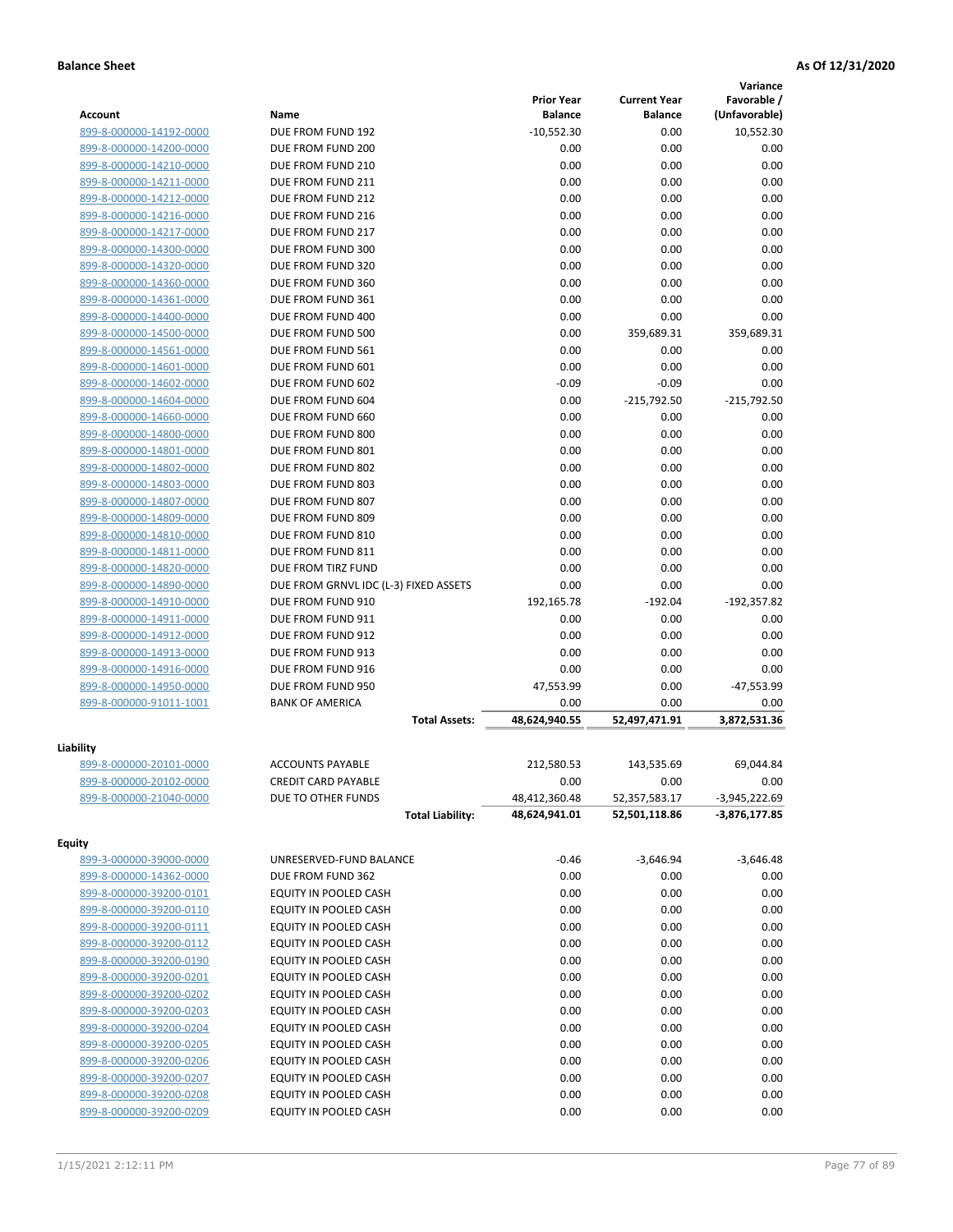**Variance**

|                         |                              | <b>Prior Year</b> | <b>Current Year</b> | Favorable /   |
|-------------------------|------------------------------|-------------------|---------------------|---------------|
| Account                 | Name                         | <b>Balance</b>    | <b>Balance</b>      | (Unfavorable) |
| 899-8-000000-39200-0210 | EQUITY IN POOLED CASH        | 0.00              | 0.00                | 0.00          |
| 899-8-000000-39200-0211 | EQUITY IN POOLED CASH        | 0.00              | 0.00                | 0.00          |
| 899-8-000000-39200-0212 | EQUITY IN POOLED CASH        | 0.00              | 0.00                | 0.00          |
| 899-8-000000-39200-0213 | EQUITY IN POOLED CASH        | 0.00              | 0.00                | 0.00          |
| 899-8-000000-39200-0214 | <b>EQUITY IN POOLED CASH</b> | 0.00              | 0.00                | 0.00          |
| 899-8-000000-39200-0215 | EQUITY IN POOLED CASH        | 0.00              | 0.00                | 0.00          |
| 899-8-000000-39200-0216 | EQUITY IN POOLED CASH        | 0.00              | 0.00                | 0.00          |
| 899-8-000000-39200-0217 | EQUITY IN POOLED CASH        | 0.00              | 0.00                | 0.00          |
| 899-8-000000-39200-0218 | EQUITY IN POOLED CASH        | 0.00              | 0.00                | 0.00          |
| 899-8-000000-39200-0219 | EQUITY IN POOLED CASH        | 0.00              | 0.00                | 0.00          |
| 899-8-000000-39200-0220 | EQUITY IN POOLED CASH        | 0.00              | 0.00                | 0.00          |
| 899-8-000000-39200-0221 | EQUITY IN POOLED CASH        | 0.00              | 0.00                | 0.00          |
| 899-8-000000-39200-0222 | EQUITY IN POOLED CASH        | 0.00              | 0.00                | 0.00          |
| 899-8-000000-39200-0223 | EQUITY IN POOLED CASH        | 0.00              | 0.00                | 0.00          |
| 899-8-000000-39200-0224 | EQUITY IN POOLED CASH        | 0.00              | 0.00                | 0.00          |
| 899-8-000000-39200-0225 | EQUITY IN POOLED CASH        | 0.00              | 0.00                | 0.00          |
| 899-8-000000-39200-0226 | EQUITY IN POOLED CASH        | 0.00              | 0.00                | 0.00          |
| 899-8-000000-39200-0227 | EQUITY IN POOLED CASH        | 0.00              | 0.00                | 0.00          |
| 899-8-000000-39200-0228 | EQUITY IN POOLED CASH        | 0.00              | 0.00                | 0.00          |
| 899-8-000000-39200-0229 | EQUITY IN POOLED CASH        | 0.00              | 0.00                | 0.00          |
| 899-8-000000-39200-0231 | EQUITY IN POOLED CASH        | 0.00              | 0.00                | 0.00          |
| 899-8-000000-39200-0232 | EQUITY IN POOLED CASH        | 0.00              | 0.00                | 0.00          |
| 899-8-000000-39200-0233 | EQUITY IN POOLED CASH        | 0.00              | 0.00                | 0.00          |
| 899-8-000000-39200-0234 | EQUITY IN POOLED CASH        | 0.00              | 0.00                | 0.00          |
| 899-8-000000-39200-0235 | EQUITY IN POOLED CASH        | 0.00              | 0.00                | 0.00          |
| 899-8-000000-39200-0236 | EQUITY IN POOLED CASH        | 0.00              | 0.00                | 0.00          |
| 899-8-000000-39200-0241 | EQUITY IN POOLED CASH        | 0.00              | 0.00                | 0.00          |
| 899-8-000000-39200-0247 | EQUITY IN POOLED CASH        | 0.00              | 0.00                | 0.00          |
| 899-8-000000-39200-0250 | EQUITY IN POOLED CASH        | 0.00              | 0.00                | 0.00          |
| 899-8-000000-39200-0251 | EQUITY IN POOLED CASH        | 0.00              | 0.00                | 0.00          |
| 899-8-000000-39200-0252 | EQUITY IN POOLED CASH        | 0.00              | 0.00                | 0.00          |
| 899-8-000000-39200-0253 | EQUITY IN POOLED CASH        | 0.00              | 0.00                | 0.00          |
| 899-8-000000-39200-0254 | EQUITY IN POOLED CASH        | 0.00              | 0.00                | 0.00          |
| 899-8-000000-39200-0301 | EQUITY IN POOLED CASH        | 0.00              | 0.00                | 0.00          |
| 899-8-000000-39200-0302 | EQUITY IN POOLED CASH        | 0.00              | 0.00                | 0.00          |
| 899-8-000000-39200-0401 | EQUITY IN POOLED CASH        | 0.00              | 0.00                | 0.00          |
| 899-8-000000-39200-0402 | EQUITY IN POOLED CASH        | 0.00              | 0.00                | 0.00          |
| 899-8-000000-39200-0403 | EQUITY IN POOLED CASH        | 0.00              | 0.00                | 0.00          |
| 899-8-000000-39200-0405 | EQUITY IN POOLED CASH        | 0.00              | 0.00                | 0.00          |
| 899-8-000000-39200-0406 | EQUITY IN POOLED CASH        | 0.00              | 0.00                | 0.00          |
| 899-8-000000-39200-0410 | EQUITY IN POOLED CASH        | 0.00              | 0.00                | 0.00          |
| 899-8-000000-39200-0411 | EQUITY IN POOLED CASH        | 0.00              | 0.00                | 0.00          |
| 899-8-000000-39200-0501 | EQUITY IN POOLED CASH        | 0.00              | 0.00                | 0.00          |
| 899-8-000000-39200-0502 | EQUITY IN POOLED CASH        | 0.00              | 0.00                | 0.00          |
| 899-8-000000-39200-0503 | EQUITY IN POOLED CASH        | 0.00              | 0.00                | 0.00          |
| 899-8-000000-39200-0504 | EQUITY IN POOLED CASH        | 0.00              | 0.00                | 0.00          |
| 899-8-000000-39200-0505 | EQUITY IN POOLED CASH        | 0.00              | 0.00                | 0.00          |
| 899-8-000000-39200-0506 | EQUITY IN POOLED CASH        | 0.00              | 0.00                | 0.00          |
| 899-8-000000-39200-0507 | EQUITY IN POOLED CASH        | 0.00              | 0.00                | 0.00          |
| 899-8-000000-39200-0511 | EQUITY IN POOLED CASH        | 0.00              | 0.00                | 0.00          |
| 899-8-000000-39200-0513 | EQUITY IN POOLED CASH        | 0.00              | 0.00                | 0.00          |
| 899-8-000000-39200-0521 | EQUITY IN POOLED CASH        | 0.00              | 0.00                | 0.00          |
| 899-8-000000-39200-0522 | EQUITY IN POOLED CASH        | 0.00              | 0.00                | 0.00          |
| 899-8-000000-39200-0523 | EQUITY IN POOLED CASH        | 0.00              | 0.00                | 0.00          |
| 899-8-000000-39200-0601 | EQUITY IN POOLED CASH        | 0.00              | 0.00                | 0.00          |
| 899-8-000000-39200-0602 | EQUITY IN POOLED CASH        | 0.00              | 0.00                | 0.00          |
| 899-8-000000-39200-0603 | EQUITY IN POOLED CASH        | 0.00              | 0.00                | 0.00          |
| 899-8-000000-39200-0604 | EQUITY IN POOLED CASH        | 0.00              | 0.00                | 0.00          |
| 899-8-000000-39200-0702 | EQUITY IN POOLED CASH        | 0.00              | 0.00                | 0.00          |
|                         |                              |                   |                     |               |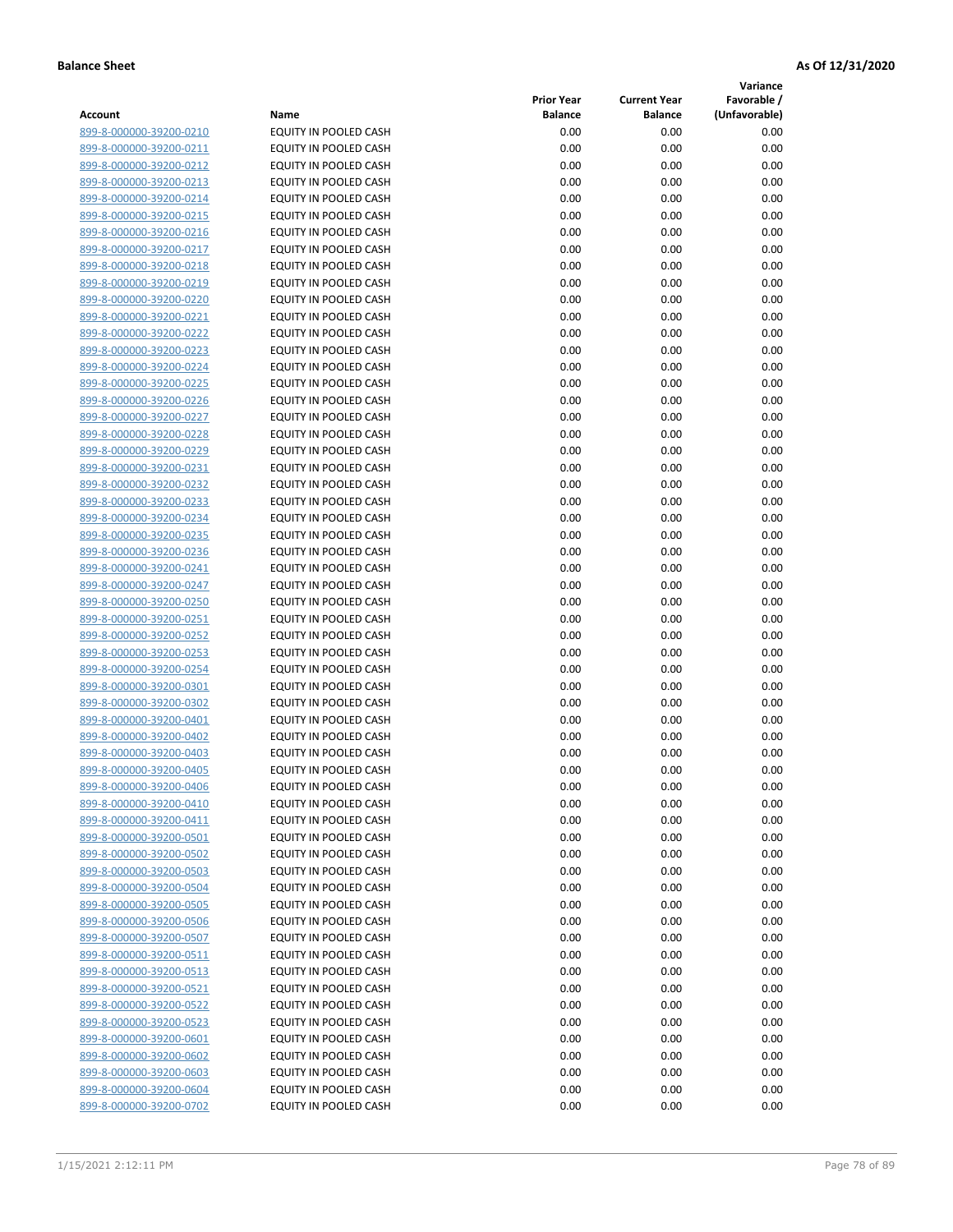|                                       |                                                          |                   |                     | Variance      |
|---------------------------------------|----------------------------------------------------------|-------------------|---------------------|---------------|
|                                       |                                                          | <b>Prior Year</b> | <b>Current Year</b> | Favorable /   |
| <b>Account</b>                        | <b>Name</b>                                              | <b>Balance</b>    | <b>Balance</b>      | (Unfavorable) |
| 899-8-000000-39200-0703               | EQUITY IN POOLED CASH                                    | 0.00              | 0.00                | 0.00          |
| 899-8-000000-39200-0704               | EQUITY IN POOLED CASH                                    | 0.00              | 0.00                | 0.00          |
| 899-8-000000-39200-0705               | EQUITY IN POOLED CASH                                    | 0.00              | 0.00                | 0.00          |
| 899-8-000000-39200-0706               | <b>EQUITY IN POOLED CASH</b>                             | 0.00              | 0.00                | 0.00          |
| 899-8-000000-39200-0707               | <b>EQUITY IN POOLED CASH</b>                             | 0.00              | 0.00                | 0.00          |
| 899-8-000000-39200-0708               | <b>EQUITY IN POOLED CASH</b>                             | 0.00              | 0.00                | 0.00          |
| 899-8-000000-39200-0710               | <b>EQUITY IN POOLED CASH</b>                             | 0.00              | 0.00                | 0.00          |
| 899-8-000000-39200-0721               | EQUITY IN POOLED CASH                                    | 0.00              | 0.00                | 0.00          |
| 899-8-000000-39200-0722               | <b>EQUITY IN POOLED CASH</b>                             | 0.00              | 0.00                | 0.00          |
| 899-8-000000-39200-0723               | <b>EQUITY IN POOLED CASH</b>                             | 0.00              | 0.00                | 0.00          |
| 899-8-000000-39200-0731               | <b>EQUITY IN POOLED CASH</b>                             | 0.00              | 0.00                | 0.00          |
| 899-8-000000-39200-0825               | EQUITY IN POOLED CASH                                    | 0.00              | 0.00                | 0.00          |
| 899-8-000000-39200-0901               | <b>EQUITY IN POOLED CASH</b>                             | 0.00              | 0.00                | 0.00          |
| 899-8-000000-39200-0902               | EQUITY IN POOLED CASH                                    | 0.00              | 0.00                | 0.00          |
| 899-8-000000-39200-0903               | <b>EQUITY IN POOLED CASH</b>                             | 0.00              | 0.00                | 0.00          |
| 899-8-000000-39200-0904               | <b>EQUITY IN POOLED CASH</b>                             | 0.00              | 0.00                | 0.00          |
| 899-8-000000-39200-0905               | EQUITY IN POOLED CASH                                    | 0.00              | 0.00                | 0.00          |
| 899-8-000000-39200-0909               | EQUITY IN POOLED CASH                                    | 0.00              | 0.00                | 0.00          |
| 899-8-000000-39200-0910               | <b>EQUITY IN POOLED CASH</b>                             | 0.00              | 0.00                | 0.00          |
| 899-8-000000-39200-0960               | <b>EQUITY IN POOLED CASH</b>                             | 0.00              | 0.00                | 0.00          |
| 899-8-000000-39200-9999               | <b>EQUITY IN POOLED CASH</b>                             | 0.00              | 0.00                | 0.00          |
|                                       | <b>Total Beginning Equity:</b>                           | $-0.46$           | $-3,646.94$         | $-3,646.48$   |
| <b>Total Revenue</b>                  |                                                          | 0.00              | $-0.01$             | $-0.01$       |
| <b>Revenues Over/(Under) Expenses</b> |                                                          | 0.00              | $-0.01$             | $-0.01$       |
|                                       | <b>Total Equity and Current Surplus (Deficit):</b>       | $-0.46$           | $-3,646.95$         | $-3,646.49$   |
|                                       | Total Liabilities, Equity and Current Surplus (Deficit): | 48,624,940.55     | 52,497,471.91       | 3,872,531.36  |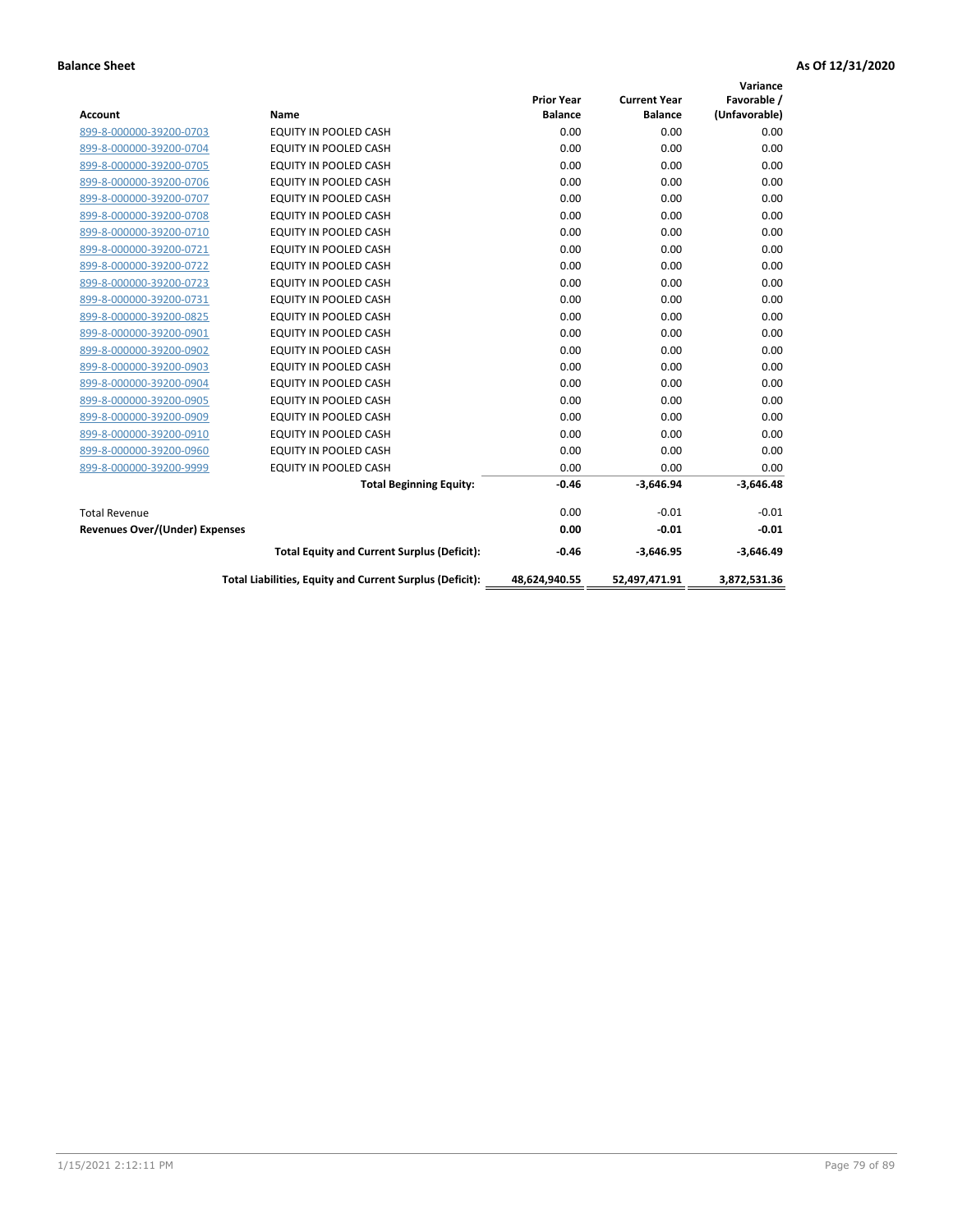|                                                    |                                                  |                   |                     | Variance        |
|----------------------------------------------------|--------------------------------------------------|-------------------|---------------------|-----------------|
|                                                    |                                                  | <b>Prior Year</b> | <b>Current Year</b> | Favorable /     |
| Account                                            | Name                                             | <b>Balance</b>    | <b>Balance</b>      | (Unfavorable)   |
| <b>Fund: 910 - ELECTRIC OPERATING FUND</b>         |                                                  |                   |                     |                 |
| Assets                                             |                                                  |                   |                     |                 |
| 910-9-000000-10000-1300                            | <b>CASH</b>                                      | 23,410,175.36     | 25,631,375.59       | 2,221,200.23    |
| 910-9-000000-10209-1300                            | <b>ADMIN PETTY CASH</b>                          | 200.00            | 270.92              | 70.92           |
| 910-9-000000-10308-1300                            | <b>GEUS SERVICE CENTER CHANGE</b>                | 849.90            | 849.90              | 0.00            |
| 910-9-000000-10309-1300                            | <b>GEUS DOWNTOWN CHANGE</b>                      | 1,650.00          | 1,650.00            | 0.00            |
| 910-9-000000-11540-1301                            | PTO LIABILITY FUNDING                            | 459,206.34        | 461,718.26          | 2,511.92        |
| 910-9-000000-11541-1301                            | CASH INVESTED - TX TERM GENERAL                  | 4,732,275.73      | 4,758,162.26        | 25,886.53       |
| 910-9-000000-12190-1810                            | DEFERRED ISSUANCE COSTS 2001                     | 0.00              | 0.00                | 0.00            |
| 910-9-000000-12191-1810                            | DEFERRED ISSUANCE COST 2008 ENGINE PR            | 0.00              | 0.00                | 0.00            |
| 910-9-000000-12192-1810                            | DEFERRED ISSUANCE COSTS 2010 BOA ENGI            | 0.00              | 0.00                | 0.00            |
| 910-9-000000-12193-1810                            | DEFERRED ISSUANCE COSTS 2010 SCRUBBEF            | 0.00              | 0.00                | 0.00            |
| 910-9-000000-12194-1810                            | DEFERRED ISSUANCE COSTS 2010 TMPA DEI            | 0.00              | 0.00                | 0.00            |
| 910-9-000000-12201-1810                            | <b>BOND DISCOUNT</b>                             | 153,371.59        | 95,916.37           | $-57,455.22$    |
| 910-9-000000-13000-1420                            | <b>CUSTOMER ACCOUNTS RECEIVABLE</b>              | 1,806,025.17      | 1,526,685.43        | -279,339.74     |
| 910-9-000000-13001-1420                            | NON CURRENT CUSTOMER ACCTS RECEIVAE              | 619,170.74        | 690,979.73          | 71,808.99       |
| 910-9-000000-13002-1440                            | ALLOWANCE FOR UNCOLLECTABLE                      | -513,614.39       | -740,080.36         | $-226,465.97$   |
| 910-9-000000-13003-1422                            | UNBILLED YEAR-END ACCRUAL                        | 4,669,137.80      | 4,669,137.80        | 0.00            |
| 910-9-000000-13009-1423                            | FUEL ADJUSTMENT - UNDER/OVER                     | $-873,620.22$     | $-2,891,264.40$     | $-2,017,644.18$ |
| 910-9-000000-13011-1420                            | AMP RECEIVABLE                                   | $-107,644.65$     | $-5,975.52$         | 101,669.13      |
| 910-9-000000-13012-1420                            | ROUNDUP ACCOUNTS RECEIVABLE                      | 0.00              | 1.27                | 1.27            |
| 910-9-000000-13066-1421                            | AMPY CUSTOMER ACCOUNTS RECEIVABLE                | 0.00              | 0.00                | 0.00            |
| 910-9-000000-13067-1421                            | AMPY ARREARS ACCOUNTS RECEIVABLE                 | $-4,999.17$       | $-14,738.73$        | $-9,739.56$     |
| 910-9-000000-13068-1421                            | AMPY Customers Left With Balance A/R             | 60,563.99         | 64,778.46           | 4,214.47        |
| 910-9-000000-13201-1430                            | MISCELLANEOUS ACCOUNTS RECEIVABLE                | 32,055.24         | 60,174.13           | 28,118.89       |
| 910-9-000000-13205-1710                            | <b>INTEREST RECEIVABLE</b><br><b>PREPAYMENTS</b> | 0.00<br>0.00      | 0.00<br>0.00        | 0.00            |
| 910-9-000000-13290-1650<br>910-9-000000-13291-1651 | TMPA SCRUBBER PREPAYMENT                         | 0.00              | 0.00                | 0.00<br>0.00    |
|                                                    | TMPA FIXED COSTS PREPAYMENT                      | 0.00              | 0.00                | 0.00            |
| 910-9-000000-13293-1653<br>910-9-000000-13294-1654 | TMPA DEMAND COSTS ESCROW                         | 0.00              | 0.00                | 0.00            |
| 910-9-000000-13297-1657                            | <b>ERCOT CRR PREPAYMENTS</b>                     | $-6,132.53$       | $-43,482.22$        | $-37,349.69$    |
| 910-9-000000-13299-1655                            | <b>ERCOT COLLATERAL</b>                          | 111,550.00        | 111,550.00          | 0.00            |
| 910-9-000000-14001-1461                            | DUE FROM COG - GENERAL FUND                      | 0.00              | 0.00                | 0.00            |
| 910-9-000000-14402-1469                            | DUE FROM DEBT SERVICE FUND                       | 0.00              | 0.00                | 0.00            |
| 910-9-000000-14501-1467                            | DUE FROM GBOD                                    | 0.00              | 0.00                | 0.00            |
| 910-9-000000-14916-1469                            | DUE FROM FUND 916                                | 0.00              | 0.00                | 0.00            |
| 910-9-000000-14999-1910                            | DUE FROM 906                                     | 0.00              | 0.00                | 0.00            |
| 910-9-000000-15900-1540                            | <b>INVENTORY</b>                                 | 2,383,242.55      | 2,635,770.71        | 252,528.16      |
| 910-9-000000-15901-1541                            | GEUS UNLEADED GASOLINE                           | 1,546.18          | 1,222.93            | $-323.25$       |
| 910-9-000000-15902-1542                            | <b>GEUS DIESEL GASOLINE</b>                      | 1,942.67          | 1,040.78            | $-901.89$       |
| 910-9-000000-15903-1543                            | INVENTORY - SUBSTATION                           | 7,771.80          | 7,771.80            | 0.00            |
| 910-9-000000-15909-1510                            | STEAM PLANT FUEL OIL INVENTORY                   | 575,892.14        | 571,018.86          | -4,873.28       |
| 910-9-000000-16301-1070                            | <b>CWIP</b>                                      | 1,997,331.75      | 1,358,711.70        | $-638,620.05$   |
| 910-9-000000-16400-1180                            | GASB 62 ASSET                                    | 12,657,036.00     | 12,657,036.00       | 0.00            |
| 910-9-000000-17501-1860                            | <b>EMPLOYEE CONTRIBUTIONS</b>                    | 641,414.00        | 641,414.00          | 0.00            |
| 910-9-000000-17504-1860                            | <b>INVESTMENT RETURN</b>                         | 2,067,546.00      | 2,067,546.00        | 0.00            |
| 910-9-000000-17508-1860                            | EXPERIENCE DIFFERENCE- OUTFLOW                   | 104,019.00        | 104,019.00          | 0.00            |
| 910-9-000000-17509-1860                            | <b>EXPERIENCE DIFFERENCE - INFLOW</b>            | $-123,185.00$     | $-123,185.00$       | 0.00            |
| 910-9-000000-17520-1860                            | <b>ASSUMPTION CHANGES</b>                        | 0.00              | 0.00                | 0.00            |
| 910-9-000000-17608-1860                            | OPEB DEFERRED OUTFLOW                            | 69,667.00         | 69,667.00           | 0.00            |
| 910-9-000000-17609-1860                            | OPEB DEFERRED INFLOW                             | $-25,652.00$      | $-25,652.00$        | 0.00            |
| 910-9-000000-19000-3100                            | STEAM - LAND                                     | 117,340.90        | 117,340.90          | 0.00            |
| 910-9-000000-19001-3110                            | STEAM PLANT - STRUCTURES                         | 1,082,096.04      | 1,082,096.04        | 0.00            |
| 910-9-000000-19002-3120                            | STEAM PLANT - BOILER PLANT EQUIPMENT             | 6,707,486.99      | 8,036,336.05        | 1,328,849.06    |
| 910-9-000000-19003-3130                            | STEAM PLANT - ENGINES                            | 0.00              | 0.00                | 0.00            |
| 910-9-000000-19004-3140                            | STEAM PLANT - GENERATORS                         | 9,067,106.70      | 9,067,106.70        | 0.00            |
| 910-9-000000-19005-3150                            | STEAM PLANT - ACCESSORY ELECTRIC EQUIF           | 950,135.42        | 950,135.42          | 0.00            |
| 910-9-000000-19006-3160                            | STEAM PLANT - MISC POWER PLANT EQUIPI            | 12,912.88         | 12,912.88           | 0.00            |
| 910-9-000000-19100-3400                            | <b>ENGINE PLANT - LAND</b>                       | 43,850.00         | 43,850.00           | 0.00            |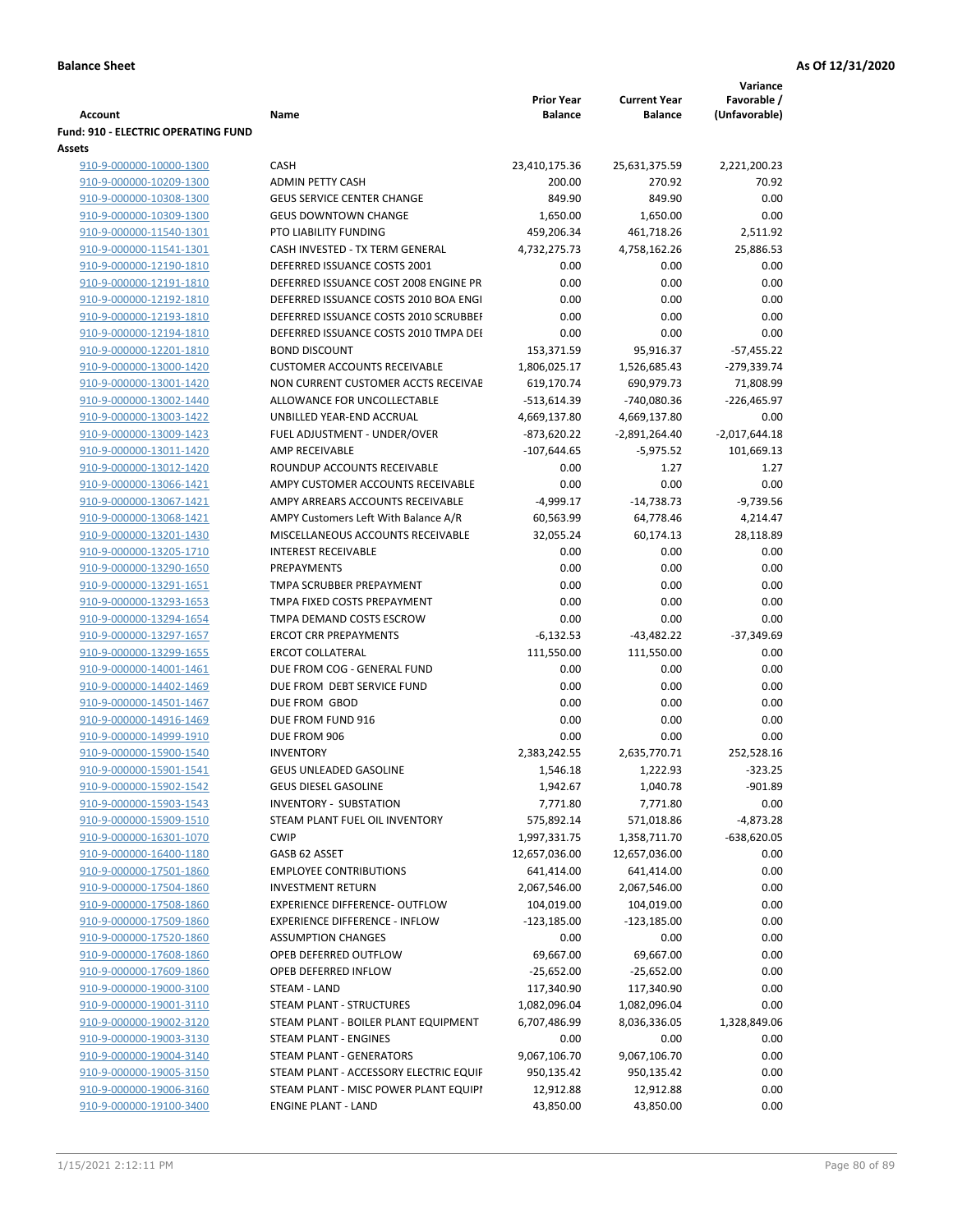**Variance**

| <b>Account</b>          | Name                                             | <b>Prior Year</b><br><b>Balance</b> | <b>Current Year</b><br><b>Balance</b> | Favorable /<br>(Unfavorable) |
|-------------------------|--------------------------------------------------|-------------------------------------|---------------------------------------|------------------------------|
| 910-9-000000-19101-3410 | <b>ENGINE PLANT - STRUCTURES</b>                 | 4,655,874.20                        | 4,655,874.20                          | 0.00                         |
| 910-9-000000-19101-3411 | <b>ENGINE PLANT - STRUCTURES</b>                 | 0.00                                | 0.00                                  | 0.00                         |
| 910-9-000000-19104-3440 | <b>ENGINE PLANT - ENGINE PLANT GENERATOF</b>     | 28,633,940.73                       | 28,633,940.73                         | 0.00                         |
| 910-9-000000-19105-3450 | ENGINE PLANT - ACCESSORY ELECTRIC EQUI           | 343,229.78                          | 597,137.98                            | 253,908.20                   |
| 910-9-000000-19106-3460 | ENGINE PLANT - MISCELLANEOUS POWER P             | 61,047.10                           | 61,047.10                             | 0.00                         |
| 910-9-000000-19204-3442 | <b>ENGINE PLANT - RENEWABLE GENERATORS</b>       | 245,000.01                          | 252,690.01                            | 7,690.00                     |
|                         | TRANSMISSION - LAND                              |                                     |                                       | 0.00                         |
| 910-9-000000-19301-3500 | <b>TRANSMISSION - SUBSTATIONS</b>                | 53,501.21                           | 53,501.21                             |                              |
| 910-9-000000-19302-3530 |                                                  | 5,704,403.83                        | 6,632,770.70                          | 928,366.87                   |
| 910-9-000000-19303-3572 | TRANSMISSION - TMPA LINES                        | 1,156,631.80                        | 1,156,631.80                          | 0.00                         |
| 910-9-000000-19304-3571 | TRANSMISSION - GEUS LINES                        | 4,519,703.80                        | 4,661,846.16                          | 142,142.36                   |
| 910-9-000000-19401-3600 | <b>DISTRIBUTION - LAND</b>                       | 218,418.15                          | 218,418.15                            | 0.00                         |
| 910-9-000000-19402-3620 | DISTRIBUTION - SUBSTATIONS                       | 6,239,507.24                        | 9,140,808.48                          | 2,901,301.24                 |
| 910-9-000000-19403-3640 | <b>DISTRIBUTION - POLES</b>                      | 4,617,178.70                        | 4,842,269.04                          | 225,090.34                   |
| 910-9-000000-19404-3650 | DISTRIBUTION - OH CONDUCTOR & DEVICES            | 4,235,843.24                        | 4,503,915.28                          | 268,072.04                   |
| 910-9-000000-19405-3660 | DISTRIBUTION - UNDERGROUND CONDUIT               | 1,865,938.63                        | 2,126,212.46                          | 260,273.83                   |
| 910-9-000000-19406-3670 | DISTRIBUTION - UG CONDUCTOR & DEVICES            | 3,078,562.87                        | 3,302,839.90                          | 224,277.03                   |
| 910-9-000000-19407-3680 | DISTRIBUTION - TRANSFORMERS                      | 4,357,638.27                        | 4,605,110.82                          | 247,472.55                   |
| 910-9-000000-19408-3690 | <b>DISTRIBUTION - SERVICE CONNECTIONS</b>        | 546,593.47                          | 571,079.86                            | 24,486.39                    |
| 910-9-000000-19409-3700 | <b>DISTRIBUTION - METERS</b>                     | 1,886,778.22                        | 1,930,654.77                          | 43,876.55                    |
| 910-9-000000-19410-3710 | <b>DISTRIBUTION - VAPOR LIGHTS</b>               | 94,495.71                           | 97,351.81                             | 2,856.10                     |
| 910-9-000000-19411-3750 | DISTRIBUTION - STREET LIGHTS & SIGNALS           | 100,747.96                          | 110,613.49                            | 9,865.53                     |
| 910-9-000000-19501-3890 | <b>GENERAL - LAND</b>                            | 110,503.10                          | 110,503.10                            | 0.00                         |
| 910-9-000000-19502-3900 | <b>GENERAL - STRUCTURES</b>                      | 5,973,904.74                        | 6,017,004.74                          | 43,100.00                    |
| 910-9-000000-19503-3910 | <b>GENERAL - FURNITURE &amp; OFFICE EQUIPMEN</b> | 598,740.18                          | 712,621.41                            | 113,881.23                   |
| 910-9-000000-19504-3941 | <b>GENERAL - METER READING ASSETS</b>            | 34,126.00                           | 34,126.00                             | 0.00                         |
| 910-9-000000-19505-3911 | <b>GENERAL - CUSTOMER SERVICE EQUIPMENT</b>      | 0.00                                | 6,125.00                              | 6,125.00                     |
| 910-9-000000-19506-3914 | <b>GENERAL - BILLING EQUIPMENT</b>               | 0.00                                | 0.00                                  | 0.00                         |
| 910-9-000000-19507-3915 | GENERAL - CASHIERING EQUIPMENT                   | 7,033.54                            | 7,033.54                              | 0.00                         |
| 910-9-000000-19508-3920 | <b>GENERAL - TRANSPORTATION EQUIPMENT</b>        | 2,910,836.95                        | 3,135,264.17                          | 224,427.22                   |
| 910-9-000000-19509-3930 | GENERAL - WAREHOUSE EQUIPMENT                    | 84,284.02                           | 84,284.02                             | 0.00                         |
| 910-9-000000-19510-3940 | <b>GENERAL - TOOLS</b>                           | 13,918.37                           | 13,918.37                             | 0.00                         |
| 910-9-000000-19511-3950 | <b>GENERAL - LABORATORY EQUIPMENT</b>            | 333,791.99                          | 333,791.99                            | 0.00                         |
| 910-9-000000-19512-3960 | <b>GENERAL - POWER OPERATED EQUIPMENT</b>        | 398,548.30                          | 398,548.30                            | 0.00                         |
| 910-9-000000-19513-3970 | GENERAL - COMMUNICATIONS EQUIPMENT               | 47,808.65                           | 47,808.65                             | 0.00                         |
| 910-9-000000-19514-3980 | GENERAL - MISCELLANEOUS EQUIPMENT                | 372,382.32                          | 372,382.32                            | 0.00                         |
| 910-9-000000-19515-3000 | <b>GENERAL-MISC INTANGIBLE</b>                   | 0.00                                | 0.00                                  | 0.00                         |
| 910-9-000000-19999-1080 | ACCUMULATED DEPRECIATION                         | -46,507,904.25                      | -46,507,904.25                        | 0.00                         |
|                         | <b>Total Assets:</b>                             | 109,882,730.75                      | 116,574,089.97                        | 6,691,359.22                 |
|                         |                                                  |                                     |                                       |                              |
| Liability               |                                                  |                                     |                                       |                              |
| 910-9-000000-20101-2320 | <b>ACCOUNTS PAYABLE</b>                          | 192,165.78                          | $-192.04$                             | 192,357.82                   |
| 910-9-000000-20102-2321 | <b>CREDIT CARD PAYABLE</b>                       | 0.00                                | 0.00                                  | 0.00                         |
| 910-9-000000-20103-2322 | ACCRUED ACCOUNTS PAYABLE                         | 2,057,851.09                        | 1,945,252.96                          | 112,598.13                   |
| 910-9-000000-20139-2323 | RETAINAGES PAYABLE                               | 0.00                                | 16,736.73                             | $-16,736.73$                 |
| 910-9-000000-20141-0000 | TELEPHONE CLEARING                               | 0.00                                | 0.00                                  | 0.00                         |
| 910-9-000000-20142-0000 | <b>ESCROW</b>                                    | 0.00                                | 0.00                                  | 0.00                         |
| 910-9-000000-20161-2324 | GASB 62 SHORT-TERM                               | 878,706.00                          | 878,706.00                            | 0.00                         |
| 910-9-000000-20201-2530 | <b>DEFERRED REVENUE</b>                          | -873,620.22                         | $-2,891,264.40$                       | 2,017,644.18                 |
| 910-9-000000-20815-2410 | SALES TAX PAYABLE - IN THE CITY                  | 74,312.05                           | 56,689.54                             | 17,622.51                    |
| 910-9-000000-20816-2411 | SALES TAX PAYABLE - OUT OF CITY                  | 3,782.02                            | 2,994.80                              | 787.22                       |
| 910-9-000000-21001-2341 | DUE TO COG - GEN FUND                            | 633,229.60                          | 485,336.75                            | 147,892.85                   |
| 910-9-000000-21406-2329 | DUE TO DEBT TO SERVICE FUND                      | 4,115.11                            | 4,115.11                              | 0.00                         |
| 910-9-000000-21507-2347 | DUE TO GBOD                                      | 247,866.34                          | 202,767.95                            | 45,098.39                    |
| 910-9-000000-22001-2327 | SALARIES PAYABLE                                 | 306,647.46                          | 306,647.46                            | 0.00                         |
| 910-9-000000-22002-2328 | PTO PAYABLE                                      | 690,328.69                          | 415,117.53                            | 275,211.16                   |
| 910-9-000000-23011-2211 | <b>REVENUE BONDS</b>                             | 1,935,000.00                        | $-2,045,000.00$                       | 3,980,000.00                 |
| 910-9-000000-24000-2350 | <b>CUSTOMER DEPOSITS</b>                         | 2,216,955.54                        | 2,240,948.34                          | $-23,992.80$                 |
| 910-9-000000-24014-2359 | <b>CUSTOMER DEPOSITS / AMPY EQUIPMENT</b>        | 85,993.22                           | 73,989.85                             | 12,003.37                    |
| 910-9-000000-24015-2350 | <b>AMP RESERVE</b>                               | $-107,644.65$                       | $-5,975.52$                           | $-101,669.13$                |
|                         |                                                  |                                     |                                       |                              |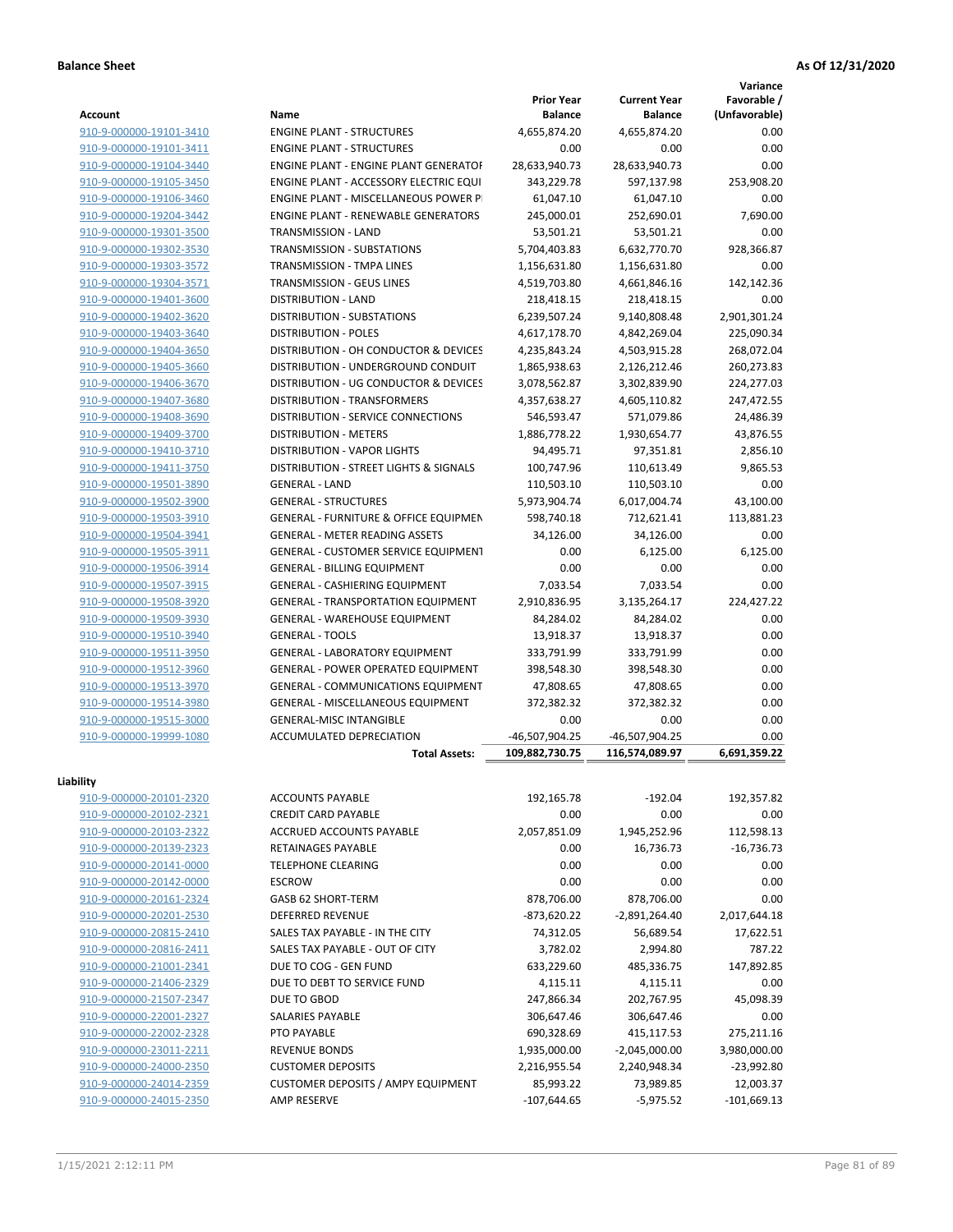| <b>Account</b>                        | <b>Name</b>                                              | <b>Prior Year</b><br><b>Balance</b> | <b>Current Year</b><br><b>Balance</b> | Variance<br>Favorable /<br>(Unfavorable) |
|---------------------------------------|----------------------------------------------------------|-------------------------------------|---------------------------------------|------------------------------------------|
| 910-9-000000-25069-2530               | PREPAID ELECTRICITY - AMPY                               | $-80,985.57$                        | $-98,046.19$                          | 17,060.62                                |
| 910-9-000000-26001-2283               | <b>OBLIGATION FOR COMPENSATED ABSENCES</b>               | 259,384.88                          | 626,740.39                            | $-367,355.51$                            |
| 910-9-000000-26004-2284               | GASB 62 LONG-TERM                                        | 11,778,330.00                       | 11,778,330.00                         | 0.00                                     |
| 910-9-000000-26102-2210               | <b>REVENUE BONDS PAYABLE</b>                             | 48,975,000.00                       | 47,520,000.00                         | 1,455,000.00                             |
| 910-9-000000-26107-2250               | <b>BOND PREMIUM</b>                                      | 4,968,172.70                        | 4,387,403.42                          | 580,769.28                               |
| 910-9-000000-26108-2250               | <b>SCRUBBER DEBT - 2010</b>                              | 0.00                                | 0.00                                  | 0.00                                     |
| 910-9-000000-26109-2250               | PREMIUM ON SCRUBBER                                      | 0.00                                | 0.00                                  | 0.00                                     |
| 910-9-000000-26110-2250               | <b>TMPA DEBT - 2010</b>                                  | 0.00                                | 0.00                                  | 0.00                                     |
| 910-9-000000-26111-2250               | PREMIUM ON TMPA DEBT                                     | 0.00                                | 0.00                                  | 0.00                                     |
| 910-9-000000-26112-2250               | DEFERRED BOND REFUNDING                                  | 415,094.91                          | 358,540.55                            | 56,554.36                                |
| 910-9-000000-29300-0000               | <b>ENCUMBRANCE SUMMARY</b>                               | 0.00                                | 0.00                                  | 0.00                                     |
| 910-9-000000-29400-0100               | RESERVED ACCOUNT / ENCUMBRANCES                          | 0.00                                | 0.00                                  | 0.00                                     |
| 910-9-000000-29999-2280               | <b>TOTAL OPEB LIABILITY</b>                              | 810,632.00                          | 810,632.00                            | 0.00                                     |
| 910-9-000000-29999-2283               | <b>NET PENSION LIABILITY</b>                             | 4,632,098.00                        | 4,632,098.00                          | 0.00                                     |
|                                       | <b>Total Liability:</b>                                  | 80,103,414.95                       | 71,702,569.23                         | 8,400,845.72                             |
| <b>Equity</b>                         |                                                          |                                     |                                       |                                          |
| 910-9-000000-39100-2160               | UNRESERVED RETAINED EARNINGS                             | 28,028,914.62                       | 46,467,025.96                         | 18,438,111.34                            |
| 910-9-000000-39500-4210               | <b>NET POSITION - PENSION</b>                            | $-3,070.00$                         | $-3,070.00$                           | 0.00                                     |
| 910-9-000000-39500-9260               | <b>NET POSITION - PENSION</b>                            | $-737,478.00$                       | $-737,478.00$                         | 0.00                                     |
|                                       | <b>Total Beginning Equity:</b>                           | 27,288,366.62                       | 45,726,477.96                         | 18,438,111.34                            |
| <b>Total Revenue</b>                  |                                                          | 15,550,465.24                       | 13,255,848.24                         | $-2,294,617.00$                          |
| <b>Total Expense</b>                  |                                                          | 13,059,516.06                       | 14,110,805.46                         | $-1,051,289.40$                          |
| <b>Revenues Over/(Under) Expenses</b> |                                                          | 2,490,949.18                        | $-854,957.22$                         | $-3,345,906.40$                          |
|                                       | <b>Total Equity and Current Surplus (Deficit):</b>       | 29,779,315.80                       | 44,871,520.74                         | 15,092,204.94                            |
|                                       | Total Liabilities, Equity and Current Surplus (Deficit): | 109,882,730.75                      | 116,574,089.97                        | 6,691,359.22                             |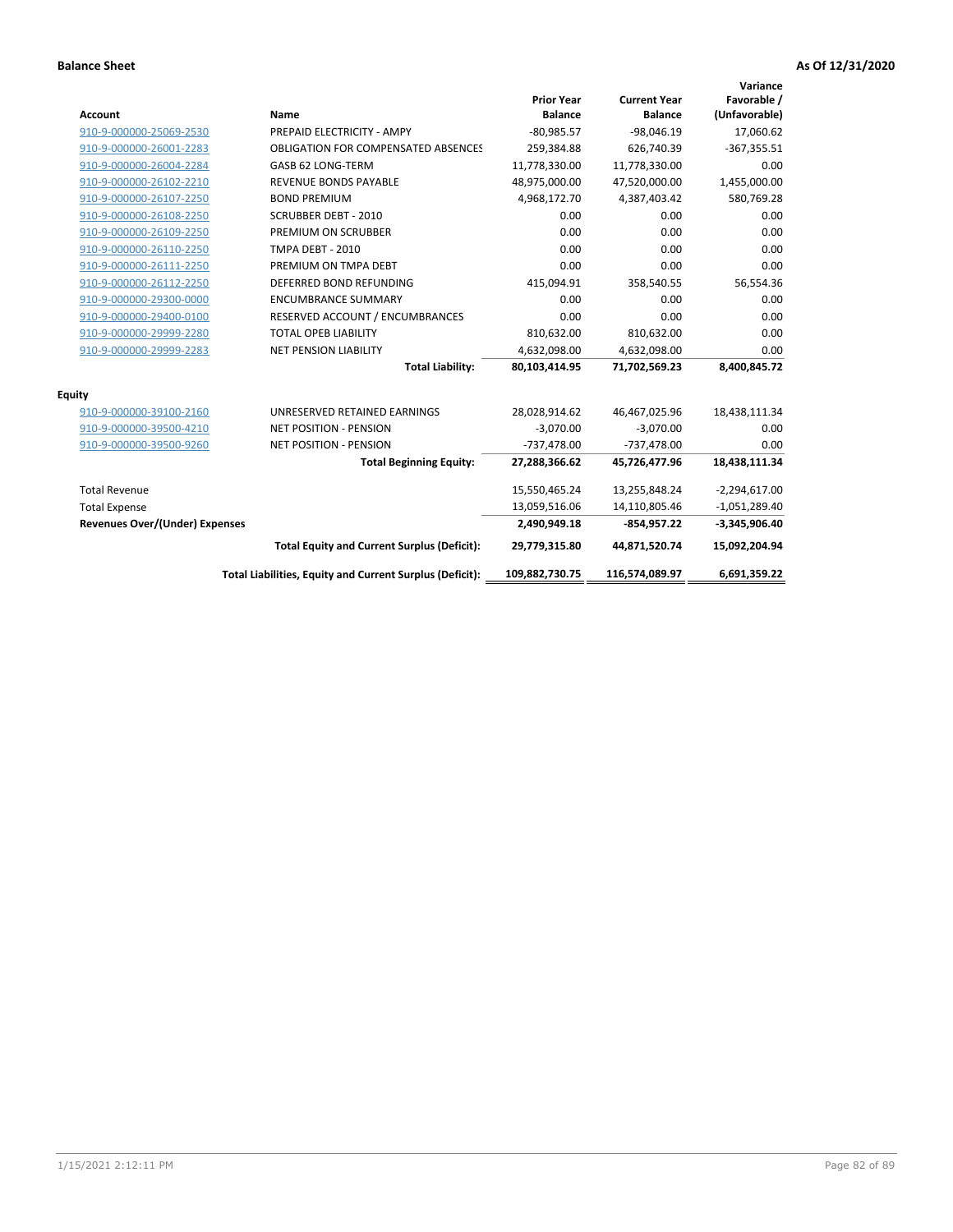| <b>Account</b>                             | Name                                                     | <b>Prior Year</b><br><b>Balance</b> | <b>Current Year</b><br><b>Balance</b> | Variance<br>Favorable /<br>(Unfavorable) |
|--------------------------------------------|----------------------------------------------------------|-------------------------------------|---------------------------------------|------------------------------------------|
| <b>Fund: 911 - ELECTRIC DEBT REDUCTION</b> |                                                          |                                     |                                       |                                          |
| <b>Assets</b>                              |                                                          |                                     |                                       |                                          |
| 911-9-000000-10000-1300                    | CASH                                                     | 8,685.74                            | 8,763.11                              | 77.37                                    |
| 911-9-000000-12002-0000                    | <b>GOVERNMENT OBLIGATIONS / AGENCIES</b>                 | 0.00                                | 0.00                                  | 0.00                                     |
| 911-9-000000-13201-1430                    | MISCELLANEOUS ACCOUNTS RECEIVABLE                        | 0.00                                | 0.00                                  | 0.00                                     |
| 911-9-000000-13205-1710                    | <b>INTEREST RECEIVABLE</b>                               | 0.00                                | 0.00                                  | 0.00                                     |
|                                            | <b>Total Assets:</b>                                     | 8,685.74                            | 8,763.11                              | 77.37                                    |
| Liability                                  |                                                          |                                     |                                       |                                          |
| 911-9-000000-20101-0000                    | <b>ACCOUNTS PAYABLE</b>                                  | 0.00                                | 0.00                                  | 0.00                                     |
| 911-9-000000-20103-0100                    | <b>ACCRUED ACCOUNTS PAYABLE</b>                          | 0.00                                | 0.00                                  | 0.00                                     |
| 911-9-000000-Z2430-0000                    | RESERVED ACCOUNT / ENCUMBRANCE SUM                       | 0.00                                | 0.00                                  | 0.00                                     |
| 911-9-000000-Z2520-0100                    | RESERVED ACCOUNT / ENCUMBRANCES                          | 0.00                                | 0.00                                  | 0.00                                     |
|                                            | <b>Total Liability:</b>                                  | 0.00                                | 0.00                                  | 0.00                                     |
| Equity                                     |                                                          |                                     |                                       |                                          |
| 911-9-000000-39100-2160                    | UNRESERVED RETAINED EARNINGS                             | 8,668.88                            | 8,763.36                              | 94.48                                    |
|                                            | <b>Total Beginning Equity:</b>                           | 8,668.88                            | 8.763.36                              | 94.48                                    |
| <b>Total Revenue</b>                       |                                                          | 16.86                               | $-0.25$                               | $-17.11$                                 |
| <b>Total Expense</b>                       |                                                          | 0.00                                | 0.00                                  | 0.00                                     |
| Revenues Over/(Under) Expenses             |                                                          | 16.86                               | $-0.25$                               | $-17.11$                                 |
|                                            | <b>Total Equity and Current Surplus (Deficit):</b>       | 8,685.74                            | 8,763.11                              | 77.37                                    |
|                                            | Total Liabilities, Equity and Current Surplus (Deficit): | 8,685.74                            | 8,763.11                              | 77.37                                    |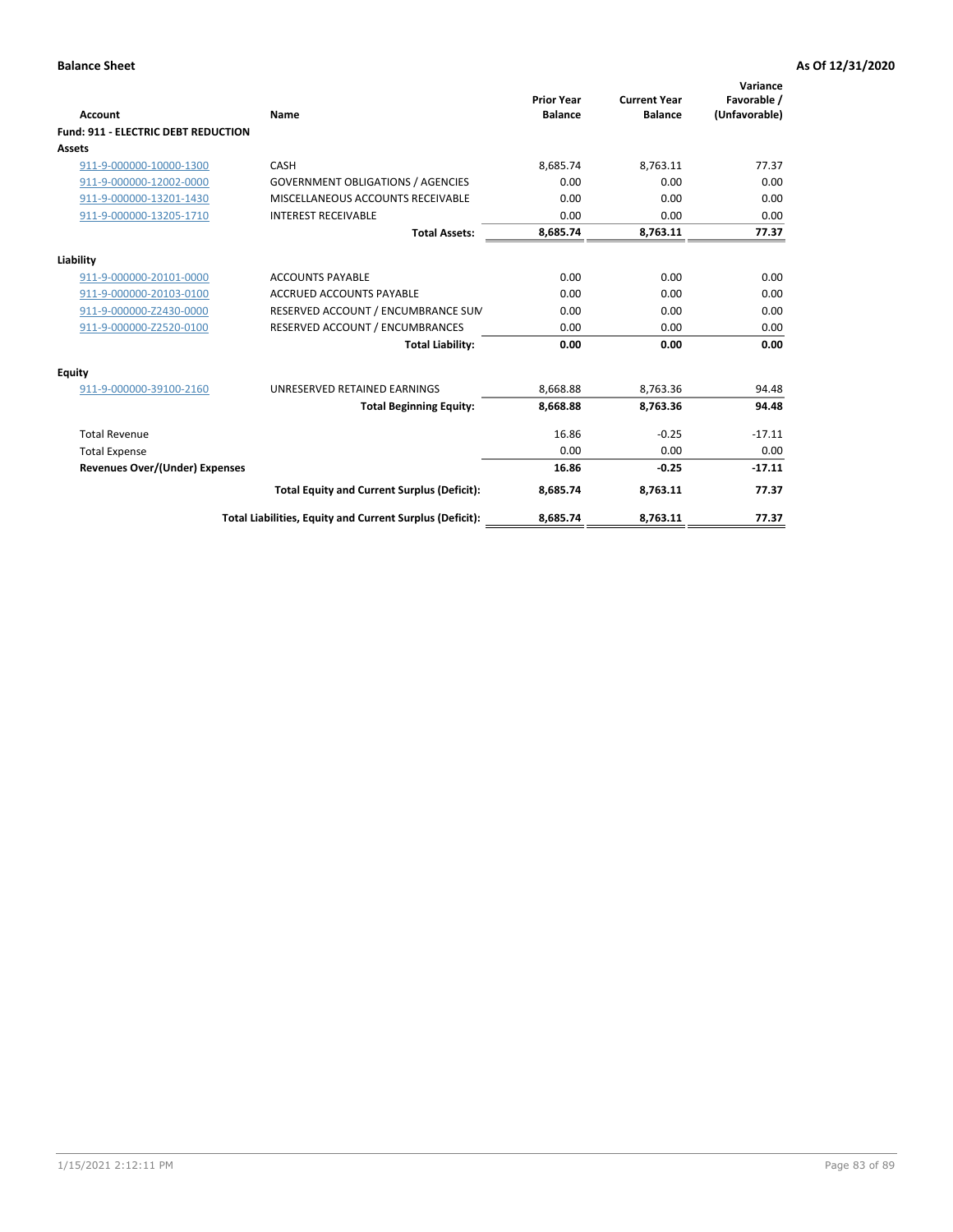| <b>Account</b>                           | <b>Name</b>                                              | <b>Prior Year</b><br><b>Balance</b> | <b>Current Year</b><br><b>Balance</b> | Variance<br>Favorable /<br>(Unfavorable) |
|------------------------------------------|----------------------------------------------------------|-------------------------------------|---------------------------------------|------------------------------------------|
| <b>Fund: 912 - ELECTRIC DEBT SERVICE</b> |                                                          |                                     |                                       |                                          |
| <b>Assets</b>                            |                                                          |                                     |                                       |                                          |
| 912-9-000000-10000-1300                  | CASH                                                     | 4,260,837.31                        | 4,371,467.85                          | 110,630.54                               |
| 912-9-000000-11504-1301                  | RESERVE FUND - 2008 BOND ISSUE                           | 0.00                                | 0.00                                  | 0.00                                     |
| 912-9-000000-11506-1301                  | RESERVE FUND - 2010 BOND ISSUE                           | 0.00                                | 0.00                                  | 0.00                                     |
| 912-9-000000-11515-1301                  | RESERVE FUND - 2015 BOND ISSUE                           | 0.00                                | 0.00                                  | 0.00                                     |
| 912-9-000000-11516-1301                  | <b>RESERVE FUND - 2015 TAXABLE BONDS</b>                 | 0.00                                | 0.00                                  | 0.00                                     |
| 912-9-000000-13205-1710                  | <b>INTEREST RECEIVABLE</b>                               | 0.00                                | 0.00                                  | 0.00                                     |
|                                          | <b>Total Assets:</b>                                     | 4,260,837.31                        | 4,371,467.85                          | 110,630.54                               |
|                                          |                                                          |                                     |                                       |                                          |
| Liability                                |                                                          |                                     |                                       |                                          |
| 912-9-000000-14403-1469                  | DUE FROM ELECTRIC FUND                                   | $-4,115.11$                         | $-4,115.11$<br>0.00                   | 0.00                                     |
| 912-9-000000-20101-2320                  | <b>ACCOUNTS PAYABLE</b>                                  | 0.00                                |                                       | 0.00                                     |
| 912-9-000000-20107-2370                  | <b>ACCRUED INTEREST PAYABLE</b>                          | 298,063.52                          | 263,514.35                            | 34,549.17                                |
| 912-9-000000-21400-2999                  | DUE TO GEUS 910 - ELECTRIC OPERATING                     | 0.00                                | 0.00                                  | 0.00                                     |
| 912-9-000000-Z2430-0000                  | <b>ENCUMBRANCE SUMMARY</b>                               | 0.00                                | 0.00                                  | 0.00                                     |
| 912-9-000000-Z2520-0100                  | RESERVED ACCOUNT / ENCUMBRANCES                          | 0.00                                | 0.00                                  | 0.00                                     |
|                                          | <b>Total Liability:</b>                                  | 293,948.41                          | 259,399.24                            | 34,549.17                                |
| Equity                                   |                                                          |                                     |                                       |                                          |
| 912-9-000000-39100-2150                  | SEMI RESERVED RETAINED EARNINGS                          | 2,006,420.30                        | 2,150,474.87                          | 144,054.57                               |
|                                          | <b>Total Beginning Equity:</b>                           | 2,006,420.30                        | 2,150,474.87                          | 144,054.57                               |
| <b>Total Revenue</b>                     |                                                          | 1,960,868.76                        | 1,961,593.74                          | 724.98                                   |
| <b>Total Expense</b>                     |                                                          | 400.16                              | 0.00                                  | 400.16                                   |
| <b>Revenues Over/(Under) Expenses</b>    |                                                          | 1,960,468.60                        | 1,961,593.74                          | 1,125.14                                 |
|                                          | <b>Total Equity and Current Surplus (Deficit):</b>       | 3,966,888.90                        | 4,112,068.61                          | 145,179.71                               |
|                                          | Total Liabilities, Equity and Current Surplus (Deficit): | 4,260,837.31                        | 4,371,467.85                          | 110,630.54                               |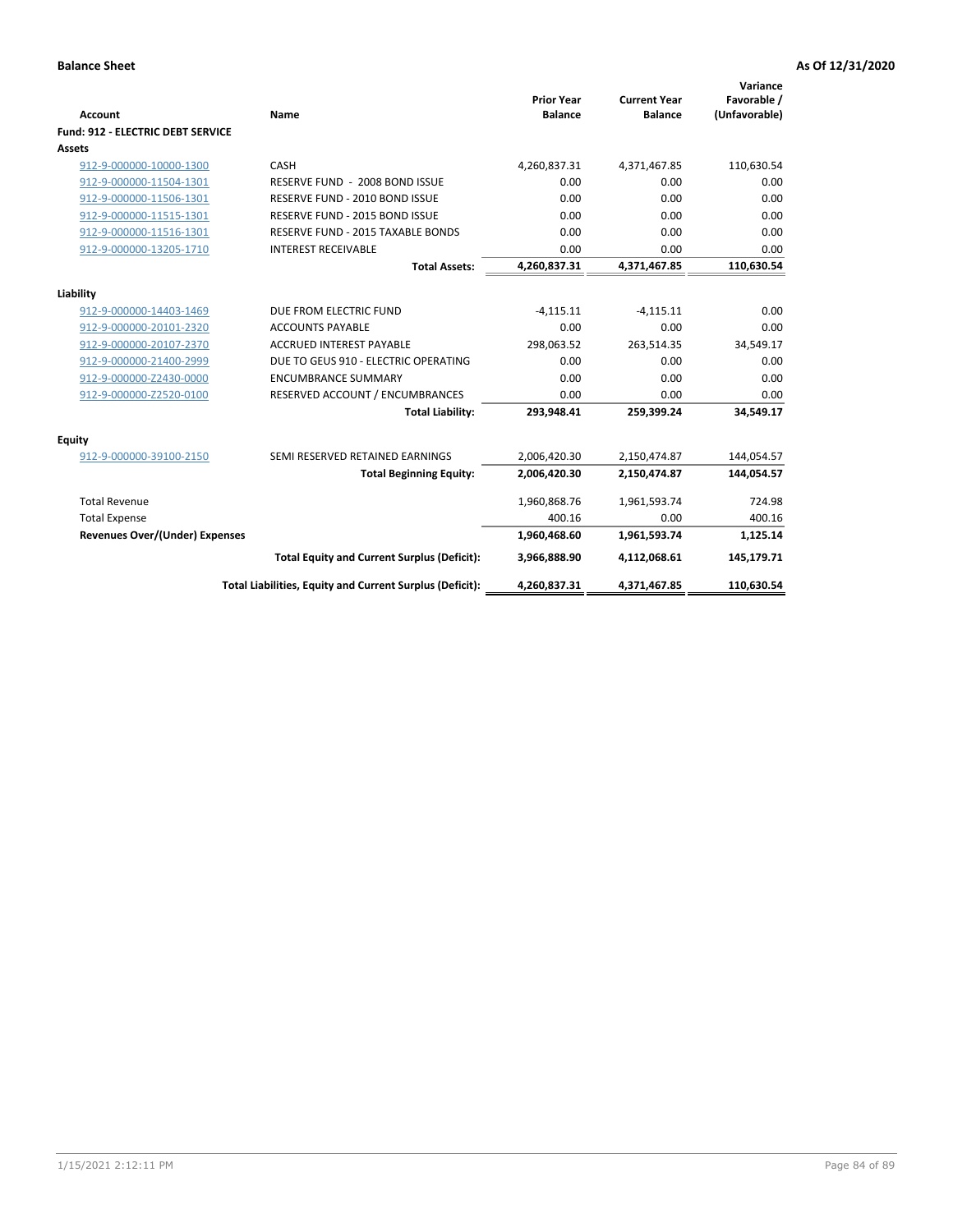| Account                                       | Name                                                     | <b>Prior Year</b><br><b>Balance</b> | <b>Current Year</b><br><b>Balance</b> | Variance<br>Favorable /<br>(Unfavorable) |
|-----------------------------------------------|----------------------------------------------------------|-------------------------------------|---------------------------------------|------------------------------------------|
| <b>Fund: 913 - ELECTRIC CONSTRUCTION FUND</b> |                                                          |                                     |                                       |                                          |
| <b>Assets</b>                                 |                                                          |                                     |                                       |                                          |
| 913-9-000000-10000-1300                       | CASH                                                     | 104,049.23                          | 104,977.25                            | 928.02                                   |
| 913-9-000000-13201-1430                       | MISCELLANEOUS ACCOUNTS RECEIVABLE                        | 0.00                                | 0.00                                  | 0.00                                     |
| 913-9-000000-13205-1710                       | <b>INTEREST RECEIVABLE</b>                               | 0.00                                | 0.00                                  | 0.00                                     |
|                                               | <b>Total Assets:</b>                                     | 104,049.23                          | 104,977.25                            | 928.02                                   |
| Liability                                     |                                                          |                                     |                                       |                                          |
| 913-9-000000-20101-2320                       | <b>ACCOUNTS PAYABLE</b>                                  | 0.00                                | 0.00                                  | 0.00                                     |
| 913-9-000000-20102-2321                       | <b>CREDIT CARD PAYABLE</b>                               | 0.00                                | 0.00                                  | 0.00                                     |
| 913-9-000000-20103-0000                       | <b>ACCRUED ACCOUNTS PAYABLE</b>                          | 0.00                                | 0.00                                  | 0.00                                     |
| 913-9-000000-29300-0000                       | <b>ENCUMBRANCE SUMMARY</b>                               | 0.00                                | 0.00                                  | 0.00                                     |
| 913-9-000000-29400-0100                       | RESERVED ACCOUNT / ENCUMBRANCES                          | 0.00                                | 0.00                                  | 0.00                                     |
|                                               | <b>Total Liability:</b>                                  | 0.00                                | 0.00                                  | 0.00                                     |
| Equity                                        |                                                          |                                     |                                       |                                          |
| 913-9-000000-39100-2160                       | SEMI RESERVED RETAINED EARNINGS                          | 103,847.07                          | 104,980.16                            | 1,133.09                                 |
|                                               | <b>Total Beginning Equity:</b>                           | 103,847.07                          | 104,980.16                            | 1,133.09                                 |
| <b>Total Revenue</b>                          |                                                          | 202.16                              | $-2.91$                               | $-205.07$                                |
| <b>Total Expense</b>                          |                                                          | 0.00                                | 0.00                                  | 0.00                                     |
| Revenues Over/(Under) Expenses                |                                                          | 202.16                              | $-2.91$                               | $-205.07$                                |
|                                               | <b>Total Equity and Current Surplus (Deficit):</b>       | 104,049.23                          | 104,977.25                            | 928.02                                   |
|                                               | Total Liabilities, Equity and Current Surplus (Deficit): | 104,049.23                          | 104,977.25                            | 928.02                                   |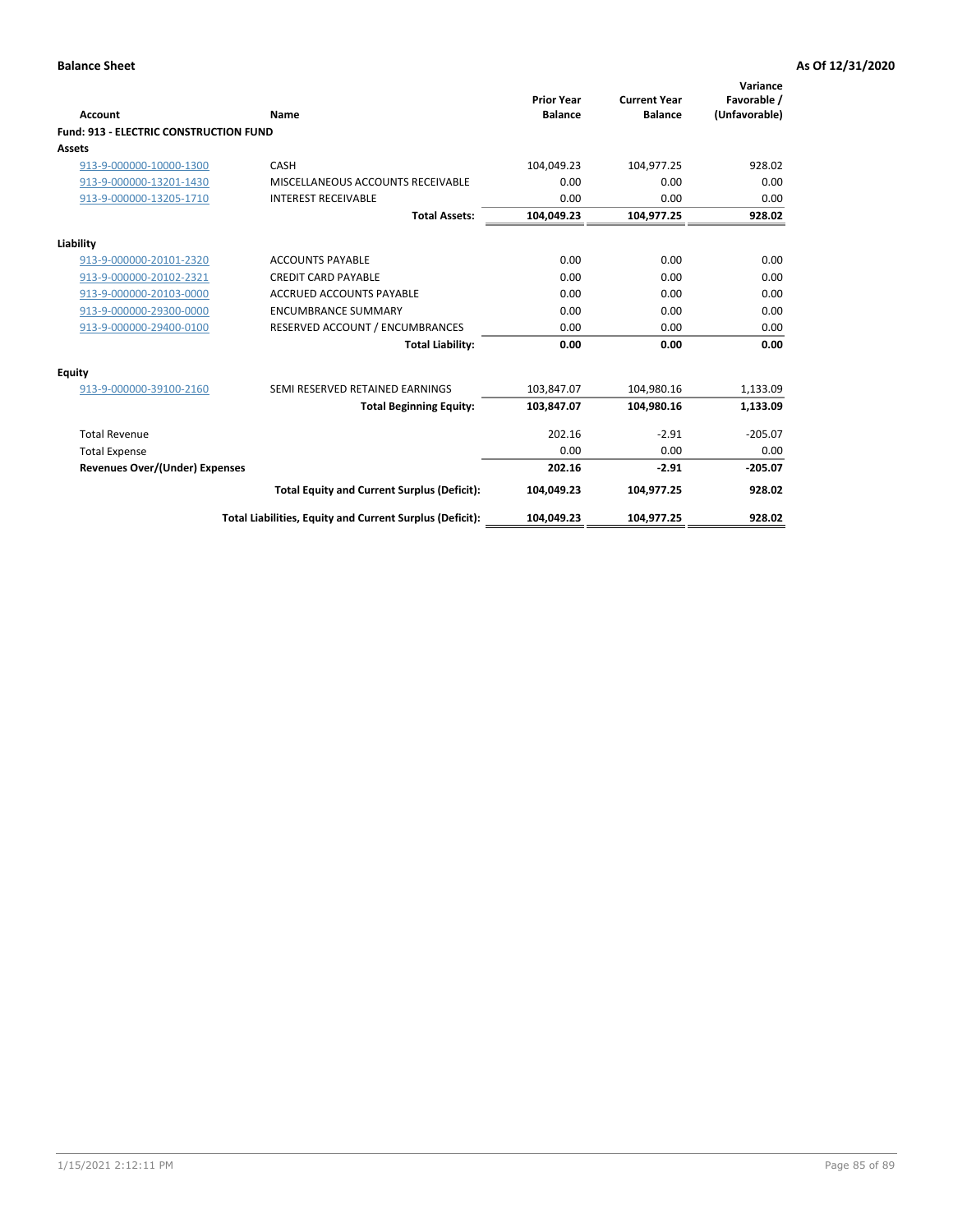| <b>Account</b>                        | Name                                                     | <b>Prior Year</b><br><b>Balance</b> | <b>Current Year</b><br><b>Balance</b> | Variance<br>Favorable /<br>(Unfavorable) |
|---------------------------------------|----------------------------------------------------------|-------------------------------------|---------------------------------------|------------------------------------------|
| Fund: 916 - 08 ENGINE BOND PROCEEDS   |                                                          |                                     |                                       |                                          |
| Assets                                |                                                          |                                     |                                       |                                          |
| 916-9-000000-10000-1300               | CASH                                                     | 0.00                                | 0.00                                  | 0.00                                     |
| 916-9-000000-12189-0000               | 08 ENGINE BOND PROCEEDS                                  | 0.00                                | 0.00                                  | 0.00                                     |
| 916-9-000000-13201-1430               | MISCELLANOEUS ACCOUNTS RECEIVABLE                        | 0.00                                | 0.00                                  | 0.00                                     |
| 916-9-000000-13205-1710               | <b>INTEREST RECEIVABLE</b>                               | 0.00                                | 0.00                                  | 0.00                                     |
| 916-9-000000-Z1030-1202               | 2008 GEUS REVENUE BOND - TEXAS TERM                      | 0.00                                | 0.00                                  | 0.00                                     |
| 916-9-000000-Z1030-1401               | 2008 GEUS REVENUE BOND - PFM                             | 0.00                                | 0.00                                  | 0.00                                     |
| 916-9-000000-Z1030-1402               | 2009 GEUS REVENUE BOND - PFM                             | 0.00                                | 0.00                                  | 0.00                                     |
| 916-9-000000-Z1030-3123               | 2009 GEUS REVENUE BOND - TEXAS TERM                      | 0.00                                | 0.00                                  | 0.00                                     |
|                                       | <b>Total Assets:</b>                                     | 0.00                                | 0.00                                  | 0.00                                     |
| Liability                             |                                                          |                                     |                                       |                                          |
| 916-9-000000-20101-2320               | <b>ACCOUNTS PAYABLE</b>                                  | 0.00                                | 0.00                                  | 0.00                                     |
| 916-9-000000-20139-2323               | <b>RETAINAGES PAYABLE</b>                                | 0.00                                | 0.00                                  | 0.00                                     |
| 916-9-000000-21401-2330               | DUE TO ELECTRIC OPERATING                                | 0.00                                | 0.00                                  | 0.00                                     |
| 916-9-000000-29300-0000               | <b>ENCUMBRANCE SUMMARY</b>                               | 0.00                                | 0.00                                  | 0.00                                     |
| 916-9-000000-29400-0100               | RESERVED ACCOUNT / ENCUMBRANCES                          | 0.00                                | 0.00                                  | 0.00                                     |
|                                       | <b>Total Liability:</b>                                  | 0.00                                | 0.00                                  | 0.00                                     |
| Equity                                |                                                          |                                     |                                       |                                          |
| 916-9-000000-39100-2150               | <b>RESERVED RETAINED EARNINGS</b>                        | 0.00                                | 0.00                                  | 0.00                                     |
|                                       | <b>Total Beginning Equity:</b>                           | 0.00                                | 0.00                                  | 0.00                                     |
| <b>Total Revenue</b>                  |                                                          | 0.00                                | 0.00                                  | 0.00                                     |
| <b>Total Expense</b>                  |                                                          | 0.00                                | 0.00                                  | 0.00                                     |
| <b>Revenues Over/(Under) Expenses</b> |                                                          | 0.00                                | 0.00                                  | 0.00                                     |
|                                       | <b>Total Equity and Current Surplus (Deficit):</b>       | 0.00                                | 0.00                                  | 0.00                                     |
|                                       | Total Liabilities, Equity and Current Surplus (Deficit): | 0.00                                | 0.00                                  | 0.00                                     |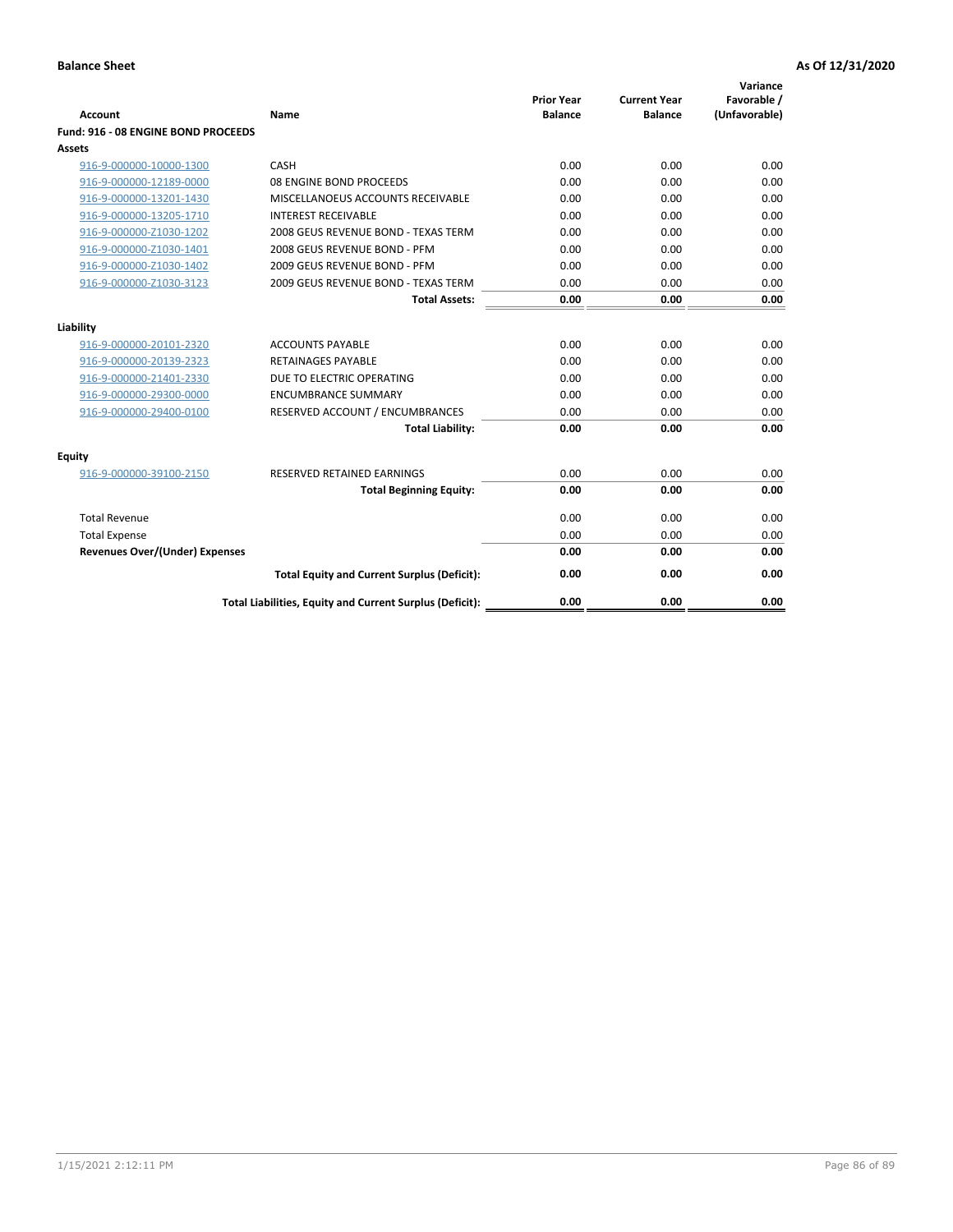| (Unfavorable)<br><b>Account</b><br>Name<br><b>Balance</b><br><b>Balance</b><br>Fund: 950 - CABLE / INTERNET<br>Assets<br>950-9-000000-10000-1300<br><b>CASH</b><br>903,202.66<br>429.348.04<br>1,332,550.70<br>PTO LIABILITY FUNDING<br>41,717.06<br>228.20<br>950-9-000000-11550-1301<br>41,945.26<br>49,625.39<br>950-9-000000-13000-1420<br><b>CUSTOMER ACCOUNTS RECEIVABLE</b><br>276,210.00<br>325,835.39<br>950-9-000000-13001-1420<br>NON CURRENT CUSTOMER ACCTS RECEIVAE<br>316,445.82<br>339,567.60<br>23,121.78<br>ALLOWANCE FOR UNCOLLECTABLE<br>$-246,591.41$<br>$-283,834.71$<br>$-37,243.30$<br>950-9-000000-13002-1440<br>950-9-000000-13003-1421<br>UNBILLED YEAR-END ACCRUAL<br>348,951.39<br>348,951.39<br>0.00<br>MISCELLANEOUS ACCOUNTS RECEIVABLE<br>0.00<br>950-9-000000-13201-1430<br>$-452.32$<br>$-452.32$<br>0.00<br>950-9-000000-13205-1710<br><b>INTEREST RECEIVABLE</b><br>0.00<br>0.00<br><b>INVENTORY</b><br>171,071.28<br>231,144.65<br>60,073.37<br>950-9-000000-15801-1540<br><b>CWIP</b><br>0.00<br>0.00<br>0.00<br>950-9-000000-16301-1070<br><b>EMPLOYEE CONTRIBUTIONS</b><br>89,085.00<br>89,085.00<br>0.00<br>950-9-000000-17501-1860<br>0.00<br>950-9-000000-17504-1860<br><b>INVESTMENT RETURN</b><br>287,159.00<br>287,159.00<br>0.00<br><b>EXPERIENCE DIFFERENCE- OUTFLOW</b><br>14,447.00<br>14,447.00<br>950-9-000000-17508-1860<br>0.00<br>950-9-000000-17509-1860<br><b>EXPERIENCE DIFFERENCE - INFLOW</b><br>$-17,109.00$<br>$-17,109.00$<br>0.00<br>0.00<br>0.00<br>950-9-000000-17520-1860<br><b>ASSUMPTION CHANGES</b><br>0.00<br>950-9-000000-17608-1860<br>OPEB DEFERRED OUTFLOW<br>10,569.00<br>10,569.00<br>950-9-000000-17609-1860<br>OPEB DEFERRED INFLOW<br>$-3,672.00$<br>$-3,672.00$<br>0.00<br>950-9-000000-18001-5110<br>HEADEND, TRUNK & DISTRIBUTION SYSTEM<br>9,959,456.87<br>9,984,577.54<br>25,120.67<br><b>HEADEND EQUIPMENT</b><br>1,408,419.02<br>1,446,772.67<br>38,353.65<br>950-9-000000-18002-5111<br><b>DROPS</b><br>2,219,597.23<br>195,210.51<br>950-9-000000-18003-5120<br>2,414,807.74<br>950-9-000000-18101-5130<br><b>CUSTOMER PREMISES EQUIPMENT</b><br>1,267,770.00<br>1,267,770.00<br>0.00<br>950-9-000000-18102-5140<br>PRODUCTION EQUIPMENT<br>50,880.47<br>50,880.47<br>0.00<br>0.00<br>950-9-000000-18201-5210<br>CENTRAL INTERNET EQUIPMENT<br>355,090.87<br>355,090.87<br>950-9-000000-18202-5220<br><b>CUSTOMER INTERFACE EQUIPMENT</b><br>280,820.68<br>280,820.68<br>0.00<br><b>FIBER OPTICS</b><br>890,477.49<br>890,477.49<br>0.00<br>950-9-000000-18301-5000<br>950-9-000000-18501-5901<br><b>STRUCTURES &amp; IMPROVEMENTS</b><br>685,973.69<br>685,973.69<br>0.00<br>950-9-000000-18502-5910<br><b>FURNITURE &amp; OFFICE EQUIPMENT</b><br>37,805.10<br>44,556.21<br>6,751.11<br>TRANSPORTATION EQUIPMENT<br>338,295.50<br>338,295.50<br>0.00<br>950-9-000000-18503-5920<br>0.00<br><b>LABORATORY EQUIPMENT</b><br>172,694.63<br>172,694.63<br>950-9-000000-18504-5950<br>0.00<br>0.00<br>0.00<br>950-9-000000-18505-5960<br>POWER OPERATED EQUIPMENT<br>950-9-000000-18506-5980<br>MISCELLANEOUS EQUIPMENT<br>0.00<br>0.00<br>0.00<br>950-9-000000-18999-1080<br><b>ACCUMULATED DEPRECIATION</b><br>$-11,077,247.57$<br>$-11,076,160.47$<br>1,087.10<br>791,676.52<br><b>Total Assets:</b><br>8,781,067.46<br>9,572,743.98<br>Liability<br><b>ACCOUNTS PAYABLE</b><br>950-9-000000-20101-2320<br>47,553.99<br>0.00<br>47,553.99<br>950-9-000000-20102-2321<br><b>CREDIT CARD PAYABLE</b><br>0.00<br>0.00<br>0.00<br>0.00<br>0.00<br>950-9-000000-20103-2322<br>ACCRUED ACCOUNTS PAYABLE<br>0.00<br>28,160.77<br>27,340.45<br>820.32<br>950-9-000000-20815-2410<br>SALES TAX PAYABLE - IN THE CITY<br>SALES TAX PAYABLE - OUT OF CITY<br>0.00<br>950-9-000000-20816-2411<br>0.00<br>0.00<br>950-9-000000-21001-1101<br>DUE TO COG - GEN FUND<br>63,491.96<br>70,483.43<br>$-6,991.47$<br>950-9-000000-21507-2347<br>DUE TO GBOD<br>12,698.39<br>14,096.69<br>$-1,398.30$<br>44,560.62<br>44,560.62<br>0.00<br>950-9-000000-22001-2327<br>SALARIES PAYABLE<br>950-9-000000-22002-2328<br>PTO PAYABLE<br>69,186.51<br>66,283.80<br>2,902.71<br>950-9-000000-24000-2350<br><b>CUSTOMER DEPOSITS</b><br>11,099.19<br>10,869.19<br>230.00<br>950-9-000000-26001-2283<br><b>OBLIGATION FOR COMPENSATED ABSENCES</b><br>0.00<br>12,958.69<br>$-12,958.69$<br>0.00<br>0.00<br>0.00<br>950-9-000000-29300-0000<br><b>ENCUMBRANCE SUMMARY</b><br>950-9-000000-29400-0100<br>RESERVED ACCOUNT / ENCUMBRANCES<br>0.00<br>0.00<br>0.00<br>950-9-000000-29999-2280<br>TOTAL OPEB LIABILITY<br>125,636.00<br>0.00<br>125,636.00<br>950-9-000000-29999-2283<br><b>NET PENSION LIABILITY</b><br>643,346.00<br>0.00<br>643,346.00<br><b>Total Liability:</b><br>30,158.56<br>1,045,733.43<br>1,015,574.87<br><b>Equity</b><br>UNRESERVED RETAINED EARNINGS<br>623,520.83<br>950-9-000000-39100-2160<br>7,794,170.53<br>8,417,691.36<br>950-9-000000-39500-4210<br>NET POSITION - PENSION<br>$-438.00$<br>$-438.00$<br>0.00<br>950-9-000000-39500-9261<br>NET POSITION - PENSION<br>$-116, 174.00$<br>$-116, 174.00$<br>0.00<br><b>Total Beginning Equity:</b><br>7,677,558.53<br>623,520.83<br>8,301,079.36 |  | <b>Prior Year</b> | <b>Current Year</b> | Variance<br>Favorable / |
|---------------------------------------------------------------------------------------------------------------------------------------------------------------------------------------------------------------------------------------------------------------------------------------------------------------------------------------------------------------------------------------------------------------------------------------------------------------------------------------------------------------------------------------------------------------------------------------------------------------------------------------------------------------------------------------------------------------------------------------------------------------------------------------------------------------------------------------------------------------------------------------------------------------------------------------------------------------------------------------------------------------------------------------------------------------------------------------------------------------------------------------------------------------------------------------------------------------------------------------------------------------------------------------------------------------------------------------------------------------------------------------------------------------------------------------------------------------------------------------------------------------------------------------------------------------------------------------------------------------------------------------------------------------------------------------------------------------------------------------------------------------------------------------------------------------------------------------------------------------------------------------------------------------------------------------------------------------------------------------------------------------------------------------------------------------------------------------------------------------------------------------------------------------------------------------------------------------------------------------------------------------------------------------------------------------------------------------------------------------------------------------------------------------------------------------------------------------------------------------------------------------------------------------------------------------------------------------------------------------------------------------------------------------------------------------------------------------------------------------------------------------------------------------------------------------------------------------------------------------------------------------------------------------------------------------------------------------------------------------------------------------------------------------------------------------------------------------------------------------------------------------------------------------------------------------------------------------------------------------------------------------------------------------------------------------------------------------------------------------------------------------------------------------------------------------------------------------------------------------------------------------------------------------------------------------------------------------------------------------------------------------------------------------------------------------------------------------------------------------------------------------------------------------------------------------------------------------------------------------------------------------------------------------------------------------------------------------------------------------------------------------------------------------------------------------------------------------------------------------------------------------------------------------------------------------------------------------------------------------------------------------------------------------------------------------------------------------------------------------------------------------------------------------------------------------------------------------------------------------------------------------------------------------------------------------------------------------------------------------------------------------------------------------------------------------------------------------------------------------------------------------------------------------------------------------------------------------------------------------------------------------------------------------------------------------------------------------------------------------------------------------------------------------------------------------------------------------------------------------------------------------------------------------------------------------------|--|-------------------|---------------------|-------------------------|
|                                                                                                                                                                                                                                                                                                                                                                                                                                                                                                                                                                                                                                                                                                                                                                                                                                                                                                                                                                                                                                                                                                                                                                                                                                                                                                                                                                                                                                                                                                                                                                                                                                                                                                                                                                                                                                                                                                                                                                                                                                                                                                                                                                                                                                                                                                                                                                                                                                                                                                                                                                                                                                                                                                                                                                                                                                                                                                                                                                                                                                                                                                                                                                                                                                                                                                                                                                                                                                                                                                                                                                                                                                                                                                                                                                                                                                                                                                                                                                                                                                                                                                                                                                                                                                                                                                                                                                                                                                                                                                                                                                                                                                                                                                                                                                                                                                                                                                                                                                                                                                                                                                                                                                                             |  |                   |                     |                         |
|                                                                                                                                                                                                                                                                                                                                                                                                                                                                                                                                                                                                                                                                                                                                                                                                                                                                                                                                                                                                                                                                                                                                                                                                                                                                                                                                                                                                                                                                                                                                                                                                                                                                                                                                                                                                                                                                                                                                                                                                                                                                                                                                                                                                                                                                                                                                                                                                                                                                                                                                                                                                                                                                                                                                                                                                                                                                                                                                                                                                                                                                                                                                                                                                                                                                                                                                                                                                                                                                                                                                                                                                                                                                                                                                                                                                                                                                                                                                                                                                                                                                                                                                                                                                                                                                                                                                                                                                                                                                                                                                                                                                                                                                                                                                                                                                                                                                                                                                                                                                                                                                                                                                                                                             |  |                   |                     |                         |
|                                                                                                                                                                                                                                                                                                                                                                                                                                                                                                                                                                                                                                                                                                                                                                                                                                                                                                                                                                                                                                                                                                                                                                                                                                                                                                                                                                                                                                                                                                                                                                                                                                                                                                                                                                                                                                                                                                                                                                                                                                                                                                                                                                                                                                                                                                                                                                                                                                                                                                                                                                                                                                                                                                                                                                                                                                                                                                                                                                                                                                                                                                                                                                                                                                                                                                                                                                                                                                                                                                                                                                                                                                                                                                                                                                                                                                                                                                                                                                                                                                                                                                                                                                                                                                                                                                                                                                                                                                                                                                                                                                                                                                                                                                                                                                                                                                                                                                                                                                                                                                                                                                                                                                                             |  |                   |                     |                         |
|                                                                                                                                                                                                                                                                                                                                                                                                                                                                                                                                                                                                                                                                                                                                                                                                                                                                                                                                                                                                                                                                                                                                                                                                                                                                                                                                                                                                                                                                                                                                                                                                                                                                                                                                                                                                                                                                                                                                                                                                                                                                                                                                                                                                                                                                                                                                                                                                                                                                                                                                                                                                                                                                                                                                                                                                                                                                                                                                                                                                                                                                                                                                                                                                                                                                                                                                                                                                                                                                                                                                                                                                                                                                                                                                                                                                                                                                                                                                                                                                                                                                                                                                                                                                                                                                                                                                                                                                                                                                                                                                                                                                                                                                                                                                                                                                                                                                                                                                                                                                                                                                                                                                                                                             |  |                   |                     |                         |
|                                                                                                                                                                                                                                                                                                                                                                                                                                                                                                                                                                                                                                                                                                                                                                                                                                                                                                                                                                                                                                                                                                                                                                                                                                                                                                                                                                                                                                                                                                                                                                                                                                                                                                                                                                                                                                                                                                                                                                                                                                                                                                                                                                                                                                                                                                                                                                                                                                                                                                                                                                                                                                                                                                                                                                                                                                                                                                                                                                                                                                                                                                                                                                                                                                                                                                                                                                                                                                                                                                                                                                                                                                                                                                                                                                                                                                                                                                                                                                                                                                                                                                                                                                                                                                                                                                                                                                                                                                                                                                                                                                                                                                                                                                                                                                                                                                                                                                                                                                                                                                                                                                                                                                                             |  |                   |                     |                         |
|                                                                                                                                                                                                                                                                                                                                                                                                                                                                                                                                                                                                                                                                                                                                                                                                                                                                                                                                                                                                                                                                                                                                                                                                                                                                                                                                                                                                                                                                                                                                                                                                                                                                                                                                                                                                                                                                                                                                                                                                                                                                                                                                                                                                                                                                                                                                                                                                                                                                                                                                                                                                                                                                                                                                                                                                                                                                                                                                                                                                                                                                                                                                                                                                                                                                                                                                                                                                                                                                                                                                                                                                                                                                                                                                                                                                                                                                                                                                                                                                                                                                                                                                                                                                                                                                                                                                                                                                                                                                                                                                                                                                                                                                                                                                                                                                                                                                                                                                                                                                                                                                                                                                                                                             |  |                   |                     |                         |
|                                                                                                                                                                                                                                                                                                                                                                                                                                                                                                                                                                                                                                                                                                                                                                                                                                                                                                                                                                                                                                                                                                                                                                                                                                                                                                                                                                                                                                                                                                                                                                                                                                                                                                                                                                                                                                                                                                                                                                                                                                                                                                                                                                                                                                                                                                                                                                                                                                                                                                                                                                                                                                                                                                                                                                                                                                                                                                                                                                                                                                                                                                                                                                                                                                                                                                                                                                                                                                                                                                                                                                                                                                                                                                                                                                                                                                                                                                                                                                                                                                                                                                                                                                                                                                                                                                                                                                                                                                                                                                                                                                                                                                                                                                                                                                                                                                                                                                                                                                                                                                                                                                                                                                                             |  |                   |                     |                         |
|                                                                                                                                                                                                                                                                                                                                                                                                                                                                                                                                                                                                                                                                                                                                                                                                                                                                                                                                                                                                                                                                                                                                                                                                                                                                                                                                                                                                                                                                                                                                                                                                                                                                                                                                                                                                                                                                                                                                                                                                                                                                                                                                                                                                                                                                                                                                                                                                                                                                                                                                                                                                                                                                                                                                                                                                                                                                                                                                                                                                                                                                                                                                                                                                                                                                                                                                                                                                                                                                                                                                                                                                                                                                                                                                                                                                                                                                                                                                                                                                                                                                                                                                                                                                                                                                                                                                                                                                                                                                                                                                                                                                                                                                                                                                                                                                                                                                                                                                                                                                                                                                                                                                                                                             |  |                   |                     |                         |
|                                                                                                                                                                                                                                                                                                                                                                                                                                                                                                                                                                                                                                                                                                                                                                                                                                                                                                                                                                                                                                                                                                                                                                                                                                                                                                                                                                                                                                                                                                                                                                                                                                                                                                                                                                                                                                                                                                                                                                                                                                                                                                                                                                                                                                                                                                                                                                                                                                                                                                                                                                                                                                                                                                                                                                                                                                                                                                                                                                                                                                                                                                                                                                                                                                                                                                                                                                                                                                                                                                                                                                                                                                                                                                                                                                                                                                                                                                                                                                                                                                                                                                                                                                                                                                                                                                                                                                                                                                                                                                                                                                                                                                                                                                                                                                                                                                                                                                                                                                                                                                                                                                                                                                                             |  |                   |                     |                         |
|                                                                                                                                                                                                                                                                                                                                                                                                                                                                                                                                                                                                                                                                                                                                                                                                                                                                                                                                                                                                                                                                                                                                                                                                                                                                                                                                                                                                                                                                                                                                                                                                                                                                                                                                                                                                                                                                                                                                                                                                                                                                                                                                                                                                                                                                                                                                                                                                                                                                                                                                                                                                                                                                                                                                                                                                                                                                                                                                                                                                                                                                                                                                                                                                                                                                                                                                                                                                                                                                                                                                                                                                                                                                                                                                                                                                                                                                                                                                                                                                                                                                                                                                                                                                                                                                                                                                                                                                                                                                                                                                                                                                                                                                                                                                                                                                                                                                                                                                                                                                                                                                                                                                                                                             |  |                   |                     |                         |
|                                                                                                                                                                                                                                                                                                                                                                                                                                                                                                                                                                                                                                                                                                                                                                                                                                                                                                                                                                                                                                                                                                                                                                                                                                                                                                                                                                                                                                                                                                                                                                                                                                                                                                                                                                                                                                                                                                                                                                                                                                                                                                                                                                                                                                                                                                                                                                                                                                                                                                                                                                                                                                                                                                                                                                                                                                                                                                                                                                                                                                                                                                                                                                                                                                                                                                                                                                                                                                                                                                                                                                                                                                                                                                                                                                                                                                                                                                                                                                                                                                                                                                                                                                                                                                                                                                                                                                                                                                                                                                                                                                                                                                                                                                                                                                                                                                                                                                                                                                                                                                                                                                                                                                                             |  |                   |                     |                         |
|                                                                                                                                                                                                                                                                                                                                                                                                                                                                                                                                                                                                                                                                                                                                                                                                                                                                                                                                                                                                                                                                                                                                                                                                                                                                                                                                                                                                                                                                                                                                                                                                                                                                                                                                                                                                                                                                                                                                                                                                                                                                                                                                                                                                                                                                                                                                                                                                                                                                                                                                                                                                                                                                                                                                                                                                                                                                                                                                                                                                                                                                                                                                                                                                                                                                                                                                                                                                                                                                                                                                                                                                                                                                                                                                                                                                                                                                                                                                                                                                                                                                                                                                                                                                                                                                                                                                                                                                                                                                                                                                                                                                                                                                                                                                                                                                                                                                                                                                                                                                                                                                                                                                                                                             |  |                   |                     |                         |
|                                                                                                                                                                                                                                                                                                                                                                                                                                                                                                                                                                                                                                                                                                                                                                                                                                                                                                                                                                                                                                                                                                                                                                                                                                                                                                                                                                                                                                                                                                                                                                                                                                                                                                                                                                                                                                                                                                                                                                                                                                                                                                                                                                                                                                                                                                                                                                                                                                                                                                                                                                                                                                                                                                                                                                                                                                                                                                                                                                                                                                                                                                                                                                                                                                                                                                                                                                                                                                                                                                                                                                                                                                                                                                                                                                                                                                                                                                                                                                                                                                                                                                                                                                                                                                                                                                                                                                                                                                                                                                                                                                                                                                                                                                                                                                                                                                                                                                                                                                                                                                                                                                                                                                                             |  |                   |                     |                         |
|                                                                                                                                                                                                                                                                                                                                                                                                                                                                                                                                                                                                                                                                                                                                                                                                                                                                                                                                                                                                                                                                                                                                                                                                                                                                                                                                                                                                                                                                                                                                                                                                                                                                                                                                                                                                                                                                                                                                                                                                                                                                                                                                                                                                                                                                                                                                                                                                                                                                                                                                                                                                                                                                                                                                                                                                                                                                                                                                                                                                                                                                                                                                                                                                                                                                                                                                                                                                                                                                                                                                                                                                                                                                                                                                                                                                                                                                                                                                                                                                                                                                                                                                                                                                                                                                                                                                                                                                                                                                                                                                                                                                                                                                                                                                                                                                                                                                                                                                                                                                                                                                                                                                                                                             |  |                   |                     |                         |
|                                                                                                                                                                                                                                                                                                                                                                                                                                                                                                                                                                                                                                                                                                                                                                                                                                                                                                                                                                                                                                                                                                                                                                                                                                                                                                                                                                                                                                                                                                                                                                                                                                                                                                                                                                                                                                                                                                                                                                                                                                                                                                                                                                                                                                                                                                                                                                                                                                                                                                                                                                                                                                                                                                                                                                                                                                                                                                                                                                                                                                                                                                                                                                                                                                                                                                                                                                                                                                                                                                                                                                                                                                                                                                                                                                                                                                                                                                                                                                                                                                                                                                                                                                                                                                                                                                                                                                                                                                                                                                                                                                                                                                                                                                                                                                                                                                                                                                                                                                                                                                                                                                                                                                                             |  |                   |                     |                         |
|                                                                                                                                                                                                                                                                                                                                                                                                                                                                                                                                                                                                                                                                                                                                                                                                                                                                                                                                                                                                                                                                                                                                                                                                                                                                                                                                                                                                                                                                                                                                                                                                                                                                                                                                                                                                                                                                                                                                                                                                                                                                                                                                                                                                                                                                                                                                                                                                                                                                                                                                                                                                                                                                                                                                                                                                                                                                                                                                                                                                                                                                                                                                                                                                                                                                                                                                                                                                                                                                                                                                                                                                                                                                                                                                                                                                                                                                                                                                                                                                                                                                                                                                                                                                                                                                                                                                                                                                                                                                                                                                                                                                                                                                                                                                                                                                                                                                                                                                                                                                                                                                                                                                                                                             |  |                   |                     |                         |
|                                                                                                                                                                                                                                                                                                                                                                                                                                                                                                                                                                                                                                                                                                                                                                                                                                                                                                                                                                                                                                                                                                                                                                                                                                                                                                                                                                                                                                                                                                                                                                                                                                                                                                                                                                                                                                                                                                                                                                                                                                                                                                                                                                                                                                                                                                                                                                                                                                                                                                                                                                                                                                                                                                                                                                                                                                                                                                                                                                                                                                                                                                                                                                                                                                                                                                                                                                                                                                                                                                                                                                                                                                                                                                                                                                                                                                                                                                                                                                                                                                                                                                                                                                                                                                                                                                                                                                                                                                                                                                                                                                                                                                                                                                                                                                                                                                                                                                                                                                                                                                                                                                                                                                                             |  |                   |                     |                         |
|                                                                                                                                                                                                                                                                                                                                                                                                                                                                                                                                                                                                                                                                                                                                                                                                                                                                                                                                                                                                                                                                                                                                                                                                                                                                                                                                                                                                                                                                                                                                                                                                                                                                                                                                                                                                                                                                                                                                                                                                                                                                                                                                                                                                                                                                                                                                                                                                                                                                                                                                                                                                                                                                                                                                                                                                                                                                                                                                                                                                                                                                                                                                                                                                                                                                                                                                                                                                                                                                                                                                                                                                                                                                                                                                                                                                                                                                                                                                                                                                                                                                                                                                                                                                                                                                                                                                                                                                                                                                                                                                                                                                                                                                                                                                                                                                                                                                                                                                                                                                                                                                                                                                                                                             |  |                   |                     |                         |
|                                                                                                                                                                                                                                                                                                                                                                                                                                                                                                                                                                                                                                                                                                                                                                                                                                                                                                                                                                                                                                                                                                                                                                                                                                                                                                                                                                                                                                                                                                                                                                                                                                                                                                                                                                                                                                                                                                                                                                                                                                                                                                                                                                                                                                                                                                                                                                                                                                                                                                                                                                                                                                                                                                                                                                                                                                                                                                                                                                                                                                                                                                                                                                                                                                                                                                                                                                                                                                                                                                                                                                                                                                                                                                                                                                                                                                                                                                                                                                                                                                                                                                                                                                                                                                                                                                                                                                                                                                                                                                                                                                                                                                                                                                                                                                                                                                                                                                                                                                                                                                                                                                                                                                                             |  |                   |                     |                         |
|                                                                                                                                                                                                                                                                                                                                                                                                                                                                                                                                                                                                                                                                                                                                                                                                                                                                                                                                                                                                                                                                                                                                                                                                                                                                                                                                                                                                                                                                                                                                                                                                                                                                                                                                                                                                                                                                                                                                                                                                                                                                                                                                                                                                                                                                                                                                                                                                                                                                                                                                                                                                                                                                                                                                                                                                                                                                                                                                                                                                                                                                                                                                                                                                                                                                                                                                                                                                                                                                                                                                                                                                                                                                                                                                                                                                                                                                                                                                                                                                                                                                                                                                                                                                                                                                                                                                                                                                                                                                                                                                                                                                                                                                                                                                                                                                                                                                                                                                                                                                                                                                                                                                                                                             |  |                   |                     |                         |
|                                                                                                                                                                                                                                                                                                                                                                                                                                                                                                                                                                                                                                                                                                                                                                                                                                                                                                                                                                                                                                                                                                                                                                                                                                                                                                                                                                                                                                                                                                                                                                                                                                                                                                                                                                                                                                                                                                                                                                                                                                                                                                                                                                                                                                                                                                                                                                                                                                                                                                                                                                                                                                                                                                                                                                                                                                                                                                                                                                                                                                                                                                                                                                                                                                                                                                                                                                                                                                                                                                                                                                                                                                                                                                                                                                                                                                                                                                                                                                                                                                                                                                                                                                                                                                                                                                                                                                                                                                                                                                                                                                                                                                                                                                                                                                                                                                                                                                                                                                                                                                                                                                                                                                                             |  |                   |                     |                         |
|                                                                                                                                                                                                                                                                                                                                                                                                                                                                                                                                                                                                                                                                                                                                                                                                                                                                                                                                                                                                                                                                                                                                                                                                                                                                                                                                                                                                                                                                                                                                                                                                                                                                                                                                                                                                                                                                                                                                                                                                                                                                                                                                                                                                                                                                                                                                                                                                                                                                                                                                                                                                                                                                                                                                                                                                                                                                                                                                                                                                                                                                                                                                                                                                                                                                                                                                                                                                                                                                                                                                                                                                                                                                                                                                                                                                                                                                                                                                                                                                                                                                                                                                                                                                                                                                                                                                                                                                                                                                                                                                                                                                                                                                                                                                                                                                                                                                                                                                                                                                                                                                                                                                                                                             |  |                   |                     |                         |
|                                                                                                                                                                                                                                                                                                                                                                                                                                                                                                                                                                                                                                                                                                                                                                                                                                                                                                                                                                                                                                                                                                                                                                                                                                                                                                                                                                                                                                                                                                                                                                                                                                                                                                                                                                                                                                                                                                                                                                                                                                                                                                                                                                                                                                                                                                                                                                                                                                                                                                                                                                                                                                                                                                                                                                                                                                                                                                                                                                                                                                                                                                                                                                                                                                                                                                                                                                                                                                                                                                                                                                                                                                                                                                                                                                                                                                                                                                                                                                                                                                                                                                                                                                                                                                                                                                                                                                                                                                                                                                                                                                                                                                                                                                                                                                                                                                                                                                                                                                                                                                                                                                                                                                                             |  |                   |                     |                         |
|                                                                                                                                                                                                                                                                                                                                                                                                                                                                                                                                                                                                                                                                                                                                                                                                                                                                                                                                                                                                                                                                                                                                                                                                                                                                                                                                                                                                                                                                                                                                                                                                                                                                                                                                                                                                                                                                                                                                                                                                                                                                                                                                                                                                                                                                                                                                                                                                                                                                                                                                                                                                                                                                                                                                                                                                                                                                                                                                                                                                                                                                                                                                                                                                                                                                                                                                                                                                                                                                                                                                                                                                                                                                                                                                                                                                                                                                                                                                                                                                                                                                                                                                                                                                                                                                                                                                                                                                                                                                                                                                                                                                                                                                                                                                                                                                                                                                                                                                                                                                                                                                                                                                                                                             |  |                   |                     |                         |
|                                                                                                                                                                                                                                                                                                                                                                                                                                                                                                                                                                                                                                                                                                                                                                                                                                                                                                                                                                                                                                                                                                                                                                                                                                                                                                                                                                                                                                                                                                                                                                                                                                                                                                                                                                                                                                                                                                                                                                                                                                                                                                                                                                                                                                                                                                                                                                                                                                                                                                                                                                                                                                                                                                                                                                                                                                                                                                                                                                                                                                                                                                                                                                                                                                                                                                                                                                                                                                                                                                                                                                                                                                                                                                                                                                                                                                                                                                                                                                                                                                                                                                                                                                                                                                                                                                                                                                                                                                                                                                                                                                                                                                                                                                                                                                                                                                                                                                                                                                                                                                                                                                                                                                                             |  |                   |                     |                         |
|                                                                                                                                                                                                                                                                                                                                                                                                                                                                                                                                                                                                                                                                                                                                                                                                                                                                                                                                                                                                                                                                                                                                                                                                                                                                                                                                                                                                                                                                                                                                                                                                                                                                                                                                                                                                                                                                                                                                                                                                                                                                                                                                                                                                                                                                                                                                                                                                                                                                                                                                                                                                                                                                                                                                                                                                                                                                                                                                                                                                                                                                                                                                                                                                                                                                                                                                                                                                                                                                                                                                                                                                                                                                                                                                                                                                                                                                                                                                                                                                                                                                                                                                                                                                                                                                                                                                                                                                                                                                                                                                                                                                                                                                                                                                                                                                                                                                                                                                                                                                                                                                                                                                                                                             |  |                   |                     |                         |
|                                                                                                                                                                                                                                                                                                                                                                                                                                                                                                                                                                                                                                                                                                                                                                                                                                                                                                                                                                                                                                                                                                                                                                                                                                                                                                                                                                                                                                                                                                                                                                                                                                                                                                                                                                                                                                                                                                                                                                                                                                                                                                                                                                                                                                                                                                                                                                                                                                                                                                                                                                                                                                                                                                                                                                                                                                                                                                                                                                                                                                                                                                                                                                                                                                                                                                                                                                                                                                                                                                                                                                                                                                                                                                                                                                                                                                                                                                                                                                                                                                                                                                                                                                                                                                                                                                                                                                                                                                                                                                                                                                                                                                                                                                                                                                                                                                                                                                                                                                                                                                                                                                                                                                                             |  |                   |                     |                         |
|                                                                                                                                                                                                                                                                                                                                                                                                                                                                                                                                                                                                                                                                                                                                                                                                                                                                                                                                                                                                                                                                                                                                                                                                                                                                                                                                                                                                                                                                                                                                                                                                                                                                                                                                                                                                                                                                                                                                                                                                                                                                                                                                                                                                                                                                                                                                                                                                                                                                                                                                                                                                                                                                                                                                                                                                                                                                                                                                                                                                                                                                                                                                                                                                                                                                                                                                                                                                                                                                                                                                                                                                                                                                                                                                                                                                                                                                                                                                                                                                                                                                                                                                                                                                                                                                                                                                                                                                                                                                                                                                                                                                                                                                                                                                                                                                                                                                                                                                                                                                                                                                                                                                                                                             |  |                   |                     |                         |
|                                                                                                                                                                                                                                                                                                                                                                                                                                                                                                                                                                                                                                                                                                                                                                                                                                                                                                                                                                                                                                                                                                                                                                                                                                                                                                                                                                                                                                                                                                                                                                                                                                                                                                                                                                                                                                                                                                                                                                                                                                                                                                                                                                                                                                                                                                                                                                                                                                                                                                                                                                                                                                                                                                                                                                                                                                                                                                                                                                                                                                                                                                                                                                                                                                                                                                                                                                                                                                                                                                                                                                                                                                                                                                                                                                                                                                                                                                                                                                                                                                                                                                                                                                                                                                                                                                                                                                                                                                                                                                                                                                                                                                                                                                                                                                                                                                                                                                                                                                                                                                                                                                                                                                                             |  |                   |                     |                         |
|                                                                                                                                                                                                                                                                                                                                                                                                                                                                                                                                                                                                                                                                                                                                                                                                                                                                                                                                                                                                                                                                                                                                                                                                                                                                                                                                                                                                                                                                                                                                                                                                                                                                                                                                                                                                                                                                                                                                                                                                                                                                                                                                                                                                                                                                                                                                                                                                                                                                                                                                                                                                                                                                                                                                                                                                                                                                                                                                                                                                                                                                                                                                                                                                                                                                                                                                                                                                                                                                                                                                                                                                                                                                                                                                                                                                                                                                                                                                                                                                                                                                                                                                                                                                                                                                                                                                                                                                                                                                                                                                                                                                                                                                                                                                                                                                                                                                                                                                                                                                                                                                                                                                                                                             |  |                   |                     |                         |
|                                                                                                                                                                                                                                                                                                                                                                                                                                                                                                                                                                                                                                                                                                                                                                                                                                                                                                                                                                                                                                                                                                                                                                                                                                                                                                                                                                                                                                                                                                                                                                                                                                                                                                                                                                                                                                                                                                                                                                                                                                                                                                                                                                                                                                                                                                                                                                                                                                                                                                                                                                                                                                                                                                                                                                                                                                                                                                                                                                                                                                                                                                                                                                                                                                                                                                                                                                                                                                                                                                                                                                                                                                                                                                                                                                                                                                                                                                                                                                                                                                                                                                                                                                                                                                                                                                                                                                                                                                                                                                                                                                                                                                                                                                                                                                                                                                                                                                                                                                                                                                                                                                                                                                                             |  |                   |                     |                         |
|                                                                                                                                                                                                                                                                                                                                                                                                                                                                                                                                                                                                                                                                                                                                                                                                                                                                                                                                                                                                                                                                                                                                                                                                                                                                                                                                                                                                                                                                                                                                                                                                                                                                                                                                                                                                                                                                                                                                                                                                                                                                                                                                                                                                                                                                                                                                                                                                                                                                                                                                                                                                                                                                                                                                                                                                                                                                                                                                                                                                                                                                                                                                                                                                                                                                                                                                                                                                                                                                                                                                                                                                                                                                                                                                                                                                                                                                                                                                                                                                                                                                                                                                                                                                                                                                                                                                                                                                                                                                                                                                                                                                                                                                                                                                                                                                                                                                                                                                                                                                                                                                                                                                                                                             |  |                   |                     |                         |
|                                                                                                                                                                                                                                                                                                                                                                                                                                                                                                                                                                                                                                                                                                                                                                                                                                                                                                                                                                                                                                                                                                                                                                                                                                                                                                                                                                                                                                                                                                                                                                                                                                                                                                                                                                                                                                                                                                                                                                                                                                                                                                                                                                                                                                                                                                                                                                                                                                                                                                                                                                                                                                                                                                                                                                                                                                                                                                                                                                                                                                                                                                                                                                                                                                                                                                                                                                                                                                                                                                                                                                                                                                                                                                                                                                                                                                                                                                                                                                                                                                                                                                                                                                                                                                                                                                                                                                                                                                                                                                                                                                                                                                                                                                                                                                                                                                                                                                                                                                                                                                                                                                                                                                                             |  |                   |                     |                         |
|                                                                                                                                                                                                                                                                                                                                                                                                                                                                                                                                                                                                                                                                                                                                                                                                                                                                                                                                                                                                                                                                                                                                                                                                                                                                                                                                                                                                                                                                                                                                                                                                                                                                                                                                                                                                                                                                                                                                                                                                                                                                                                                                                                                                                                                                                                                                                                                                                                                                                                                                                                                                                                                                                                                                                                                                                                                                                                                                                                                                                                                                                                                                                                                                                                                                                                                                                                                                                                                                                                                                                                                                                                                                                                                                                                                                                                                                                                                                                                                                                                                                                                                                                                                                                                                                                                                                                                                                                                                                                                                                                                                                                                                                                                                                                                                                                                                                                                                                                                                                                                                                                                                                                                                             |  |                   |                     |                         |
|                                                                                                                                                                                                                                                                                                                                                                                                                                                                                                                                                                                                                                                                                                                                                                                                                                                                                                                                                                                                                                                                                                                                                                                                                                                                                                                                                                                                                                                                                                                                                                                                                                                                                                                                                                                                                                                                                                                                                                                                                                                                                                                                                                                                                                                                                                                                                                                                                                                                                                                                                                                                                                                                                                                                                                                                                                                                                                                                                                                                                                                                                                                                                                                                                                                                                                                                                                                                                                                                                                                                                                                                                                                                                                                                                                                                                                                                                                                                                                                                                                                                                                                                                                                                                                                                                                                                                                                                                                                                                                                                                                                                                                                                                                                                                                                                                                                                                                                                                                                                                                                                                                                                                                                             |  |                   |                     |                         |
|                                                                                                                                                                                                                                                                                                                                                                                                                                                                                                                                                                                                                                                                                                                                                                                                                                                                                                                                                                                                                                                                                                                                                                                                                                                                                                                                                                                                                                                                                                                                                                                                                                                                                                                                                                                                                                                                                                                                                                                                                                                                                                                                                                                                                                                                                                                                                                                                                                                                                                                                                                                                                                                                                                                                                                                                                                                                                                                                                                                                                                                                                                                                                                                                                                                                                                                                                                                                                                                                                                                                                                                                                                                                                                                                                                                                                                                                                                                                                                                                                                                                                                                                                                                                                                                                                                                                                                                                                                                                                                                                                                                                                                                                                                                                                                                                                                                                                                                                                                                                                                                                                                                                                                                             |  |                   |                     |                         |
|                                                                                                                                                                                                                                                                                                                                                                                                                                                                                                                                                                                                                                                                                                                                                                                                                                                                                                                                                                                                                                                                                                                                                                                                                                                                                                                                                                                                                                                                                                                                                                                                                                                                                                                                                                                                                                                                                                                                                                                                                                                                                                                                                                                                                                                                                                                                                                                                                                                                                                                                                                                                                                                                                                                                                                                                                                                                                                                                                                                                                                                                                                                                                                                                                                                                                                                                                                                                                                                                                                                                                                                                                                                                                                                                                                                                                                                                                                                                                                                                                                                                                                                                                                                                                                                                                                                                                                                                                                                                                                                                                                                                                                                                                                                                                                                                                                                                                                                                                                                                                                                                                                                                                                                             |  |                   |                     |                         |
|                                                                                                                                                                                                                                                                                                                                                                                                                                                                                                                                                                                                                                                                                                                                                                                                                                                                                                                                                                                                                                                                                                                                                                                                                                                                                                                                                                                                                                                                                                                                                                                                                                                                                                                                                                                                                                                                                                                                                                                                                                                                                                                                                                                                                                                                                                                                                                                                                                                                                                                                                                                                                                                                                                                                                                                                                                                                                                                                                                                                                                                                                                                                                                                                                                                                                                                                                                                                                                                                                                                                                                                                                                                                                                                                                                                                                                                                                                                                                                                                                                                                                                                                                                                                                                                                                                                                                                                                                                                                                                                                                                                                                                                                                                                                                                                                                                                                                                                                                                                                                                                                                                                                                                                             |  |                   |                     |                         |
|                                                                                                                                                                                                                                                                                                                                                                                                                                                                                                                                                                                                                                                                                                                                                                                                                                                                                                                                                                                                                                                                                                                                                                                                                                                                                                                                                                                                                                                                                                                                                                                                                                                                                                                                                                                                                                                                                                                                                                                                                                                                                                                                                                                                                                                                                                                                                                                                                                                                                                                                                                                                                                                                                                                                                                                                                                                                                                                                                                                                                                                                                                                                                                                                                                                                                                                                                                                                                                                                                                                                                                                                                                                                                                                                                                                                                                                                                                                                                                                                                                                                                                                                                                                                                                                                                                                                                                                                                                                                                                                                                                                                                                                                                                                                                                                                                                                                                                                                                                                                                                                                                                                                                                                             |  |                   |                     |                         |
|                                                                                                                                                                                                                                                                                                                                                                                                                                                                                                                                                                                                                                                                                                                                                                                                                                                                                                                                                                                                                                                                                                                                                                                                                                                                                                                                                                                                                                                                                                                                                                                                                                                                                                                                                                                                                                                                                                                                                                                                                                                                                                                                                                                                                                                                                                                                                                                                                                                                                                                                                                                                                                                                                                                                                                                                                                                                                                                                                                                                                                                                                                                                                                                                                                                                                                                                                                                                                                                                                                                                                                                                                                                                                                                                                                                                                                                                                                                                                                                                                                                                                                                                                                                                                                                                                                                                                                                                                                                                                                                                                                                                                                                                                                                                                                                                                                                                                                                                                                                                                                                                                                                                                                                             |  |                   |                     |                         |
|                                                                                                                                                                                                                                                                                                                                                                                                                                                                                                                                                                                                                                                                                                                                                                                                                                                                                                                                                                                                                                                                                                                                                                                                                                                                                                                                                                                                                                                                                                                                                                                                                                                                                                                                                                                                                                                                                                                                                                                                                                                                                                                                                                                                                                                                                                                                                                                                                                                                                                                                                                                                                                                                                                                                                                                                                                                                                                                                                                                                                                                                                                                                                                                                                                                                                                                                                                                                                                                                                                                                                                                                                                                                                                                                                                                                                                                                                                                                                                                                                                                                                                                                                                                                                                                                                                                                                                                                                                                                                                                                                                                                                                                                                                                                                                                                                                                                                                                                                                                                                                                                                                                                                                                             |  |                   |                     |                         |
|                                                                                                                                                                                                                                                                                                                                                                                                                                                                                                                                                                                                                                                                                                                                                                                                                                                                                                                                                                                                                                                                                                                                                                                                                                                                                                                                                                                                                                                                                                                                                                                                                                                                                                                                                                                                                                                                                                                                                                                                                                                                                                                                                                                                                                                                                                                                                                                                                                                                                                                                                                                                                                                                                                                                                                                                                                                                                                                                                                                                                                                                                                                                                                                                                                                                                                                                                                                                                                                                                                                                                                                                                                                                                                                                                                                                                                                                                                                                                                                                                                                                                                                                                                                                                                                                                                                                                                                                                                                                                                                                                                                                                                                                                                                                                                                                                                                                                                                                                                                                                                                                                                                                                                                             |  |                   |                     |                         |
|                                                                                                                                                                                                                                                                                                                                                                                                                                                                                                                                                                                                                                                                                                                                                                                                                                                                                                                                                                                                                                                                                                                                                                                                                                                                                                                                                                                                                                                                                                                                                                                                                                                                                                                                                                                                                                                                                                                                                                                                                                                                                                                                                                                                                                                                                                                                                                                                                                                                                                                                                                                                                                                                                                                                                                                                                                                                                                                                                                                                                                                                                                                                                                                                                                                                                                                                                                                                                                                                                                                                                                                                                                                                                                                                                                                                                                                                                                                                                                                                                                                                                                                                                                                                                                                                                                                                                                                                                                                                                                                                                                                                                                                                                                                                                                                                                                                                                                                                                                                                                                                                                                                                                                                             |  |                   |                     |                         |
|                                                                                                                                                                                                                                                                                                                                                                                                                                                                                                                                                                                                                                                                                                                                                                                                                                                                                                                                                                                                                                                                                                                                                                                                                                                                                                                                                                                                                                                                                                                                                                                                                                                                                                                                                                                                                                                                                                                                                                                                                                                                                                                                                                                                                                                                                                                                                                                                                                                                                                                                                                                                                                                                                                                                                                                                                                                                                                                                                                                                                                                                                                                                                                                                                                                                                                                                                                                                                                                                                                                                                                                                                                                                                                                                                                                                                                                                                                                                                                                                                                                                                                                                                                                                                                                                                                                                                                                                                                                                                                                                                                                                                                                                                                                                                                                                                                                                                                                                                                                                                                                                                                                                                                                             |  |                   |                     |                         |
|                                                                                                                                                                                                                                                                                                                                                                                                                                                                                                                                                                                                                                                                                                                                                                                                                                                                                                                                                                                                                                                                                                                                                                                                                                                                                                                                                                                                                                                                                                                                                                                                                                                                                                                                                                                                                                                                                                                                                                                                                                                                                                                                                                                                                                                                                                                                                                                                                                                                                                                                                                                                                                                                                                                                                                                                                                                                                                                                                                                                                                                                                                                                                                                                                                                                                                                                                                                                                                                                                                                                                                                                                                                                                                                                                                                                                                                                                                                                                                                                                                                                                                                                                                                                                                                                                                                                                                                                                                                                                                                                                                                                                                                                                                                                                                                                                                                                                                                                                                                                                                                                                                                                                                                             |  |                   |                     |                         |
|                                                                                                                                                                                                                                                                                                                                                                                                                                                                                                                                                                                                                                                                                                                                                                                                                                                                                                                                                                                                                                                                                                                                                                                                                                                                                                                                                                                                                                                                                                                                                                                                                                                                                                                                                                                                                                                                                                                                                                                                                                                                                                                                                                                                                                                                                                                                                                                                                                                                                                                                                                                                                                                                                                                                                                                                                                                                                                                                                                                                                                                                                                                                                                                                                                                                                                                                                                                                                                                                                                                                                                                                                                                                                                                                                                                                                                                                                                                                                                                                                                                                                                                                                                                                                                                                                                                                                                                                                                                                                                                                                                                                                                                                                                                                                                                                                                                                                                                                                                                                                                                                                                                                                                                             |  |                   |                     |                         |
|                                                                                                                                                                                                                                                                                                                                                                                                                                                                                                                                                                                                                                                                                                                                                                                                                                                                                                                                                                                                                                                                                                                                                                                                                                                                                                                                                                                                                                                                                                                                                                                                                                                                                                                                                                                                                                                                                                                                                                                                                                                                                                                                                                                                                                                                                                                                                                                                                                                                                                                                                                                                                                                                                                                                                                                                                                                                                                                                                                                                                                                                                                                                                                                                                                                                                                                                                                                                                                                                                                                                                                                                                                                                                                                                                                                                                                                                                                                                                                                                                                                                                                                                                                                                                                                                                                                                                                                                                                                                                                                                                                                                                                                                                                                                                                                                                                                                                                                                                                                                                                                                                                                                                                                             |  |                   |                     |                         |
|                                                                                                                                                                                                                                                                                                                                                                                                                                                                                                                                                                                                                                                                                                                                                                                                                                                                                                                                                                                                                                                                                                                                                                                                                                                                                                                                                                                                                                                                                                                                                                                                                                                                                                                                                                                                                                                                                                                                                                                                                                                                                                                                                                                                                                                                                                                                                                                                                                                                                                                                                                                                                                                                                                                                                                                                                                                                                                                                                                                                                                                                                                                                                                                                                                                                                                                                                                                                                                                                                                                                                                                                                                                                                                                                                                                                                                                                                                                                                                                                                                                                                                                                                                                                                                                                                                                                                                                                                                                                                                                                                                                                                                                                                                                                                                                                                                                                                                                                                                                                                                                                                                                                                                                             |  |                   |                     |                         |
|                                                                                                                                                                                                                                                                                                                                                                                                                                                                                                                                                                                                                                                                                                                                                                                                                                                                                                                                                                                                                                                                                                                                                                                                                                                                                                                                                                                                                                                                                                                                                                                                                                                                                                                                                                                                                                                                                                                                                                                                                                                                                                                                                                                                                                                                                                                                                                                                                                                                                                                                                                                                                                                                                                                                                                                                                                                                                                                                                                                                                                                                                                                                                                                                                                                                                                                                                                                                                                                                                                                                                                                                                                                                                                                                                                                                                                                                                                                                                                                                                                                                                                                                                                                                                                                                                                                                                                                                                                                                                                                                                                                                                                                                                                                                                                                                                                                                                                                                                                                                                                                                                                                                                                                             |  |                   |                     |                         |
|                                                                                                                                                                                                                                                                                                                                                                                                                                                                                                                                                                                                                                                                                                                                                                                                                                                                                                                                                                                                                                                                                                                                                                                                                                                                                                                                                                                                                                                                                                                                                                                                                                                                                                                                                                                                                                                                                                                                                                                                                                                                                                                                                                                                                                                                                                                                                                                                                                                                                                                                                                                                                                                                                                                                                                                                                                                                                                                                                                                                                                                                                                                                                                                                                                                                                                                                                                                                                                                                                                                                                                                                                                                                                                                                                                                                                                                                                                                                                                                                                                                                                                                                                                                                                                                                                                                                                                                                                                                                                                                                                                                                                                                                                                                                                                                                                                                                                                                                                                                                                                                                                                                                                                                             |  |                   |                     |                         |
|                                                                                                                                                                                                                                                                                                                                                                                                                                                                                                                                                                                                                                                                                                                                                                                                                                                                                                                                                                                                                                                                                                                                                                                                                                                                                                                                                                                                                                                                                                                                                                                                                                                                                                                                                                                                                                                                                                                                                                                                                                                                                                                                                                                                                                                                                                                                                                                                                                                                                                                                                                                                                                                                                                                                                                                                                                                                                                                                                                                                                                                                                                                                                                                                                                                                                                                                                                                                                                                                                                                                                                                                                                                                                                                                                                                                                                                                                                                                                                                                                                                                                                                                                                                                                                                                                                                                                                                                                                                                                                                                                                                                                                                                                                                                                                                                                                                                                                                                                                                                                                                                                                                                                                                             |  |                   |                     |                         |
|                                                                                                                                                                                                                                                                                                                                                                                                                                                                                                                                                                                                                                                                                                                                                                                                                                                                                                                                                                                                                                                                                                                                                                                                                                                                                                                                                                                                                                                                                                                                                                                                                                                                                                                                                                                                                                                                                                                                                                                                                                                                                                                                                                                                                                                                                                                                                                                                                                                                                                                                                                                                                                                                                                                                                                                                                                                                                                                                                                                                                                                                                                                                                                                                                                                                                                                                                                                                                                                                                                                                                                                                                                                                                                                                                                                                                                                                                                                                                                                                                                                                                                                                                                                                                                                                                                                                                                                                                                                                                                                                                                                                                                                                                                                                                                                                                                                                                                                                                                                                                                                                                                                                                                                             |  |                   |                     |                         |
|                                                                                                                                                                                                                                                                                                                                                                                                                                                                                                                                                                                                                                                                                                                                                                                                                                                                                                                                                                                                                                                                                                                                                                                                                                                                                                                                                                                                                                                                                                                                                                                                                                                                                                                                                                                                                                                                                                                                                                                                                                                                                                                                                                                                                                                                                                                                                                                                                                                                                                                                                                                                                                                                                                                                                                                                                                                                                                                                                                                                                                                                                                                                                                                                                                                                                                                                                                                                                                                                                                                                                                                                                                                                                                                                                                                                                                                                                                                                                                                                                                                                                                                                                                                                                                                                                                                                                                                                                                                                                                                                                                                                                                                                                                                                                                                                                                                                                                                                                                                                                                                                                                                                                                                             |  |                   |                     |                         |
|                                                                                                                                                                                                                                                                                                                                                                                                                                                                                                                                                                                                                                                                                                                                                                                                                                                                                                                                                                                                                                                                                                                                                                                                                                                                                                                                                                                                                                                                                                                                                                                                                                                                                                                                                                                                                                                                                                                                                                                                                                                                                                                                                                                                                                                                                                                                                                                                                                                                                                                                                                                                                                                                                                                                                                                                                                                                                                                                                                                                                                                                                                                                                                                                                                                                                                                                                                                                                                                                                                                                                                                                                                                                                                                                                                                                                                                                                                                                                                                                                                                                                                                                                                                                                                                                                                                                                                                                                                                                                                                                                                                                                                                                                                                                                                                                                                                                                                                                                                                                                                                                                                                                                                                             |  |                   |                     |                         |
|                                                                                                                                                                                                                                                                                                                                                                                                                                                                                                                                                                                                                                                                                                                                                                                                                                                                                                                                                                                                                                                                                                                                                                                                                                                                                                                                                                                                                                                                                                                                                                                                                                                                                                                                                                                                                                                                                                                                                                                                                                                                                                                                                                                                                                                                                                                                                                                                                                                                                                                                                                                                                                                                                                                                                                                                                                                                                                                                                                                                                                                                                                                                                                                                                                                                                                                                                                                                                                                                                                                                                                                                                                                                                                                                                                                                                                                                                                                                                                                                                                                                                                                                                                                                                                                                                                                                                                                                                                                                                                                                                                                                                                                                                                                                                                                                                                                                                                                                                                                                                                                                                                                                                                                             |  |                   |                     |                         |
|                                                                                                                                                                                                                                                                                                                                                                                                                                                                                                                                                                                                                                                                                                                                                                                                                                                                                                                                                                                                                                                                                                                                                                                                                                                                                                                                                                                                                                                                                                                                                                                                                                                                                                                                                                                                                                                                                                                                                                                                                                                                                                                                                                                                                                                                                                                                                                                                                                                                                                                                                                                                                                                                                                                                                                                                                                                                                                                                                                                                                                                                                                                                                                                                                                                                                                                                                                                                                                                                                                                                                                                                                                                                                                                                                                                                                                                                                                                                                                                                                                                                                                                                                                                                                                                                                                                                                                                                                                                                                                                                                                                                                                                                                                                                                                                                                                                                                                                                                                                                                                                                                                                                                                                             |  |                   |                     |                         |
|                                                                                                                                                                                                                                                                                                                                                                                                                                                                                                                                                                                                                                                                                                                                                                                                                                                                                                                                                                                                                                                                                                                                                                                                                                                                                                                                                                                                                                                                                                                                                                                                                                                                                                                                                                                                                                                                                                                                                                                                                                                                                                                                                                                                                                                                                                                                                                                                                                                                                                                                                                                                                                                                                                                                                                                                                                                                                                                                                                                                                                                                                                                                                                                                                                                                                                                                                                                                                                                                                                                                                                                                                                                                                                                                                                                                                                                                                                                                                                                                                                                                                                                                                                                                                                                                                                                                                                                                                                                                                                                                                                                                                                                                                                                                                                                                                                                                                                                                                                                                                                                                                                                                                                                             |  |                   |                     |                         |
|                                                                                                                                                                                                                                                                                                                                                                                                                                                                                                                                                                                                                                                                                                                                                                                                                                                                                                                                                                                                                                                                                                                                                                                                                                                                                                                                                                                                                                                                                                                                                                                                                                                                                                                                                                                                                                                                                                                                                                                                                                                                                                                                                                                                                                                                                                                                                                                                                                                                                                                                                                                                                                                                                                                                                                                                                                                                                                                                                                                                                                                                                                                                                                                                                                                                                                                                                                                                                                                                                                                                                                                                                                                                                                                                                                                                                                                                                                                                                                                                                                                                                                                                                                                                                                                                                                                                                                                                                                                                                                                                                                                                                                                                                                                                                                                                                                                                                                                                                                                                                                                                                                                                                                                             |  |                   |                     |                         |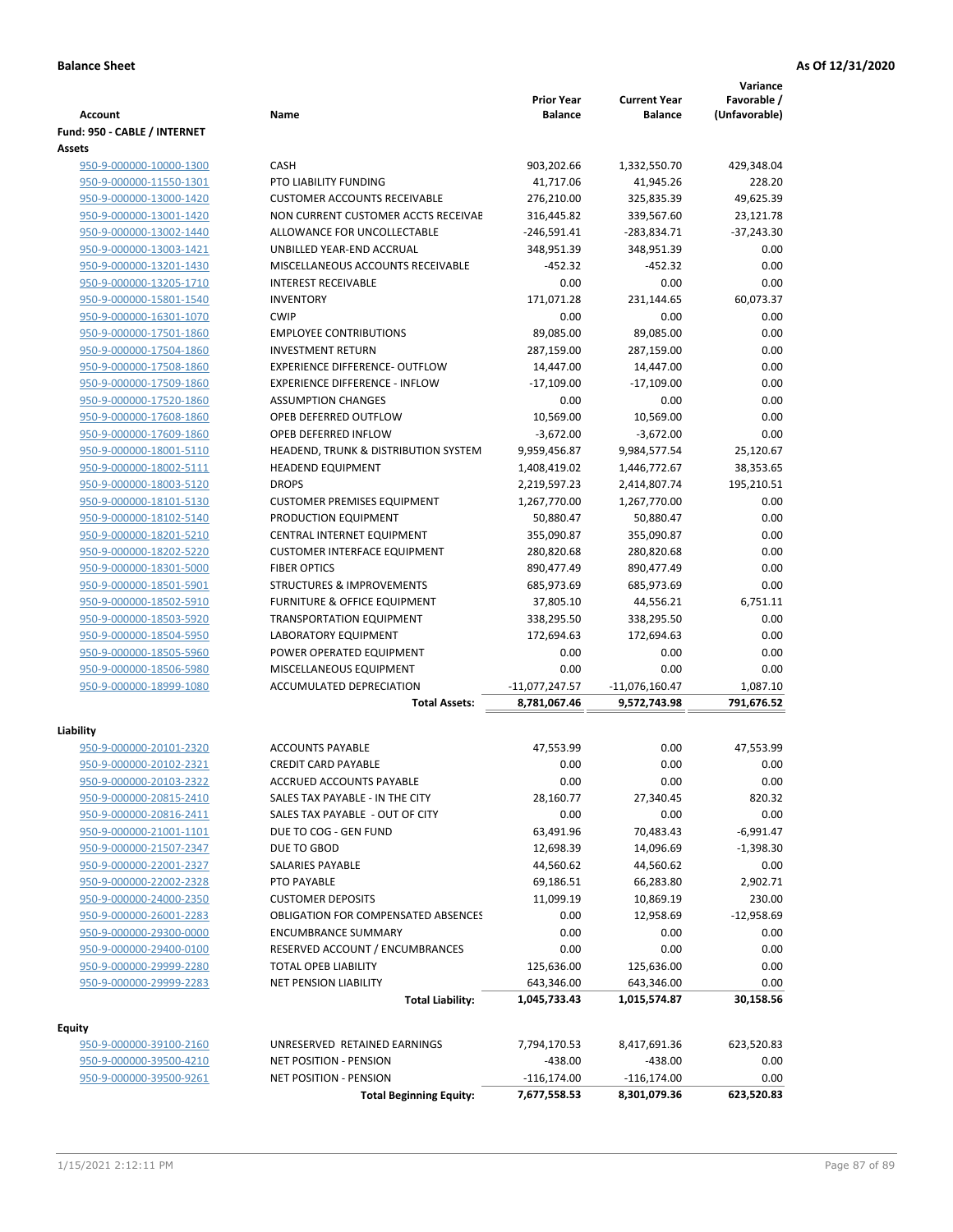| Account                        | Name                                                     | <b>Prior Year</b><br><b>Balance</b> | <b>Current Year</b><br><b>Balance</b> | Variance<br>Favorable /<br>(Unfavorable) |
|--------------------------------|----------------------------------------------------------|-------------------------------------|---------------------------------------|------------------------------------------|
| <b>Total Revenue</b>           |                                                          | 1,346,117.24                        | 1,484,911.45                          | 138,794.21                               |
| <b>Total Expense</b>           |                                                          | 1,288,341.74                        | 1,228,821.70                          | 59,520.04                                |
| Revenues Over/(Under) Expenses |                                                          | 57.775.50                           | 256.089.75                            | 198.314.25                               |
|                                | <b>Total Equity and Current Surplus (Deficit):</b>       | 7.735.334.03                        | 8,557,169.11                          | 821,835.08                               |
|                                | Total Liabilities, Equity and Current Surplus (Deficit): | 8,781,067.46                        | 9,572,743.98                          | 791,676.52                               |